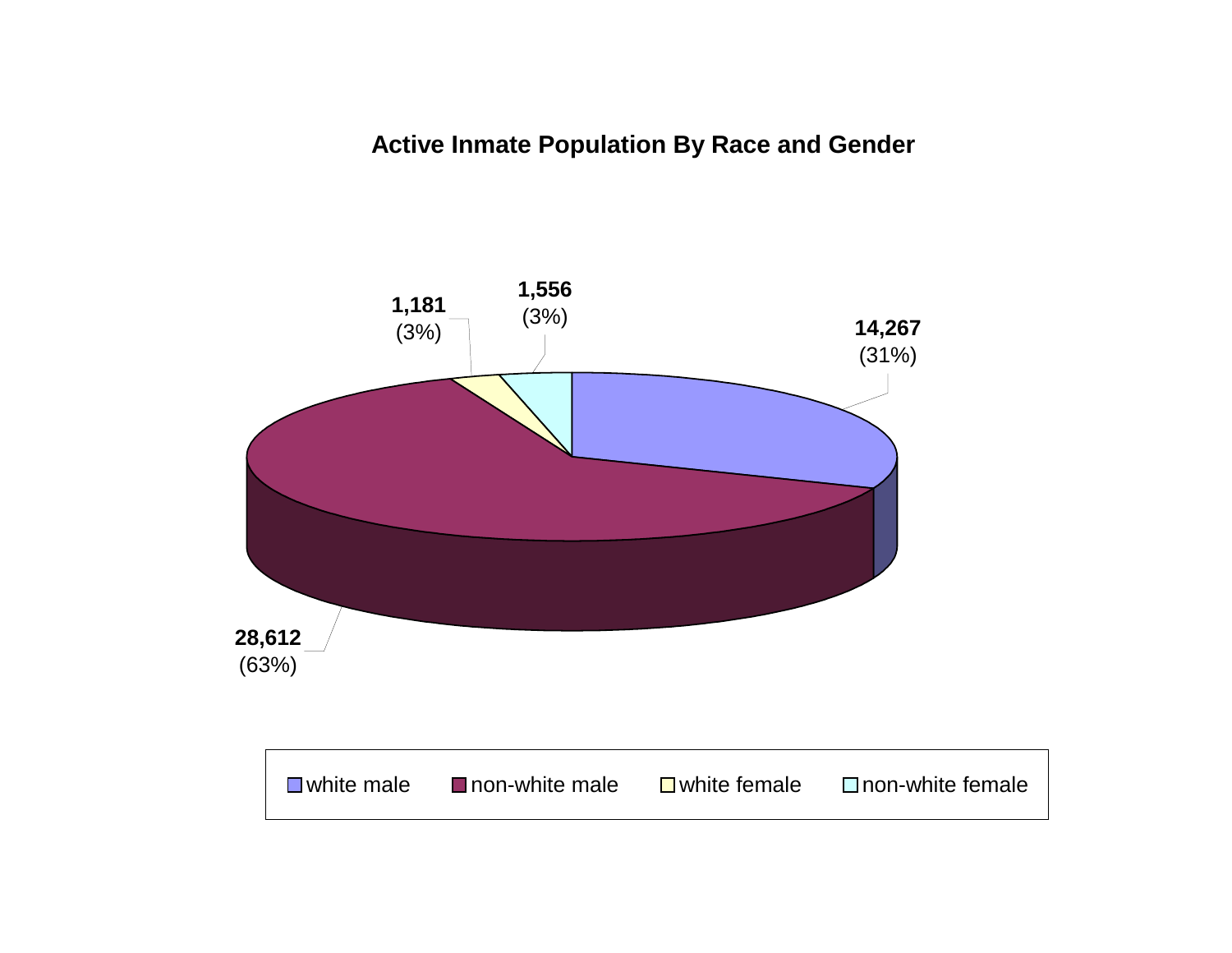# **Active Inmates By Security Status**

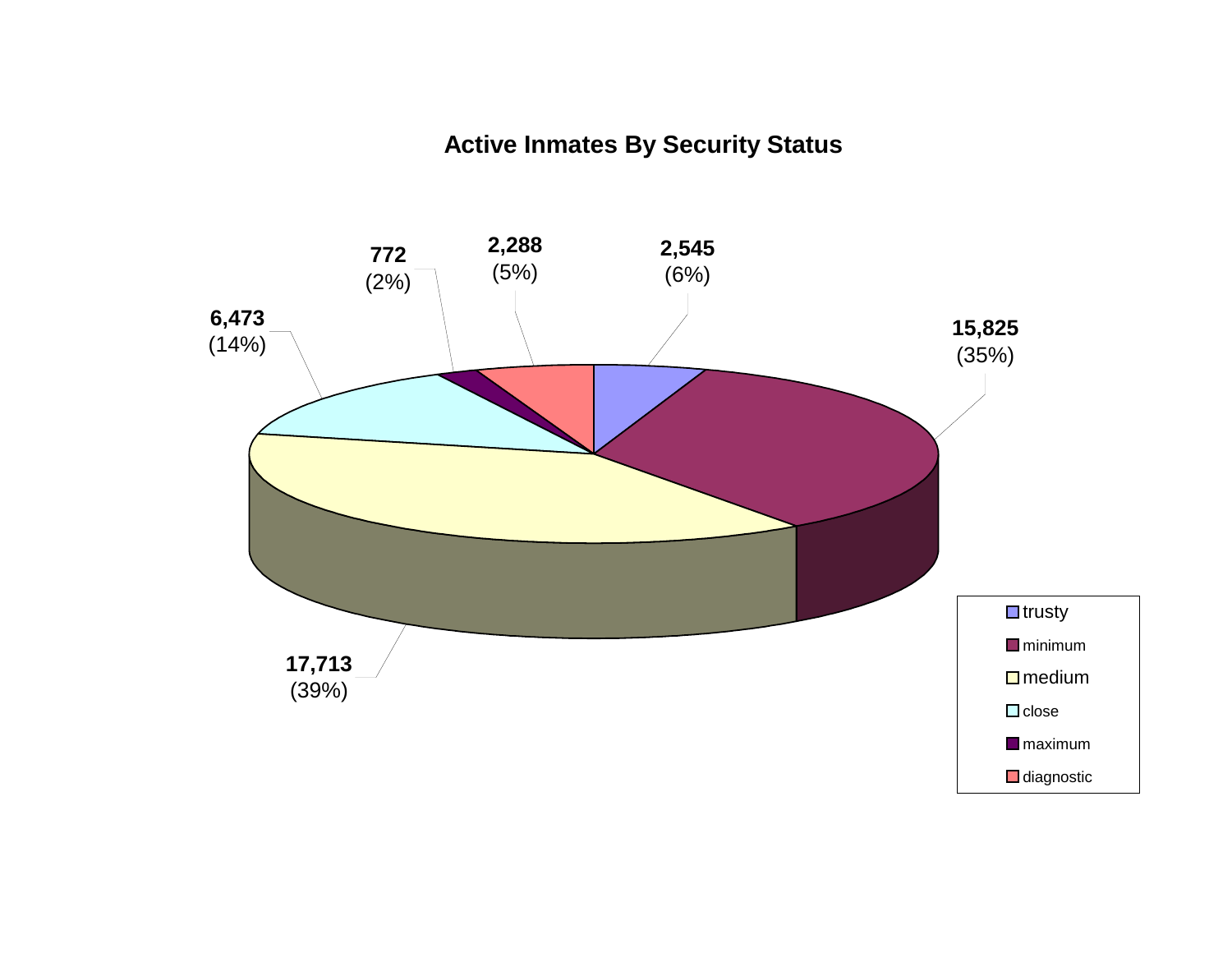# **Active Inmates Prison Sentence In Years**

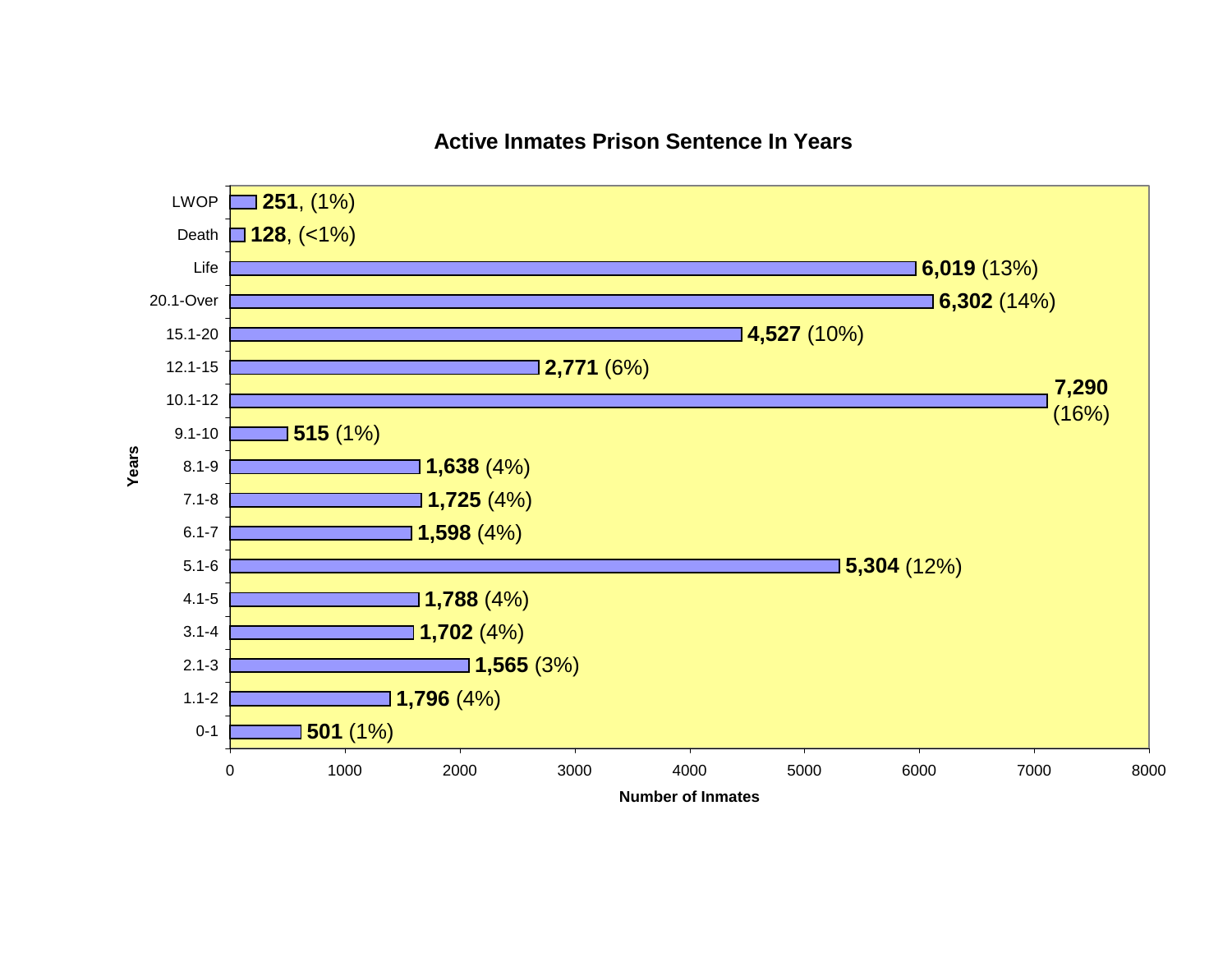**Active Inmates Who Have Probation To Follow Prison**

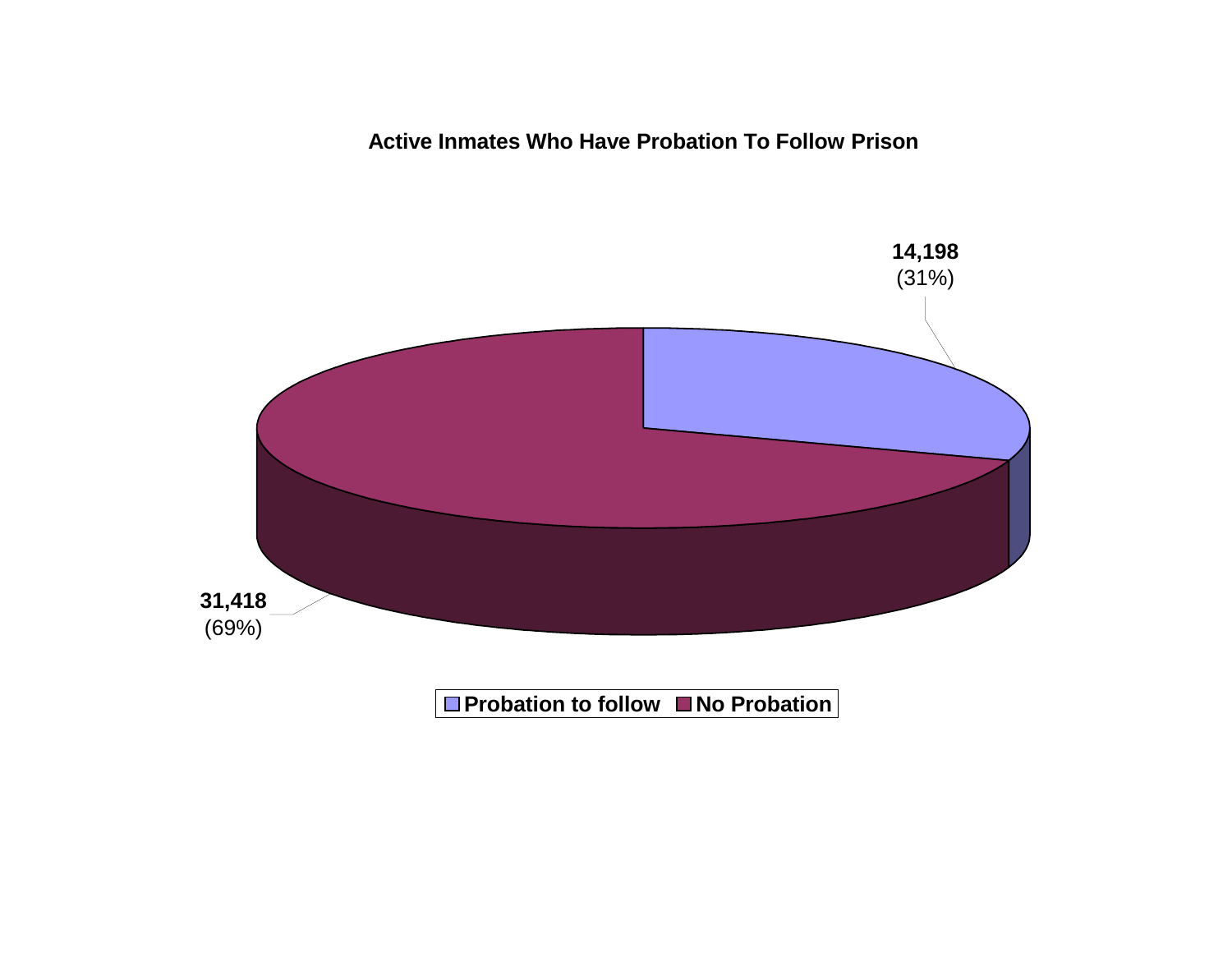# **Active Inmates Grouped By Institution**

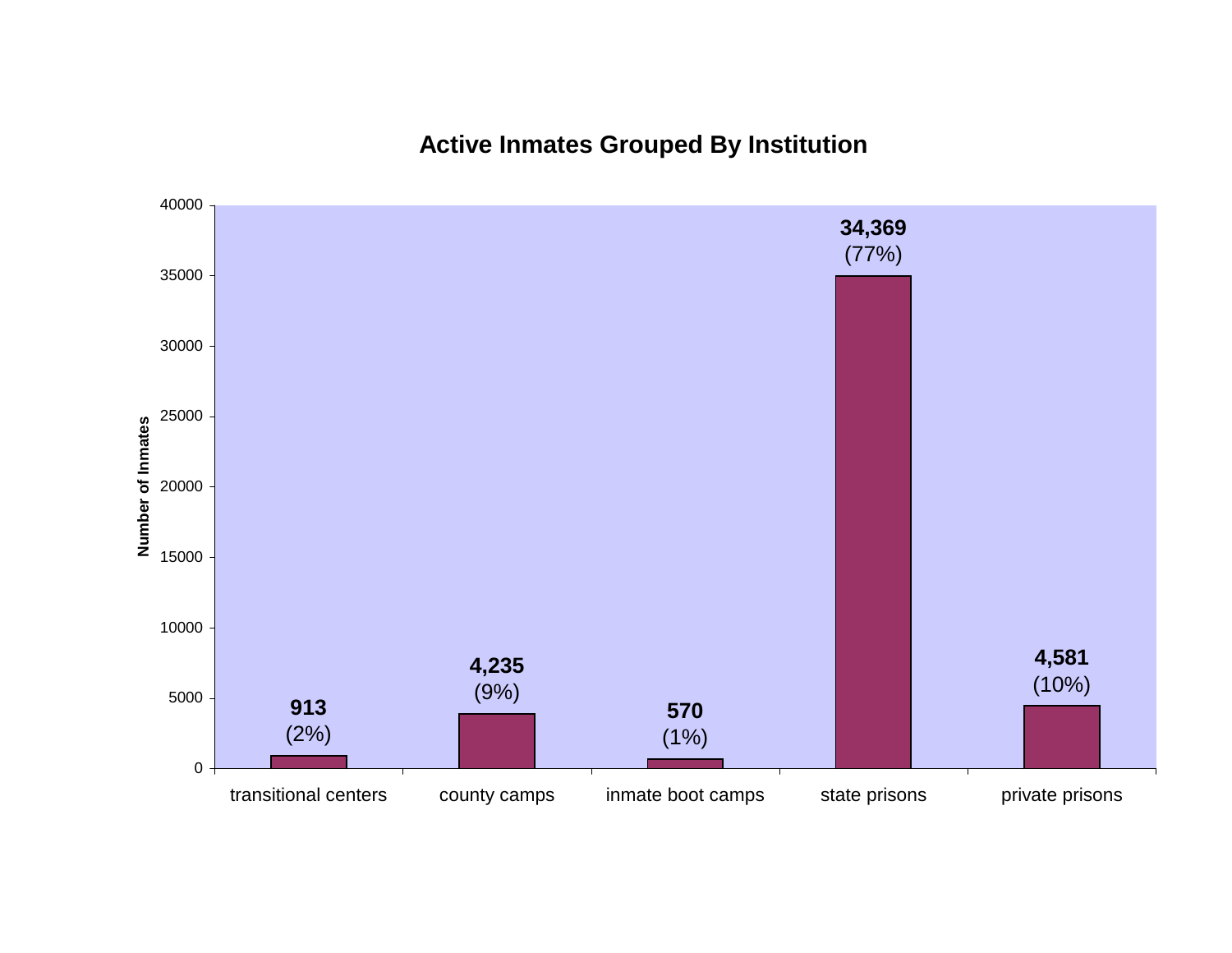# **Active Inmates By Most Serious Crime Type**

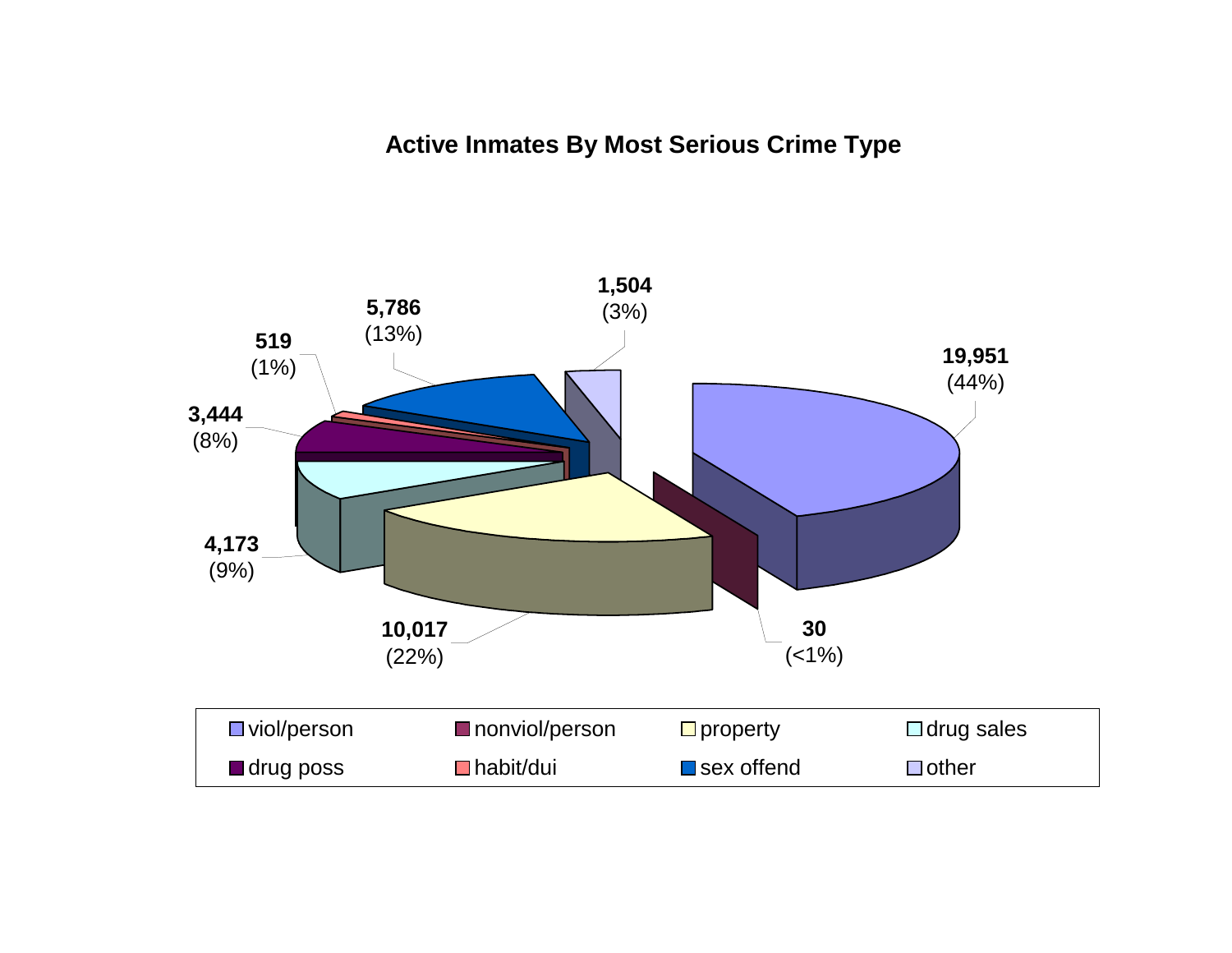Georgia Department of Corrections Page 1 Run 09/17/01 Office of Planning and Analysis

#### Inmate statistical profile

TABLE OF CONTENTS FOR ACTIVE PRISONERS EXCLUDING JAIL

Title PAGE ----- ---- RACE AND SEX............................ 2 Culture Fair IQ Scores.................. 3 Self-Rpt Socioeconomic Class............ 4 Self-Rpt Environment To Age 16.......... 5 Self-Rpt Education Level................ 6 Functional Reading Level (WRAT Scores).. 7 Functional Math Level (WRAT Scores)..... 8 Functional Spelling Level (WRAT Scores). 9 Self-Rpt Guardian Status To Age 16......10 Self-Rpt Employment Status Before Prison11 Self-Rpt Marital Status At Admission....12 Self-Rpt Number Of Children At Admission13 Self-Rpt Religious Affiliation..........14 Self-Rpt Family Behavior Patterns \*.....15 Inmate Diagnostic Behavior Problem \*....16 Physical Profile (General Condition)....17 Security Status...........................18 Number Of Sentences.....................19 Number Of Disciplinaries................20 Number Of Escapes........................21 Number Of Prior Georgia Incarcerations \*22 Number Of Transfers.....................23 County Of Conviction....................24 Circ Of Conviction......................29 Home County.............................31 Prison Sentence In Years................36 Probation To Follow Prison..............37Admission Type.............................38 Release Type...............................39 Inst By Group.............................40 Institution.............................41 Misdemeanors And Felonies...............44 Crimes By Group...........................45 Most Serious Offense....................46 Most Serious Crime Type.................53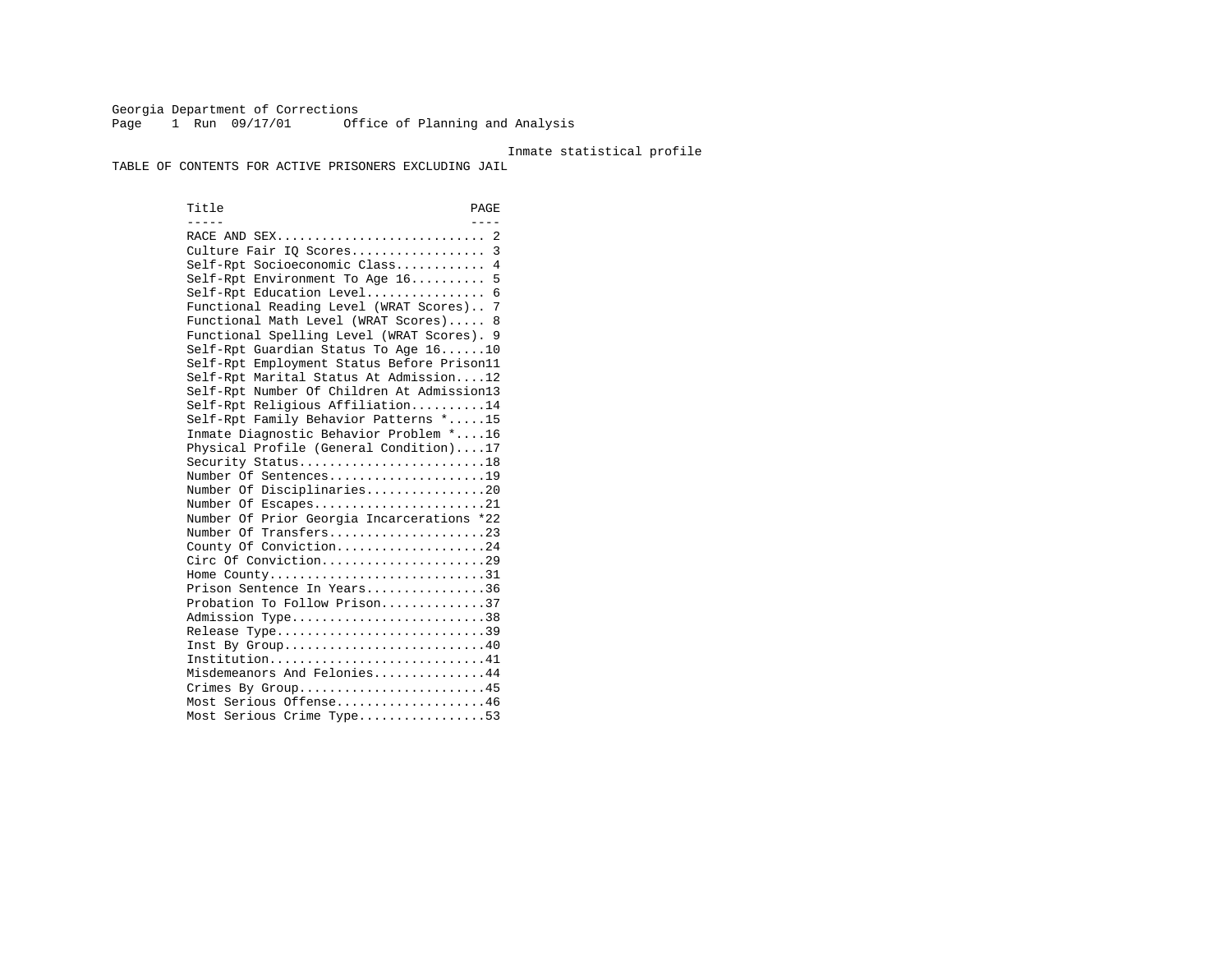Georgia Department of Corrections<br>Page 2 Run 09/17/01 0ff Office of Planning and Analysis

# Inmate statistical profile

Sample: ACTIVE PRISONERS EXCLUDING JAIL **Requestor:** Statistics Active inmates 09/17/2001

RACE AND SEX by current age & sex

|                                  |                             |                                                            | M E N                            |                                                         |                                                   |                        |                         | W O M E N              |                               |                          |                              |
|----------------------------------|-----------------------------|------------------------------------------------------------|----------------------------------|---------------------------------------------------------|---------------------------------------------------|------------------------|-------------------------|------------------------|-------------------------------|--------------------------|------------------------------|
| RACE AND SEX                     | Age<br>$00 - 21$            | Age<br>$ 22-39 $                                           | Age<br>$ 40-54 $                 | Age<br>$8 55-99$                                        | Men<br>% Total<br>နွ                              | Age<br>$ 00-21 $       | Age<br>$ 22-39 $        | Age<br>$ 40-54 $       | Age<br>$8 55-99$              | Women<br>% Total         | Grand<br>%   Total %         |
| WHITE MALE<br>NON WHITE MALE     | 968<br>27<br>2653           | 7978<br>30<br>73 18323<br>70                               | 4360<br>39<br>6930<br>61         | 961<br>706                                              | 58 14267<br>33<br>42 28612<br>67                  | 0<br>$\mathbf{0}$<br>0 | 0<br>$\mathbf 0$<br>0   | 0<br>0<br>0            | $\overline{0}$<br>$\mathbf 0$ | 0<br>$\Omega$            | 14267<br>- 31<br>28612<br>63 |
| WHITE FEMALE<br>NON WHITE FEMALE | $\mathbf 0$<br>$\mathbf{0}$ | 0 <sup>1</sup><br>0<br>0 <sup>1</sup><br>$\mathbf{0}$<br>0 | 0<br>$\mathbf 0$<br>0<br>$\circ$ | $\mathbf 0$<br>0 <sup>1</sup><br>$\mathbf 0$<br>$\circ$ | $\overline{0}$<br>$\Omega$<br>$\overline{0}$<br>0 | 45<br>69<br>55<br>83   | 760<br>43<br>1011<br>57 | 315<br>42<br>429<br>58 | 53<br>37<br>47<br>33          | 1181<br>43<br>1556<br>57 | 1181<br>3<br>1556 3          |
| Total reported                   |                             | 3621 100 26301 100 11290 100                               |                                  |                                                         | 1667 100 42879 100                                | 152 100                | 1771 100                | 744 100                | 70 100                        | 2737 100                 | 45616 100                    |
| Percent reported                 | 100.0                       | 100.0                                                      | 100.0                            | 100.0                                                   | 100.0                                             | 100.0                  | 100.0                   | 100.0                  | 100.0                         | 100.0                    | 100.0                        |
| NOT REPORTED                     | $\Omega$                    | $\Omega$                                                   | $\mathbf 0$                      | $\mathbf 0$                                             | $\Omega$                                          | $\mathbf{0}$           | $\Omega$                | $\mathbf 0$            | $\Omega$                      | $\Omega$                 | $\mathbf 0$                  |
| Total                            | 3621                        | 26301                                                      | 11290                            | 1667                                                    | 42879                                             | 152                    | 1771                    | 744                    | 70                            | 2737                     | 45616                        |
| AVERAGE AGE                      | 19.94                       | 30.18                                                      | 45.08                            | 60.67                                                   | 34.42                                             | 20.08                  | 31.21                   | 44.58                  | 59.69                         | 34.96                    | 34.45                        |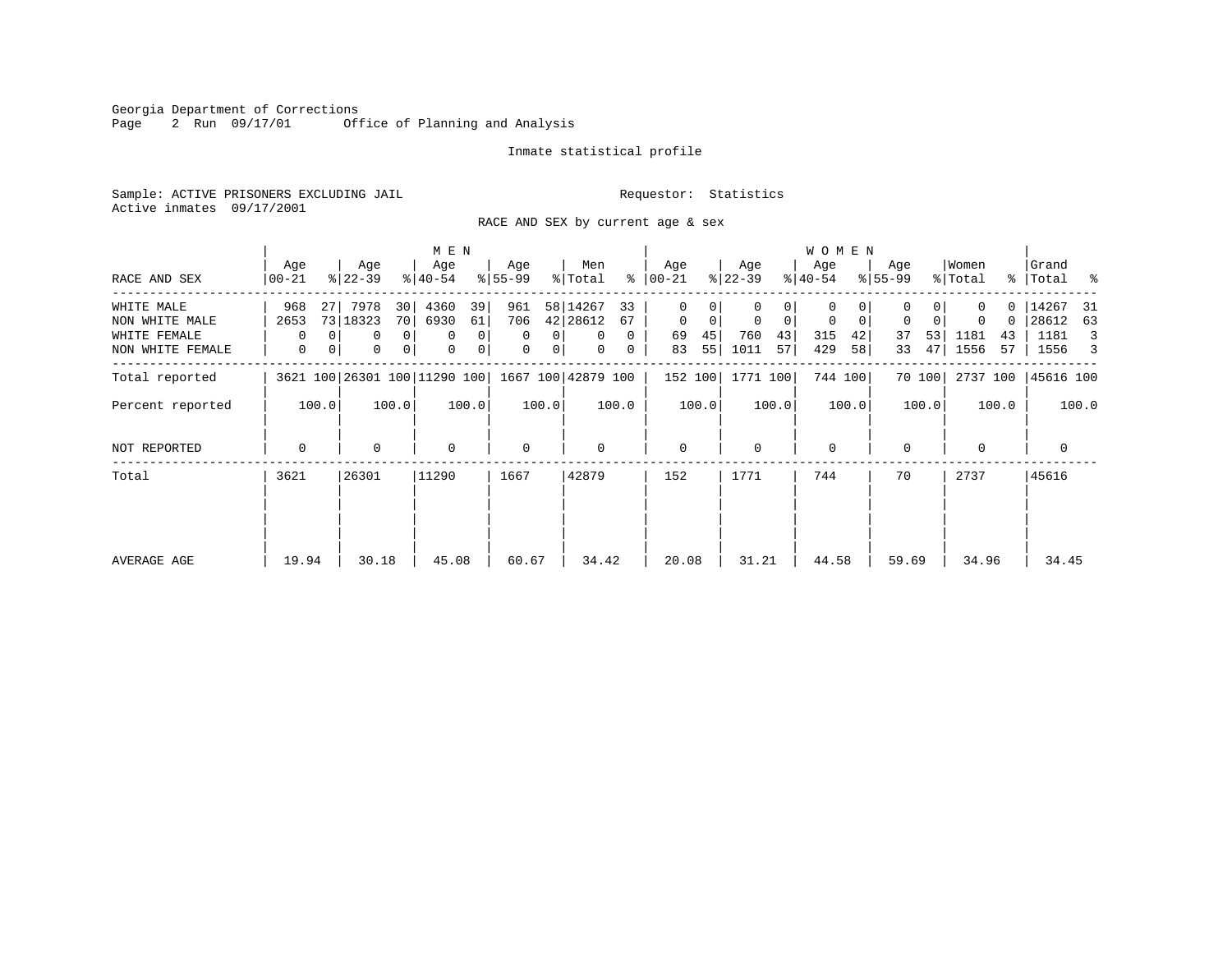# Georgia Department of Corrections Page 3 Run 09/17/01 Office of Planning and Analysis

# Inmate statistical profile

Sample: ACTIVE PRISONERS EXCLUDING JAIL **Requestor:** Statistics Active inmates 09/17/2001

Culture Fair IQ Scores by current age & sex

|                           | M E N           |              |                              |         |                  |          |                  |      |                    |         |                  |          |                  |          | W O M E N        |          |                    |          |                  |          |                      |      |
|---------------------------|-----------------|--------------|------------------------------|---------|------------------|----------|------------------|------|--------------------|---------|------------------|----------|------------------|----------|------------------|----------|--------------------|----------|------------------|----------|----------------------|------|
| IO Score                  | Age<br>$ 00-21$ |              | Age<br>$ 22-39 $             |         | Age<br>$ 40-54 $ |          | Age<br>$ 55-99 $ |      | Men<br>% Total     | နွ      | Age<br>$ 00-21 $ |          | Age<br>$ 22-39 $ |          | Age<br>$ 40-54 $ |          | Age<br>$8155 - 99$ |          | Women<br>% Total |          | Grand<br>%   Total % |      |
| LESS THAN 70<br>70 AND UP | 86<br>3382      |              | 962<br>98 24229              | 4<br>96 | 850<br>9811      | 8 <br>92 | 109<br>1395      |      | 2007<br>93 38817   | 5<br>95 | 4<br>139         | 3 <br>97 | 168<br>1527      | 10<br>90 | 169<br>544       | 24<br>76 | 25<br>38           | 40<br>60 | 366<br>2248      | 14<br>86 | 2373<br>41065 95     | - 5  |
| Total reported            |                 |              | 3468 100 25191 100 10661 100 |         |                  |          |                  |      | 1504 100 40824 100 |         |                  | 143 100  | 1695 100         |          |                  | 713 100  |                    | 63 100   | 2614 100         |          | 43438 100            |      |
| Percent reported          |                 |              |                              | 95.8    |                  | 94.4     |                  | 90.2 |                    | 95.2    |                  | 94.1     |                  | 95.7     |                  | 95.8     |                    | 90.0     |                  | 95.5     |                      | 95.2 |
| NOT REPORTED              | 153             | 95.8<br>1110 |                              |         | 629              |          | 163              |      | 2055               |         | 9                |          | 76               |          | 31               |          | 7                  |          | 123              |          | 2178                 |      |
| Total                     | 3621            |              | 26301                        |         | 11290            |          | 1667             |      | 42879              |         | 152              |          | 1771             |          | 744              |          | 70                 |          | 2737             |          | 45616                |      |
|                           |                 |              |                              |         |                  |          |                  |      |                    |         |                  |          |                  |          |                  |          |                    |          |                  |          |                      |      |
|                           |                 |              |                              |         |                  |          |                  |      |                    |         |                  |          |                  |          |                  |          |                    |          |                  |          |                      |      |
| AVERAGE IQ                | 100.24          |              | 100.04                       |         | 96.21            |          | 94.04            |      | 98.84              |         | 98.26            |          | 94.54            |          | 85.64            |          | 76.94              |          | 91.89            |          | 98.42                |      |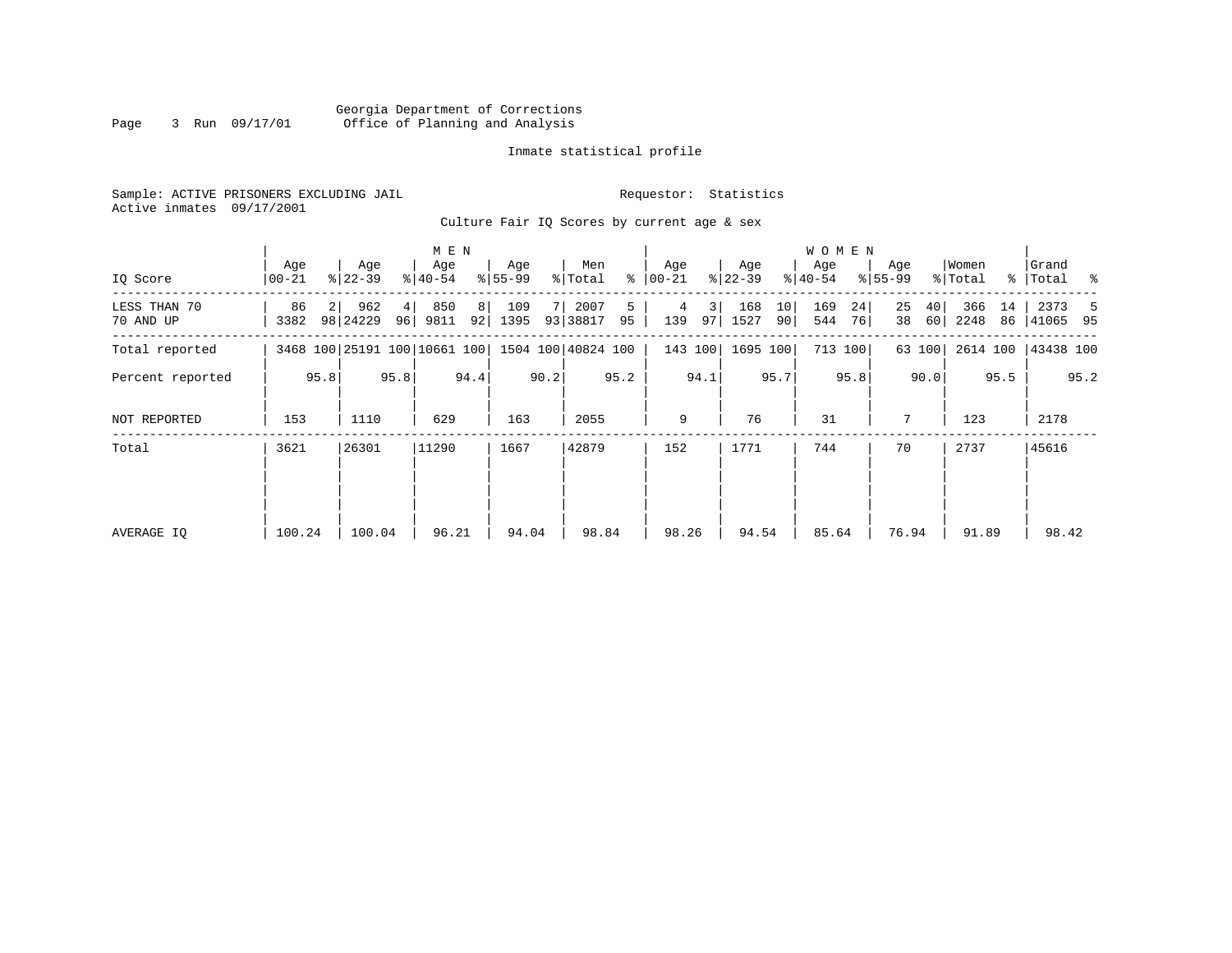# Georgia Department of Corrections<br>4 Run 09/17/01 Office of Planning and Analysis Page 4 Run 09/17/01 Office of Planning and Analysis

# Inmate statistical profile

Sample: ACTIVE PRISONERS EXCLUDING JAIL **Requestor:** Statistics Active inmates 09/17/2001

Self-Rpt Socioeconomic Class by current age & sex

|                     |                 | M E N |                              |      |                  |      |                    |                |                    |      |                 |      |                  |      | W O M E N        |         |                    |                         |                  |      |                      |      |
|---------------------|-----------------|-------|------------------------------|------|------------------|------|--------------------|----------------|--------------------|------|-----------------|------|------------------|------|------------------|---------|--------------------|-------------------------|------------------|------|----------------------|------|
| Socioeconomic Class | Age<br>$ 00-21$ |       | Age<br>$8 22-39$             |      | Age<br>$8 40-54$ |      | Age<br>$8155 - 99$ |                | Men<br>% Total     | ႜ    | Age<br>$ 00-21$ |      | Age<br>$ 22-39 $ |      | Aqe<br>$8 40-54$ |         | Age<br>$8155 - 99$ |                         | Women<br>% Total |      | Grand<br>%   Total % |      |
| WELFARE             | 301             |       | 1936                         | 8    | 737              |      | 86                 | 51             | 3060               |      | 31              | 21   | 286              | 16   | 76               | 10      | 2                  | $\overline{\mathbf{3}}$ | 395              | 15   | 3455                 | 8    |
| OCC EMPLOY          | 262             |       | 2067                         | 8    | 525              | 5    | 41                 | $\overline{3}$ | 2895               |      |                 |      | 11               |      | 4                |         | 2                  |                         | 18               |      | 2913                 |      |
| MINIMUM STD         | 1554            | 46    | 10535                        | 42   | 4658             | 43   | 751                |                | 47 17498           | 43   | 40              | 26   | 566              | 33   | 297              | 40      | 37                 | 58                      | 940              | 35   | 18438                | 42   |
| MIDDLE              | 1207            |       | 36 10578                     | 42   | 4830             | 45   | 689                |                | 43 17304           | 42   | 74              | 49   | 841              | 48   | 347              | 47      | 22                 | 34                      | 1284             | 48   | 18588                | 42   |
| OTHER               | 22              |       | 215                          |      | 86               |      | 18                 |                | 341                |      | 5               | 3    | 34               | 2    | 14               | 2       |                    | $\overline{2}$          | 54               | 2    | 395                  |      |
| Total reported      |                 |       | 3346 100 25331 100 10836 100 |      |                  |      |                    |                | 1585 100 41098 100 |      | 151 100         |      | 1738 100         |      |                  | 738 100 |                    | 64 100                  | 2691 100         |      | 43789 100            |      |
| Percent reported    |                 | 92.4  |                              | 96.3 |                  | 96.0 |                    | 95.1           |                    | 95.8 |                 | 99.3 |                  | 98.1 |                  | 99.2    |                    | 91.4                    |                  | 98.3 |                      | 96.0 |
|                     |                 |       |                              |      |                  |      |                    |                |                    |      |                 |      |                  |      |                  |         |                    |                         |                  |      |                      |      |
| NOT RPTD            | 275             |       | 970                          |      | 454              |      | 82                 |                | 1781               |      |                 |      | 33               |      | 6                |         | 6                  |                         | 46               |      | 1827                 |      |
| Total               | 3621            |       | 26301                        |      | 11290            |      | 1667               |                | 42879              |      | 152             |      | 1771             |      | 744              |         | 70                 |                         | 2737             |      | 45616                |      |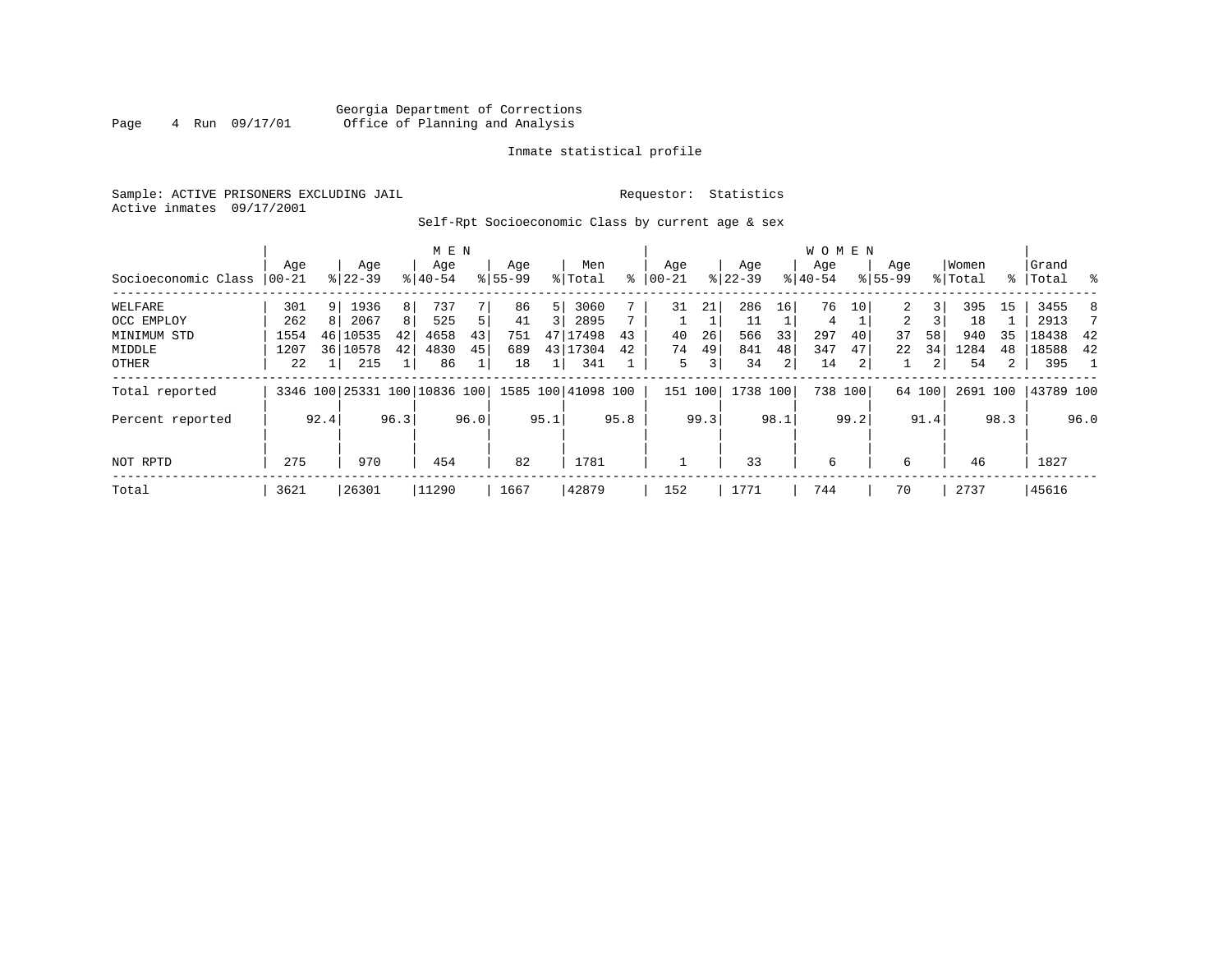# Georgia Department of Corrections Page 5 Run 09/17/01 Office of Planning and Analysis

# Inmate statistical profile

Sample: ACTIVE PRISONERS EXCLUDING JAIL **Requestor:** Statistics Active inmates 09/17/2001

Self-Rpt Environment To Age 16 by current age & sex

|                  |                   |          |                    |                | M E N                        |      |                    |      |                    |      |                 |      |                    |      | <b>WOMEN</b>     |      |                    |                 |                  |      |                 |      |
|------------------|-------------------|----------|--------------------|----------------|------------------------------|------|--------------------|------|--------------------|------|-----------------|------|--------------------|------|------------------|------|--------------------|-----------------|------------------|------|-----------------|------|
| Environment      | Age<br>$ 00 - 21$ |          | Age<br>$8122 - 39$ |                | Age<br>$8140 - 54$           |      | Age<br>$8155 - 99$ |      | Men<br>% Total     | ៖    | Age<br>$ 00-21$ |      | Age<br>$8$   22-39 |      | Aqe<br>$8 40-54$ |      | Age<br>$8155 - 99$ |                 | Women<br>% Total | ႜၟ   | Grand<br> Total | ွေ   |
| RURAL/FARM       | 34                |          | 596                | $\overline{2}$ | 697                          | 6    | 291                | 18   | 1618               | 4    | 0               | 0    | 59                 | 3    | 50               |      | 10                 | 16 <sub>1</sub> | 119              | 4    | 1737            |      |
| RURAL/NFARM      | 98                |          | 1476               | 6              | 750                          |      | 129                | 8    | 2453               | 6    | 26              |      | 216                | 12   | 58               | 8    |                    | 8               | 305              | 11   | 2758            | 6    |
| S.M.S.A          | 1217              | 35       | 9128               | 36             | 3733                         | 34   | 429                | 27   | 14507              | 35   | 23              | 15   | 278                | 16   | 136              | 18   | 12                 | 19              | 449              |      | 14956           | 34   |
| URBAN            | 803               | 23       | 4775               | 19             | 1864                         | 17   | 195                | 12   | 7637               | 18   | 58              | 39   | 576                | 33   | 272              | 37   | 16                 | 25              | 922              | 34   | 8559            | 19   |
| SMALL TOWN       | 1321              | 38       | 9574               | 37             | 3875                         | 35   | 557                |      | 35 15327           | 37   | 42              | 28   | 602                | 35   | 218              | 29   | 19                 | 30              | 881              | 33   | 16208           | 36   |
| OTHER            | 17                | $\Omega$ | 142                |                | 64                           |      | 6                  | 0    | 229                |      |                 |      | 12                 |      | 5                |      |                    | $\overline{a}$  | 19               |      | 248             |      |
| Total reported   |                   |          |                    |                | 3490 100 25691 100 10983 100 |      |                    |      | 1607 100 41771 100 |      | 150 100         |      | 1743 100           |      | 739 100          |      |                    | 63 100          | 2695 100         |      | 44466 100       |      |
| Percent reported |                   | 96.4     |                    | 97.7           |                              | 97.3 |                    | 96.4 |                    | 97.4 |                 | 98.7 |                    | 98.4 |                  | 99.3 |                    | 90.0            |                  | 98.5 |                 | 97.5 |
| NOT RPTD         | 131               |          | 610                |                | 307                          |      | 60                 |      | 1108               |      | 2               |      | 28                 |      | 5                |      | 7                  |                 | 42               |      | 1150            |      |
| Total            | 3621              |          | 26301              |                | 11290                        |      | 1667               |      | 42879              |      | 152             |      | 1771               |      | 744              |      | 70                 |                 | 2737             |      | 45616           |      |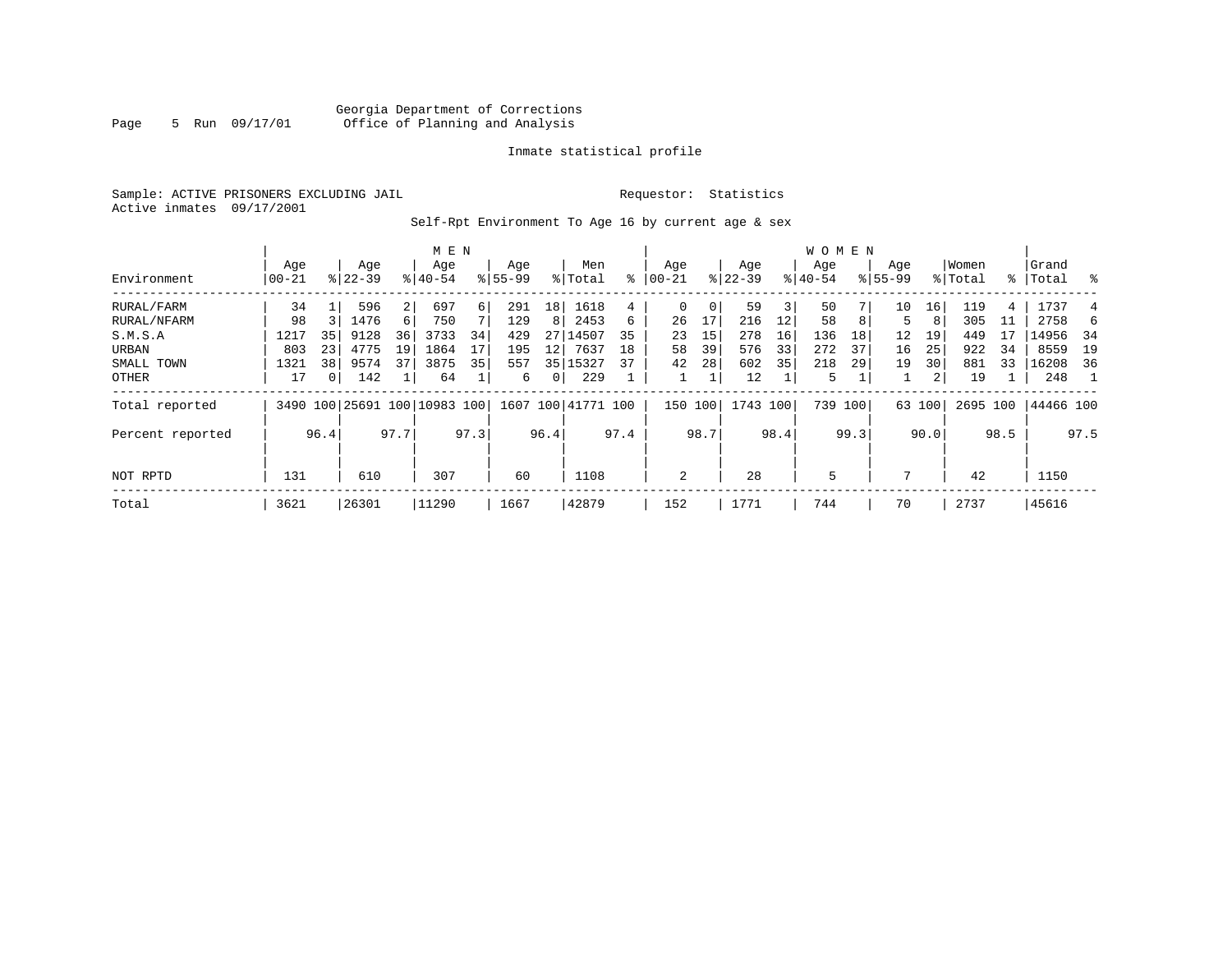# Georgia Department of Corrections Page 6 Run 09/17/01 Office of Planning and Analysis

# Inmate statistical profile

Sample: ACTIVE PRISONERS EXCLUDING JAIL **Requestor:** Statistics Active inmates 09/17/2001

Self-Rpt Education Level by current age & sex

|                     |                |      |                              |                 | M E N              |      |                  |      |                    |      |                      |      |                  |      | W O M E N        |         |                  |        |                  |                |                    |      |
|---------------------|----------------|------|------------------------------|-----------------|--------------------|------|------------------|------|--------------------|------|----------------------|------|------------------|------|------------------|---------|------------------|--------|------------------|----------------|--------------------|------|
| Education Level     | Age<br>  00-21 |      | Age<br>$ 22-39 $             |                 | Age<br>$8140 - 54$ |      | Age<br>$8 55-99$ |      | Men<br>% Total     |      | Age<br>$8   00 - 21$ |      | Age<br>$ 22-39 $ |      | Age<br>$ 40-54 $ |         | Age<br>$8 55-99$ |        | Women<br>% Total |                | Grand<br>%   Total | ್ಠಿ  |
| LESS THAN GRADE 7   | 53             |      | 450                          | $\overline{2}$  | 459                | 4    | 322              | 20   | 1284               | 3    |                      | 0    | 22               |      | 18               |         | 11               | 17     | 51               |                | 1335               |      |
| GRADE 7             | 101            | 3    | 582                          | 2               | 359                | 3    | 132              | 8    | 1174               | 3    | 6                    | 4    | 43               | 3    | 12               |         |                  |        | 64               | $\overline{2}$ | 1238               | 3    |
| GRADE 8             | 480            | 14   | 2175                         |                 | 959                |      | 173              | 11   | 3787               | 9    | 23                   | 15   | 141              |      | 52               |         |                  | 11     | 223              |                | 4010               | 9    |
| GRADE 9             | 912            | 26   | 3995                         | 16              | 1364               | 12   | 154              | 10   | 6425               | 15   | 31                   | 21   | 245              | 14   | 65               |         | 4                | 6      | 345              | 13             | 6770               | - 15 |
| GRADE 10            | 1005           | 29   | 5690                         | 22              | 1800               | 16   | 157              | 10   | 8652               | 21   | 33                   | 22   | 303              | 18   | 95               | 13      | 10               | 15     | 441              | 17             | 9093               | 20   |
| GRADE 11            | 719            | 21   | 5263                         | 20 <sup>1</sup> | 1463               | 13   | 124              | 8    | 7569               | 18   | 31                   | 21   | 278              | 16   | 97               | 14      | 7                | 11     | 413              | 16             | 7982               | 18   |
| GRADE 12            | 195            | 6    | 5113                         | 20 <sup>1</sup> | 2728               | 25   | 313              | 19   | 8349               | 20   | 15                   | 10   | 280              | 16   | 159              | 22      | 11               | 17     | 465              | 18             | 8814               | -20  |
| MORE THAN GRADE 12  | 31             |      | 2482                         | 10              | 1875               | 17   | 243              | 15   | 4631               | 11   | 10                   |      | 406              | 24   | 220              | 31      | 13               | 20     | 649              | 24             | 5280 12            |      |
| Total reported      |                |      | 3496 100 25750 100 11007 100 |                 |                    |      |                  |      | 1618 100 41871 100 |      | 149 100              |      | 1718 100         |      |                  | 718 100 |                  | 66 100 | 2651 100         |                | 44522 100          |      |
| Percent reported    |                | 96.5 |                              | 97.9            |                    | 97.5 |                  | 97.1 |                    | 97.6 |                      | 98.0 |                  | 97.0 |                  | 96.5    |                  | 94.3   |                  | 96.9           |                    | 97.6 |
| NOT REPORTED        | 125            |      | 551                          |                 | 283                |      | 49               |      | 1008               |      | 3                    |      | 53               |      | 26               |         | 4                |        | 86               |                | 1094               |      |
| Total               | 3621           |      | 26301                        |                 | 11290              |      | 1667             |      | 42879              |      | 152                  |      | 1771             |      | 744              |         | 70               |        | 2737             |                | 45616              |      |
|                     |                |      |                              |                 |                    |      |                  |      |                    |      |                      |      |                  |      |                  |         |                  |        |                  |                |                    |      |
| AVG EDUCATION LEVEL | 9.72           |      | 11.01                        |                 | 11.54              |      | 9.96             |      | 11.00              |      | 10.70                |      | 13.06            |      | 13.68            |         | 11.08            |        | 13.05            |                | 11.12              |      |

\* NOTE: THE FIELD LABLED "LESS THAN GRADE 7" WAS CORRECTED IN MARCH 1989: MISSING DATA FOR INMATES STILL IN DIAGNOSTICS NOW HAS BEEN REMOVED FROM THIS FIELD AND IDENTIFIED AS "NOT REPORTED" INFORMATION.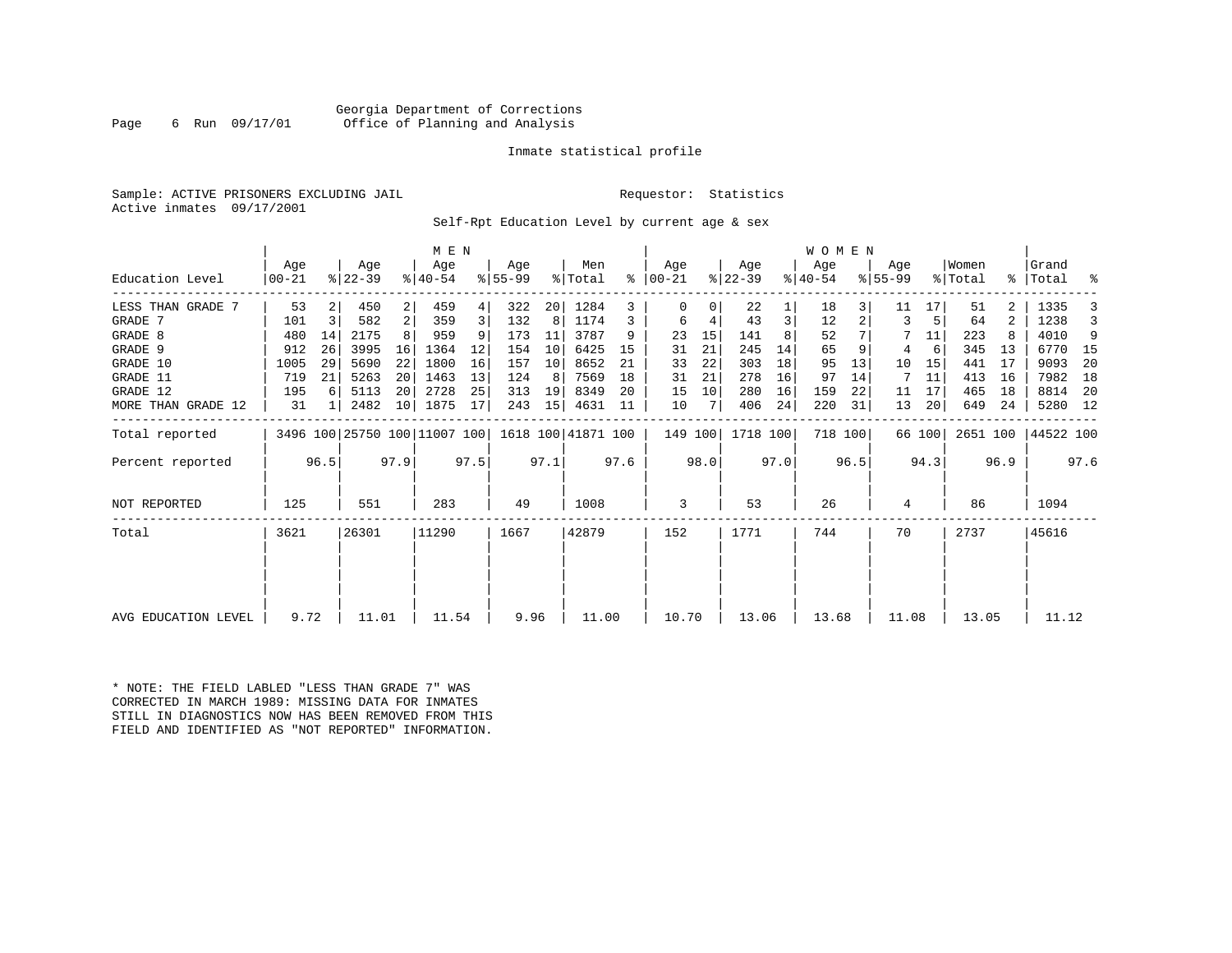Sample: ACTIVE PRISONERS EXCLUDING JAIL **Requestor:** Statistics Active inmates 09/17/2001

Functional Reading Level (WRAT Scores) by current age & sex

|                    | Age   |                 | Age       |      | M E N<br>Age                                    |      | Age       |                 | Men      |      | Age         |      | Age       |      | WOMEN<br>Age |         | Age            |        | Women    |      | Grand     |                |
|--------------------|-------|-----------------|-----------|------|-------------------------------------------------|------|-----------|-----------------|----------|------|-------------|------|-----------|------|--------------|---------|----------------|--------|----------|------|-----------|----------------|
| WRAT Reading Score | 00-21 |                 | $ 22-39 $ |      | $ 40-54 $                                       |      | $8 55-99$ |                 | % Total  | ⊱    | $ 00 - 21 $ |      | $ 22-39 $ |      | $ 40-54 $    |         | $8155 - 99$    |        | % Total  |      | %   Total | ႜ              |
| LESS THAN GRADE 6  | 1374  | 40              | 9692      | 38   | 4758                                            | 45   | 715       |                 | 48 16539 | 40   | 32          | 22   | 446       | 26   | 221          | 31      | 27             | 42     | 726      | 28   | 17265     | 40             |
| 6TH THRU 8TH GRADE | 781   | 22              | 5649      | 22   | 2286                                            | 21   | 268       | 18 <sup>1</sup> | 8984     | 22   | 25          | 17   | 314       | 19   | 134          | 19      | 13             | 20     | 486      | 19   | 9470      | 22             |
| GRADE 9            | 299   | 9               | 2186      | 9    | 718                                             |      | 108       |                 | 3311     | 8    | 20          | 14   | 147       | 9    | 44           |         | 4              | 6      | 215      |      | 3526      | 8              |
| GRADE 10           | 154   |                 | 1060      |      | 386                                             |      | 51        | 3               | 1651     |      |             | 5    | 64        | 4    | 24           |         | 3              |        | 98       |      | 1749      | $\overline{4}$ |
| GRADE 11           | 158   | .5              | 994       |      | 384                                             |      | 44        | 3               | 1580     | 4    | 4           |      | 57        |      | 36           |         | $\overline{a}$ |        | 99       |      | 1679      | 4              |
| GRADE 12           | 464   | 13 <sup>1</sup> | 3640      | 14   | 1614                                            | 15   | 257       | 17              | 5975     | 15   | 19          | 13   | 145       | 9    | 40           |         | 4              |        | 208      |      | 6183      | 14             |
| MORE THAN GRADE 12 | 242   |                 | 2034      | 8    | 487                                             | 5.   | 57        | 4               | 2820     |      | 36          | 25   | 521       | 31   | 213          | 30      | 11             | 17     | 781      | 30   | 3601      | 8              |
| Total reported     |       |                 |           |      | 3472 100 25255 100 10633 100 1500 100 40860 100 |      |           |                 |          |      | 143 100     |      | 1694 100  |      |              | 712 100 |                | 64 100 | 2613 100 |      | 43473 100 |                |
| Percent reported   |       | 95.9            |           | 96.0 |                                                 | 94.2 |           | 90.0            |          | 95.3 |             | 94.1 |           | 95.7 |              | 95.7    |                | 91.4   |          | 95.5 |           | 95.3           |
| NOT REPORTED       | 149   |                 | 1046      |      | 657                                             |      | 167       |                 | 2019     |      | 9           |      | 77        |      | 32           |         | 6              |        | 124      |      | 2143      |                |
| Total              | 3621  |                 | 26301     |      | 11290                                           |      | 1667      |                 | 42879    |      | 152         |      | 1771      |      | 744          |         | 70             |        | 2737     |      | 45616     |                |
|                    |       |                 |           |      |                                                 |      |           |                 |          |      |             |      |           |      |              |         |                |        |          |      |           |                |
|                    |       |                 |           |      |                                                 |      |           |                 |          |      |             |      |           |      |              |         |                |        |          |      |           |                |
| AVG READING SCORE  | 7.62  |                 | 7.71      |      | 7.09                                            |      | 6.85      |                 | 7.51     |      | 9.30        |      | 9.11      |      | 8.67         |         | 7.32           |        | 8.96     |      | 7.60      |                |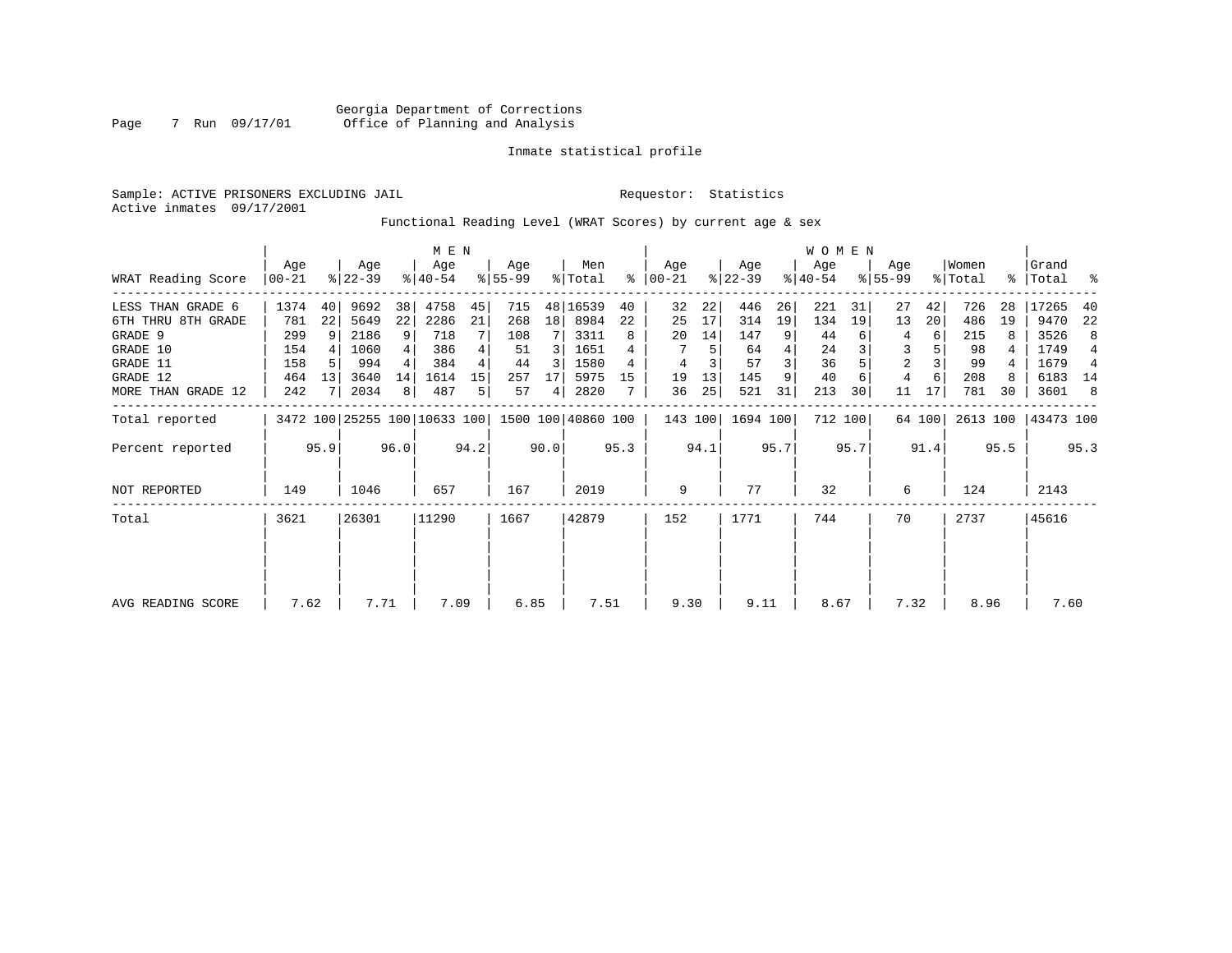Sample: ACTIVE PRISONERS EXCLUDING JAIL **Requestor:** Statistics Active inmates 09/17/2001

Functional Math Level (WRAT Scores) by current age & sex

|                    | M E N            |                                              |                  |    |                    |                |                 |      |                    |      |                  |      |                  |      | WOMEN            |         |                  |        |                  |      |                    |      |
|--------------------|------------------|----------------------------------------------|------------------|----|--------------------|----------------|-----------------|------|--------------------|------|------------------|------|------------------|------|------------------|---------|------------------|--------|------------------|------|--------------------|------|
| WRAT Math Score    | Age<br>$00 - 21$ |                                              | Age<br>$ 22-39 $ |    | Age<br>$8140 - 54$ |                | Age<br>$ 55-99$ |      | Men<br>% Total     | ႜ    | Age<br>$ 00-21 $ |      | Age<br>$ 22-39 $ |      | Age<br>$ 40-54 $ |         | Age<br>$8 55-99$ |        | Women<br>% Total |      | Grand<br>%   Total | ႜ    |
| LESS THAN GRADE 6  | 1164             | 34                                           | 7710             | 31 | 4348               | 41             | 751             |      | 50 13973           | 34   | 32               | 22   | 417              | 25   | 267              | 37      | 35               | 55     | 751              | 29   | 14724              | -34  |
| 6TH THRU 8TH GRADE | 1736             |                                              | 50 12454         | 49 | 4201               | 39             | 412             |      | 27 18803           | 46   | 76               | 53   | 837              | 49   | 279              | 39      | 16               | 25     | 1208             | 46   | 20011              | 46   |
| GRADE 9            | 287              | 8                                            | 2284             | 9  | 779                |                | 107             |      | 3457               | 8    | 17               | 12   | 183              | 11   | 45               |         | 4                |        | 249              | 10   | 3706               | 9    |
| GRADE 10           | 150              |                                              | 1329             | 5  | 569                | 5              | 81              |      | 2129               |      | 10               |      | 122              |      | 50               |         | 6                |        | 188              |      | 2317               | 5    |
| GRADE 11           | 66               |                                              | 845              |    | 367                | 3              | 65              | 4    | 1343               |      | 6                |      | 79               |      | 27               |         | 3                |        | 115              | 4    | 1458               | 3    |
| GRADE 12           | 45               |                                              | 448              |    | 309                | 3 <sub>1</sub> | 65              | 4    | 867                |      | $\Omega$         |      | 20               |      | 18               |         | 0                |        | 38               |      | 905                | 2    |
| MORE THAN GRADE 12 | 24               |                                              | 190              |    | 69                 |                | 19              |      | 302                |      | 2                |      | 36               | 2    | 27               |         | $\Omega$         |        | 65               | 2    | 367                | -1   |
| Total reported     |                  |                                              |                  |    |                    |                |                 |      | 1500 100 40874 100 |      | 143 100          |      | 1694 100         |      |                  | 713 100 |                  | 64 100 | 2614 100         |      | 43488 100          |      |
| Percent reported   |                  | 3472 100 25260 100 10642 100<br>95.9<br>96.0 |                  |    |                    | 94.3           |                 | 90.0 |                    | 95.3 |                  | 94.1 |                  | 95.7 |                  | 95.8    |                  | 91.4   |                  | 95.5 |                    | 95.3 |
| NOT REPORTED       | 149              |                                              | 1041             |    | 648                |                | 167             |      | 2005               |      | 9                |      | 77               |      | 31               |         | 6                |        | 123              |      | 2128               |      |
| Total              | 3621             |                                              | 26301            |    | 11290              |                | 1667            |      | 42879              |      | 152              |      | 1771             |      | 744              |         | 70               |        | 2737             |      | 45616              |      |
|                    |                  |                                              |                  |    |                    |                |                 |      |                    |      |                  |      |                  |      |                  |         |                  |        |                  |      |                    |      |
| AVG MATH SCORE     | 6.83             |                                              | 7.06             |    | 6.68               |                | 6.29            |      | 6.91               |      | 7.38             |      | 7.46             |      | 7.04             |         | 5.72             |        | 7.30             |      | 6.94               |      |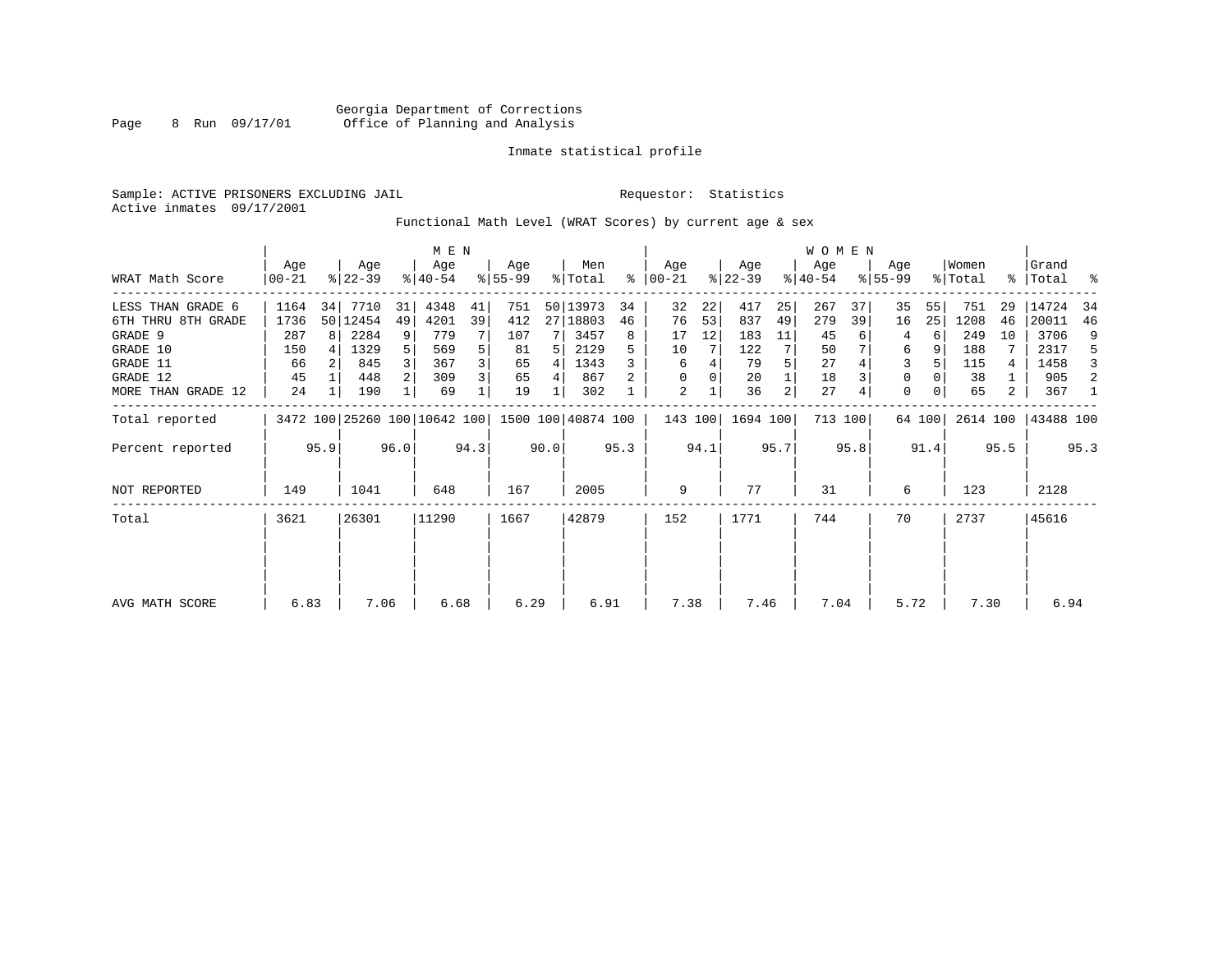Sample: ACTIVE PRISONERS EXCLUDING JAIL **Requestor:** Statistics Active inmates 09/17/2001

# Functional Spelling Level (WRAT Scores) by current age & sex

|                             |      | M E N |                  |      |                              |      |                  |      |                    |      |                  |      |                  |      | WOMEN            |         |                    |          |                  |               |                |      |
|-----------------------------|------|-------|------------------|------|------------------------------|------|------------------|------|--------------------|------|------------------|------|------------------|------|------------------|---------|--------------------|----------|------------------|---------------|----------------|------|
| WRAT Spelling Score   00-21 | Age  |       | Age<br>$ 22-39 $ |      | Age<br>$ 40-54 $             |      | Aqe<br>$8 55-99$ |      | Men<br>% Total     | ွေ   | Age<br>$ 00-21 $ |      | Age<br>$ 22-39 $ |      | Age<br>$ 40-54 $ |         | Age<br>$8155 - 99$ |          | Women<br>% Total | $\frac{8}{3}$ | Grand<br>Total | း    |
| LESS THAN GRADE 6           | 1432 |       | 41 10927         | 43   | 5857                         | 55   | 901              |      | 60 19117           | 47   | 26               | 18   | 401              | 24   | 226              | 32      | 28                 | 44       | 681              | 26            | 19798          | 46   |
| 6TH THRU 8TH GRADE          | 1140 | 33    | 7360             | 29   | 2535                         | 24   | 309              |      | 21 11344           | 28   | 52               | 36   | 537              | 32   | 222              | 31      | 21                 | 33       | 832              | 32            | 12176          | 28   |
| GRADE 9                     | 274  |       | 1911             | 8    | 553                          | 5    | 65               | 4    | 2803               |      | 20               | 14   | 169              | 10   | 47               |         |                    |          | 238              | 9             | 3041           | 7    |
| GRADE 10                    | 275  |       | 1748             |      | 476                          | 4    | 55               | 4    | 2554               | 6    | 21               | 15   | 187              | 11   | 52               |         |                    |          | 261              | 10            | 2815           | 6    |
| GRADE 11                    | 119  |       | 917              |      | 268                          | 3    | 34               | 2    | 1338               |      |                  | 5    | 99               | 6    | 28               |         | 3                  |          | 137              |               | 1475           | 3    |
| GRADE 12                    | 154  |       | 1691             |      | 740                          |      | 115              | 8    | 2700               |      |                  |      | 76               | 4    | 30               |         | 0                  | $\Omega$ | 109              |               | 2809           | 6    |
| MORE THAN GRADE 12          | 78   | 2     | 700              | 3    | 206                          | 2    | 20               | 1    | 1004               | 2    | 14               | 10   | 225              | 13   | 108              | 15      | 9                  | 14       | 356              | 14            | 1360           | 3    |
| Total reported              |      |       |                  |      | 3472 100 25254 100 10635 100 |      |                  |      | 1499 100 40860 100 |      | 143 100          |      | 1694 100         |      |                  | 713 100 |                    | 64 100   | 2614 100         |               | 43474 100      |      |
| Percent reported            |      | 95.9  |                  | 96.0 |                              | 94.2 |                  | 89.9 |                    | 95.3 |                  | 94.1 |                  | 95.7 |                  | 95.8    |                    | 91.4     |                  | 95.5          |                | 95.3 |
| <b>NOT REPORTED</b>         | 149  |       | 1047             |      | 655                          |      | 168              |      | 2019               |      | 9                |      | 77               |      | 31               |         | 6                  |          | 123              |               | 2142           |      |
| Total                       | 3621 |       | 26301            |      | 11290                        |      | 1667             |      | 42879              |      | 152              |      | 1771             |      | 744              |         | 70                 |          | 2737             |               | 45616          |      |
|                             |      |       |                  |      |                              |      |                  |      |                    |      |                  |      |                  |      |                  |         |                    |          |                  |               |                |      |
|                             |      |       |                  |      |                              |      |                  |      |                    |      |                  |      |                  |      |                  |         |                    |          |                  |               |                |      |
| AVG SPELLING SCORE          | 6.87 |       | 6.85             |      | 6.02                         |      | 5.57             |      | 6.59               |      | 8.46             |      | 8.39             |      | 7.96             |         | 6.37               |          | 8.23             |               | 6.69           |      |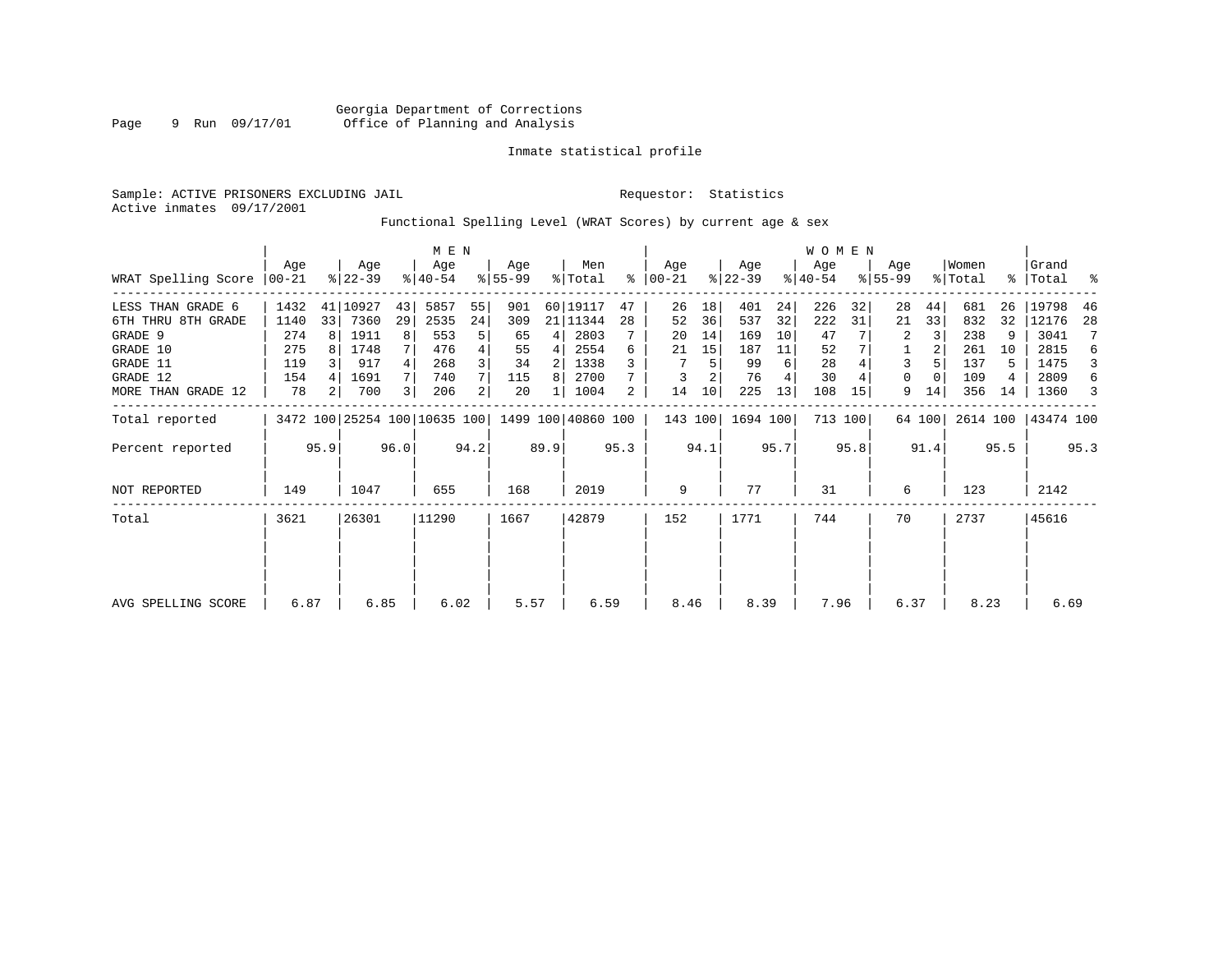# Georgia Department of Corrections Page 10 Run 09/17/01 Office of Planning and Analysis

# Inmate statistical profile

Sample: ACTIVE PRISONERS EXCLUDING JAIL **Requestor:** Statistics Active inmates 09/17/2001

Self-Rpt Guardian Status To Age 16 by current age & sex

|                  |                   |      |                 |      | M E N                        |      |                 |          |                    |      |                  |      |                  |      | <b>WOMEN</b>     |      |                 |          |                  |      |                    |      |
|------------------|-------------------|------|-----------------|------|------------------------------|------|-----------------|----------|--------------------|------|------------------|------|------------------|------|------------------|------|-----------------|----------|------------------|------|--------------------|------|
| Guardian Status  | Age<br>$ 00 - 21$ |      | Age<br>$ 22-39$ |      | Age<br>$8 40-54$             |      | Age<br>$ 55-99$ |          | Men<br>% Total     | ႜ    | Age<br>$00 - 21$ |      | Age<br>$ 22-39 $ |      | Age<br>$ 40-54 $ |      | Age<br>$ 55-99$ |          | Women<br>% Total |      | Grand<br>%   Total | ႜ    |
|                  |                   |      |                 |      |                              |      |                 |          |                    |      |                  |      |                  |      |                  |      |                 |          |                  |      |                    |      |
| ORPHANAGE        | 4                 |      | 32              |      | 22                           | 0    | 11              |          | 69                 | 0    | 0                |      | 2                | 0    | 2                |      | $\Omega$        |          |                  |      | 73                 |      |
| FATHER ONLY      | 142               |      | 658             | 3    | 262                          | 2    | 28              | 2        | 1090               | 3    | 5                | 3    | 48               | 3    | 19               |      | 4               | 6        | 76               | 3    | 1166               |      |
| FTR MTR HD       | 219               |      | 1505            | 6    | 668                          | 6    | 79              | 5        | 2471               | б    | 6                |      | 83               |      | 41               | 6    | $\Omega$        | $\Omega$ | 130              | 5.   | 2601               | 6    |
| MOTHER ONLY      | 1835              | 52   | 11444           | 44   | 3591                         | 33   | 347             | 21       | 17217              | 41   | 69               | 46   | 681              | 39   | 218              | 30   | 18              | 27       | 986              | 36   | 18203              | 41   |
| MTR FTR HD       | 763               | 22   | 8057            | 31   | 4879                         | 44   | 925             |          | 57 14624           | 35   | 37               | 25   | 635              | 36   | 348              | 47   | 35              | 53       | 1055             | 39   | 15679              | 35   |
| OTH FEMALE       | 66                |      | 589             |      | 282                          |      | 45              | 3        | 982                | 2    |                  |      | 44               | 3    | 21               |      |                 |          | 73               |      | 1055               | 2    |
| OTH MALE         | 28                |      | 85              |      | 50                           |      |                 | $\Omega$ | 170                |      |                  |      |                  |      | 3                |      | $\Omega$        |          | 6                |      | 176                | n    |
| STEP-PARNTS      | 38                |      | 451             |      | 154                          |      | 25              |          | 668                |      | 0                |      |                  |      | 3                |      | 0               |          | 6                | 0    | 674                |      |
| FOSTER HOME      | 42                |      | 246             |      | 124                          |      | 19              |          | 431                |      | 6                |      | 38               | 2    | 12               |      |                 |          | 57               | 2    | 488                |      |
| GRAND PRNTS      | 301               |      | 2173            | 8    | 730                          |      | 104             | 6        | 3308               | 8    | 20               | 13   | 196              | 11   | 63               |      | 5               | 8        | 284              | 11   | 3592               |      |
| OTHER            | 70                |      | 530             | 2    | 258                          | 2    | 26              |          | 884                | 2    | 3                | 2    | 17               |      | 7                |      | 0               |          | 27               |      | 911                |      |
| Total reported   |                   |      |                 |      | 3508 100 25770 100 11020 100 |      |                 |          | 1616 100 41914 100 |      | 151 100          |      | 1750 100         |      | 737 100          |      |                 | 66 100   | 2704 100         |      | 44618 100          |      |
| Percent reported |                   | 96.9 |                 | 98.0 |                              | 97.6 |                 | 96.9     |                    | 97.7 |                  | 99.3 |                  | 98.8 |                  | 99.1 |                 | 94.3     |                  | 98.8 |                    | 97.8 |
| NOT RPTD         | 113               |      | 531             |      | 270                          |      | 51              |          | 965                |      |                  |      | 21               |      |                  |      | 4               |          | 33               |      | 998                |      |
| Total            | 3621              |      | 26301           |      | 11290                        |      | 1667            |          | 42879              |      | 152              |      | 1771             |      | 744              |      | 70              |          | 2737             |      | 45616              |      |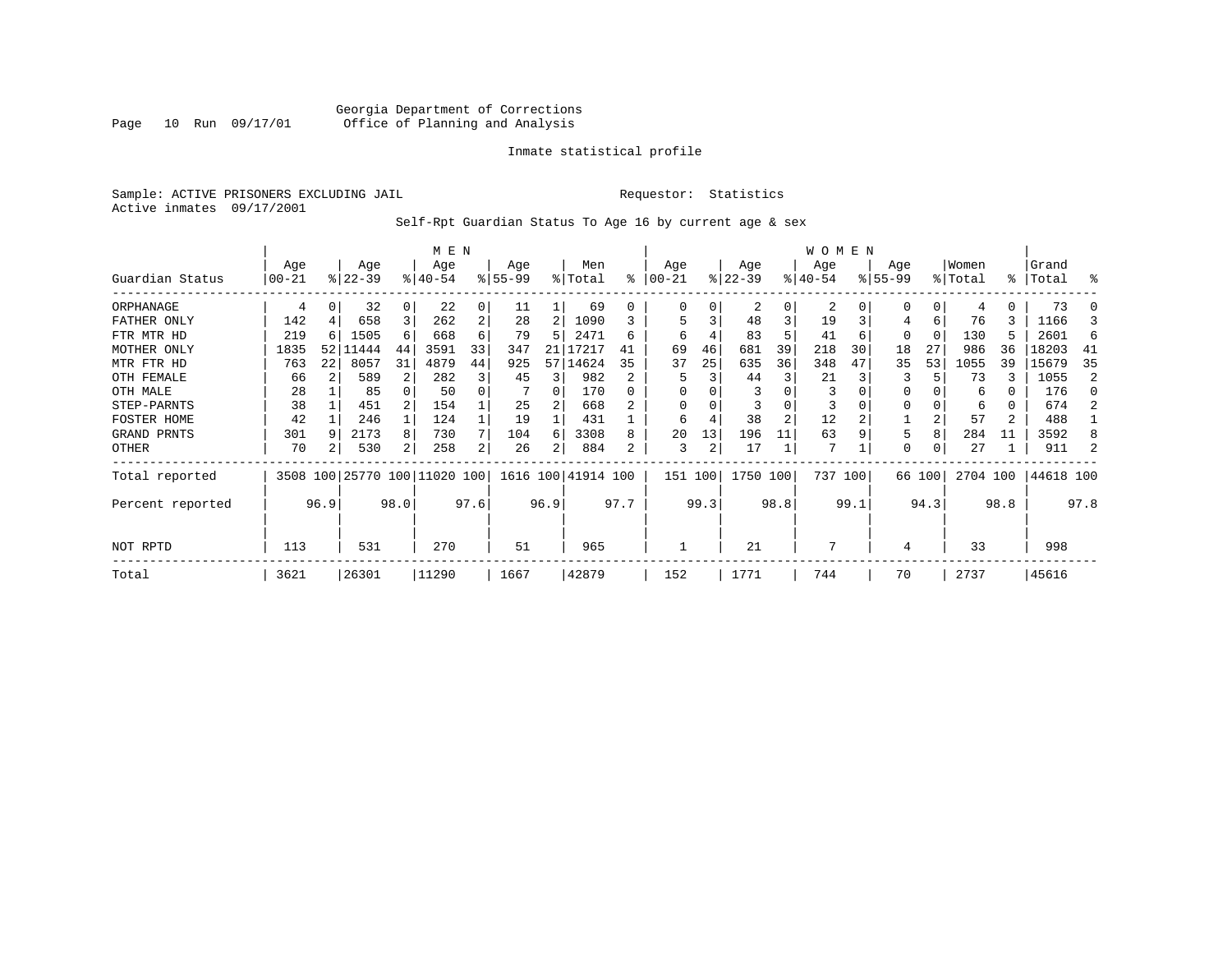# Georgia Department of Corrections<br>Page 11 Run 09/17/01 office of Planning and Analysis Office of Planning and Analysis

# Inmate statistical profile

Sample: ACTIVE PRISONERS EXCLUDING JAIL **Requestor:** Statistics Active inmates 09/17/2001

# Self-Rpt Employment Status Before Prison by current age & sex

|                  |                  |      |                    |      | M E N              |      |                  |          |                    |      |                  |          |                  |      | W O M E N       |      |                    |          |                  |      |                    |          |
|------------------|------------------|------|--------------------|------|--------------------|------|------------------|----------|--------------------|------|------------------|----------|------------------|------|-----------------|------|--------------------|----------|------------------|------|--------------------|----------|
| Employment       | Age<br>$00 - 21$ |      | Age<br>$ 22-39$    |      | Age<br>$8140 - 54$ |      | Age<br>$8 55-99$ |          | Men<br>% Total     | ⊱    | Age<br>$00 - 21$ |          | Age<br>$ 22-39 $ |      | Age<br>$ 40-54$ |      | Age<br>$8155 - 99$ |          | Women<br>% Total |      | Grand<br>%   Total | ႜ        |
| FULL TIME        | 965              |      | 30   13100         | 54   | 5825               | 56   | 660              | 44       | 20550              | 52   | 45               | 31       | 662              | 43   | 253             | 38   | 15                 | 25       | 975              | 40   | 21525              | -51      |
| PART TIME        | 402              | 12   | 2297               | 9    | 676                | 6    | 90               | 6        | 3465               | 9    | 15               | 10       | 99               | 6    | 41              | 6    |                    | 2        | 156              |      | 3621               | 9        |
| UNEMPL < 6M      | 385              | 12   | 3098               | 13   | 1167               | 11   | 149              | 10       | 4799               | 12   | 17               | 12       | 234              | 15   | 98              | 15   | 9                  | 15       | 358              | 15   | 5157               | 12       |
| UNEMPL > 6M      | 368              | 11   | 3733               | 15   | 1909               | 18   | 317              | 21       | 6327               | 16   | 16               | 11       | 272              | 18   | 151             | 23   | 16                 | 27       | 455              | 19   | 6782               | 16       |
| NEVER WORKD      | 945              | 29   | 1516               | 6    | 111                |      | 5                | $\Omega$ | 2577               |      | 37               | 26       | 186              | 12   | 26              |      | 5.                 | 8        | 254              | 11   | 2831               | 7        |
| <b>STUDENT</b>   | 167              | 5    | 153                |      | 15                 |      | 2                | 0        | 337                |      | 10               |          | 10               |      | 5               |      | 0                  | $\Omega$ | 25               |      | 362                |          |
| INCAPABLE        | 19               |      | 479                | 2    | 713                |      | 263              | 18       | 1474               |      | 3                |          | 90               | 6    | 86              | 13   | 13                 | 22       | 192              |      | 1666               | 4        |
| OTHER            | 0                | 0    | $\Omega$           | 0    | 0                  |      | 0                | 0        | $\Omega$           | 0    | 0                | $\Omega$ | $\mathbf 0$      | 0    | 0               | 0    | 0                  | 0        | 0                |      | $\Omega$           | $\Omega$ |
| Total reported   |                  |      | 3251 100 24376 100 |      | 10416 100          |      |                  |          | 1486 100 39529 100 |      | 143              | 100      | 1553 100         |      | 660             | 100  | 59                 | 100      | 2415             | 100  | 41944 100          |          |
| Percent reported |                  | 89.8 |                    | 92.7 |                    | 92.3 |                  | 89.1     |                    | 92.2 |                  | 94.1     |                  | 87.7 |                 | 88.7 |                    | 84.3     |                  | 88.2 |                    | 92.0     |
| NOT RPTD         | 370              |      | 1925               |      | 874                |      | 181              |          | 3350               |      | 9                |          | 218              |      | 84              |      | 11                 |          | 322              |      | 3672               |          |
| Total            | 3621             |      | 26301              |      | 11290              |      | 1667             |          | 42879              |      | 152              |          | 1771             |      | 744             |      | 70                 |          | 2737             |      | 45616              |          |

\* NOTE: THE FIELD LABELD "OTHER" WAS CORRECTED IN APRIL 1989; INMATES CODED "PRE-OTIS NOT REPORTED" NOW HAVE BEEN REMOVED FROM THIS FIELD AND IDENTIFIED AS "NOT REPORTED".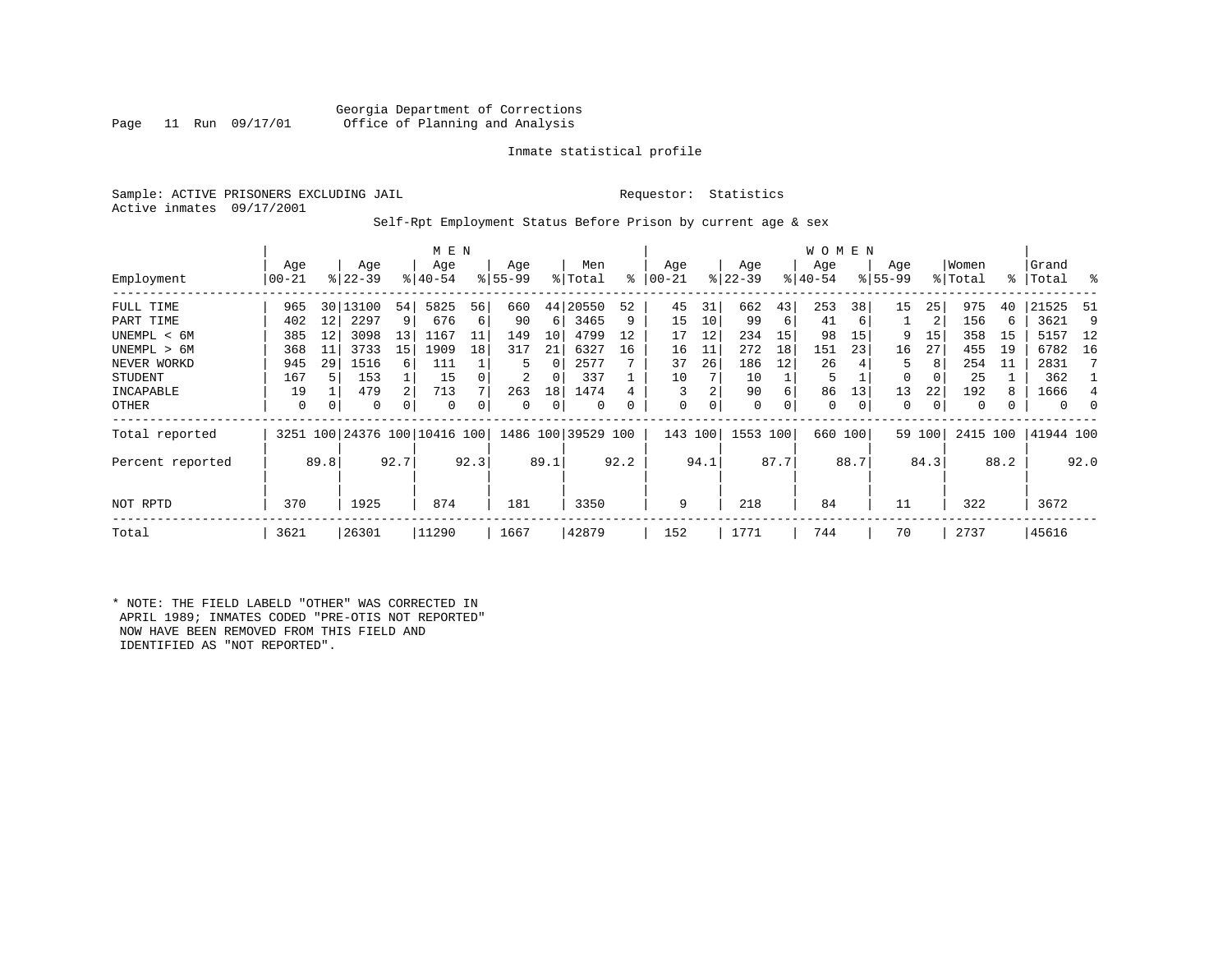Sample: ACTIVE PRISONERS EXCLUDING JAIL **Requestor:** Statistics Active inmates 09/17/2001

# Self-Rpt Marital Status At Admission by current age & sex

|                  |       |      |           |          | M E N                    |      |          |      |                    |      |          |      |           |      | W O M E N |      |             |        |         |      |           |      |
|------------------|-------|------|-----------|----------|--------------------------|------|----------|------|--------------------|------|----------|------|-----------|------|-----------|------|-------------|--------|---------|------|-----------|------|
|                  | Age   |      | Age       |          | Age                      |      | Age      |      | Men                |      | Age      |      | Age       |      | Age       |      | Age         |        | Women   |      | Grand     |      |
| Marital Status   | 00-21 |      | $ 22-39 $ |          | $8140 - 54$              |      | $ 55-99$ |      | % Total            | ∻    | 00-21    |      | $ 22-39 $ |      | $ 40-54 $ |      | $8155 - 99$ |        | % Total |      | %   Total | း    |
| SINGLE           | 3311  |      | 94 17152  | 66       | 4041                     | 37   | 267      | 16   | 24771              | 59   | 141      | 93   | 1004      | 57   | 245       | 33   | 12          | 18     | 1402    | 52   | 26173     | 59   |
| MARRIED          | 56    |      | 2902      | 11       | 2047                     | 19   | 475      | 29   | 5480               | 13   | 2        |      | 233       | 13   | 129       | 17   |             | 11     | 371     | 14   | 5851      | 13   |
| SEPARATED        |       | 0    | 1031      | 4        | 1021                     |      | 164      | 10   | 2223               | 5    | 4        |      | 200       | 11   | 106       | 14   | 6           | 9      | 316     | 12   | 2539      | 6    |
| DIVORCED         | 6     |      | 1739      |          | 2385                     | 22   | 446      | 27   | 4576               |      | 2        |      | 198       | 11   | 143       | 19   | 15          | 23     | 358     | 13   | 4934      | - 11 |
| WIDOWED          | 5     | 0    | 104       | $\Omega$ | 229                      |      | 131      | 8    | 469                |      | $\Omega$ |      | 34        | 2    | 59        | 8    | 24          | 36     | 117     | 4    | 586       |      |
| COMMON LAW       | 124   | 4    | 2888      | 11       | 1311                     | 12   | 140      | 9    | 4463               |      | 2        |      | 82        | 5.   | 54        |      | 2           | 3      | 140     | 5    | 4603      | 10   |
| OTHER            | 1     | 0    | 9         | 0        | 3                        |      | 3        | 0    | 16                 | 0    | 0        | 0    |           | 0    | 2         | 0    | 0           | 0      | 3       |      | 19        | 0    |
| Total reported   |       |      |           |          | 3510 100 25825 100 11037 | 100  |          |      | 1626 100 41998 100 |      | 151 100  |      | 1752 100  |      | 738 100   |      |             | 66 100 | 2707    | 100  | 44705 100 |      |
| Percent reported |       | 96.9 |           | 98.2     |                          | 97.8 |          | 97.5 |                    | 97.9 |          | 99.3 |           | 98.9 |           | 99.2 |             | 94.3   |         | 98.9 |           | 98.0 |
|                  |       |      |           |          |                          |      |          |      |                    |      |          |      |           |      |           |      |             |        |         |      |           |      |
| NOT RPTD         | 111   |      | 476       |          | 253                      |      | 41       |      | 881                |      |          |      | 19        |      | 6         |      | 4           |        | 30      |      | 911       |      |
| Total            | 3621  |      | 26301     |          | 11290                    |      | 1667     |      | 42879              |      | 152      |      | 1771      |      | 744       |      | 70          |        | 2737    |      | 45616     |      |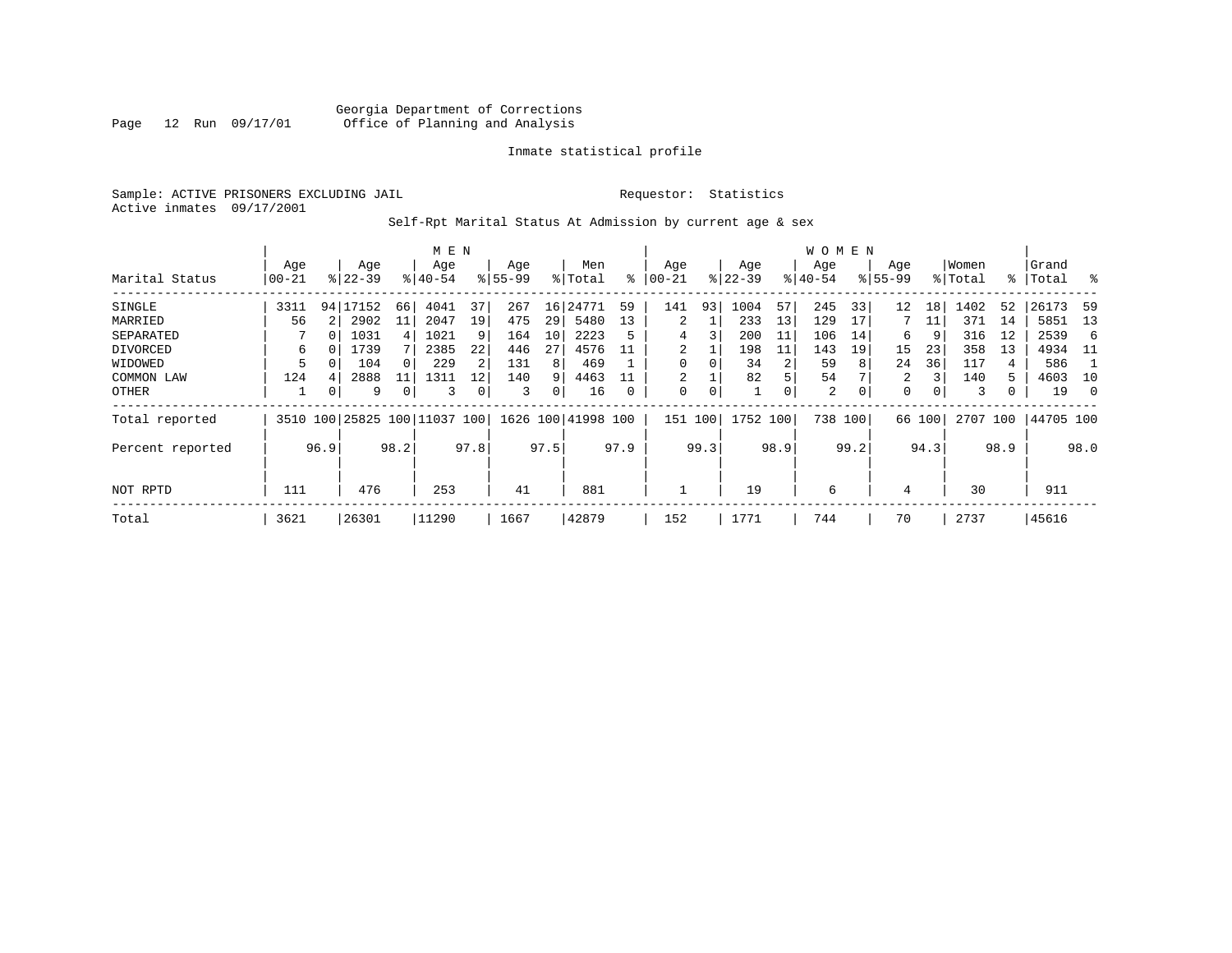# Inmate statistical profile

Sample: ACTIVE PRISONERS EXCLUDING JAIL **Requestor:** Statistics Active inmates 09/17/2001

# Self-Rpt Number Of Children At Admission by current age & sex

| Number Of Children   | Age<br>$00 - 21$ |      | Age<br>$ 22-39 $  |                | M E N<br>Age<br>$ 40-54 $ |          | Age<br>$8 55-99$ |      | Men<br>% Total     |      | Aqe<br>$8   00 - 21$ |        | Age<br>$ 22-39 $ |      | <b>WOMEN</b><br>Age<br>$ 40-54 $ |         | Age<br>$8 55-99$ |        | Women<br>% Total |      | Grand<br>%   Total | ್ಠಿ  |
|----------------------|------------------|------|-------------------|----------------|---------------------------|----------|------------------|------|--------------------|------|----------------------|--------|------------------|------|----------------------------------|---------|------------------|--------|------------------|------|--------------------|------|
|                      |                  |      |                   |                |                           |          |                  |      |                    |      |                      |        |                  |      |                                  |         |                  |        |                  |      |                    |      |
| NO CHILDREN          | $\mathbf 0$      | 0    | 734               | 5              | 452                       | 6        | 70               | 5    | 1256               | 5    | 0                    | 0      |                  | 0    | 6                                |         |                  | 2      | 14               |      | 1270               |      |
| ONE CHILD            | 636              | 76   | 6443              | 41             | 2439                      | 30       | 267              | 19   | 9785               | 38   | 45                   | 66     | 340              | 24   | 139                              | 21      | 6                | 10     | 530              | 24   | 10315              | -37  |
| TWO CHILDREN         | 155              | 19   | 4267              | 27             | 2253                      | 27       | 321              | 23   | 6996               | 27   | 16                   | 24     | 432              | 30   | 179                              | 28      | 18               | 30     | 645              | 29   | 7641               | 27   |
| THREE CHILDREN       | 37               | 4    | 2303              | 15             | 1500                      | 18       | 281              | 20   | 4121               | 16   | 4                    | 6      | 343              | 24   | 168                              | 26      | 17               | 28     | 532              | 24   | 4653               | 16   |
| <b>FOUR CHILDREN</b> | 6                |      | 1068              | 7              | 778                       | 9        | 158              | 11   | 2010               | 8    | 3                    |        | 169              | 12   | 97                               | 15      | 9                | 15     | 278              | 13   | 2288               | 8    |
| FIVE CHILDREN        | 2                | 0    | 451               | $\overline{3}$ | 419                       | 5        | 104              | 8    | 976                |      | $\mathbf 0$          | 0      | 77               | 5    | 34                               |         |                  | 2      | 112              | 5.   | 1088               | 4    |
| MORE THAN 5 CHILDREN | $\mathbf 0$      | 0    | 345               | $\overline{2}$ | 368                       | $4\vert$ | 178              | 13   | 891                | 3    | $\mathbf 0$          | 0      | 51               | 4    | 27                               |         | 9                | 15     | 87               | 4    | 978                | 3    |
| Total reported       |                  |      | 836 100 15611 100 |                | 8209 100                  |          |                  |      | 1379 100 26035 100 |      |                      | 68 100 | 1419 100         |      |                                  | 650 100 |                  | 61 100 | 2198 100         |      | 28233 100          |      |
| Percent reported     |                  | 23.1 |                   | 59.4           |                           | 72.7     |                  | 82.7 |                    | 60.7 |                      | 44.7   |                  | 80.1 |                                  | 87.4    |                  | 87.1   |                  | 80.3 |                    | 61.9 |
| <b>NOT REPORTED</b>  | 2785             |      | 10690             |                | 3081                      |          | 288              |      | 16844              |      | 84                   |        | 352              |      | 94                               |         | 9                |        | 539              |      | 17383              |      |
| Total                | 3621             |      | 26301             |                | 11290                     |          | 1667             |      | 42879              |      | 152                  |        | 1771             |      | 744                              |         | 70               |        | 2737             |      | 45616              |      |
|                      |                  |      |                   |                |                           |          |                  |      |                    |      |                      |        |                  |      |                                  |         |                  |        |                  |      |                    |      |
|                      |                  |      |                   |                |                           |          |                  |      |                    |      |                      |        |                  |      |                                  |         |                  |        |                  |      |                    |      |
| AVG NUM CHILDREN     | 1.31             |      | 1.99              |                | 2.37                      |          | 3.07             |      | 2.15               |      | 1.49                 |        | 2.56             |      | 2.68                             |         | 3.31             |        | 2.59             |      | 2.18               |      |

\* NOTE: THE FIELD LABLED "NO CHILDREN" WAS CORRECTED IN MARCH 1989: MISSING DATA FOR INMATES STILL IN DIAGNOSTICS NOW HAS BEEN REMOVED FROM THIS FIELD AND IDENTIFIED AS "NOT REPORTED" INFORMATION.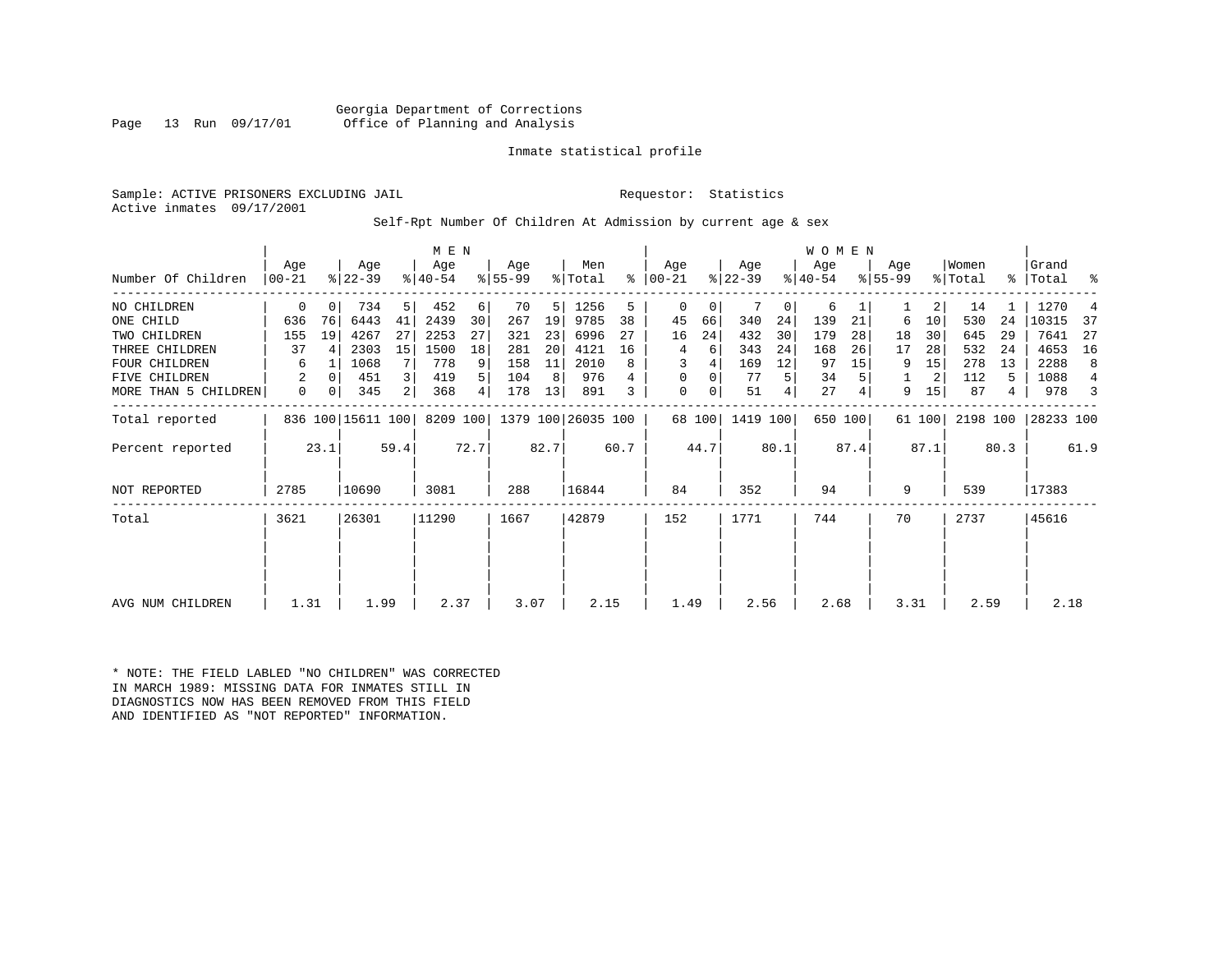# Georgia Department of Corrections Page 14 Run 09/17/01 Office of Planning and Analysis

# Inmate statistical profile

Sample: ACTIVE PRISONERS EXCLUDING JAIL **Requestor:** Statistics Active inmates 09/17/2001

# Self-Rpt Religious Affiliation by current age & sex

|                  |           |                |                |             | M E N                        |          |           |          |               |          |          |          |                |      | <b>WOMEN</b> |              |                |                |          |          |           |                |
|------------------|-----------|----------------|----------------|-------------|------------------------------|----------|-----------|----------|---------------|----------|----------|----------|----------------|------|--------------|--------------|----------------|----------------|----------|----------|-----------|----------------|
|                  | Age       |                | Age            |             | Age                          |          | Age       |          | Men           |          | Age      |          | Age            |      | Aqe          |              | Age            |                | Women    |          | Grand     |                |
| Religion         | $00 - 21$ |                | $ 22-39 $      |             | $8 40-54$                    |          | $8 55-99$ |          | % Total       | %        | $ 00-21$ |          | $ 22-39$       |      | $ 40-54$     |              | $8 55-99$      |                | % Total  | ፠        | Total     | ዱ              |
| ISLAM            | 72        | 2              | 935            | 4           | 340                          | 3        | 28        |          | 2 1375        | 3        | 3        | 2        | 14             |      | 4            |              | 0              | 0              | 21       |          | 1396      | 3              |
| CATHOLIC         | 120       | 3              | 952            | 4           | 377                          | 4        | 60        | 4        | 1509          | 4        | 5        | 3        | 79             | 5    | 31           | 4            |                | $\overline{2}$ | 116      | 4        | 1625      | $\overline{4}$ |
| <b>BAPTIST</b>   | 1458      | 42             | 12491          | 49          | 6297                         | 58       | 915       | 58       | 21161         | 51       | 80       | 53       | 1090           | 63   | 479          | 66           | 44             | 69             | 1693     | 63       | 22854     | 52             |
| METHODIST        | 46        | 1              | 488            | 2           | 395                          | 4        | 99        | 6        | 1028          | 2        | 6        | 4        | 60             | 3    | 43           | 6            | 5              | 8              | 114      | 4        | 1142      | 3              |
| EPISCOPLN        |           | 0              | 41             | $\mathbf 0$ | 24                           | 0        |           | 0        | 77            | $\Omega$ | U        | $\Omega$ | 5              | O    |              | 1            |                | 2              | 10       | $\Omega$ | 87        | $\mathbf 0$    |
| PRESBYTRN        | 2         | 0              | 53             | $\Omega$    | 32                           | $\Omega$ | 15        | 1        | 102           | O        | 0        | U        | 0              | 0    | 3            | $\Omega$     | 2              | 3              | 5        | $\Omega$ | 107       | $\Omega$       |
| CHC OF GOD       | 35        | 1              | 293            | 1           | 144                          |          | 32        | 2        | 504           |          | 2        |          | 25             | 1    | 14           | 2            | 3              | 5              | 44       | 2        | 548       | 1              |
| HOLINESS         | 61        | $\overline{c}$ | 927            | 4           | 531                          | 5        | 93        | 6        | 1612          | 4        | 9        | 6        | 184            | 11   | 78           | 11           | 4              | 6              | 275      | 10       | 1887      | 4              |
| <b>JEWISH</b>    |           | $\Omega$       | 21             | $\Omega$    | 12                           | $\Omega$ | 3         | U        | 37            | O        |          |          | $\Omega$       | 0    |              | $\Omega$     | 0              | 0              | 2        | $\Omega$ | 39        | $\Omega$       |
| ANGLICAN         |           | 0              | 5              | $\Omega$    | 3                            |          |           | 0        | 8             |          | $\Omega$ | $\Omega$ |                | 0    | $\Omega$     | $\Omega$     | 0              | $\Omega$       |          | $\Omega$ | 9         | $\Omega$       |
| GRK ORTHDX       |           | $\Omega$       |                | $\Omega$    |                              | O        |           | 0        |               | U        | U        | U        | $\Omega$       | 0    | $\Omega$     | 0            | 0              | $\Omega$       | $\Omega$ | $\Omega$ |           | $\Omega$       |
| HINDU            |           | $\Omega$       | $\overline{2}$ | $\Omega$    | $\Omega$                     | $\Omega$ |           | 0        | 2             | $\Omega$ | U        |          | 0              | U    | $\Omega$     | $\Omega$     | 0              | $\Omega$       | O        | $\Omega$ | 2         | $\Omega$       |
| <b>BUDDHIST</b>  |           | $\Omega$       | 24             | $\Omega$    | 3                            | $\Omega$ |           | $\Omega$ | 34            | U        | $\Omega$ |          | $\Omega$       | O    | $\Omega$     | $\Omega$     | Ω              | $\Omega$       | $\Omega$ | $\Omega$ | 34        | $\Omega$       |
| TAOIST           |           | $\Omega$       | 2              | $\Omega$    | $\overline{2}$               |          |           | $\Omega$ | 4             | U        | U        | O        | $\Omega$       | 0    | $\Omega$     | $\Omega$     | 0              | $\Omega$       | $\Omega$ | $\Omega$ | 4         | $\Omega$       |
| SHINTOIST        |           | $\Omega$       | 15             | $\Omega$    | $\overline{2}$               | $\Omega$ | O         | $\Omega$ | 18            | O        | U        | $\cap$   | $\overline{0}$ | O    | O            | $\Omega$     | 0              | $\mathbf 0$    | $\Omega$ | $\Omega$ | 18        | $\Omega$       |
| SEVEN D AD       | 13        | $\Omega$       | 55             | $\Omega$    | 31                           | $\Omega$ | 10        | 1        | 109           | U        | U        | $\cap$   | 6              | O    | 4            | $\mathbf{1}$ | 0              | $\mathbf 0$    | 10       | $\Omega$ | 119       | $\Omega$       |
| JEHOVAH WT       | 28        | 1              | 208            | 1           | 83                           |          | 6         | 0        | 325           |          | $\Omega$ | O        | 16             |      | 5            |              | 0              | 0              | 21       |          | 346       | 1              |
| LATR DAY S       | 2         | $\Omega$       | 21             | $\Omega$    | 13                           |          |           | 0        | 40            | n        |          |          | 3              | 0    | $\Omega$     | 0            | 0              | 0              | 4        | $\Omega$ | 44        | 0              |
| <b>OUAKER</b>    |           | 0              | 0              | 0           | $\Omega$                     | $\Omega$ | O         | 0        | $\Omega$      |          | $\Omega$ | $\Omega$ | 0              | 0    | $\Omega$     | 0            | 0              | 0              | $\Omega$ | $\Omega$ | $\Omega$  | 0              |
| OTHER PROD       | 408       | 12             | 2240           | 9           | 595                          | 6        | 96        | 6        | 3339          | 8        | 27       | 18       | 129            | 7    | 37           | 5            | $\overline{2}$ | 3              | 195      | 7        | 3534      | 8              |
| <b>NONE</b>      | 850       | 25             | 4605           | 18          | 1243                         | 12       | 120       | 8        | 6818          | 17       | 5        | 3        | 57             | 3    | 3            | $\Omega$     | 0              | $\mathbf 0$    | 65       | 2        | 6883      | 16             |
| <b>OTHER</b>     | 342       | 10             | 1977           | 8           | 642                          | 6        | 99        | 6        | 3060          |          | 12       | 8        | 70             | 4    | 25           | 3            | 2              | 3              | 109      |          | 3169      | 7              |
| Total reported   |           |                |                |             | 3452 100 25356 100 10770 100 |          | 1588      |          | 100 41166 100 |          | 151 100  |          | 1739 100       |      | 731 100      |              |                | 64 100         | 2685 100 |          | 43851 100 |                |
| Percent reported |           | 95.3           |                | 96.4        |                              | 95.4     |           | 95.3     |               | 96.0     |          | 99.3     |                | 98.2 |              | 98.3         |                | 91.4           |          | 98.1     |           | 96.1           |
| NOT RPTD         | 169       |                | 945            |             | 520                          |          | 79        |          | 1713          |          | 1        |          | 32             |      | 13           |              | 6              |                | 52       |          | 1765      |                |
| Total            | 3621      |                | 26301          |             | 11290                        |          | 1667      |          | 42879         |          | 152      |          | 1771           |      | 744          |              | 70             |                | 2737     |          | 45616     |                |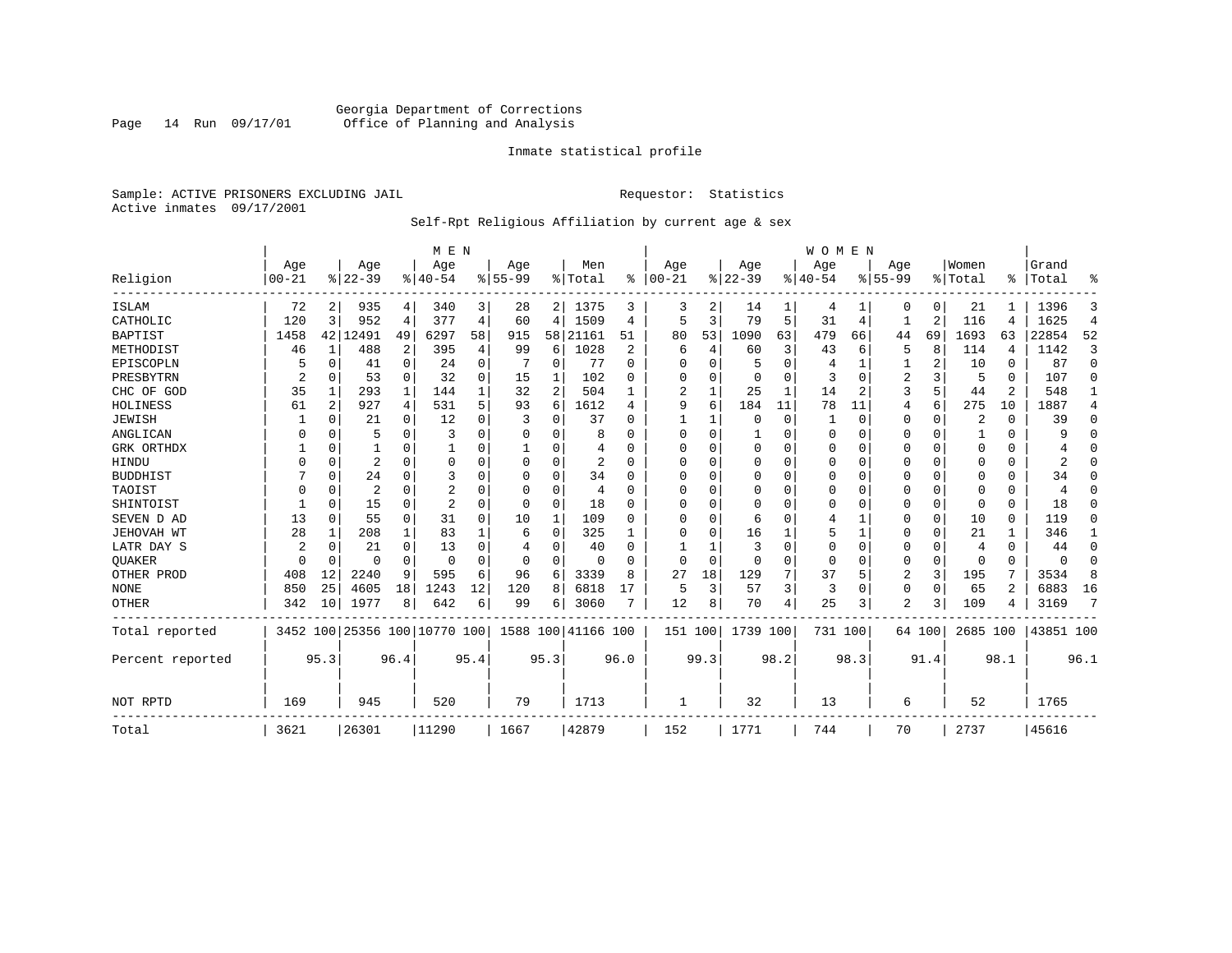# Georgia Department of Corrections<br>Page 15 Run 09/17/01 office of Planning and Analysis Office of Planning and Analysis

# Inmate statistical profile

Sample: ACTIVE PRISONERS EXCLUDING JAIL **Requestor:** Statistics Active inmates 09/17/2001

Self-Rpt Family Behavior Patterns \* by current age & sex

|                  | M E N |      |                              |      |          |      |           |                 |                    |      |           |      |           |          | W O M E N |      |           |      |          |          |           |      |
|------------------|-------|------|------------------------------|------|----------|------|-----------|-----------------|--------------------|------|-----------|------|-----------|----------|-----------|------|-----------|------|----------|----------|-----------|------|
|                  | Age   |      | Age                          |      | Age      |      | Age       |                 | Men                |      | Age       |      | Age       |          | Age       |      | Age       |      | Women    |          | Grand     |      |
| Family Behavior  | 00-21 |      | $ 22-39 $                    |      | $ 40-54$ |      | $8 55-99$ |                 | % Total            | ి    | $00 - 21$ |      | $ 22-39 $ |          | $ 40-54$  |      | $8 55-99$ |      | % Total  | °≈       | Total     | ႜ    |
| CRIMINLTY        | 1115  | 23   | 7703                         | 24   | 3196     | 25   | 347       |                 | 24   12361         | 24   | 58        | 17   | 655       | 17       | 262       | 19   | 14        | 14   | 989      | 18       | 13350     | -23  |
| ALCOHOLISM       | 431   | 9    | 3874                         | 12   | 2065     | 16   | 254       | 18 <sup>1</sup> | 6624               | 13   | 33        | 9    | 463       | 12       | 194       | 14   | 17        | 17   | 707      | 13       | 7331      | 13   |
| DRUG ABUSE       | 386   |      | 2296                         |      | 808      | 6    | 62        | 4               | 3552               |      | 37        | 11   | 348       |          | 113       |      | 4         | 4    | 502      | 9        | 4054      |      |
| DOMINERING       | 12    |      | 86                           |      | 52       |      | 4         | 0               | 154                | O    | 29        | 8    | 428       | 11       | 184       | 13   | 18        | 18   | 659      | 12       | 813       |      |
| MIGRANT          | 25    |      | 231                          |      | 133      |      | 12        |                 | 401                |      |           | 0    | 11        | $\Omega$ | 3         |      | 0         | 0    | 15       | $\Omega$ | 416       |      |
| INFL BTGS        | 82    |      | 917                          | 3    | 512      | 4    | 101       |                 | 1612               |      | 15        |      | 276       | 7        | 113       |      | 11        | 11   | 415      | 7        | 2027      |      |
| PERMISSIVE       | 9     |      | 51                           |      | 38       |      | 8         |                 | 106                |      | 29        | 8    | 234       | 6        | 61        |      |           |      | 325      | 6        | 431       |      |
| FATH ABSNT       | 2189  | 45   | 13605                        | 42   | 4340     | 35   | 457       | 32              | 20591              | 40   | 90        | 26   | 804       | 21       | 256       | 19   | 20        | 20   | 1170     |          | 21761     | 38   |
| MOTH ABSNT       | 563   | 12   | 3366                         | 10   | 1235     | 10   | 164       | 11              | 5328               | 10   | 36        | 10   | 229       | 6        | 85        | 6    | 11        | 11   | 361      | 6        | 5689      | 10   |
| NONE             | 43    |      | 413                          |      | 200      | 2    | 27        | 2               | 683                |      | 22        | 6    | 300       | 8        | 97        |      | 4         | 4    | 423      | 8        | 1106      |      |
| Total reported   |       |      | 4855 100 32542 100 12579 100 |      |          |      |           |                 | 1436 100 51412 100 |      | 350 100   |      | 3748 100  |          | 1368 100  |      | 100       | 100  | 5566 100 |          | 56978 100 |      |
| Percent reported |       | 77.2 |                              | 71.9 |          | 65.5 |           | 54.2            |                    | 70.0 |           | 90.1 |           | 83.2     |           | 79.7 |           | 62.9 |          | 82.1     |           | 70.7 |
| <b>OTHER</b>     | 827   |      | 7391                         |      | 3895     |      | 763       |                 | 12876              |      | 15        |      | 297       |          | 151       |      | 26        |      | 489      |          | 13365     |      |
| Total            | 3621  |      | 26301                        |      | 11290    |      | 1667      |                 | 42879              |      | 152       |      | 1771      |          | 744       |      | 70        |      | 2737     |          | 45616     |      |

\* NOTE: SINCE THERE CAN BE UP TO FIVE BEHAVIOR CODES PER INMATE, THE NUMBER OF CASES REPORTED IN THE DETAIL LINES AND THE TOTAL REPORTED LINE MAY EXCEED THE TOTAL NUMBER OF CASES. IN SHORT, THIS TABLE COUNTS THE NUMBER OF BEHAVIOR PROBLEMS, NOT INMATES.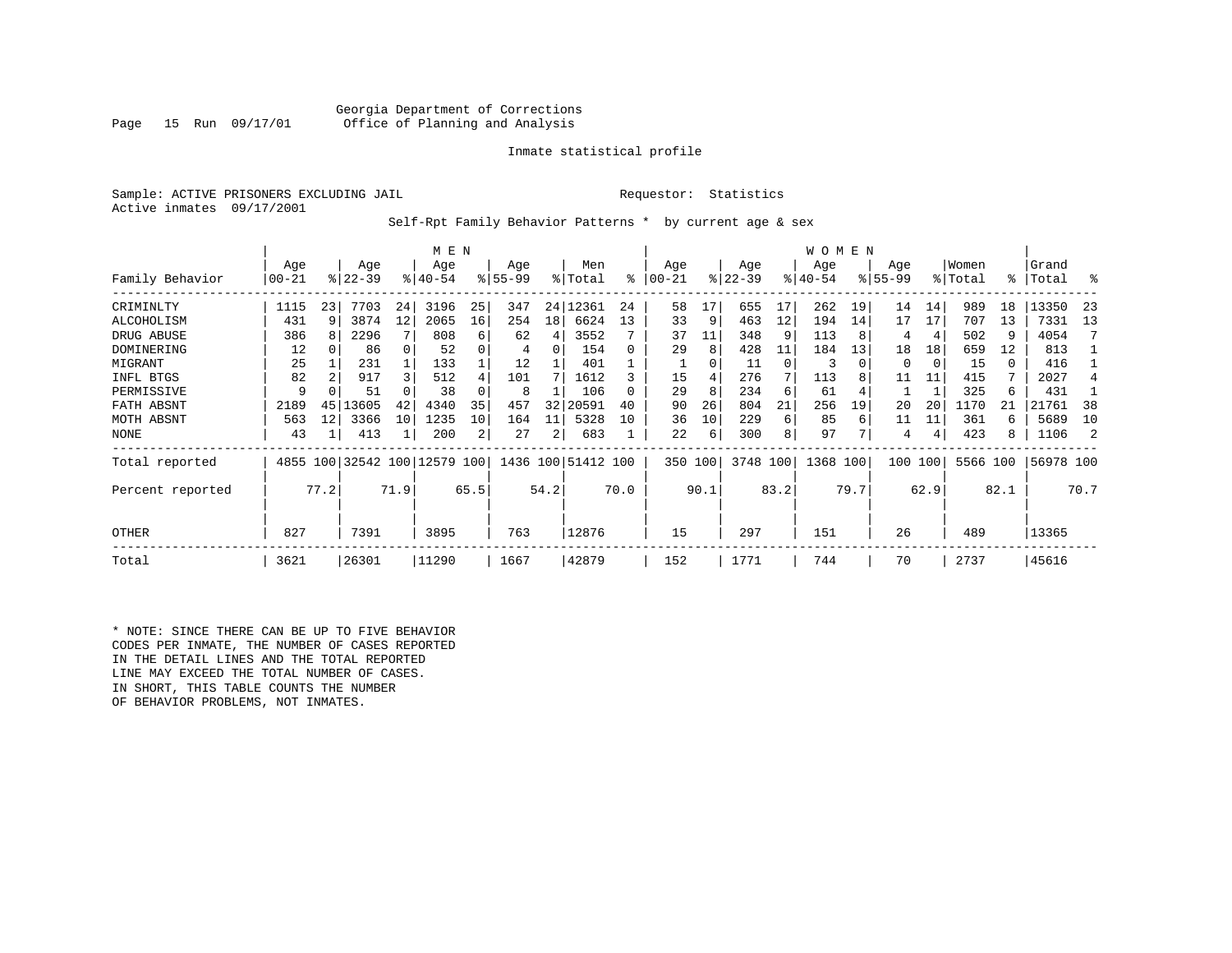# Inmate statistical profile

Sample: ACTIVE PRISONERS EXCLUDING JAIL **Requestor:** Statistics Active inmates 09/17/2001

# Inmate Diagnostic Behavior Problem \* by current age & sex

|                    |           |              |           |              | M E N                   |              |             |      |           |                |           |              |          |       | WOMEN    |                |                |          |          |                |           |                |
|--------------------|-----------|--------------|-----------|--------------|-------------------------|--------------|-------------|------|-----------|----------------|-----------|--------------|----------|-------|----------|----------------|----------------|----------|----------|----------------|-----------|----------------|
|                    | Age       |              | Age       |              | Age                     |              | Age         |      | Men       |                | Age       |              | Age      |       | Age      |                | Age            |          | Women    |                | Grand     |                |
| Diagnostic Problem | $00 - 21$ |              | $8 22-39$ |              | $8 40-54$               |              | $8155 - 99$ |      | % Total   | ፠              | $00 - 21$ |              | $ 22-39$ |       | $ 40-54$ |                | $8155 - 99$    |          | % Total  | ⊱              | Total     | ፠              |
| ALCOHOLIC          | 75        |              | 1109      | 2            | 958                     | 4            | 162         | 6    | 2304      | 3              | 5         | 2            | 157      | 5.    | 96       | 71             | 11             | 11       | 269      | б              | 2573      | 3              |
| <b>ALCOH ABSE</b>  | 656       | 10           | 6364      | 13           | 3203                    | 15           | 418         | 16   | 10641     | 13             | 12        | 5            | 265      | 9     | 128      | 10             | 10             | 10       | 415      | 9              | 11056     | 13             |
| DRUG EXP           | 1288      | 20           | 8891      | 18           | 3259                    | 15           | 238         |      | 9 13676   | 17             | 28        | 11           | 226      |       | 100      | 8              | 6              | 6        | 360      | 8              | 14036     | 17             |
| DRUG ABSE          | 1165      | 18           | 9056      | 19           | 3998                    | 19           | 199         | 81   | 14418     | 18             | 41        | 17           | 852      | 28    | 343      | 26             | 9              | 9        | 1245     | 26             | 15663     | 19             |
| NARC ADDCT         | 29        | $\Omega$     | 622       | $\mathbf{1}$ | 417                     | 2            | 24          |      | 1092      |                |           | 0            | 52       | 2     | 39       | 3              | 2              | 2        | 94       | $\overline{c}$ | 1186      |                |
| EPILEPTIC          | 22        | 0            | 277       | $\mathbf{1}$ | 202                     |              | 35          |      | 536       |                | 2         |              | 76       |       | 38       | 3              |                | 4        | 120      |                | 656       | $\mathbf{1}$   |
| MANIPULTVE         | 931       | 15           | 5280      | 11           | 1652                    | 8            | 165         | 6    | 8028      | 10             | 2         |              | 45       |       | 29       | $\overline{a}$ | $\overline{2}$ | 2        | 78       | 2              | 8106      | 10             |
| ASSAULTIVE         | 1465      | 23           | 10303     | 21           | 4292                    | 20           | 636         | 25   | 16696     | 21             | 64        | 26           | 564      | 18    | 226      | 17             | 15             | 15       | 869      | 18             | 17565     | 21             |
| ESCPE TEND         | 76        |              | 1089      | 2            | 730                     |              | 109         | 4    | 2004      | 3              | 2         | $\mathbf{1}$ | 86       | 3     | 36       | 3              |                | 0        | 124      | ζ              | 2128      | 3              |
| SUICIDAL           | 125       | 2            | 1035      | 2            | 467                     |              | 58          | 2    | 1685      | $\mathfrak{D}$ | 13        | 5            | 160      |       | 61       | 5              |                | 5        | 239      | 5              | 1924      | $\overline{a}$ |
| WITHDRAWN          | 11        | <sup>0</sup> | 157       | $\Omega$     | 93                      | 0            | 17          |      | 278       | <sup>0</sup>   | 13        |              | 88       |       | 29       |                | 3              | ζ        | 133      |                | 411       | $\Omega$       |
| PR RLTY CT         | 33        |              | 368       | $\mathbf{1}$ | 245                     |              | 31          |      | 677       |                | 15        | б.           | 96       | 3     | 35       | 3              | 5              | 5        | 151      | ς              | 828       |                |
| HOMOSEXUAL         | 15        | $\Omega$     | 146       | $\Omega$     | 76                      | <sup>0</sup> | 18          |      | 255       | <sup>0</sup>   | 15        | б.           | 114      |       | 23       | $\overline{a}$ |                | $\Omega$ | 152      | ς              | 407       | $\Omega$       |
| <b>NONE</b>        | 68        |              | 1094      | 2            | 636                     | 3            | 183         | 7    | 1981      | 3              | 0         |              | 24       |       | 27       | $\overline{a}$ | 12             | 12       | 63       |                | 2044      | 2              |
| OTHER              | 40        |              | 483       | $\mathbf{1}$ | 332                     | 2            | 80          | 3    | 935       |                |           |              | 20       |       | 12       |                | 5              | 5        | 38       |                | 973       |                |
| NOT RPTD           | 378       | 6            | 2132      | 4            | 703                     | 3            | 187         | 7    | 3400      | 4              | 30        | 12           | 273      | 9     | 103      | 8              | 11             | 11       | 417      | 9              | 3817      | 5              |
| Total reported     | 6419      |              |           |              | 100 48610 100 21293 100 |              | 2569 100    |      | 78891 100 |                | 244 100   |              | 3098 100 |       | 1326     | 100            | 100            | 100      | 4768 100 |                | 83659 100 |                |
| Percent reported   |           | 98.8         |           | 99.2         |                         | 99.7         |             | 99.5 |           | 99.3           |           | 100.0        |          | 100.0 |          | 99.9           |                | 100.0    |          | 100.0          |           | 99.4           |
| UNKNOWN            | 42<br>204 |              |           | 30           |                         | 9            |             | 285  |           | 0              |           | $\Omega$     |          |       |          | $\Omega$       |                |          |          | 286            |           |                |
| Total              | 3621      |              | 26301     |              | 11290                   |              | 1667        |      | 42879     |                | 152       |              | 1771     |       | 744      |                | 70             |          | 2737     |                | 45616     |                |

\* NOTE: SINCE THERE CAN BE UP TO FIVE BEHAVIOR CODES PER INMATE, THE NUMBER OF CASES REPORTED IN THE DETAIL LINES AND THE TOTAL REPORTED LINE MAY EXCEED THE TOTAL NUMBER OF CASES.IN SHORT, THIS TABLE COUNTS THE NUMBER OF BEHAVIOR PROBLEMS, NOT INMATES.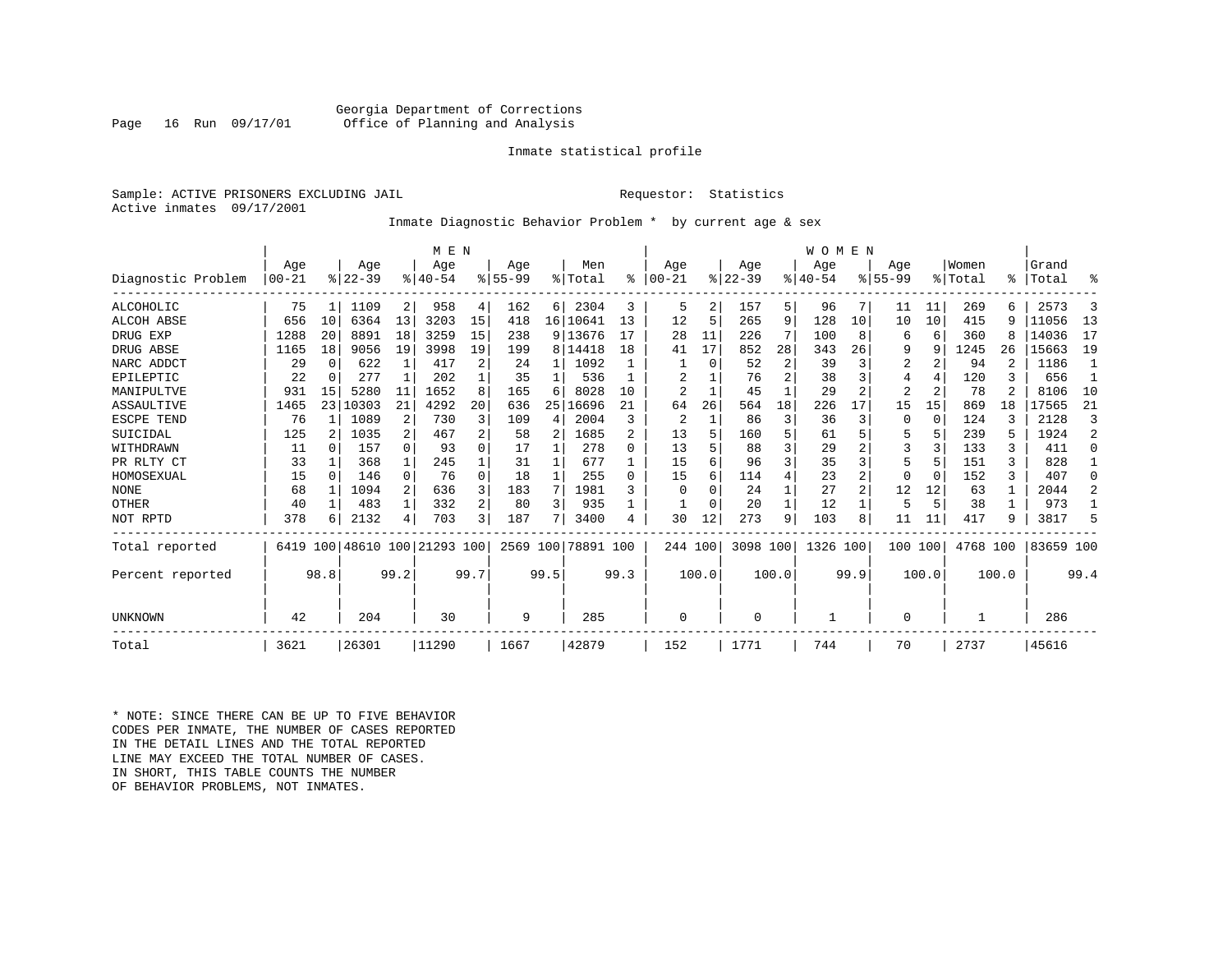Georgia Department of Corrections Page 17 Run 09/17/01 Office of Planning and Analysis

# Inmate statistical profile

Sample: ACTIVE PRISONERS EXCLUDING JAIL **Requestor:** Statistics Active inmates 09/17/2001

Physical Profile (General Condition) by current age & sex

|                      |                |                |                    |          | M E N                        |      |                    |      |                    |      |                   |      |                  |                | W O M E N        |         |                    |        |                  |           |                |      |
|----------------------|----------------|----------------|--------------------|----------|------------------------------|------|--------------------|------|--------------------|------|-------------------|------|------------------|----------------|------------------|---------|--------------------|--------|------------------|-----------|----------------|------|
| Physical Profile     | Age<br>  00-21 |                | Age<br>$8122 - 39$ |          | Age<br>$8 40-54$             |      | Age<br>$8155 - 99$ |      | Men<br>% Total     | ៖    | Age<br>$ 00 - 21$ |      | Age<br>$ 22-39 $ |                | Aqe<br>$8 40-54$ |         | Aqe<br>$8155 - 99$ |        | Women<br>% Total | $\approx$ | Grand<br>Total | ိ    |
|                      |                |                |                    |          |                              |      |                    |      |                    |      |                   |      |                  |                |                  |         |                    |        |                  |           |                |      |
| NO LIMITATION        | 3224           |                | 92 19432           | 75       | 5392                         | 49   | 302                |      | 19 28350           | 68   | 133               | 92   | 1377             | 80             | 456              | 62      |                    |        | 1977             | 74        | 30327 68       |      |
| DEFECT NO MAJOR LIMT | 114            |                | 2524               | 10       | 1895                         | 17   | 294                | 18   | 4827               |      |                   |      | 56               | 3              | 60               | 8 I     | 13                 | 20     | 130              | .5        | 4957           | - 11 |
| DEFECT MAJOR LIMIT   | 183            |                | 3789               | 15       | 3650                         | 33   | 936                | 58   | 8558               | 20   | 10                | 7    | 279              | 16             | 211              | 29      | 38                 | 58     | 538              | 20        | 9096           | - 20 |
| VERY MAJOR DEFECT    |                | 0 <sup>1</sup> | 45                 | $\Omega$ | 107                          |      | 94                 | 6    | 247                |      | 0                 | 0    | 3                | $\overline{0}$ | 6                |         | 3                  | 5      | 12               | 0         | 259            |      |
| Total reported       |                |                |                    |          | 3522 100 25790 100 11044 100 |      |                    |      | 1626 100 41982 100 |      | 144 100           |      | 1715 100         |                |                  | 733 100 |                    | 65 100 | 2657 100         |           | 44639 100      |      |
| Percent reported     |                | 97.3           |                    | 98.1     |                              | 97.8 |                    | 97.5 |                    | 97.9 |                   | 94.7 |                  | 96.8           |                  | 98.5    |                    | 92.9   |                  | 97.1      |                | 97.9 |
|                      |                |                |                    |          |                              |      |                    |      |                    |      |                   |      |                  |                |                  |         |                    |        |                  |           |                |      |
| NOT REPORTED         | 99             |                | 511                |          | 246                          |      | 41                 |      | 897                |      | 8                 |      | 56               |                | 11               |         | 5                  |        | 80               |           | 977            |      |
| Total                | 3621           |                | 26301              |          | 11290                        |      | 1667               |      | 42879              |      | 152               |      | 1771             |                | 744              |         | 70                 |        | 2737             |           | 45616          |      |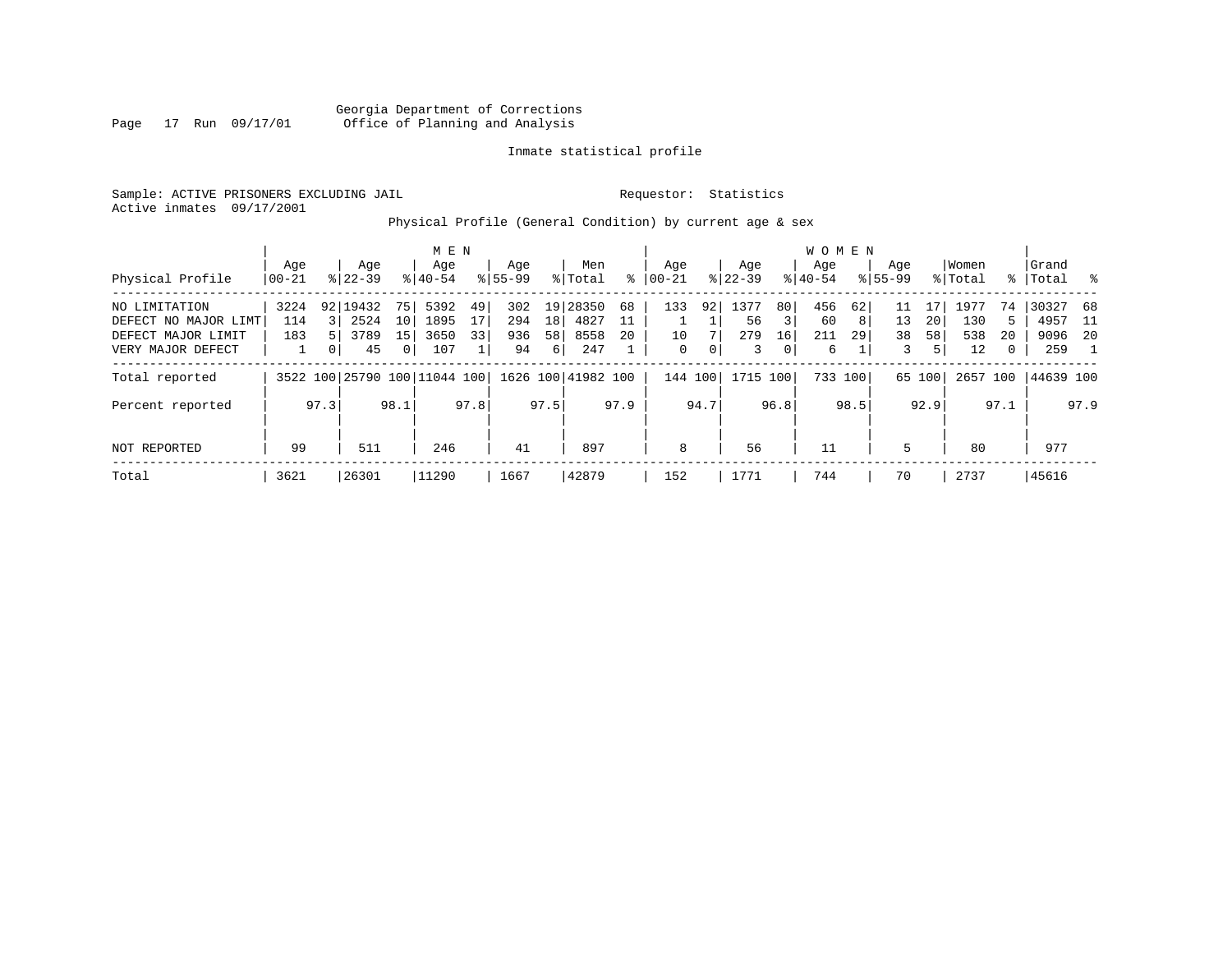# Inmate statistical profile

Sample: ACTIVE PRISONERS EXCLUDING JAIL **Requestor:** Statistics Active inmates 09/17/2001

Security Status by current age & sex

|                  |       |          | M E N     |       |                              |       |           |                         |                    |       | W O M E N |          |           |       |             |          |             |        |             |             |           |       |
|------------------|-------|----------|-----------|-------|------------------------------|-------|-----------|-------------------------|--------------------|-------|-----------|----------|-----------|-------|-------------|----------|-------------|--------|-------------|-------------|-----------|-------|
|                  | Age   |          | Age       |       | Age                          |       | Age       |                         | Men                |       | Age       |          | Age       |       | Age         |          | Age         |        | Women       |             | Grand     |       |
| Security         | 00-21 |          | $ 22-39 $ |       | $8140 - 54$                  |       | $8 55-99$ |                         | % Total            | ႜ     | $00 - 21$ |          | $ 22-39 $ |       | $ 40-54 $   |          | $8155 - 99$ |        | % Total     | $\approx$ 1 | Total     | ႜ     |
| DIAG INCOM       | 0     | 0        | 15        | 0     |                              |       | 2         | 0                       | 18                 |       | $\Omega$  |          | 0         | 0     |             | 0        | 0           |        |             | 0           | 18        | 0     |
| WRK RELEAS       | 0     | 0        |           | 0     | $\Omega$                     |       | 0         | 0                       |                    | 0     | 0         | $\Omega$ | 0         | 0     | 0           | $\Omega$ | 0           |        |             | 0           |           |       |
| TRUSTY           | 53    |          | 1453      | 6     | 818                          |       | 66        | 4                       | 2390               | 6     | 3         | 2        | 95        | 5     | 51          |          | 5           |        | 154         | 6           | 2544      | -6    |
| MINIMUM          | 999   | 28       | 8684      | 33    | 4028                         | 36    | 553       | 33                      | 14264              | 33    | 54        | 36       | 999       | 56    | 465         | 63       | 43          | 61     | 1561        | 57          | 15825     | 35    |
| MEDIUM           | 1510  | 42       | 10166     | 39    | 4475                         | 40    | 822       |                         | 49 16973           | 40    | 66        | 43       | 484       | 27    | 174         | 23       | 16          | 23     | 740         | 27          | 17713     | 39    |
| CLOSE            | 726   | 20       | 4138      | 16    | 1274                         |       | 147       | 9                       | 6285               | 15    | 24        | 16       | 127       |       | 35          |          | 2           |        | 188         |             | 6473      | 14    |
| MAXIMUM          | 18    | $\Omega$ | 535       | 2     | 191                          |       | 22        |                         | 766                | 2     | $\Omega$  | $\Omega$ | 5         | 0     |             |          | 0           |        | 6           |             | 772       | 2     |
| DIAGNOSTIC       | 315   | 9        | 1309      | 5     | 503                          |       | 55        | $\overline{\mathbf{3}}$ | 2182               | 5     | 5         |          | 61        | 3     | 18          | 2        | 4           | 6      | 88          | 3           | 2270      | 5     |
| Total reported   |       |          |           |       | 3621 100 26301 100 11290 100 |       |           |                         | 1667 100 42879 100 |       | 152       | 100      | 1771      | 100   | 744 100     |          |             | 70 100 | 2737 100    |             | 45616 100 |       |
| Percent reported |       | 100.0    |           | 100.0 |                              | 100.0 |           | 100.0                   |                    | 100.0 |           | 100.0    |           | 100.0 |             | 100.0    |             | 100.0  |             | 100.0       |           | 100.0 |
| NOT RPTD         | 0     |          | 0         |       | $\mathbf 0$                  |       | 0         |                         |                    |       | $\Omega$  |          | $\Omega$  |       | $\mathbf 0$ |          | 0           |        | $\mathbf 0$ |             | 0         |       |
| Total            | 3621  |          | 26301     |       | 11290                        |       | 1667      |                         | 42879              |       | 152       |          | 1771      |       | 744         |          | 70          |        | 2737        |             | 45616     |       |

\* NOTE: BEGINNING IN JULY 1987, THE FACILITIES DIVISION NO LONGER CODED INMATES AS BEING WORK RELEASE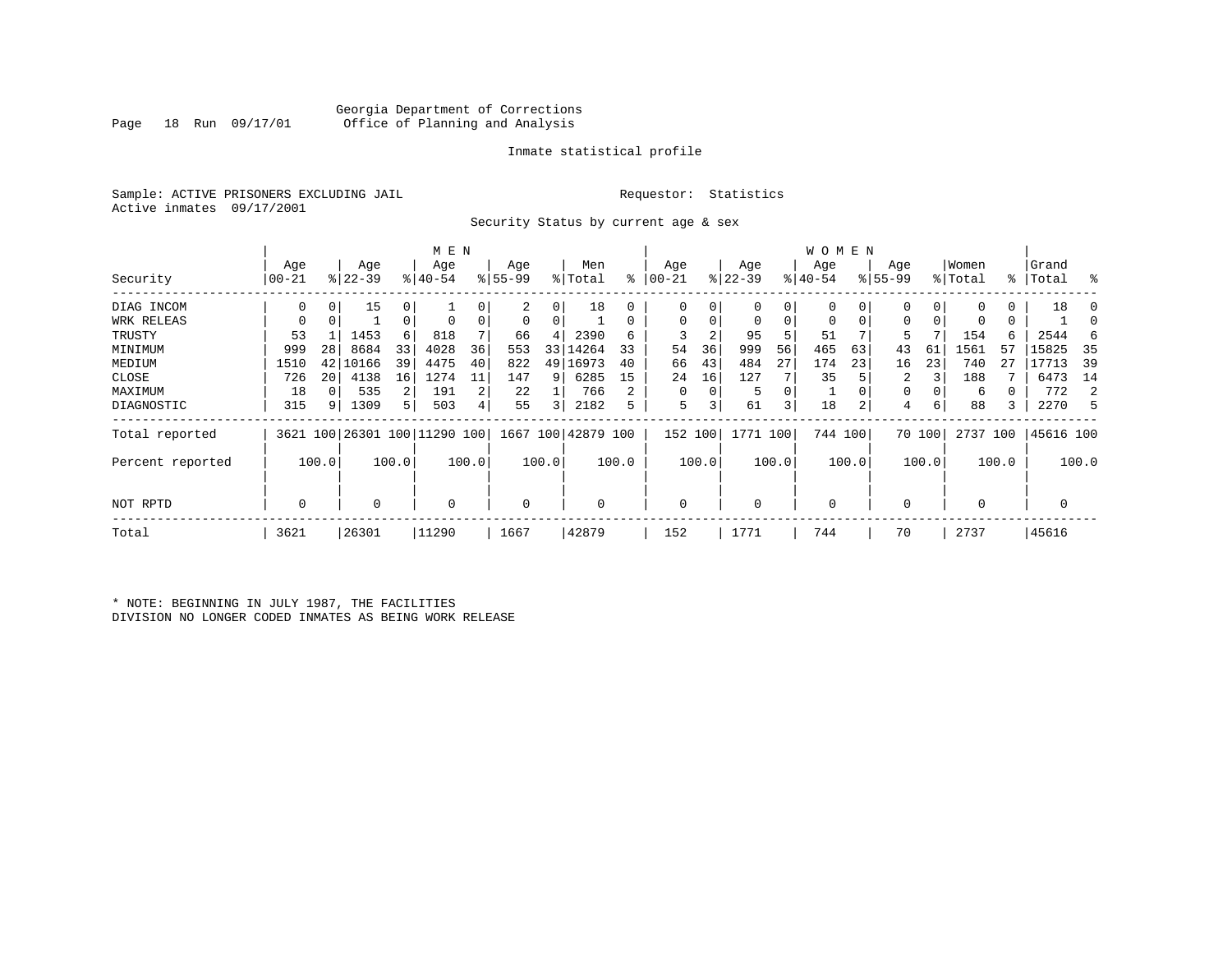# Georgia Department of Corrections Page 19 Run 09/17/01 Office of Planning and Analysis

# Inmate statistical profile

Sample: ACTIVE PRISONERS EXCLUDING JAIL **Requestor:** Statistics Active inmates 09/17/2001

Number Of Sentences by current age & sex

|                     |                  |      |                  |      | M E N                        |      |                  |      |                    |      |                      |      |                  |      | <b>WOMEN</b>     |         |                    |        |                  |      |                    |      |
|---------------------|------------------|------|------------------|------|------------------------------|------|------------------|------|--------------------|------|----------------------|------|------------------|------|------------------|---------|--------------------|--------|------------------|------|--------------------|------|
| Number Of Sentences | Age<br>$00 - 21$ |      | Age<br>$ 22-39 $ |      | Age<br>$ 40-54 $             |      | Age<br>$8 55-99$ |      | Men<br>% Total     |      | Age<br>$8   00 - 21$ |      | Age<br>$ 22-39 $ |      | Age<br>$ 40-54 $ |         | Age<br>$8155 - 99$ |        | Women<br>% Total |      | Grand<br>%   Total | ႜ    |
|                     |                  |      |                  |      |                              |      |                  |      |                    |      |                      |      |                  |      |                  |         |                    |        |                  |      |                    |      |
| $_{\rm ONE}$        | 1511             | 42   | 8015             | 31   | 3629                         | 32   | 667              |      | 40 13822           | 32   | 77                   | 51   | 647              | 37   | 283              | 38      | 39                 | 57     | 1046             | 38   | 14868              | 33   |
| TWO                 | 919              | 26   | 6127             | 23   | 2657                         | 24   | 407              | 25   | 10110              | 24   | 34                   | 23   | 451              | 25   | 196              | 26      | 14                 | 20     | 695              | 25   | 10805              | 24   |
| THREE               | 517              | 14   | 4220             | 16   | 1740                         | 15   | 224              | 14   | 6701               | 16   | 18                   | 12   | 267              | 15   | 102              | 14      | 10                 | 14     | 397              | 15   | 7098               | 16   |
| <b>FOUR</b>         | 279              | 8    | 2687             | 10   | 1053                         | 9    | 131              | 8    | 4150               | 10   | 10                   |      | 178              | 10   | 52               |         | 2                  | 3      | 242              | 9    | 4392               | 10   |
| FIVE                | 166              |      | 1766             |      | 721                          | 6    | 74               |      | 2727               | 6    | 6                    |      | 91               | 5    | 26               |         | 2                  |        | 125              | 5.   | 2852               | -6   |
| MORE THAN FIVE      | 193              | 5    | 3396             | 13   | 1439                         | 13   | 156              | 9    | 5184               | 12   | 6                    | 4    | 135              | 8    | 82               | 11      | 2                  | 3      | 225              | 8    | 5409 12            |      |
| Total reported      |                  |      |                  |      | 3585 100 26211 100 11239 100 |      |                  |      | 1659 100 42694 100 |      | 151 100              |      | 1769 100         |      |                  | 741 100 |                    | 69 100 | 2730 100         |      | 45424 100          |      |
| Percent reported    |                  | 99.0 |                  | 99.7 |                              | 99.5 |                  | 99.5 |                    | 99.6 |                      | 99.3 |                  | 99.9 |                  | 99.6    |                    | 98.6   |                  | 99.7 |                    | 99.6 |
| NOT REPORTED        | 36               |      | 90               |      | 51                           |      | 8                |      | 185                |      |                      |      | 2                |      | 3                |         |                    |        |                  |      | 192                |      |
| Total               | 3621             |      | 26301            |      | 11290                        |      | 1667             |      | 42879              |      | 152                  |      | 1771             |      | 744              |         | 70                 |        | 2737             |      | 45616              |      |
|                     |                  |      |                  |      |                              |      |                  |      |                    |      |                      |      |                  |      |                  |         |                    |        |                  |      |                    |      |
| AVG NUM SENTENCES   | 2.32             |      | 3.06             |      | 3.02                         |      | 2.62             |      | 2.97               |      | 2.07                 |      | 2.59             |      | 2.68             |         | 2.04               |        | 2.57             |      | 2.94               |      |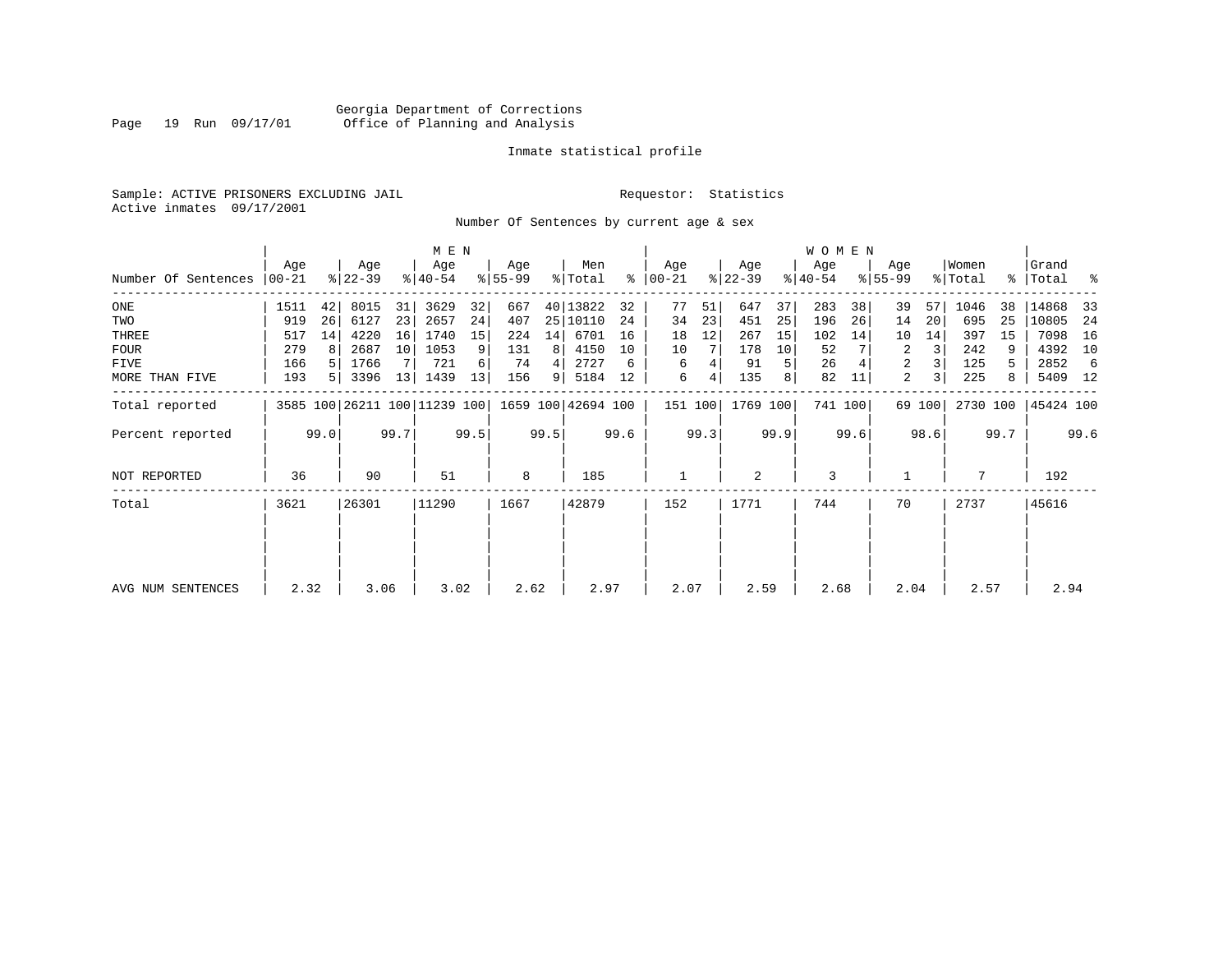# Georgia Department of Corrections Page 20 Run 09/17/01 Office of Planning and Analysis

# Inmate statistical profile

Sample: ACTIVE PRISONERS EXCLUDING JAIL **Requestor:** Statistics Active inmates 09/17/2001

Number Of Disciplinaries by current age & sex

|                  |              |       |                  |                | M E N                        |       |                 |       |                    |       |                  |       |                  |       | W O M E N        |         |                  |        |                  |       |                      |                |
|------------------|--------------|-------|------------------|----------------|------------------------------|-------|-----------------|-------|--------------------|-------|------------------|-------|------------------|-------|------------------|---------|------------------|--------|------------------|-------|----------------------|----------------|
| Disciplinaries   | Age<br>00-21 |       | Age<br>$ 22-39 $ |                | Age<br>$8 40-54$             |       | Age<br>$ 55-99$ |       | Men<br>% Total     | ႜ     | Age<br>$ 00-21 $ |       | Age<br>$ 22-39 $ |       | Aqe<br>$ 40-54 $ |         | Age<br>$8 55-99$ |        | Women<br>% Total |       | Grand<br>%   Total % |                |
| ZERO             | 1186         | 33    | 8559             | 33             | 4828                         | 43    | 838             |       | 50 15411           | 36    | 63               | 41    | 830              | 47    | 407              | 55      | 45               | 64     | 1345             | 49    | 16756                | -37            |
| ONE              | 518          | 14    | 3661             | 14             | 1699                         | 15    | 298             | 18    | 6176               | 14    | 21               | 14    | 269              | 15    | 119              | 16      | 13               | 19     | 422              | 15    | 6598                 | 14             |
| TWO              | 301          | 8     | 2339             | 9              | 1001                         |       | 141             | 8     | 3782               | 9     | 10               |       | 154              | 9     | 55               |         |                  |        | 221              |       | 4003                 | 9              |
| THREE            | 247          |       | 1659             | 6              | 662                          |       | 83              | 5.    | 2651               |       | 13               |       | 115              | 6     | 36               |         | 4                | 6      | 168              | 6     | 2819                 | 6              |
| <b>FOUR</b>      | 182          |       | 1301             | 5 <sup>1</sup> | 440                          |       | 50              | 3 I   | 1973               |       |                  |       | 74               |       | 23               |         |                  |        | 105              |       | 2078                 | -5             |
| FIVE             | 162          | 4     | 997              | 4              | 353                          |       | 43              | 3 I   | 1555               |       |                  |       | 45               | 3     | 12               |         | 0                |        | 61               |       | 1616                 | $\overline{4}$ |
| MORE THAN FIVE   | 1025         | 28    | 7782             | 30             | 2306                         | 20    | 214             |       | 13 11327           | 26    | 34               | 22    | 284              | 16    | 92               | 12      | 5                |        | 415              | 15    | 11742 26             |                |
| Total reported   |              |       |                  |                | 3621 100 26298 100 11289 100 |       |                 |       | 1667 100 42875 100 |       | 152 100          |       | 1771 100         |       |                  | 744 100 |                  | 70 100 | 2737 100         |       | 45612 100            |                |
| Percent reported |              | 100.0 |                  | 100.0          |                              | 100.0 |                 | 100.0 |                    | 100.0 |                  | 100.0 |                  | 100.0 |                  | 100.0   |                  | 100.0  |                  | 100.0 |                      | 100.0          |
| NOT REPORTED     | 0            |       | 3                |                |                              |       | $\mathbf 0$     |       | 4                  |       | 0                |       | $\mathbf 0$      |       | 0                |         | 0                |        | 0                |       | 4                    |                |
| Total            | 3621         |       | 26301            |                | 11290                        |       | 1667            |       | 42879              |       | 152              |       | 1771             |       | 744              |         | 70               |        | 2737             |       | 45616                |                |
|                  |              |       |                  |                |                              |       |                 |       |                    |       |                  |       |                  |       |                  |         |                  |        |                  |       |                      |                |
|                  |              |       |                  |                |                              |       |                 |       |                    |       |                  |       |                  |       |                  |         |                  |        |                  |       |                      |                |
| AVG NUM DISCIP   | 5.48         |       | 6.37             |                | 4.48                         |       | 2.87            |       | 5.66               |       | 3.74             |       | 3.31             |       | 2.49             |         | 1.49             |        | 3.06             |       | 5.50                 |                |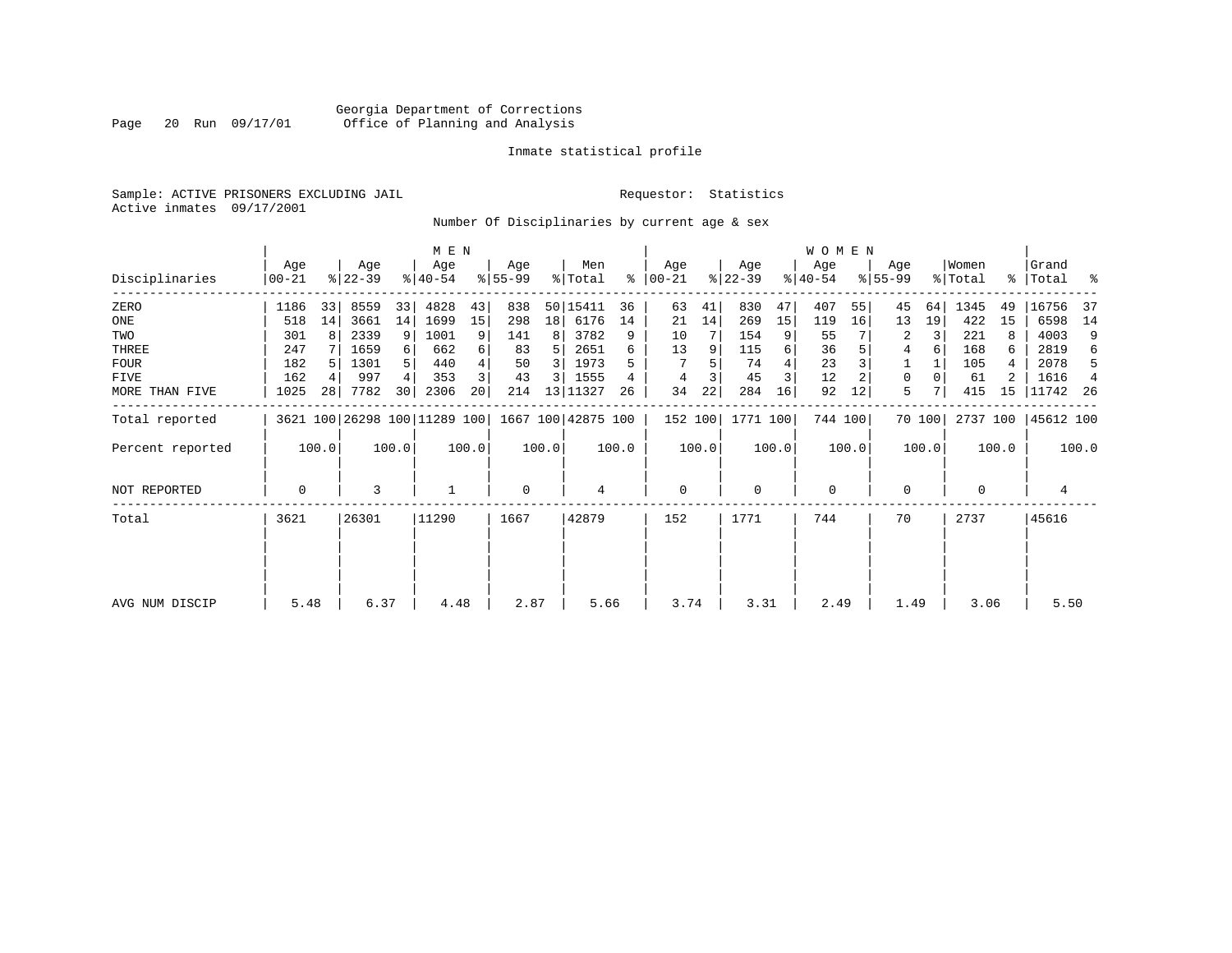# Georgia Department of Corrections Page 21 Run 09/17/01 Office of Planning and Analysis

# Inmate statistical profile

Sample: ACTIVE PRISONERS EXCLUDING JAIL **Requestor:** Statistics Active inmates 09/17/2001

Number Of Escapes by current age & sex

|                  |                  |             |                  |          | M E N                        |       |                 |       |                    |          |                   |       |                  |       | W O M E N        |             |                  |        |                  |       |                      |              |
|------------------|------------------|-------------|------------------|----------|------------------------------|-------|-----------------|-------|--------------------|----------|-------------------|-------|------------------|-------|------------------|-------------|------------------|--------|------------------|-------|----------------------|--------------|
| Escapes          | Age<br>$00 - 21$ |             | Age<br>$ 22-39 $ |          | Age<br>$ 40-54 $             |       | Age<br>$ 55-99$ |       | Men<br>% Total     | ႜႂ       | Age<br>$ 00 - 21$ |       | Age<br>$ 22-39 $ |       | Age<br>$ 40-54 $ |             | Age<br>$8 55-99$ |        | Women<br>% Total |       | Grand<br>%   Total % |              |
| ZERO             |                  |             | 3612 100 26113   |          | 99 11151                     | 99    | 1640            |       | 98 42516           | 99       | 152 100           |       | 1761             | 99    |                  | 742 100     |                  | 70 100 | 2725             | 100   | 45241                | 99           |
| ONE              | 9                | $\mathbf 0$ | 186              | 1        | 118                          |       | 21              | 1     | 334                |          | $\mathbf 0$       | 0     | 10               | 1     | 2                | 0           | 0                | 0      | 12               | 0     | 346                  | 1            |
| TWO              |                  |             | 2                | 0        | 16                           | 0     |                 | 0     | 22                 | $\Omega$ | $\Omega$          |       | 0                | 0     | 0                |             | 0                |        | 0                | 0     | 22                   | $\Omega$     |
| THREE            | 0                |             |                  |          |                              |       | 2               |       | 6                  | 0        | $\Omega$          |       | 0                | 0     | $\mathbf 0$      |             | 0                |        |                  | 0     | 6                    | <sup>0</sup> |
| FOUR             | $\Omega$         |             |                  | $\Omega$ |                              |       | $\Omega$        | 0     |                    | $\Omega$ | $\Omega$          |       | $\Omega$         | 0     | $\Omega$         | n           | $\Omega$         |        |                  | 0     |                      | <sup>0</sup> |
| FIVE             | $\Omega$         |             | 0                |          | $\Omega$                     |       | $\Omega$        | 0     | $\Omega$           | $\Omega$ | $\Omega$          | 0     | 0                | 0     | $\mathbf 0$      | $\Omega$    | 0                |        |                  | 0     |                      | n            |
| MORE THAN FIVE   | 0                | 0           |                  | $\Omega$ |                              | 0     | $\Omega$        | 0     |                    |          | $\Omega$          | 0     | $\Omega$         | 0     | $\mathbf 0$      | $\mathbf 0$ | $\Omega$         |        |                  | 0     |                      |              |
| Total reported   |                  |             |                  |          | 3621 100 26301 100 11290 100 |       |                 |       | 1667 100 42879 100 |          | 152 100           |       | 1771 100         |       |                  | 744 100     |                  | 70 100 | 2737 100         |       | 45616 100            |              |
| Percent reported |                  | 100.0       |                  | 100.0    |                              | 100.0 |                 | 100.0 |                    | 100.0    |                   | 100.0 |                  | 100.0 |                  | 100.0       |                  | 100.0  |                  | 100.0 |                      | 100.0        |
| NOT REPORTED     | 0                |             | 0                |          | $\mathbf 0$                  |       | $\mathbf 0$     |       | 0                  |          | $\mathbf 0$       |       | 0                |       | $\mathbf 0$      |             | 0                |        | 0                |       | 0                    |              |
| Total            | 3621             |             | 26301            |          | 11290                        |       | 1667            |       | 42879              |          | 152               |       | 1771             |       | 744              |             | 70               |        | 2737             |       | 45616                |              |
|                  |                  |             |                  |          |                              |       |                 |       |                    |          |                   |       |                  |       |                  |             |                  |        |                  |       |                      |              |
| AVG NUM ESCAPES  | .00              |             | .01              |          | .01                          |       | .02             |       | .01                |          | .00               |       | .01              |       | .00              |             |                  | .00    | .00              |       | .01                  |              |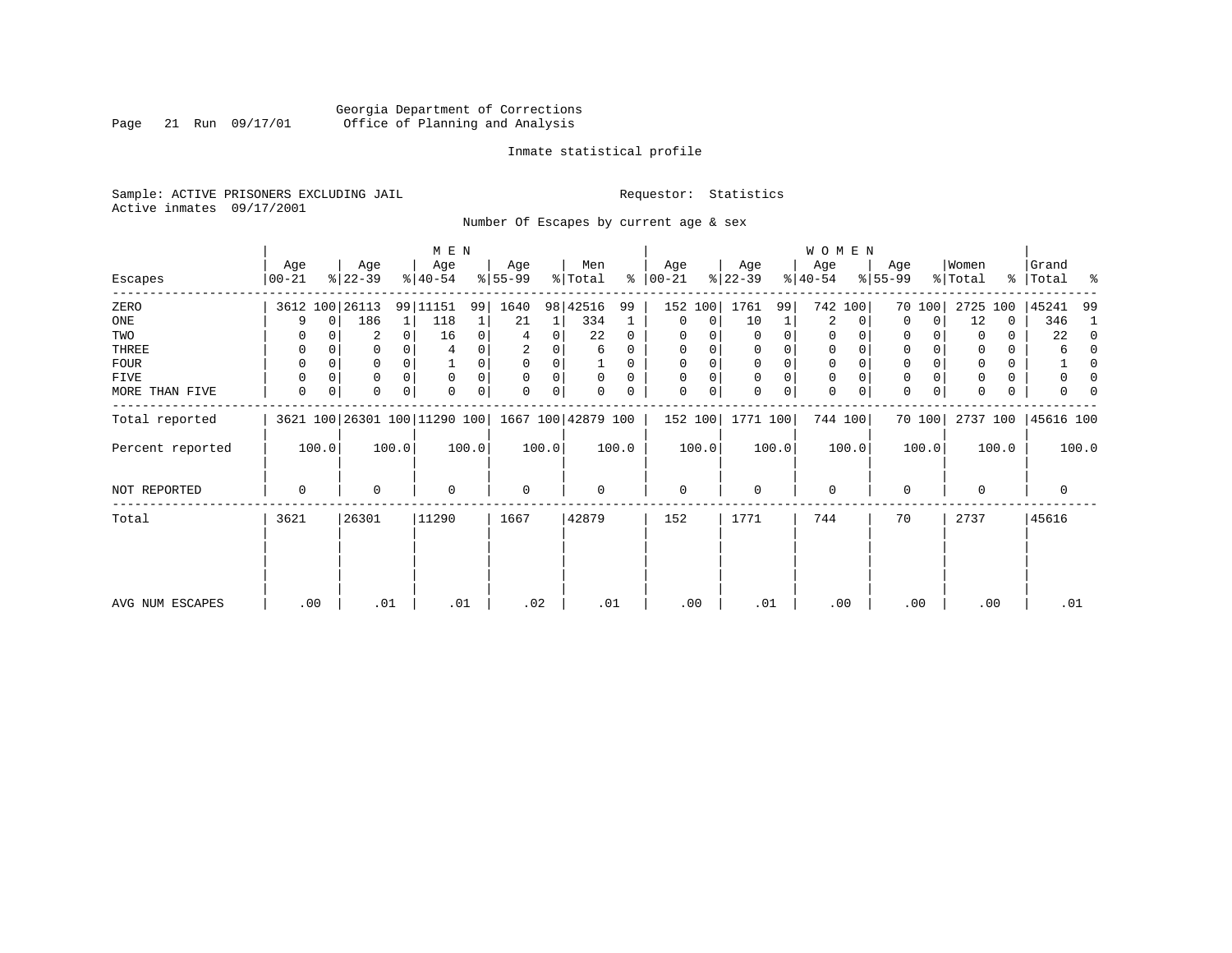Sample: ACTIVE PRISONERS EXCLUDING JAIL **Requestor:** Statistics Active inmates 09/17/2001

#### Number Of Prior Georgia Incarcerations \* by current age & sex

|                            |      |          |                  |       | M E N                        |       |                    |       |                |       |                  |       |                  |                | <b>WOMEN</b>     |       |                  |        |                  |       |                    |                |
|----------------------------|------|----------|------------------|-------|------------------------------|-------|--------------------|-------|----------------|-------|------------------|-------|------------------|----------------|------------------|-------|------------------|--------|------------------|-------|--------------------|----------------|
| Prior Incarcerations 00-21 | Age  |          | Age<br>$ 22-39 $ |       | Age<br>$ 40-54 $             |       | Age<br>$8 55-99$   |       | Men<br>% Total | ៖     | Age<br>$ 00-21 $ |       | Age<br>$ 22-39 $ |                | Age<br>$ 40-54 $ |       | Age<br>$8 55-99$ |        | Women<br>% Total |       | Grand<br>%   Total | ႜ              |
| ZERO                       | 3243 |          | 90 13993         | 53    | 4233                         | 37    | 948                | 57    | 22417          | 52    | 139              | 91    | 1095             | 62             | 394              | 53    | 52               | 74     | 1680             | 61    | 24097              | 53             |
| ONE                        | 348  | 10       | 5401             | 21    | 2117                         | 19    | 312                | 19    | 8178           | 19    | 13               | 9     | 351              | 20             | 124              | 17    | 10               | 14     | 498              | 18    | 8676               | 19             |
| TWO                        | 28   |          | 3182             | 12    | 1567                         | 14    | 152                | 9     | 4929           | 11    | 0                | 0     | 158              | 9              | 83               | 11    | 2                | 3      | 243              |       | 5172               | 11             |
| THREE                      | 2    | 0        | 1880             | 7     | 1108                         | 10    | 113                |       | 3103           |       | 0                | 0     | 93               | 5              | 55               |       | 2                |        | 150              |       | 3253               | 7              |
| <b>FOUR</b>                | 0    | $\Omega$ | 995              |       | 860                          | 8     | 61                 | 4     | 1916           |       | $\mathbf 0$      |       | 39               | $\overline{2}$ | 29               |       | $\overline{2}$   |        | 70               |       | 1986               | $\overline{4}$ |
| <b>FIVE</b>                | 0    | 0        | 491              | 2     | 599                          | 5     | 31                 |       | 1121           |       | $\mathbf 0$      | 0     | 21               |                | 23               |       |                  |        | 45               |       | 1166               | 3              |
| MORE THAN FIVE             | 0    | 0        | 359              | 1     | 806                          | 7     | 50                 | 3     | 1215           |       | $\mathbf 0$      | 0     | 14               |                | 36               |       |                  |        | 51               | 2     | 1266               | 3              |
| Total reported             |      |          |                  |       | 3621 100 26301 100 11290 100 |       | 1667 100 42879 100 |       |                |       | 152 100          |       | 1771 100         |                | 744 100          |       |                  | 70 100 | 2737 100         |       | 45616 100          |                |
| Percent reported           |      | 100.0    |                  | 100.0 |                              | 100.0 |                    | 100.0 |                | 100.0 |                  | 100.0 |                  | 100.0          |                  | 100.0 |                  | 100.0  |                  | 100.0 |                    | 100.0          |
| <b>NOT REPORTED</b>        | 0    |          | 0                |       | 0                            |       | $\mathbf 0$        |       | 0              |       | $\mathbf 0$      |       | $\Omega$         |                | 0                |       | $\Omega$         |        | $\Omega$         |       | 0                  |                |
| Total                      | 3621 |          | 26301            |       | 11290                        |       | 1667               |       | 42879          |       | 152              |       | 1771             |                | 744              |       | 70               |        | 2737             |       | 45616              |                |
|                            |      |          |                  |       |                              |       |                    |       |                |       |                  |       |                  |                |                  |       |                  |        |                  |       |                    |                |
|                            |      |          |                  |       |                              |       |                    |       |                |       |                  |       |                  |                |                  |       |                  |        |                  |       |                    |                |
| AVG # INCARCERATIONS       | .11  |          | 1.00             |       | 1.83                         |       | 1.03               |       | 1.14           |       | .09              |       | .73              |                | 1.28             |       | .57              |        | .84              |       | 1.12               |                |

\* This data counts a parole revocation on an existing sentenCE AS A prior incarceration. Also, this data counts, for any cohort of inmates, the total number of Georgia incarcerations the inmate has had during his entire criminal career. For example, if an inmate was admitted to prison first in FY72, and then re-admitted in FY79 and FY85, he had two prior incarcerations before the FY85 admission. This inmate's records show two prior incarcerations in all three of his records since he has had two prior incarcerations in his criminal career. If the cohort of FY72 admissions is selected for analysis, two prior incarcerations will be listed for this inmate even though in FY72, he had no prior incarcerations.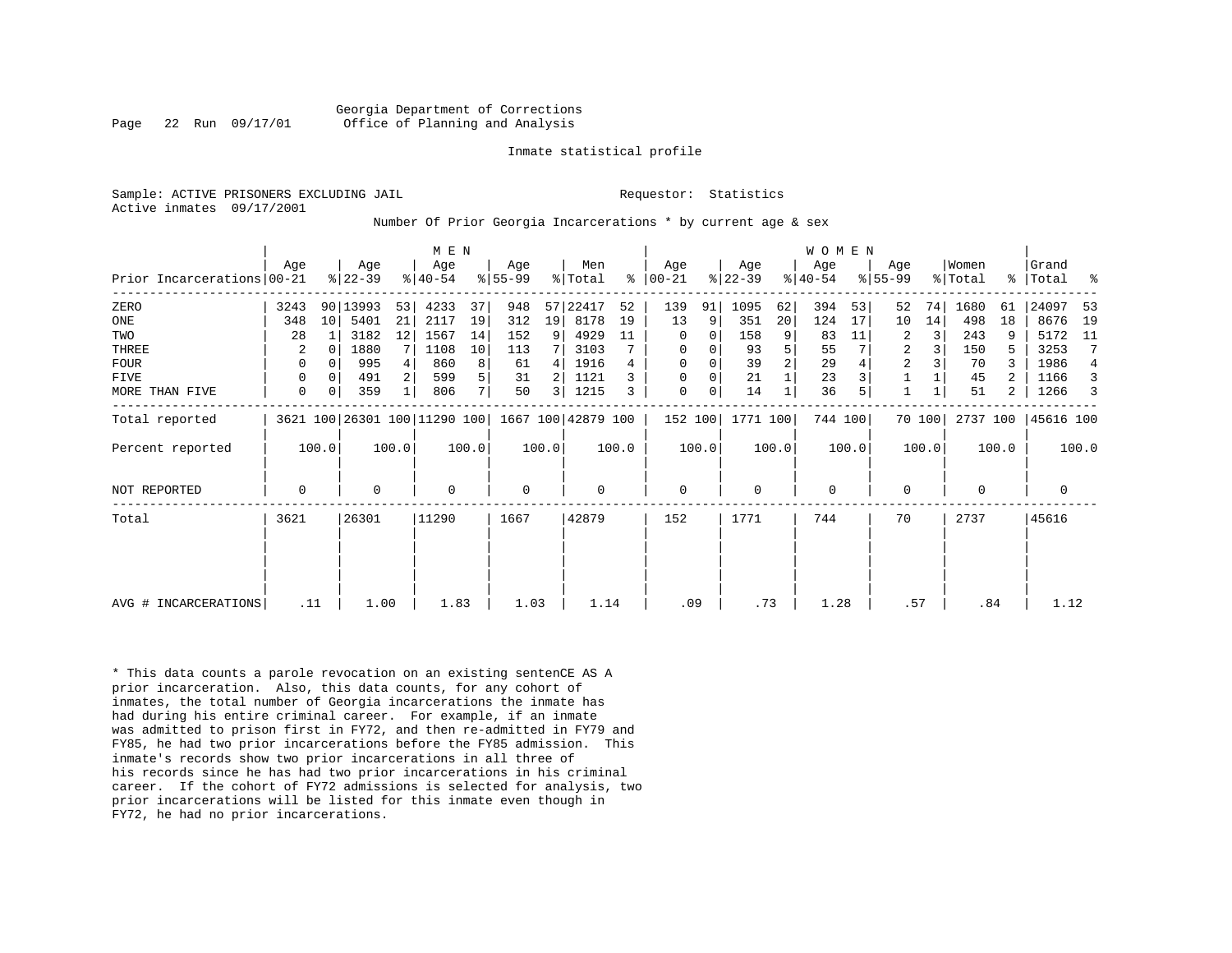# Georgia Department of Corrections Page 23 Run 09/17/01 Office of Planning and Analysis

# Inmate statistical profile

Sample: ACTIVE PRISONERS EXCLUDING JAIL **Requestor:** Statistics Active inmates 09/17/2001

Number Of Transfers by current age & sex

|                   |                |       |                  |                |                              |       |                  |       |                    |       |                      |       |                  |       | WOMEN            |       |                    |        |                  |       |                      |       |
|-------------------|----------------|-------|------------------|----------------|------------------------------|-------|------------------|-------|--------------------|-------|----------------------|-------|------------------|-------|------------------|-------|--------------------|--------|------------------|-------|----------------------|-------|
| Transfers         | Age<br>  00-21 |       | Age<br>$ 22-39 $ |                | Age<br>$8 40-54$             |       | Aqe<br>$ 55-99 $ |       | Men<br>% Total     |       | Aqe<br>$8   00 - 21$ |       | Age<br>$ 22-39 $ |       | Aqe<br>$ 40-54 $ |       | Age<br>$8155 - 99$ |        | Women<br>% Total |       | Grand<br>%   Total % |       |
| ZERO              | 888            | 25    | 2341             | 9 <sup>1</sup> | 989                          | 9     | 120              | 7 I   | 4338               | 10    | 27                   | 18    | 316              | 18    | 120              | 16    | 10                 | 14     | 473              | 17    | 4811                 | -11   |
| ONE               | 1659           |       | 46   10179       | 39             | 4190                         | 37    | 660              |       | 40 16688           | 39    | 103                  | 68    | 960              | 54    | 382              | 51    | 23                 | 33     | 1468             | 54    | 18156                | 40    |
| TWO               | 678            | 19    | 6075             | 23             | 2166                         | 19    | 291              | 17    | 9210               | 21    | 9                    | 6     | 256              | 14    | 127              | 17    | 16                 | 23     | 408              | 15    | 9618                 | 21    |
| THREE             | 268            |       | 3168             | 12             | 1311                         | 12    | 192              | 12    | 4939               | 12    |                      | 5     | 145              | 8     | 51               |       |                    | 13     | 212              | 8     | 5151                 | - 11  |
| <b>FOUR</b>       | 75             |       | 1789             | 7 <sup>1</sup> | 812                          |       | 127              | 8     | 2803               |       |                      |       | 55               |       | 26               |       | 3                  | 4      | 89               |       | 2892                 | 6     |
| FIVE              | 28             |       | 1059             | $\overline{4}$ | 541                          |       | 74               | 4     | 1702               | 4     |                      |       | 22               |       | 15               |       | 4                  | 6      | 42               |       | 1744                 | 4     |
| MORE THAN FIVE    | 25             |       | 1690             | 6              | 1281                         | 11    | 203              | 12    | 3199               |       | 0                    | 0     | 17               |       | 23               |       | 5                  |        | 45               | 2     | 3244                 | 7     |
| Total reported    |                |       |                  |                | 3621 100 26301 100 11290 100 |       |                  |       | 1667 100 42879 100 |       | 152 100              |       | 1771 100         |       | 744 100          |       |                    | 70 100 | 2737 100         |       | 45616 100            |       |
| Percent reported  |                | 100.0 |                  | 100.0          |                              | 100.0 |                  | 100.0 |                    | 100.0 |                      | 100.0 |                  | 100.0 |                  | 100.0 |                    | 100.0  |                  | 100.0 |                      | 100.0 |
| NOT REPORTED      | 0              |       | $\Omega$         |                | $\Omega$                     |       | 0                |       | $\Omega$           |       | $\mathbf 0$          |       | $\Omega$         |       | $\mathbf 0$      |       | $\Omega$           |        | $\Omega$         |       | 0                    |       |
| Total             | 3621           |       | 26301            |                | 11290                        |       | 1667             |       | 42879              |       | 152                  |       | 1771             |       | 744              |       | 70                 |        | 2737             |       | 45616                |       |
|                   |                |       |                  |                |                              |       |                  |       |                    |       |                      |       |                  |       |                  |       |                    |        |                  |       |                      |       |
|                   |                |       |                  |                |                              |       |                  |       |                    |       |                      |       |                  |       |                  |       |                    |        |                  |       |                      |       |
| AVG NUM TRANSFERS | 1.23           |       | 2.19             |                | 2.60                         |       | 2.68             |       | 2.24               |       | 1.10                 |       | 1.33             |       | 1.54             |       | 2.16               |        | 1.39             |       | 2.19                 |       |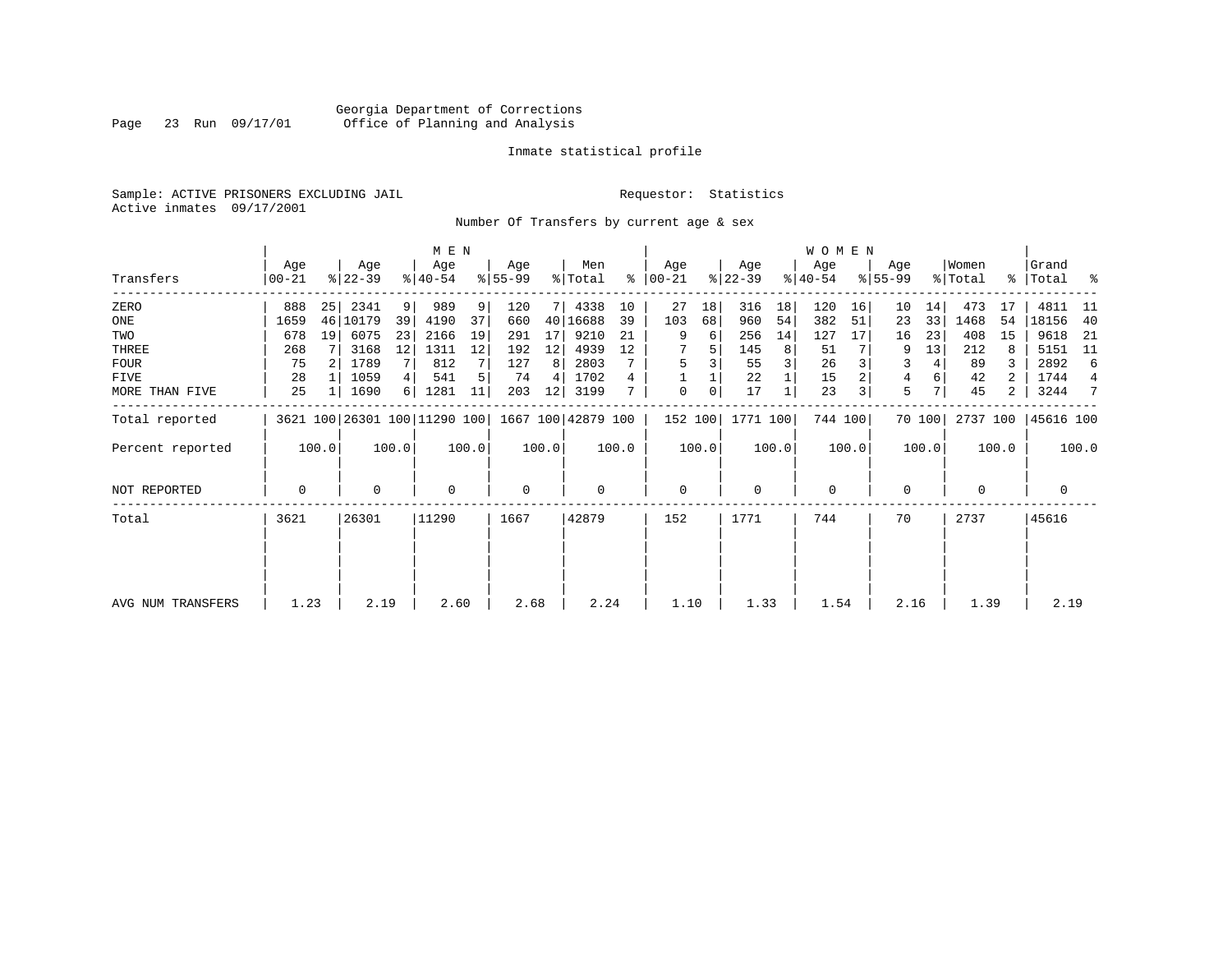# Georgia Department of Corrections Page 24 Run 09/17/01 Office of Planning and Analysis

# Inmate statistical profile

Sample: ACTIVE PRISONERS EXCLUDING JAIL **Requestor:** Statistics Active inmates 09/17/2001

County Of Conviction by current age & sex

|                            |          |                |           |              | M E N    |                |                |                |         |              |                |              |                |                | <b>WOMEN</b>   |              |                |              |                |              |       |                |
|----------------------------|----------|----------------|-----------|--------------|----------|----------------|----------------|----------------|---------|--------------|----------------|--------------|----------------|----------------|----------------|--------------|----------------|--------------|----------------|--------------|-------|----------------|
|                            | Age      |                | Age       |              | Age      |                | Age            |                | Men     |              | Age            |              | Age            |                | Age            |              | Age            |              | Women          |              | Grand |                |
| County Of Conviction 00-21 |          |                | $8 22-39$ |              | $ 40-54$ |                | $8155 - 99$    |                | % Total | ႜ            | $ 00-21$       |              | $8 22-39$      |                | $8140 - 54$    |              | $8155 - 99$    |              | % Total        | ⊱            | Total | န္             |
| Appling                    | 2        | $\overline{0}$ | 51        | 0            | 30       | 0              | 5              | $\mathbf 0$    | 88      | $\mathbf 0$  | 0              | $\mathbf 0$  | 2              | 0              | 1              | 0            | 0              | 0            | 3              | 0            | 91    | $\mathbf 0$    |
| Atkinson                   | 3        | 0              | 30        | $\mathbf 0$  | 12       | 0              | 3              | $\mathbf 0$    | 48      | $\Omega$     | $\mathbf 0$    | $\mathbf 0$  | $\overline{2}$ | $\mathbf 0$    | $\overline{c}$ | $\mathsf 0$  | $\Omega$       | $\mathbf 0$  | $\overline{4}$ | $\Omega$     | 52    | $\Omega$       |
| Bacon                      | 3        | 0              | 37        | 0            | 16       | 0              | $\Omega$       | 0              | 56      | $\Omega$     | $\mathbf 0$    | 0            | $\sqrt{2}$     | $\mathbf 0$    | 0              | 0            | $\Omega$       | $\mathbf 0$  | $\overline{2}$ | 0            | 58    | $\mathbf{0}$   |
| Baker                      | $\Omega$ | 0              | 13        | 0            | 5        | 0              |                | 0              | 19      | 0            | $\mathbf 0$    | 0            | 3              | $\mathbf 0$    | $\Omega$       | 0            | $\Omega$       | 0            | $\overline{3}$ | 0            | 22    | $\mathbf 0$    |
| Baldwin                    | 35       | 1              | 228       | 1            | 91       | 1              | 8              | $\mathbf 0$    | 362     | 1            | $\mathbf 0$    | $\Omega$     | 16             | 1              | 7              | 1            | $\Omega$       | $\Omega$     | 23             | 1            | 385   | 1              |
| Banks                      | 12       | $\Omega$       | 23        | $\mathbf 0$  | 19       | 0              | 5              | $\mathbf 0$    | 59      | $\Omega$     | 1              | 1            | 3              | 0              | 1              | 0            | $\Omega$       | 0            | 5              | 0            | 64    | $\Omega$       |
| Barrow                     | 11       | 0              | 92        | 0            | 53       | 0              | 13             | 1              | 169     | 0            | $\mathbf 0$    | $\mathbf 0$  | 13             | $\mathbf{1}$   | 4              | 1            | $\Omega$       | $\mathbf 0$  | 17             | 1            | 186   | $\mathbf 0$    |
| Bartow                     | 23       | $\mathbf{1}$   | 228       | $\mathbf{1}$ | 103      | $\mathbf{1}$   | 27             | $\overline{2}$ | 381     | $\mathbf{1}$ | $\overline{4}$ | 3            | 20             | $\mathbf{1}$   | 9              | $\mathbf{1}$ | $\Omega$       | $\mathbf 0$  | 33             | $\mathbf{1}$ | 414   | $\mathbf{1}$   |
| Ben Hill                   | 20       | 1              | 121       | 0            | 53       | $\mathbf 0$    | 10             | $\mathbf{1}$   | 204     | $\Omega$     | $\mathbf{1}$   | $\mathbf{1}$ | 15             | $\mathbf 1$    | $\overline{4}$ | $\mathbf{1}$ | $\mathbf 0$    | $\mathbf 0$  | 20             | $\mathbf{1}$ | 224   | $\mathbf 0$    |
| Berrien                    | 5        | 0              | 49        | 0            | 14       | 0              | 3              | $\mathbf 0$    | 71      | $\Omega$     | $\mathbf 0$    | $\mathbf 0$  | 2              | 0              | $\mathbf 0$    | 0            | $\Omega$       | 0            | $\overline{2}$ | 0            | 73    | $\mathbf 0$    |
| <b>Bibb</b>                | 75       | 2              | 647       | 2            | 315      | 3              | 39             | $\overline{2}$ | 1076    | 3            | 5              | 3            | 35             | 2              | 27             | 4            | 3              | 4            | 70             | 3            | 1146  | 3              |
| Bleckley                   | 10       | 0              | 75        | 0            | 27       | 0              | 4              | $\Omega$       | 116     | $\Omega$     | $\mathbf 0$    | $\Omega$     | 5              | $\mathbf 0$    | 4              | 1            | $\mathbf 0$    | $\Omega$     | 9              | $\mathbf 0$  | 125   | $\mathbf 0$    |
| Brantley                   | 1        | 0              | 25        | 0            | 13       | 0              | 3              | $\mathbf 0$    | 42      | $\mathbf 0$  | $\mathbf 0$    | $\mathbf 0$  | $\mathbf 0$    | $\mathbf 0$    | $\overline{2}$ | $\mathbf 0$  | $\Omega$       | $\mathbf 0$  | $\overline{2}$ | 0            | 44    | $\Omega$       |
| <b>Brooks</b>              | 5        | 0              | 61        | $\Omega$     | 17       | 0              | 5              | 0              | 88      | $\Omega$     | $\mathbf 0$    | 0            | $\overline{2}$ | 0              | 2              | 0            | $\Omega$       | 0            | $\overline{4}$ | $\Omega$     | 92    | $\Omega$       |
| Bryan                      | 6        | 0              | 53        | 0            | 24       | 0              | 3              | 0              | 86      | 0            | $\mathbf 0$    | 0            | 1              | 0              | 0              | 0            | 1              | 1            | $\overline{2}$ | 0            | 88    | $\mathbf 0$    |
| Bulloch                    | 48       | 1              | 228       | 1            | 76       | $\mathbf 1$    | 10             | 1              | 362     | 1            | $\overline{2}$ | 1            | 14             | 1              | 6              | 1            | $\overline{2}$ | 3            | 24             | 1            | 386   | 1              |
| Burke                      | 12       | $\Omega$       | 143       | $\mathbf{1}$ | 55       | 0              | 7              | $\Omega$       | 217     | $\mathbf{1}$ | $\mathbf{1}$   | $\mathbf{1}$ | 3              | $\Omega$       | 3              | $\Omega$     | $\Omega$       | $\Omega$     | 7              | $\Omega$     | 224   | $\Omega$       |
| <b>Butts</b>               | 18       | 1              | 81        | $\Omega$     | 34       | 0              | 7              | $\Omega$       | 140     | $\Omega$     | $\mathbf 0$    | $\Omega$     | 8              | $\Omega$       | $\overline{2}$ | $\mathbf 0$  | $\Omega$       | $\Omega$     | 10             | $\mathbf 0$  | 150   | $\Omega$       |
| Calhoun                    | 6        | 0              | 24        | 0            | 15       | 0              | 3              | $\mathbf 0$    | 48      | $\Omega$     | $\Omega$       | $\mathbf 0$  | $\mathbf{1}$   | $\mathbf 0$    | $\Omega$       | $\mathbf 0$  | $\Omega$       | $\mathbf 0$  | $\mathbf{1}$   | $\Omega$     | 49    | $\Omega$       |
| Camden                     | 4        | 0              | 63        | $\Omega$     | 27       | 0              | $\overline{4}$ | $\mathbf 0$    | 98      | $\Omega$     | $\mathbf{1}$   | 1            | $\sqrt{2}$     | $\mathbf 0$    | 1              | $\mathbf 0$  | $\mathbf{1}$   | $\mathbf{1}$ | 5              | $\Omega$     | 103   | $\Omega$       |
| Candler                    | 7        | 0              | 64        | 0            | 15       | 0              | $\Omega$       | $\mathbf 0$    | 86      | 0            | $\mathbf 0$    | $\mathbf 0$  | 2              | $\mathbf 0$    | 1              | 0            | $\mathbf 0$    | $\mathbf 0$  | 3              | 0            | 89    | $\mathbf 0$    |
| Carroll                    | 35       | 1              | 251       | 1            | 107      | 1              | 30             | $\overline{2}$ | 423     | 1            | 4              | 3            | 34             | 2              | 8              | 1            | 0              | 0            | 46             | 2            | 469   | 1              |
| Catoosa                    | 12       | $\Omega$       | 96        | $\Omega$     | 54       | $\Omega$       | 11             | $\mathbf{1}$   | 173     | $\Omega$     | 1              | $\mathbf{1}$ | 12             | $\mathbf{1}$   | 3              | $\Omega$     | $\mathbf{1}$   | $\mathbf{1}$ | 17             | $\mathbf{1}$ | 190   | $\Omega$       |
| Charlton                   | 3        | $\Omega$       | 25        | $\Omega$     | 15       | $\Omega$       | $\overline{2}$ | $\Omega$       | 45      | $\Omega$     | $\mathbf 0$    | $\Omega$     | 3              | $\Omega$       | $\mathbf 0$    | $\mathbf 0$  | $\mathbf 0$    | $\Omega$     | 3              | $\Omega$     | 48    | $\Omega$       |
| Chatham                    | 226      | 6              | 1463      | 6            | 489      | $\overline{4}$ | 58             | 3              | 2236    | 5            | 10             | 7            | 91             | 5              | 32             | 4            | $\mathbf{1}$   | $\mathbf{1}$ | 134            | 5            | 2370  | 5              |
| Chattahoochee              | 4        | $\Omega$       | 14        | $\Omega$     | 8        | 0              | $\Omega$       | $\Omega$       | 26      | $\Omega$     | $\mathbf{1}$   | $\mathbf{1}$ | $\Omega$       | $\Omega$       | $\Omega$       | $\mathbf 0$  | $\mathbf 0$    | $\mathbf 0$  | $\mathbf{1}$   | $\Omega$     | 27    | $\Omega$       |
| Chatooga                   | 4        | 0              | 95        | $\mathbf 0$  | 54       | 0              | 9              | $\mathbf{1}$   | 162     | 0            | $\overline{2}$ | 1            | 7              | $\mathbf 0$    | 3              | 0            | 1              | $\mathbf{1}$ | 13             | 0            | 175   | $\mathbf 0$    |
| Cherokee                   | 26       | 1              | 191       | 1            | 141      | 1              | 24             | 1              | 382     | 1            | 4              | 3            | 31             | $\overline{a}$ | 8              | 1            | 1              | $\mathbf{1}$ | 44             | 2            | 426   | 1              |
| Clarke                     | 39       | 1              | 313       | 1            | 116      | $\mathbf 1$    | 20             | 1              | 488     | 1            | $\mathbf 0$    | $\Omega$     | 23             | $\mathbf{1}$   | 8              | 1            | 3              | 4            | 34             | 1            | 522   | $\mathbf 1$    |
| Clay                       | 3        | 0              | 14        | $\mathbf 0$  | 8        | 0              | 1              | $\mathbf 0$    | 26      | 0            | $\mathbf 0$    | $\mathbf 0$  | $\mathbf 0$    | $\mathbf 0$    | $\mathbf 0$    | 0            | $\mathbf 0$    | $\mathbf 0$  | $\mathbf 0$    | $\mathbf 0$  | 26    | $\mathbf 0$    |
| Clayton                    | 195      | 5              | 971       | 4            | 373      | 3              | 47             | 3              | 1586    | 4            | 10             | 7            | 103            | 6              | 37             | 5            | 5              | 7            | 155            | 6            | 1741  | $\overline{4}$ |
| Clinch                     | 7        | $\Omega$       | 28        | $\Omega$     | 9        | $\Omega$       | $\Omega$       | $\Omega$       | 44      | $\Omega$     | $\Omega$       | $\Omega$     | 2              | $\Omega$       | $\Omega$       | $\mathbf 0$  | $\mathbf 0$    | $\mathbf 0$  | $\overline{2}$ | $\Omega$     | 46    | $\Omega$       |
| Cobb                       | 174      | 5              | 1170      | 4            | 513      | 5              | 82             | 5              | 1939    | 5            | 6              | 4            | 90             | 5              | 35             | 5            | $\mathbf{1}$   | $\mathbf{1}$ | 132            | 5            | 2071  | 5              |
| Coffee                     | 19       | 1              | 145       | 1            | 52       | 0              | 5              | $\mathbf 0$    | 221     | 1            | $\mathbf{1}$   | 1            | 4              | $\mathbf 0$    | 3              | 0            | 1              | $\mathbf{1}$ | 9              | $\Omega$     | 230   | $\mathbf{1}$   |
| Colquit                    | 30       | 1              | 179       | 1            | 84       | $\mathbf 1$    | 23             | 1              | 316     | 1            | $\mathbf 0$    | 0            | 11             | $\mathbf 1$    | 2              | $\mathbf 0$  | 1              | 1            | 14             | 1            | 330   | $\mathbf{1}$   |
| Columbia                   | 27       | 1              | 145       | 1            | 56       | 0              | 3              | $\mathbf 0$    | 231     | $\mathbf{1}$ | $\mathbf{1}$   | 1            | 12             | $\mathbf 1$    | 4              | 1            | $\Omega$       | $\mathbf 0$  | 17             | 1            | 248   | $\mathbf{1}$   |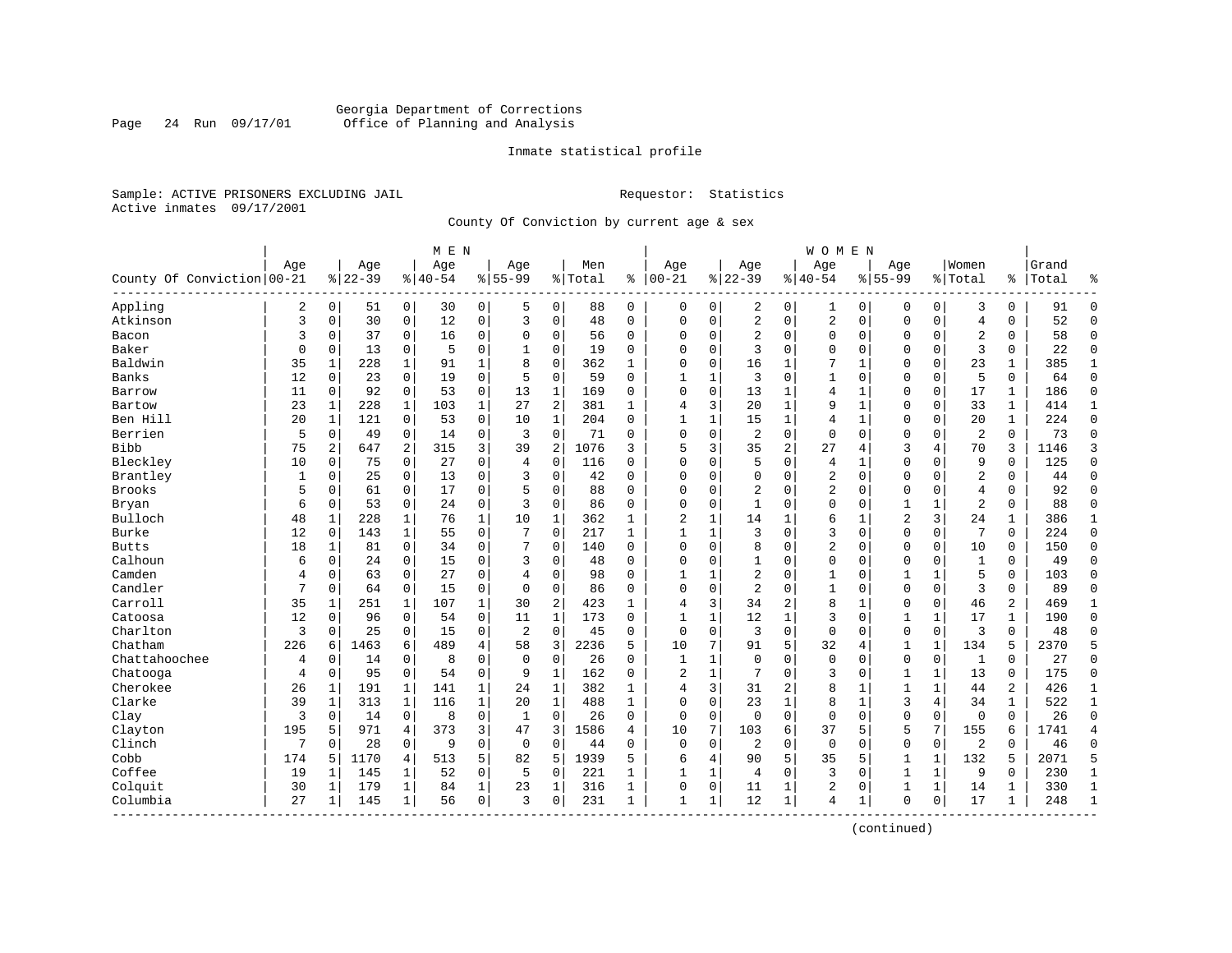Inmate statistical profile

Sample: ACTIVE PRISONERS EXCLUDING JAIL Requestor: Statistics Active inmates 09/17/2001

County Of Conviction by current age & sex (continued)

|                            |                |                |           |              | M E N          |              |                |                |         |              |                |                |                |              | WOMEN          |                |              |              |                |                |       |                |
|----------------------------|----------------|----------------|-----------|--------------|----------------|--------------|----------------|----------------|---------|--------------|----------------|----------------|----------------|--------------|----------------|----------------|--------------|--------------|----------------|----------------|-------|----------------|
|                            | Age            |                | Age       |              | Age            |              | Age            |                | Men     |              | Age            |                | Age            |              | Age            |                | Age          |              | Women          |                | Grand |                |
| County Of Conviction 00-21 |                |                | $8 22-39$ |              | $8140 - 54$    |              | $8155 - 99$    |                | % Total | ႜ            | $ 00 - 21$     |                | $ 22-39$       |              | $8 40-54$      |                | $8155 - 99$  |              | % Total        | ៖              | Total | ిక             |
| Cook                       | 8              | 0              | 94        | 0            | 46             | 0            | 2              | 0              | 150     | 0            | $\mathbf 0$    | 0              | 6              | 0            | 4              | 1              | 0            | 0            | 10             | $\Omega$       | 160   | 0              |
| Coweta                     | 38             | 1              | 314       | 1            | 100            | $\mathbf 1$  | 11             | 1              | 463     | 1            | 1              | 1              | 19             | $\mathbf 1$  | 7              | $\mathbf{1}$   | 0            | $\mathbf 0$  | 27             | 1              | 490   | $\mathbf{1}$   |
| Crawford                   | $\mathbf 0$    | $\mathbf 0$    | 19        | $\mathbf 0$  | $\overline{2}$ | 0            | $\mathbf 0$    | $\mathbf 0$    | 21      | $\mathbf 0$  | $\Omega$       | $\Omega$       | $\mathbf 0$    | 0            | $\mathbf 0$    | $\mathbf 0$    | $\Omega$     | $\mathbf 0$  | $\mathbf 0$    | $\Omega$       | 21    | $\mathbf 0$    |
| Crisp                      | 26             | 1              | 181       | 1            | 67             | 1            | 10             | $\mathbf 1$    | 284     | 1            |                | $\mathbf{1}$   | 9              | 1            | $\overline{2}$ | $\mathbf 0$    | 1            | 1            | 13             | $\Omega$       | 297   | $\mathbf{1}$   |
| Dade                       | 6              | $\mathbf 0$    | 37        | $\Omega$     | 31             | $\Omega$     | 9              | $\mathbf{1}$   | 83      | $\Omega$     | $\Omega$       | $\Omega$       | $\mathbf{1}$   | $\Omega$     | $\Omega$       | $\Omega$       | $\Omega$     | $\Omega$     | $\mathbf{1}$   | $\Omega$       | 84    | $\Omega$       |
| Dawson                     | 3              | $\mathbf 0$    | 31        | 0            | 21             | 0            | 5              | $\mathbf 0$    | 60      | 0            | $\Omega$       | 0              | $\overline{2}$ | 0            | 1              | 0              | 0            | $\mathbf 0$  | 3              | $\Omega$       | 63    | $\mathbf 0$    |
| Decatur                    | 24             | 1              | 184       | 1            | 68             | 1            | 9              | $\mathbf{1}$   | 285     | 1            | $\overline{c}$ |                | 13             | $\mathbf{1}$ | 3              | 0              | 0            | $\mathbf 0$  | 18             |                | 303   | 1              |
| DeKalb                     | 269            | 8              | 1725      | 7            | 662            | 6            | 86             | 5              | 2742    | 6            | 12             | 8              | 65             | 4            | 28             | $\overline{4}$ | 5            | 7            | 110            | 4              | 2852  | 6              |
| Dodge                      | 14             | $\Omega$       | 122       | $\Omega$     | 65             | 1            | 6              | $\mathbf 0$    | 207     | $\Omega$     | $\Omega$       | $\Omega$       | 14             | $\mathbf{1}$ | 4              | 1              | 0            | $\Omega$     | 18             | $\mathbf{1}$   | 225   | $\mathbf 0$    |
| Dooly                      | 7              | $\Omega$       | 71        | $\Omega$     | 28             | $\Omega$     | $\overline{2}$ | $\mathbf 0$    | 108     | $\Omega$     | $\Omega$       | $\Omega$       | $\overline{2}$ | $\Omega$     | $\overline{2}$ | $\Omega$       | $\Omega$     | $\Omega$     | $\overline{4}$ | $\Omega$       | 112   | $\Omega$       |
| Dougherty                  | 77             | 2              | 652       | 2            | 253            | 2            | 27             | $\overline{2}$ | 1009    | 2            | $\Omega$       | $\Omega$       | 33             | 2            | 19             | 3              | 2            | 3            | 54             | $\overline{2}$ | 1063  | $\overline{2}$ |
| Douglas                    | 72             | 2              | 412       | 2            | 177            | 2            | 28             | $\overline{c}$ | 689     | 2            | 3              | $\overline{a}$ | 36             | 2            | 22             | 3              | $\mathbf{1}$ | $\mathbf{1}$ | 62             | 2              | 751   | $\overline{2}$ |
| Early                      | 4              | $\mathbf 0$    | 63        | 0            | 16             | 0            | 4              | $\mathbf 0$    | 87      | $\Omega$     | $\Omega$       | $\cap$         | 5              | 0            | 2              | $\Omega$       | 0            | $\mathbf 0$  | 7              | $\Omega$       | 94    | $\mathbf 0$    |
| Echols                     | $\mathbf{1}$   | $\mathbf 0$    | 6         | 0            | 3              | 0            | $\Omega$       | 0              | 10      | $\Omega$     | $\Omega$       | $\Omega$       | $\mathbf 0$    | $\Omega$     | $\Omega$       | 0              | $\Omega$     | 0            | $\Omega$       | $\Omega$       | 10    | $\mathbf 0$    |
| Effingham                  | 24             | $\mathbf{1}$   | 82        | $\Omega$     | 39             | 0            | 3              | $\mathbf 0$    | 148     | $\Omega$     | $\Omega$       | $\Omega$       | 8              | 0            | 4              | 1              |              | $\mathbf{1}$ | 13             | $\Omega$       | 161   | $\mathbf 0$    |
| Elbert                     | 12             | $\mathbf 0$    | 95        | $\Omega$     | 48             | 0            |                | $\mathbf 0$    | 162     | $\Omega$     | $\mathbf{1}$   |                | 9              | 1            | 4              | 1              | $\Omega$     | $\Omega$     | 14             |                | 176   | $\mathbf 0$    |
| Emanuel                    | 14             | $\Omega$       | 130       | 0            | 38             | 0            | 8              | $\mathbf 0$    | 190     | 0            | $\Omega$       | $\cap$         | 4              | 0            |                | $\Omega$       | 0            | $\Omega$     | 5              | 0              | 195   | 0              |
| Evans                      | 6              | $\mathbf 0$    | 48        | 0            | 14             | 0            | 4              | $\mathbf 0$    | 72      | 0            | $\Omega$       | $\Omega$       | $\mathbf{0}$   | 0            | $\mathbf{1}$   | $\Omega$       | $\Omega$     | 0            | 1              | $\Omega$       | 73    | $\mathbf 0$    |
| Fannin                     | 3              | $\mathbf 0$    | 63        | 0            | 38             | 0            | 8              | 0              | 112     | 0            | $\Omega$       | $\Omega$       | $\overline{4}$ | 0            | 2              | $\mathbf 0$    |              | $\mathbf{1}$ | 7              | $\mathbf 0$    | 119   | $\mathbf 0$    |
| Fayette                    | 18             | 1              | 121       | 0            | 56             | 0            | 14             | $\mathbf 1$    | 209     | 0            | $\Omega$       | 0              | 10             | 1            | 3              | 0              | $\Omega$     | $\mathbf 0$  | 13             | $\Omega$       | 222   | $\mathbf 0$    |
| Floyd                      | 43             | $\mathbf{1}$   | 464       | 2            | 209            | 2            | 31             | $\overline{c}$ | 747     | 2            | 2              | 1              | 53             | 3            | 26             | 4              | 2            | 3            | 83             | 3              | 830   | $\overline{2}$ |
| Forsyth                    | 5              | $\mathbf 0$    | 90        | $\Omega$     | 54             | 0            | 13             | $\mathbf{1}$   | 162     | $\Omega$     | $\Omega$       | $\Omega$       | 11             | 1            | 8              | 1              | 0            | $\Omega$     | 19             | 1              | 181   | $\mathbf 0$    |
| Franklin                   | 17             | 0              | 67        | 0            | 34             | $\mathbf 0$  | 6              | $\mathbf 0$    | 124     | 0            | $\Omega$       | O              | $\overline{4}$ | 0            | 3              | 0              |              | 1            | 8              | 0              | 132   | $\mathbf 0$    |
| Fulton                     | 201            | 6              | 2096      | 8            | 1017           | 9            | 158            | 10             | 3472    | 8            | 6              | 4              | 69             | 4            | 37             | 5              | 7            | 10           | 119            | 4              | 3591  | 8              |
| Gilmer                     | 11             | $\overline{0}$ | 74        | $\Omega$     | 46             | 0            | 18             | $\mathbf 1$    | 149     | $\Omega$     | $\Omega$       | $\Omega$       | 3              | $\Omega$     | 4              | 1              | 1            | 1            | 8              | $\Omega$       | 157   | $\Omega$       |
| Glascock                   | $\overline{2}$ | $\Omega$       | 3         | 0            | $\overline{a}$ | 0            | $\Omega$       | $\mathbf 0$    | 7       | $\Omega$     | $\Omega$       | $\Omega$       | $\Omega$       | $\Omega$     | $\Omega$       | $\Omega$       | $\Omega$     | $\Omega$     | $\Omega$       | $\Omega$       | 7     | $\Omega$       |
| Glynn                      | 37             | 1              | 305       | 1            | 148            | 1            | 22             | 1              | 512     | 1            | 3              | 2              | 18             | 1            | 6              | 1              |              | 1            | 28             | 1              | 540   | 1              |
| Gordon                     | 21             | 1              | 166       | 1            | 68             | $\mathbf{1}$ | 14             | $\mathbf 1$    | 269     | 1            | 3              | 2              | 17             | 1            |                | $\mathbf{1}$   | $\Omega$     | $\Omega$     | 27             | 1              | 296   | $\mathbf{1}$   |
| Grady                      | 33             | $\mathbf{1}$   | 136       | $\mathbf{1}$ | 49             | $\mathbf 0$  | 7              | $\mathbf 0$    | 225     | $\mathbf{1}$ | $\Omega$       | $\Omega$       | 13             | $\mathbf{1}$ | $\overline{2}$ | $\Omega$       | 0            | 0            | 15             | 1              | 240   | $\mathbf{1}$   |
| Greene                     | 17             | $\mathbf 0$    | 61        | 0            | 16             | 0            | $\mathbf{1}$   | $\mathbf 0$    | 95      | 0            | $\Omega$       | $\Omega$       | $\mathbf{1}$   | 0            | 1              | $\mathbf 0$    | 1            | $\mathbf{1}$ | 3              | $\Omega$       | 98    | $\mathsf 0$    |
| Gwinnett                   | 94             | 3              | 693       | 3            | 319            | 3            | 45             | 3              | 1151    | 3            | 5              | 3              | 68             | 4            | 34             | 5              | 1            | $\mathbf{1}$ | 108            | 4              | 1259  | 3              |
| Habersham                  | 4              | $\mathbf 0$    | 51        | 0            | 26             | 0            | $\overline{2}$ | $\mathbf 0$    | 83      | $\Omega$     | $\mathbf{1}$   | 1              | 6              | 0            | $\Omega$       | $\Omega$       | $\Omega$     | $\mathbf 0$  | 7              | $\Omega$       | 90    | 0              |
| Hall                       | 42             | 1              | 342       | $\mathbf 1$  | 215            | 2            | 34             | 2              | 633     | 1            | 3              | 2              | 30             | 2            | 9              | 1              | $\mathbf{1}$ | $\mathbf{1}$ | 43             | 2              | 676   | 1              |
| Hancock                    | 3              | $\mathbf 0$    | 21        | $\mathbf 0$  | 8              | 0            | 1              | $\mathbf 0$    | 33      | 0            | $\mathbf 0$    | 0              | $\mathbf 0$    | 0            | 1              | 0              | 0            | 0            | 1              | 0              | 34    | $\mathbf 0$    |
| Haralson<br>------------   | 11             | 0              | 56        | $\mathbf 0$  | 31             | 0            | 5              | $\mathbf 0$    | 103     | 0            | $\mathbf{0}$   | $\mathbf 0$    | 4              | 0            | 3              | 0              | $\Omega$     | 0            | 7              | 0              | 110   | $\Omega$       |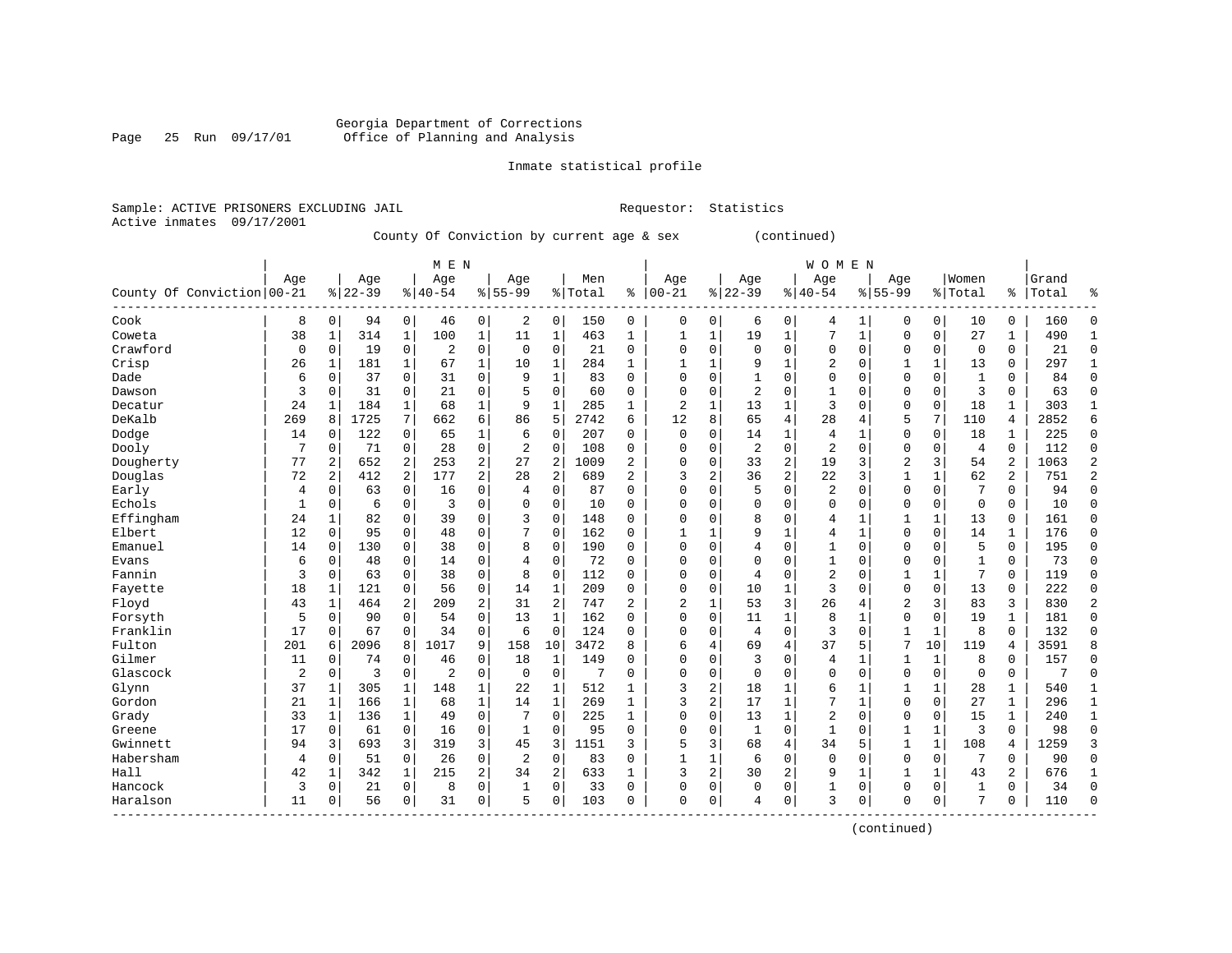Inmate statistical profile

Sample: ACTIVE PRISONERS EXCLUDING JAIL Requestor: Statistics Active inmates 09/17/2001

County Of Conviction by current age & sex (continued)

|                            |     |              |           |                | M E N       |              |                |              |           |              |                |                |                |             | <b>WOMEN</b>   |              |                |                |              |              |       |              |
|----------------------------|-----|--------------|-----------|----------------|-------------|--------------|----------------|--------------|-----------|--------------|----------------|----------------|----------------|-------------|----------------|--------------|----------------|----------------|--------------|--------------|-------|--------------|
|                            | Age |              | Age       |                | Age         |              | Age            |              | Men       |              | Age            |                | Age            |             | Age            |              | Age            |                | Women        |              | Grand |              |
| County Of Conviction 00-21 |     |              | $8 22-39$ |                | $8140 - 54$ |              | $8 55-99$      |              | %   Total | ៖            | $ 00 - 21$     |                | $ 22-39$       |             | $8140 - 54$    |              | $8155 - 99$    |                | % Total      | ÷            | Total | ៖            |
| Harris                     | 9   | 0            | 63        | $\overline{0}$ | 29          | $\circ$      | 2              | 0            | 103       | 0            | 1              | 1              | 3              | 0           | 0              | 0            | 0              | 0              | 4            | 0            | 107   | 0            |
| Hart                       | 11  | $\mathbf 0$  | 75        | 0              | 18          | $\mathbf 0$  | 2              | 0            | 106       | $\mathbf 0$  | $\mathbf{0}$   | $\mathbf 0$    | $\overline{4}$ | $\mathbf 0$ | 3              | $\mathbf 0$  | $\mathbf 0$    | $\mathsf{O}$   | 7            | 0            | 113   | 0            |
| Heard                      | 3   | $\mathsf 0$  | 29        | 0              | 13          | $\mathbf 0$  | 12             | $\mathbf{1}$ | 57        | $\mathbf 0$  | 1              | $\mathbf{1}$   | $\mathbf{1}$   | 0           | $\mathbf{1}$   | $\mathbf 0$  | 0              | $\mathbf 0$    | 3            | $\mathbf 0$  | 60    | $\mathbf 0$  |
| Henry                      | 25  | $\mathbf{1}$ | 194       | 1              | 90          | $\mathbf{1}$ | 12             | $\mathbf{1}$ | 321       | 1            | $\overline{2}$ | $\mathbf{1}$   | 16             | 1           | 8              | $\mathbf 1$  |                | $\mathbf{1}$   | 27           | $\mathbf{1}$ | 348   | $\mathbf{1}$ |
| Houston                    | 43  | $\mathbf{1}$ | 288       | $\mathbf{1}$   | 131         | $\mathbf{1}$ | 12             | $\mathbf 1$  | 474       | $\mathbf{1}$ | $\Omega$       | $\mathbf 0$    | 21             | 1           | 8              | 1            |                | $\mathbf 1$    | 30           | $\mathbf{1}$ | 504   | $\mathbf{1}$ |
| Irwin                      | 9   | $\mathbf 0$  | 49        | 0              | 26          | 0            | 6              | 0            | 90        | $\Omega$     |                | 1              | $\mathbf{1}$   | $\Omega$    | $\Omega$       | $\mathsf 0$  | $\Omega$       | 0              | 2            | $\mathbf 0$  | 92    | 0            |
| Jackson                    |     | $\mathbf 0$  | 109       | 0              | 64          | $\mathbf{1}$ | 10             | $\mathbf 1$  | 190       | $\Omega$     | $\Omega$       | $\Omega$       | 13             | 1           | 5              | $\mathbf{1}$ | $\Omega$       | $\mathbf 0$    | 18           | $\mathbf{1}$ | 208   | $\mathbf 0$  |
| Jasper                     | 3   | $\mathbf 0$  | 42        | 0              | 16          | $\mathbf 0$  | 2              | $\Omega$     | 63        | $\Omega$     | $\Omega$       | $\Omega$       | $\mathbf{1}$   | $\Omega$    | $\mathbf{1}$   | $\mathbf 0$  | $\Omega$       | $\mathbf 0$    | 2            | $\Omega$     | 65    | $\mathbf 0$  |
| Jeff Davis                 | 6   | 0            | 33        | 0              | 25          | $\mathbf 0$  | 3              | 0            | 67        | $\Omega$     | $\Omega$       | $\Omega$       | $\mathbf{1}$   | $\Omega$    | $\mathbf{1}$   | $\mathbf 0$  | $\Omega$       | $\mathbf 0$    | 2            | $\Omega$     | 69    | $\mathbf 0$  |
| Jefferson                  | 11  | $\mathbf 0$  | 77        | 0              | 27          | $\mathbf 0$  | 6              | 0            | 121       | $\Omega$     | $\Omega$       | $\Omega$       | $\overline{4}$ | 0           | $\overline{2}$ | $\mathbf 0$  | $\Omega$       | $\mathbf 0$    | 6            | 0            | 127   | $\mathbf 0$  |
| Jenkins                    | 11  | $\mathbf 0$  | 58        | $\overline{0}$ | 14          | 0            | 1              | 0            | 84        | $\Omega$     | $\Omega$       | $\Omega$       | 3              | $\Omega$    | $\mathbf{1}$   | $\mathsf 0$  | $\Omega$       | $\mathbf 0$    | 4            | $\mathbf 0$  | 88    | $\mathbf 0$  |
| Johnson                    | 2   | $\mathbf 0$  | 37        | $\overline{0}$ | 11          | 0            | $\overline{2}$ | 0            | 52        | $\Omega$     | $\Omega$       | $\Omega$       | 3              | $\Omega$    | $\Omega$       | $\mathsf 0$  | $\Omega$       | $\mathbf 0$    | 3            | $\mathbf 0$  | 55    | $\mathbf 0$  |
| Jones                      | 9   | 0            | 54        | 0              | 28          | 0            | 3              | 0            | 94        | $\Omega$     | 1              | $\mathbf{1}$   | 1              | 0           | $\mathbf{1}$   | 0            | $\Omega$       | 0              | 3            | $\Omega$     | 97    | $\mathbf 0$  |
| Lamar                      | 4   | 0            | 66        | 0              | 27          | 0            | 5              | 0            | 102       | $\Omega$     | $\Omega$       | $\Omega$       | 0              | 0           | 3              | 0            | $\Omega$       | $\mathbf 0$    | 3            | $\Omega$     | 105   | $\mathbf 0$  |
| Lanier                     |     | $\mathbf 0$  | 33        | 0              |             | $\Omega$     | 5              | 0            | 46        | $\Omega$     | $\Omega$       | $\Omega$       | 3              | $\Omega$    | $\mathbf{1}$   | $\mathsf 0$  | $\Omega$       | 0              | 4            | 0            | 50    | 0            |
| Laurens                    | 22  | $\mathbf{1}$ | 159       | $\mathbf{1}$   | 64          | 1            | 5              | 0            | 250       | 1            | 1              | $\mathbf{1}$   | 5              | $\Omega$    | 7              | $\mathbf{1}$ |                | $\mathbf{1}$   | 14           | $\mathbf{1}$ | 264   | $\mathbf{1}$ |
| Lee                        | 3   | 0            | 40        | 0              | 11          | $\Omega$     | 3              | $\Omega$     | 57        | $\Omega$     | 1              | $\mathbf{1}$   | $\overline{c}$ | $\Omega$    | 1              | $\Omega$     | $\Omega$       | $\mathbf 0$    | 4            | $\Omega$     | 61    | $\mathbf 0$  |
| Liberty                    | 26  | 1            | 156       | 1              | 44          | $\mathbf 0$  | 7              | 0            | 233       | 1            | 1              | 1              | 7              | 0           | $\overline{2}$ | $\mathbf 0$  | $\Omega$       | $\mathbf 0$    | 10           | $\Omega$     | 243   | 1            |
| Lincoln                    | 1   | $\mathbf 0$  | 22        | 0              | 14          | 0            | $\mathbf{1}$   | 0            | 38        | $\Omega$     | $\Omega$       | $\Omega$       | $\mathbf 0$    | 0           | $\Omega$       | $\mathbf 0$  | $\Omega$       | $\mathbf 0$    | $\mathbf 0$  | $\Omega$     | 38    | $\mathbf 0$  |
| Long                       | 7   | $\mathbf 0$  | 32        | 0              | 17          | 0            | 3              | 0            | 59        | $\Omega$     | $\Omega$       | 0              | $\overline{2}$ | 0           | $\mathbf{1}$   | 0            | $\Omega$       | 0              | 3            | 0            | 62    | $\mathbf 0$  |
| Lowndes                    | 37  | 1            | 363       | $\mathbf{1}$   | 147         | 1            | 10             | 1            | 557       | $\mathbf{1}$ | 1              | 1              | 20             | 1           | 14             | 2            | 2              | 3              | 37           | 1            | 594   | $\mathbf 1$  |
| Lumpkins                   | 3   | 0            | 45        | 0              | 24          | 0            | 8              | 0            | 80        | $\Omega$     | $\Omega$       | $\Omega$       | $\overline{4}$ | 0           | 2              | $\mathbf 0$  | $\Omega$       | $\mathbf 0$    | 6            | $\Omega$     | 86    | $\mathbf 0$  |
| Macon                      | 10  | $\mathbf 0$  | 42        | 0              | 15          | 0            | ς              | 0            | 70        | $\Omega$     | $\Omega$       | $\Omega$       | $\mathbf 0$    | 0           | $\mathbf{1}$   | 0            | $\Omega$       | $\mathbf 0$    | $\mathbf{1}$ | 0            | 71    | $\mathbf 0$  |
| Madison                    | 4   | $\mathbf 0$  | 64        | 0              | 26          | 0            | 8              | 0            | 102       | $\Omega$     | $\Omega$       | $\Omega$       | 9              | 1           | $\mathbf{1}$   | 0            | $\Omega$       | $\mathbf 0$    | 10           | $\Omega$     | 112   | $\mathbf 0$  |
| Marion                     | 3   | $\mathbf 0$  | 23        | 0              | 17          | 0            | $\overline{2}$ | $\Omega$     | 45        | $\Omega$     | $\Omega$       | O              | $\mathbf 0$    | $\Omega$    | $\overline{2}$ | 0            | $\Omega$       | $\mathbf 0$    | 2            | $\Omega$     | 47    | 0            |
| McDuffie                   | 6   | 0            | 116       | 0              | 44          | $\mathbf 0$  | 13             | 1            | 179       | $\Omega$     | $\overline{2}$ | $\mathbf{1}$   | $\mathbf{1}$   | $\Omega$    | $\Omega$       | $\Omega$     | $\Omega$       | $\mathbf 0$    | 3            | $\Omega$     | 182   | 0            |
| McIntosh                   | 3   | 0            | 51        | $\Omega$       | 23          | $\mathbf 0$  | 1              | 0            | 78        | $\Omega$     | $\Omega$       | $\Omega$       | $\mathbf{1}$   | $\Omega$    | 0              | $\mathbf 0$  | $\Omega$       | $\mathbf 0$    | $\mathbf{1}$ | $\Omega$     | 79    | 0            |
| Meriwether                 | 18  | 1            | 107       | 0              | 55          | $\Omega$     | 9              | $\mathbf 1$  | 189       | $\Omega$     | 1              | $\mathbf 1$    | 10             | 1           | 3              | $\mathbf 0$  | $\overline{2}$ | $\overline{3}$ | 16           | $\mathbf{1}$ | 205   | $\mathbf 0$  |
| Miller                     | 3   | $\mathbf 0$  | 18        | 0              | 11          | 0            | $\mathbf{1}$   | 0            | 33        | $\Omega$     | $\Omega$       | $\Omega$       | 3              | 0           | $\Omega$       | $\mathsf 0$  | $\Omega$       | $\mathsf{O}$   | 3            | $\mathbf 0$  | 36    | $\mathbf 0$  |
| Mitchell                   | 14  | 0            | 148       | 1              | 64          | 1            | 4              | 0            | 230       | 1            | 3              | $\overline{2}$ | 9              | 1           | 3              | $\mathbf 0$  | $\Omega$       | $\mathbf 0$    | 15           | $\mathbf{1}$ | 245   | $\mathbf{1}$ |
| Monroe                     | 13  | 0            | 66        | 0              | 47          | 0            | 6              | 0            | 132       | $\Omega$     | $\Omega$       | 0              | $\overline{c}$ | 0           | $\Omega$       | 0            | $\Omega$       | 0              | 2            | $\Omega$     | 134   | 0            |
| Montgomery                 | 1   | 0            | 21        | 0              | 11          | 0            | $\Omega$       | 0            | 33        | $\Omega$     | $\Omega$       | $\Omega$       | 1              | 0           | 2              | 0            | $\Omega$       | $\mathbf 0$    | 3            | $\Omega$     | 36    | 0            |
| Morgan                     | 9   | 0            | 75        | 0              | 22          | 0            | 6              | 0            | 112       | 0            | $\Omega$       | 0              | 7              | $\Omega$    | $\Omega$       | 0            | $\Omega$       | $\mathbf 0$    | 7            | $\Omega$     | 119   | $\mathbf 0$  |
| Murray                     | 12  | $\mathbf 0$  | 85        | 0              | 45          | $\Omega$     | 8              | 0            | 150       | $\Omega$     | $\Omega$       | 0              | 5              | 0           | 0              | 0            | $\Omega$       | 0              | 5            | 0            | 155   | $\Omega$     |
| Muscogee                   | 168 | 5            | 917       | 3              | 405         | 4            | 44             | 3            | 1534      | 4            | 3              | 2              | 70             | 4           | 32             | 4            | $\overline{c}$ | 3              | 107          | 4            | 1641  | 4            |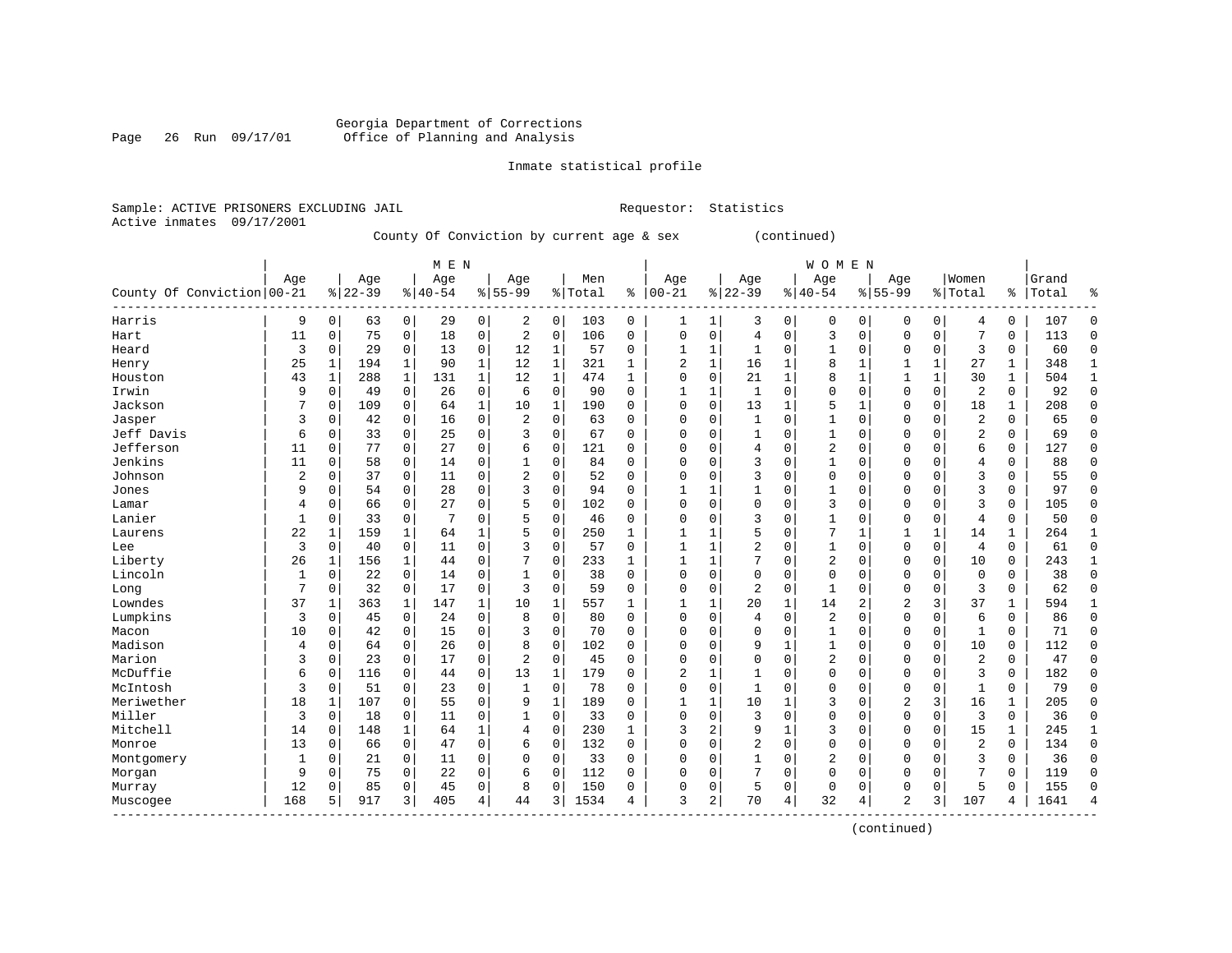Inmate statistical profile

Sample: ACTIVE PRISONERS EXCLUDING JAIL Requestor: Statistics Active inmates 09/17/2001

County Of Conviction by current age & sex (continued)

|                            |                |              |           |              | M E N          |              |                |                |         |              |                |              |              |              | <b>WOMEN</b>   |              |              |              |                |             |       |                |
|----------------------------|----------------|--------------|-----------|--------------|----------------|--------------|----------------|----------------|---------|--------------|----------------|--------------|--------------|--------------|----------------|--------------|--------------|--------------|----------------|-------------|-------|----------------|
|                            | Age            |              | Age       |              | Age            |              | Age            |                | Men     |              | Age            |              | Age          |              | Age            |              | Age          |              | Women          |             | Grand |                |
| County Of Conviction 00-21 |                |              | $8 22-39$ |              | $8140 - 54$    |              | $8 55-99$      |                | % Total | ႜ            | $ 00 - 21$     |              | $ 22-39$     |              | $8140 - 54$    |              | $8 55-99$    |              | %   Total      | ి           | Total | ៖              |
| Newton                     | 25             | 1            | 237       | $\mathbf{1}$ | 91             | 1            | 15             | 1              | 368     | 1            | 1              | 1            | 15           | 1            | 3              | 0            | 2            | 3            | 21             | 1           | 389   | 1              |
| Oconee                     | 4              | $\mathbf 0$  | 35        | $\mathbf 0$  | 12             | $\mathbf 0$  | 1              | $\mathbf 0$    | 52      | $\mathbf 0$  | 1              | 1            | $\mathbf{1}$ | 0            | $\Omega$       | $\mathbf 0$  | 0            | $\mathbf 0$  | $\overline{2}$ | $\mathbf 0$ | 54    | 0              |
| Oglethrope                 | $\overline{2}$ | $\mathbf 0$  | 36        | $\mathbf 0$  | 15             | $\mathbf 0$  | $\mathbf 1$    | $\mathbf 0$    | 54      | $\mathbf 0$  | $\Omega$       | $\mathbf 0$  | $\mathbf{1}$ | 0            | $\Omega$       | 0            | 0            | $\mathbf 0$  | $\mathbf{1}$   | 0           | 55    | $\mathbf 0$    |
| Paulding                   | 13             | $\mathbf 0$  | 61        | $\mathbf 0$  | 60             | $\mathbf{1}$ | 7              | $\mathbf 0$    | 141     | $\mathbf 0$  | $\Omega$       | $\Omega$     | 7            | 0            | $\mathbf{1}$   | 0            | 0            | $\mathbf 0$  | 8              | $\mathbf 0$ | 149   | 0              |
| Peach                      | 3              | $\mathbf 0$  | 53        | 0            | 36             | 0            | 0              | $\mathbf 0$    | 92      | $\mathbf 0$  |                |              | $\mathbf{1}$ | 0            | 1              | 0            | 0            | 0            | 3              | $\mathbf 0$ | 95    | 0              |
| Pickens                    | 3              | $\mathbf 0$  | 41        | 0            | 27             | 0            | 6              | $\mathsf 0$    | 77      | $\Omega$     | $\Omega$       | $\Omega$     | 2            | 0            | 4              | 1            | 0            | 0            | 6              | 0           | 83    | 0              |
| Pierce                     | 8              | $\Omega$     | 26        | 0            | 20             | 0            | $\overline{2}$ | $\mathbf 0$    | 56      | 0            | 1              |              | $\Omega$     | O            | $\Omega$       | 0            | $\Omega$     | $\mathbf 0$  | $\mathbf{1}$   | $\Omega$    | 57    | 0              |
| Pike                       | 3              | $\mathbf 0$  | 16        | $\mathbf 0$  | 11             | $\mathbf 0$  | 3              | $\mathbf 0$    | 33      | $\Omega$     | $\Omega$       | $\Omega$     | $\Omega$     | O            | 1              | $\Omega$     | $\Omega$     | $\Omega$     | $\mathbf{1}$   | $\Omega$    | 34    | $\Omega$       |
| Polk                       | 8              | $\mathbf 0$  | 112       | $\mathbf 0$  | 40             | $\mathbf 0$  | 7              | $\mathbf 0$    | 167     | $\Omega$     | $\Omega$       | $\Omega$     | 5            | $\Omega$     | 3              | $\Omega$     | $\Omega$     | $\Omega$     | 8              | $\mathbf 0$ | 175   | $\Omega$       |
| Pulaski                    | 14             | $\mathbf 0$  | 63        | $\mathbf 0$  | 23             | 0            | 4              | 0              | 104     | $\mathbf 0$  | $\Omega$       | $\Omega$     | 8            | 0            | $\Omega$       | 0            | $\Omega$     | $\mathbf 0$  | 8              | $\mathbf 0$ | 112   | 0              |
| Putnam                     | 11             | $\mathbf 0$  | 94        | 0            | 49             | $\mathbf 0$  | 5              | 0              | 159     | $\mathbf 0$  | $\Omega$       | $\Omega$     | 5            | 0            | 2              | 0            |              | $\mathbf{1}$ | 8              | $\mathbf 0$ | 167   | 0              |
| Ouitman                    | 2              | $\mathbf 0$  | 11        | $\mathbf 0$  | $\mathbf 0$    | $\mathbf 0$  | $\Omega$       | $\mathsf 0$    | 13      | $\mathbf 0$  | $\Omega$       | $\Omega$     | O            | 0            | $\Omega$       | 0            | $\mathbf{1}$ | $\mathbf{1}$ | $\mathbf{1}$   | 0           | 14    | 0              |
| Rabun                      | 5              | $\mathbf 0$  | 36        | 0            | 13             | 0            | 3              | $\mathbf 0$    | 57      | $\Omega$     | $\Omega$       | $\Omega$     | 2            | 0            | $\mathbf{1}$   | 0            | $\Omega$     | 0            | 3              | $\Omega$    | 60    | $\mathbf 0$    |
| Randolph                   | 8              | $\mathbf 0$  | 55        | 0            | 12             | 0            | 4              | $\mathbf 0$    | 79      | $\Omega$     | $\Omega$       | $\Omega$     | $\mathbf 0$  | 0            | $\overline{2}$ | 0            | 0            | 0            | $\overline{2}$ | $\Omega$    | 81    | $\mathbf 0$    |
| Richmond                   | 166            | 5            | 1086      | 4            | 450            | 4            | 60             | $\overline{4}$ | 1762    | 4            | 4              | 3            | 87           | 5            | 42             | 6            | 3            | 4            | 136            | 5           | 1898  | 4              |
| Rockdale                   | 31             | 1            | 178       | $\mathbf 1$  | 81             | $\mathbf 1$  | 15             | 1              | 305     | 1            | $\overline{2}$ |              | 10           | 1            | 11             | $\mathbf{1}$ | $\Omega$     | $\mathbf 0$  | 23             | 1           | 328   | $\mathbf{1}$   |
| Schely                     | 1              | $\mathbf 0$  | 19        | 0            | $\overline{3}$ | $\Omega$     | $\Omega$       | $\Omega$       | 23      | $\Omega$     | $\Omega$       | $\Omega$     | $\Omega$     | $\Omega$     | $\mathbf 0$    | $\Omega$     | 0            | $\Omega$     | $\Omega$       | $\Omega$    | 23    | $\Omega$       |
| Screven                    | 8              | $\Omega$     | 80        | $\Omega$     | 25             | 0            | 5              | $\mathbf 0$    | 118     | $\Omega$     | $\overline{2}$ |              | 4            | 0            | $\Omega$       | $\Omega$     | 0            | $\Omega$     | 6              | $\mathbf 0$ | 124   | $\Omega$       |
| Seminole                   | 8              | $\mathbf 0$  | 47        | $\mathbf 0$  | 25             | $\mathbf 0$  | 4              | $\mathbf 0$    | 84      | $\Omega$     | $\Omega$       | $\Omega$     | 2            | 0            |                | 0            | 0            | $\mathbf 0$  | 3              | $\mathbf 0$ | 87    | 0              |
| Spalding                   | 45             | $\mathbf{1}$ | 384       | $\mathbf 1$  | 154            | 1            | 21             | 1              | 604     | 1            | 4              | 3            | 30           | 2            | 13             | 2            |              | $\mathbf{1}$ | 48             | 2           | 652   | $\mathbf{1}$   |
| Stephens                   | 9              | 0            | 76        | 0            | 30             | 0            | 6              | $\mathbf 0$    | 121     | $\Omega$     | $\Omega$       | $\Omega$     | 5            | 0            | $\overline{2}$ | 0            | 0            | 0            | 7              | $\Omega$    | 128   | $\mathbf 0$    |
| Stewart                    | 3              | $\mathbf 0$  | 23        | 0            | 6              | 0            | 2              | $\mathbf 0$    | 34      | $\Omega$     | $\Omega$       | $\Omega$     | $\Omega$     | 0            | 2              | 0            | 0            | $\mathbf 0$  | $\overline{c}$ | $\Omega$    | 36    | $\mathbf 0$    |
| Sumter                     | 20             | 1            | 154       | 1            | 55             | 0            | 5              | $\mathbf 0$    | 234     | 1            | $\Omega$       | $\Omega$     | 13           | 1            | 3              | 0            | 0            | 0            | 16             | 1           | 250   | 1              |
| Talbot                     | 6              | $\mathbf 0$  | 19        | 0            |                | 0            | $\Omega$       | $\mathbf 0$    | 32      | $\Omega$     | $\Omega$       | $\Omega$     | $\mathbf 0$  | O            | 3              | $\Omega$     | 0            | 0            | 3              | $\Omega$    | 35    | 0              |
| Taliaferro                 | 0              | $\Omega$     | 5         | $\Omega$     | 6              | $\Omega$     | $\Omega$       | $\Omega$       | 11      | $\Omega$     | $\Omega$       | $\Omega$     | $\Omega$     | 0            | $\mathbf{1}$   | $\Omega$     | 0            | $\Omega$     | $\mathbf{1}$   | $\Omega$    | 12    | $\Omega$       |
| Tattnall                   | 5              | $\Omega$     | 88        | $\Omega$     | 35             | 0            | 6              | $\mathbf 0$    | 134     | $\Omega$     | $\Omega$       | $\Omega$     | 3            | 0            | 5              | 1            | 0            | $\Omega$     | 8              | $\Omega$    | 142   | $\Omega$       |
| Taylor                     | 14             | $\Omega$     | 52        | $\Omega$     | 20             | $\mathbf 0$  | 2              | $\mathbf 0$    | 88      | $\Omega$     |                |              | 2            | O            | $\Omega$       | $\Omega$     | 0            | $\Omega$     | 3              | $\Omega$    | 91    | $\Omega$       |
| Telfair                    |                | $\mathbf 0$  | 88        | $\mathbf 0$  | 35             | $\mathbf 0$  | $\overline{2}$ | $\mathsf 0$    | 132     | $\Omega$     | 2              |              | 6            | 0            | 5              | $\mathbf{1}$ | $\Omega$     | $\mathbf{0}$ | 13             | $\Omega$    | 145   | 0              |
| Terrell                    | 5              | $\mathbf 0$  | 66        | $\mathbf 0$  | 23             | $\mathbf 0$  | 3              | $\mathbf 0$    | 97      | $\Omega$     | $\Omega$       | $\Omega$     | 3            | 0            | $\Omega$       | 0            | 0            | $\mathbf 0$  | 3              | $\Omega$    | 100   | 0              |
| Thomas                     | 26             | 1            | 197       | $\mathbf 1$  | 84             | $\mathbf{1}$ | 10             | 1              | 317     | 1            | 1              | $\mathbf{1}$ | 13           | 1            | 4              | 1            | 0            | $\mathbf 0$  | 18             | 1           | 335   | $\mathbf{1}$   |
| Tift                       | 36             | 1            | 201       | 1            | 94             | $\mathbf{1}$ | 10             | $\mathbf{1}$   | 341     | $\mathbf{1}$ | 2              |              | 11           | $\mathbf{1}$ | 4              | 1            | $\mathbf{1}$ | $\mathbf{1}$ | 18             | 1           | 359   | $\mathbf{1}$   |
| Toombs                     | 29             | 1            | 181       | 1            | 63             | 1            | 7              | $\mathbf 0$    | 280     | 1            | $\overline{2}$ |              | 18           | $\mathbf{1}$ | $\Omega$       | 0            | 0            | $\mathbf 0$  | 20             | 1           | 300   | 1              |
| Towns                      | $\Omega$       | $\mathbf 0$  | 14        | 0            | 8              | $\mathbf 0$  | 1              | $\mathbf 0$    | 23      | $\Omega$     | 1              |              | 2            | 0            | $\Omega$       | 0            | 0            | 0            | 3              | $\Omega$    | 26    | 0              |
| Treutlen                   | 5              | 0            | 24        | $\Omega$     | 13             | 0            | 0              | 0              | 42      | $\Omega$     | $\Omega$       | $\Omega$     | 2            | 0            |                | 0            | 0            | $\mathbf 0$  | 3              | $\Omega$    | 45    | $\Omega$       |
| Troup                      | 68             | 2            | 459       | 2            | 148            | 1            | 22             | $\mathbf 1$    | 697     | 2            | $\overline{a}$ | 1            | 35           | 2            | 7              | 1            | 0            | $\mathbf 0$  | 44             | 2           | 741   | $\overline{2}$ |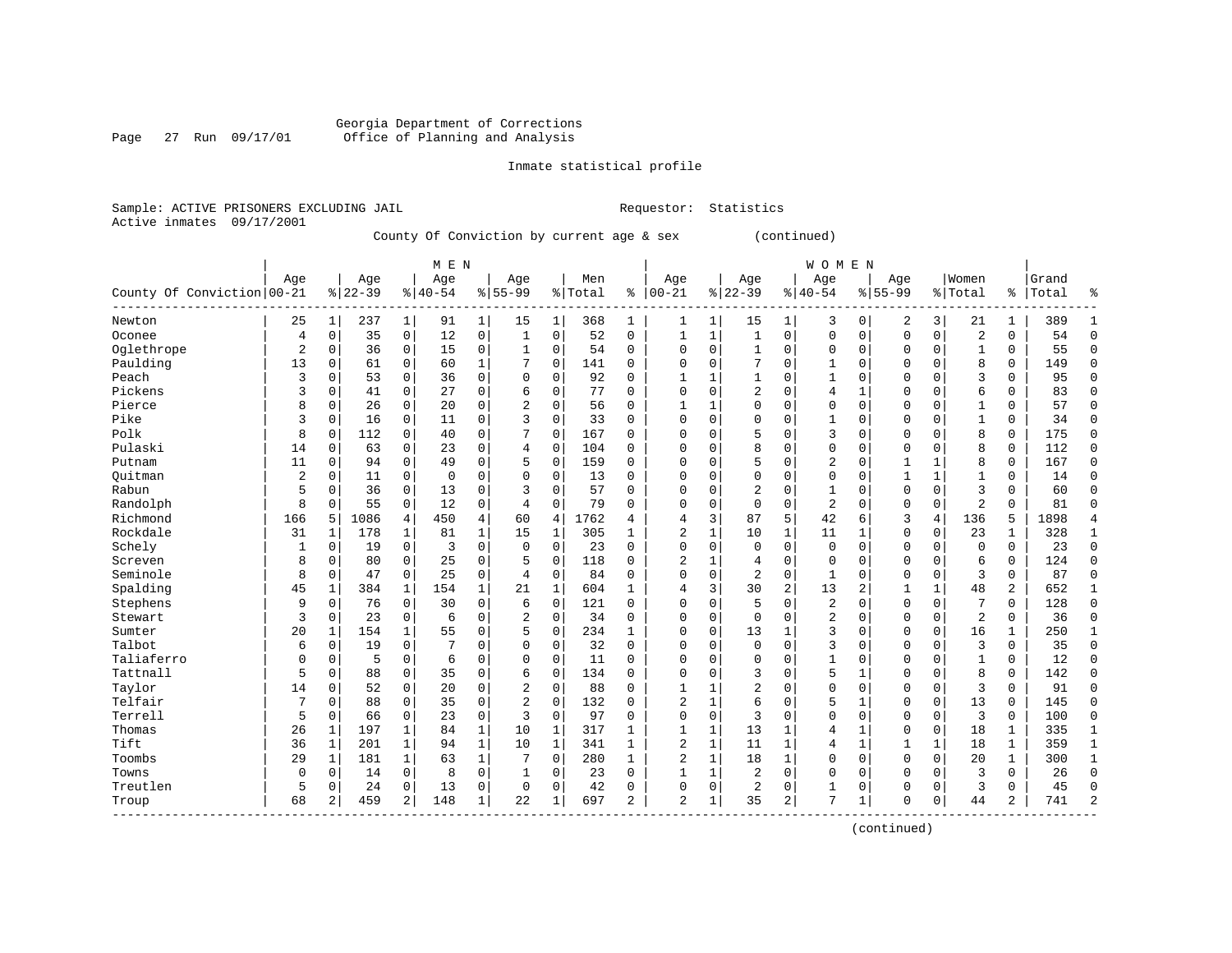Inmate statistical profile

Sample: ACTIVE PRISONERS EXCLUDING JAIL Requestor: Statistics Active inmates 09/17/2001

County Of Conviction by current age & sex (continued)

|                            |      |          |           |                | M E N                        |                |                    |                |         |              |            |          |                |      | <b>WOMEN</b> |          |          |             |          |          |           |          |
|----------------------------|------|----------|-----------|----------------|------------------------------|----------------|--------------------|----------------|---------|--------------|------------|----------|----------------|------|--------------|----------|----------|-------------|----------|----------|-----------|----------|
|                            | Age  |          | Age       |                | Age                          |                | Age                |                | Men     |              | Age        |          | Age            |      | Age          |          | Age      |             | Women    |          | Grand     |          |
| County Of Conviction 00-21 |      |          | $ 22-39 $ |                | $ 40-54$                     |                | $ 55-99$           |                | % Total | ႜ            | $ 00 - 21$ |          | $ 22-39$       |      | $ 40-54$     |          | $ 55-99$ |             | % Total  | ွေ       | Total     | ిక       |
| Turner                     | 4    | $\Omega$ | 54        | $\overline{0}$ | 25                           | $\overline{0}$ | 2                  | 0              | 85      | $\Omega$     | $\Omega$   | $\Omega$ | 2              | 0    | 0            | $\Omega$ | 0        | $\mathbf 0$ | 2        | $\Omega$ | 87        |          |
| Twiggs                     | 4    | 0        | 21        | 0              | 9                            | 0              |                    | 0              | 36      | 0            | $\Omega$   |          | $\mathbf 0$    | 0    | $\Omega$     | 0        | O        | 0           | $\Omega$ | $\Omega$ | 36        | 0        |
| Union                      | 6    |          | 29        | $\Omega$       |                              | 0              | 4                  | 0              | 46      | $\Omega$     |            |          | 3              | 0    | ∩            | $\Omega$ |          | $\Omega$    | २        | $\Omega$ | 49        | $\Omega$ |
| Upson                      | 17   | $\Omega$ | 119       | $\Omega$       | 44                           | $\Omega$       | 10                 |                | 190     | <sup>0</sup> |            |          | 6              | N    |              | $\Omega$ | Ω        | $\Omega$    | 8        | $\Omega$ | 198       | $\Omega$ |
| Walker                     | 13   | $\Omega$ | 181       |                | 86                           |                | 17                 |                | 297     |              |            |          | 10             |      |              |          |          | 0           | 17       |          | 314       |          |
| Walton                     | 24   |          | 179       | $\mathbf 1$    | 83                           |                | 17                 | 1              | 303     |              |            |          | 11             |      |              |          |          | 0           | 15       |          | 318       |          |
| Ware                       | 29   | 1        | 250       | $\mathbf{1}$   | 114                          |                | 15                 | 1              | 408     |              |            |          | 22             |      |              |          | O        | 0           | 32       |          | 440       |          |
| Warren                     |      |          | 26        | $\Omega$       | 17                           | 0              | -1                 | U              | 47      | O            |            |          | $\Omega$       | 0    |              | $\Omega$ | U        | $\Omega$    |          | $\Omega$ | 48        | $\Omega$ |
| Washington                 |      | O        | 76        | 0              | 29                           | O              | 3                  | O              | 115     | U            |            |          | 8              | U    |              | $\Omega$ | ი        | $\Omega$    | 10       | $\Omega$ | 125       | $\Omega$ |
| Wayne                      |      |          | 79        | 0              | 27                           |                | ζ                  | 0              | 117     | U            |            |          | 3              |      |              | $\Omega$ |          |             | 5        | $\Omega$ | 122       | $\Omega$ |
| Webster                    |      |          | 10        | 0              |                              |                |                    | U              | 13      | U            |            |          |                |      |              |          |          | U           |          |          | 13        | $\Omega$ |
| Wheeler                    |      |          | 28        | $\Omega$       | 14                           |                |                    | U              | 46      | 0            |            |          | $\Omega$       | U    | ∩            | $\Omega$ |          |             |          | 0        | 48        | $\Omega$ |
| White                      | 6    |          | 41        | 0              | 14                           | O              | $\overline{2}$     | 0              | 63      | U            |            |          | 4              | 0    | २            | $\Omega$ |          | $\Omega$    |          | $\Omega$ | 70        | $\Omega$ |
| Whitfield                  | 45   |          | 343       | 1              | 167                          |                | 28                 | $\overline{a}$ | 583     |              |            |          | 46             | 3    | 16           | 2        |          |             | 65       | 2        | 648       |          |
| Wilcox                     | 2    |          | 30        | $\overline{0}$ | 17                           | O              |                    |                | 53      | U            |            |          | 3              | 0    | $\Omega$     |          | U        | $\Omega$    |          | $\Omega$ | 56        | $\Omega$ |
| Wilkes                     | 10   | 0        | 47        | $\overline{0}$ | 21                           | 0              |                    | U              | 80      | O            |            |          | 6              | 0    |              | $\Omega$ | Ω        | U           |          |          | 87        | O        |
| Wilkinson                  | 4    | $\Omega$ | 29        | 0              | 11                           | 0              |                    | 0              | 45      | O            | $\Omega$   |          | 2              | 0    | $\Omega$     | $\Omega$ | $\Omega$ | $\Omega$    | 2        | $\Omega$ | 47        | $\Omega$ |
| Worth                      | 7    |          | 83        | $\Omega$       | 37                           | 0              | 6                  | 0              | 133     |              | $\Omega$   | 0        | 6              | 0    | $\mathbf{1}$ | 0        | $\Omega$ | $\Omega$    | 7        | $\Omega$ | 140       | $\Omega$ |
| Total reported             |      |          |           |                | 3585 100 26210 100 11238 100 |                | 1659 100 42692 100 |                |         |              | 151 100    |          | 1769 100       |      | 741 100      |          | 69 100   |             | 2730 100 |          | 45422 100 |          |
| Percent reported           |      | 99.0     |           | 99.7           |                              | 99.5           | 99.5               |                |         | 99.6         |            | 99.3     |                | 99.9 |              | 99.6     |          | 98.6        |          | 99.7     |           | 99.6     |
| Not reported               | 36   |          | 91        |                | 52                           |                | 8                  |                | 187     |              | 1          |          | $\overline{2}$ |      | 3            |          |          |             | 7        |          | 194       |          |
| Total                      | 3621 |          | 26301     |                | 11290                        |                | 1667               |                | 42879   |              | 152        |          | 1771           |      | 744          |          | 70       |             | 2737     |          | 45616     |          |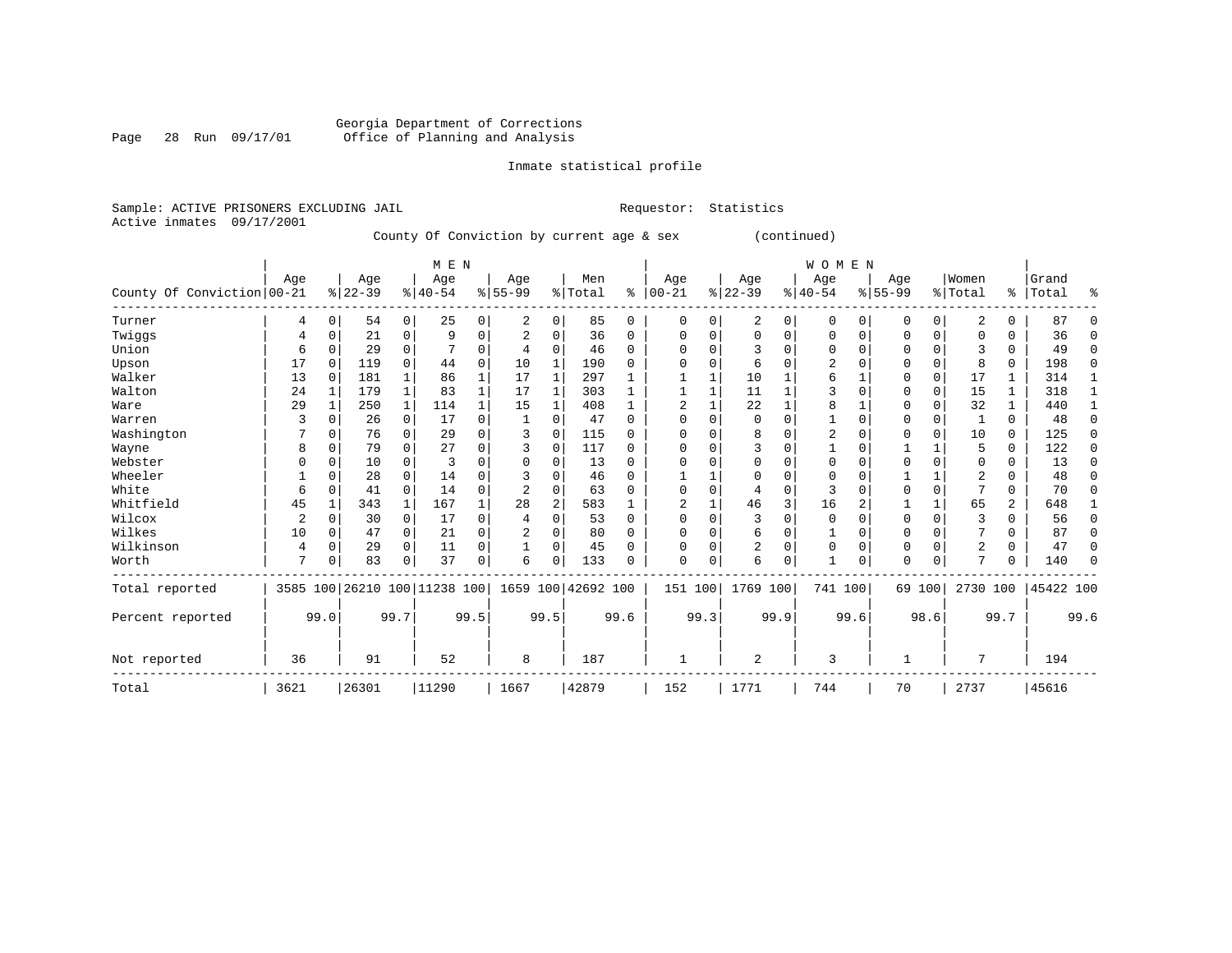# Georgia Department of Corrections Page 29 Run 09/17/01 Office of Planning and Analysis

# Inmate statistical profile

Sample: ACTIVE PRISONERS EXCLUDING JAIL **Requestor:** Statistics Active inmates 09/17/2001

Circ Of Conviction by current age & sex

|                    |            |                |           |                | M E N     |                |             |                |         |                |                |                |          |                | <b>WOMEN</b> |                |                |              |         |                |           |                |
|--------------------|------------|----------------|-----------|----------------|-----------|----------------|-------------|----------------|---------|----------------|----------------|----------------|----------|----------------|--------------|----------------|----------------|--------------|---------|----------------|-----------|----------------|
|                    | Age        |                | Age       |                | Age       |                | Age         |                | Men     |                | Age            |                | Age      |                | Age          |                | Age            |              | Women   |                | Grand     |                |
| Circ Of Conviction | $ 00 - 21$ |                | $8 22-39$ |                | $8 40-54$ |                | $8155 - 99$ |                | % Total | ႜ              | $ 00 - 21$     |                | $ 22-39$ |                | $ 40-54$     |                | $8155 - 99$    |              | % Total |                | %   Total |                |
| Alapaha            | 24         | $\mathbf{1}$   | 234       | $\mathbf{1}$   | 88        | $\mathbf{1}$   | 13          | 1              | 359     | 1              | 0              | 0              | 15       | 1              | 7            | 1              | 0              | 0            | 22      | 1              | 381       | -1             |
| Alcovy             | 49         | $\mathbf{1}$   | 416       | $\overline{a}$ | 174       | 2              | 32          | $\overline{c}$ | 671     | 2              | $\overline{2}$ | $\mathbf 1$    | 26       | $\mathbf{1}$   | 6            | $\mathbf{1}$   | $\overline{2}$ | 3            | 36      | $\mathbf{1}$   | 707       | $\overline{c}$ |
| Atlanta            | 201        | 6              | 2096      | 8              | 1017      | 9              | 158         | 10             | 3472    | 8              | 6              | 4              | 69       | $\overline{4}$ | 37           | 5              | 7              | 10           | 119     | 4              | 3591      | $\mathsf{R}$   |
| Atlantic           | 53         | 1              | 428       | 2              | 157       | 1              | 24          | 1              | 662     | 2              | $\mathbf{1}$   | 1              | 14       | $\mathbf 1$    | 9            | 1              | 1              | 1            | 25      | 1              | 687       | $\overline{c}$ |
| Augusta            | 205        | 6              | 1374      | 5              | 561       | 5              | 70          | 4              | 2210    | 5              | 6              | 4              | 102      | 6              | 49           | 7              | 3              | 4            | 160     | 6              | 2370      | 5              |
| Blue Ridge         | 26         | 1              | 191       | 1              | 141       | $\mathbf 1$    | 24          | 1              | 382     | $\mathbf{1}$   | 4              | 3              | 31       | $\overline{a}$ | 8            | 1              | $\mathbf 1$    | 1            | 44      | 2              | 426       | $\mathbf{1}$   |
| Brunswick          | 57         | 2              | 531       | 2              | 257       | 2              | 37          | $\overline{c}$ | 882     | $\overline{a}$ | 4              | 3              | 26       | $\mathbf{1}$   | 10           | 1              | 3              | 4            | 43      | 2              | 925       | $\overline{2}$ |
| Chattahoochee      | 204        | 6              | 1088      | 4              | 486       | 4              | 50          | 3              | 1828    | 4              | 6              | 4              | 75       | $\overline{4}$ | 37           | 5              | $\overline{2}$ | 3            | 120     | $\overline{4}$ | 1948      | $\overline{4}$ |
| Cherokee           | 44         | 1              | 394       | $\overline{a}$ | 171       | $\overline{2}$ | 41          | $\overline{2}$ | 650     | $\overline{a}$ | 7              | 5              | 37       | $\overline{a}$ | 16           | $\overline{2}$ | $\Omega$       | $\Omega$     | 60      | $\overline{a}$ | 710       | $\overline{2}$ |
| Clayton            | 195        | 5              | 971       | $\overline{4}$ | 373       | 3              | 47          | 3              | 1586    | 4              | 10             | 7              | 103      | 6              | 37           | 5              | 5              | 7            | 155     | 6              | 1741      | $\overline{4}$ |
| Cobb               | 174        | 5              | 1170      | 4              | 513       | 5              | 82          | 5              | 1939    | 5              | 6              | 4              | 90       | 5              | 35           | 5              | $\mathbf{1}$   | $\mathbf{1}$ | 132     | 5              | 2071      | 5              |
| Conasauga          | 57         | 2              | 428       | 2              | 212       | 2              | 36          | 2              | 733     | $\overline{a}$ | $\overline{2}$ | $\mathbf{1}$   | 51       | 3              | 16           | 2              | $\mathbf 1$    | $\mathbf{1}$ | 70      | 3              | 803       | $\overline{2}$ |
| Cordele            | 55         | 2              | 403       | 2              | 165       | 1              | 26          | $\overline{c}$ | 649     | 2              | $\overline{2}$ | $\mathbf 1$    | 29       | $\overline{c}$ | 8            | $\mathbf{1}$   | $\mathbf{1}$   | $\mathbf 1$  | 40      | $\mathbf{1}$   | 689       | $\overline{2}$ |
| Coweta             | 162        | 5              | 1160      | 4              | 423       | 4              | 84          | 5              | 1829    | 4              | q              | 6              | 99       | 6              | 26           | 4              | $\overline{2}$ | 3            | 136     | 5              | 1965      | $\overline{4}$ |
| Dougherty          | 77         | 2              | 652       | 2              | 253       | 2              | 27          | 2              | 1009    | 2              | $\Omega$       | 0              | 33       | $\overline{a}$ | 19           | 3              | $\overline{2}$ | 3            | 54      | 2              | 1063      | $\overline{2}$ |
| Dublin             | 33         | $\mathbf{1}$   | 241       | $\mathbf{1}$   | 97        | 1              | 9           | $\mathbf{1}$   | 380     | $\mathbf{1}$   | $\mathbf{1}$   | 1              | 10       | $\mathbf{1}$   | 8            | $\mathbf{1}$   | $\mathbf{1}$   | $\mathbf 1$  | 20      | 1              | 400       | $\mathbf{1}$   |
| Eastern            | 226        | $\sqrt{2}$     | 1463      | 6              | 489       | 4              | 58          | 3              | 2236    | 5              | 10             | 7              | 91       | 5              | 32           | $\overline{4}$ | $\mathbf{1}$   | $\mathbf{1}$ | 134     | 5              | 2370      | 5              |
| Flint              | 25         | 1              | 194       | 1              | 90        | $\mathbf{1}$   | 12          | $\mathbf{1}$   | 321     | $\mathbf{1}$   | $\overline{2}$ | $\mathbf{1}$   | 16       | $\mathbf{1}$   | 8            | 1              | $\mathbf{1}$   | $\mathbf{1}$ | 27      | $\mathbf{1}$   | 348       | $\mathbf{1}$   |
| Griffin            | 83         | $\mathbf{2}$   | 640       | 2              | 265       | 2              | 48          | 3              | 1036    | $\overline{2}$ | 4              | 3              | 46       | 3              | 19           | 3              | $\mathbf{1}$   | $\mathbf 1$  | 70      | 3              | 1106      | $\overline{c}$ |
| Gwinnett           | 94         | 3              | 693       | 3              | 319       | 3              | 45          | 3              | 1151    | 3              | 5              | 3              | 68       | $\overline{4}$ | 34           | 5              | 1              | $\mathbf 1$  | 108     | 4              | 1259      | $\overline{3}$ |
| Houston            | 43         | 1              | 288       | 1              | 131       | 1              | 12          | 1              | 474     | 1              | $\Omega$       | 0              | 21       | $\mathbf 1$    | 8            | 1              | $\mathbf{1}$   | 1            | 30      | 1              | 504       | 1              |
| Lookout Mountain   | 35         | 1              | 409       | 2              | 225       | 2              | 46          | 3              | 715     | 2              | 4              | 3              | 30       | $\overline{2}$ | 12           | $\overline{2}$ | $\overline{2}$ | 3            | 48      | 2              | 763       | $\overline{c}$ |
| Macon              | 78         | 2              | 719       | 3              | 353       | 3              | 39          | 2              | 1189    | 3              | 6              | 4              | 36       | $\overline{2}$ | 28           | $\overline{4}$ | 3              | 4            | 73      | 3              | 1262      | 3              |
| Middle             | 68         | $\overline{2}$ | 528       | 2              | 172       | $\overline{a}$ | 24          | $\mathbf{1}$   | 792     | $\overline{a}$ | $\overline{2}$ | $\mathbf{1}$   | 36       | $\overline{2}$ | 6            | 1              | $\mathbf 0$    | $\Omega$     | 44      | 2              | 836       | $\overline{2}$ |
| Mountain           | 18         | $\mathbf{1}$   | 163       | $\mathbf{1}$   | 69        | $\mathbf 1$    | 11          | $\mathbf 1$    | 261     | $\mathbf{1}$   | $\mathbf{1}$   | $\mathbf{1}$   | 13       | $\mathbf 1$    | 3            | $\mathbf 0$    | $\mathbf 0$    | $\mathbf 0$  | 17      | $\mathbf{1}$   | 278       | $\mathbf{1}$   |
| Northeastern       | 45         | $\mathbf{1}$   | 373       | $\mathbf{1}$   | 236       | 2              | 39          | $\overline{c}$ | 693     | $\overline{2}$ | $\mathbf{3}$   | $\overline{a}$ | 32       | $\overline{2}$ | 10           | 1              | $\mathbf{1}$   | $\mathbf 1$  | 46      | 2              | 739       | $\overline{c}$ |
| Northern           | 46         | 1              | 337       | 1              | 141       | 1              | 24          | 1              | 548     | 1              | $\mathbf{1}$   | 1              | 27       | $\overline{c}$ | 11           | 1              | 1              | $\mathbf 1$  | 40      | 1              | 588       | $\mathbf{1}$   |
| Ocmulgee           | 91         | 3              | 604       | 2              | 241       | 2              | 27          | 2              | 963     | 2              | 1              | 1              | 33       | $\overline{c}$ | 13           | $\overline{2}$ | $\overline{2}$ | 3            | 49      | $\overline{a}$ | 1012      | $\overline{c}$ |
| Oconee             | 47         | 1              | 397       | 2              | 175       | 2              | 19          | 1              | 638     | $\mathbf{1}$   | ζ              | $\overline{a}$ | 34       | $\overline{c}$ | 15           | 2              | 1              | $\mathbf{1}$ | 53      | 2              | 691       | $\overline{c}$ |
| Ogeechee           | 91         | 3              | 448       | $\overline{a}$ | 154       | $\mathbf 1$    | 19          | $\mathbf{1}$   | 712     | 2              | 4              | 3              | 29       | $\overline{a}$ | 11           | 1              | 3              | 4            | 47      | 2              | 759       | $\overline{2}$ |
| Pataula            | 33         | 1              | 274       | $\mathbf{1}$   | 95        | $\mathbf{1}$   | 17          | 1              | 419     | $\mathbf{1}$   | $\mathbf 0$    | $\mathbf 0$    | 13       | $\mathbf 1$    | 5            | $\mathbf{1}$   | $\mathbf{1}$   | $\mathbf{1}$ | 19      | $\mathbf{1}$   | 438       | $\mathbf{1}$   |
| Piedmont           | 30         | $\mathbf{1}$   | 224       | $\mathbf{1}$   | 136       | $\mathbf{1}$   | 28          | 2              | 418     | $\mathbf{1}$   | $\mathbf{1}$   | $\mathbf{1}$   | 29       | $\overline{a}$ | 10           | $\mathbf{1}$   | $\Omega$       | $\Omega$     | 40      | $\mathbf{1}$   | 458       | $\mathbf{1}$   |
| Rome               | 43         | 1              | 464       | $\overline{a}$ | 209       | 2              | 31          | 2              | 747     | 2              | $\overline{2}$ | $\mathbf{1}$   | 53       | 3              | 26           | 4              | $\overline{2}$ | 3            | 83      | 3              | 830       | $\overline{2}$ |
| South Georgia      | 77         | 2              | 505       | 2              | 201       | 2              | 24          | $\mathbf{1}$   | 807     | 2              | 5              | 3              | 39       | $\overline{2}$ | 8            | 1              | $\mathbf 0$    | $\Omega$     | 52      | $\overline{2}$ | 859       | $\overline{2}$ |
| Southern           | 99         | 3              | 806       | 3              | 335       | 3              | 48          | 3              | 1288    | 3              | $\overline{2}$ | 1              | 46       | 3              | 22           | 3              | 3              | 4            | 73      | 3              | 1361      | ঽ              |
| Southwestern       | 37         | 1              | 288       | 1              | 93        | $\mathbf 1$    | 13          | 1              | 431     | $\mathbf{1}$   | $\mathbf{1}$   | $\mathbf 1$    | 15       | $\mathbf{1}$   | 7            | 1              | $\Omega$       | 0            | 23      | 1              | 454       | -1             |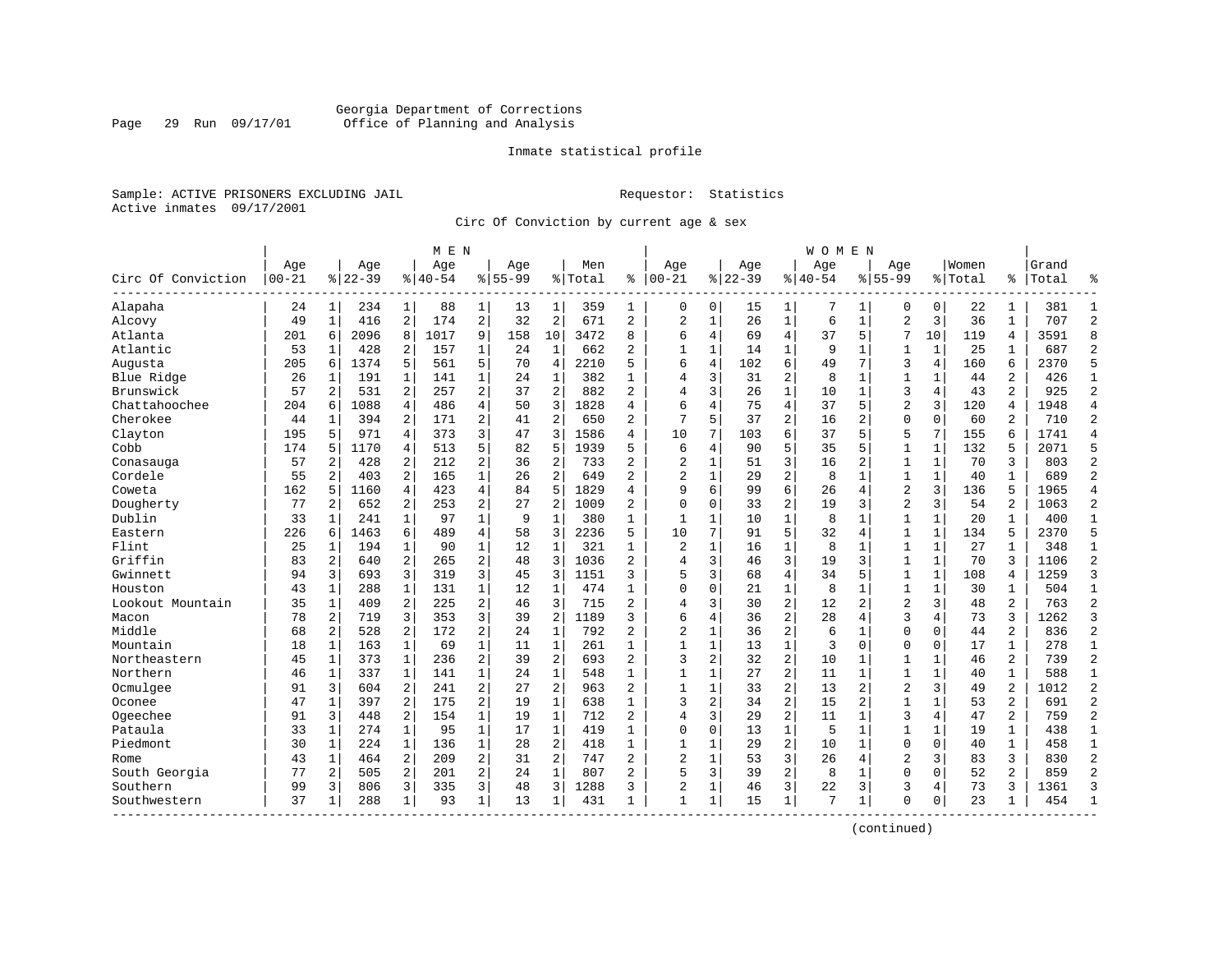Inmate statistical profile

Sample: ACTIVE PRISONERS EXCLUDING JAIL Requestor: Statistics Active inmates 09/17/2001

Circ Of Conviction by current age & sex (continued)

|                    |                  |          |                  |      | M E N                        |                |                  |      |                    |          |                  |          |                 |      | <b>WOMEN</b>     |      |                    |        |                  |                |                |                |
|--------------------|------------------|----------|------------------|------|------------------------------|----------------|------------------|------|--------------------|----------|------------------|----------|-----------------|------|------------------|------|--------------------|--------|------------------|----------------|----------------|----------------|
| Circ Of Conviction | Age<br>$00 - 21$ |          | Age<br>$ 22-39 $ |      | Age<br>$8 40-54$             |                | Age<br>$8 55-99$ |      | Men<br>% Total     | နွ       | Age<br>$00 - 21$ |          | Age<br>$ 22-39$ |      | Age<br>$ 40-54 $ |      | Age<br>$8155 - 99$ |        | Women<br>% Total | ి              | Grand<br>Total | ႜ              |
| Stone Mountain     | 269              | 8        | 1725             | 7    | 662                          | $6 \mid$       | 86               | 5    | 2742               | 6        | 12               | 8        | 65              | 4    | 28               |      | 5                  |        | 110              | 4              | 2852           | 6              |
| Tallapoosa         | 32               |          | 229              |      | 131                          |                | 19               |      | 411                |          | $\Omega$         | 0        | 16              |      |                  |      | 0                  |        | 23               |                | 434            |                |
| Tifton             | 56               |          | 387              |      | 182                          | $\overline{a}$ | 24               |      | 649                |          |                  |          | 20              |      |                  |      |                    |        | 29               |                | 678            |                |
| Toombs             | 22               |          | 219              |      | 104                          |                | 17               |      | 362                |          |                  |          |                 |      |                  |      | $\Omega$           |        | 12               | 0              | 374            |                |
| Waycross           | 63               |          | 508              |      | 230                          |                | 27               |      | 828                | 2        |                  |          | 31              |      | 13               |      |                    |        | 49               | 2              | 877            |                |
| Western            | 43               |          | 348              |      | 128                          |                | 21               |      | 540                |          |                  |          | 24              |      | 8                |      |                    |        | 36               |                | 576            |                |
| Rockdale           | 31               |          | 178              |      | 81                           |                | 15               |      | 305                |          | 2                |          | 10              |      | 11               |      |                    |        | 23               |                | 328            |                |
| Douglas            | 72               |          | 412              |      | 177                          |                | 28               | 2    | 689                |          |                  |          | 36              | 2    | 22               |      |                    |        | 62               | $\overline{2}$ | 751            | $\overline{2}$ |
| Appalachian        | 17               |          | 178              |      | 111                          |                | 32               |      | 338                |          |                  |          | 9               |      | 10               |      |                    |        | 21               |                | 359            |                |
| Enotah             | 15               | $\Omega$ | 129              |      | 53                           |                | 15               |      | 212                | $\Omega$ |                  |          | 13              |      | 5                |      | $\Omega$           |        | 19               |                | 231            |                |
| Forsyth-Bell       |                  |          | 90               |      | 54                           |                | 13               |      | 162                |          | $\Omega$         |          | 11              |      | 8                |      | 0                  |        | 19               |                | 181            | $\Omega$       |
| Towaliga           | 35               |          | 213              |      | 108                          |                | 18               |      | 374                |          | $\Omega$         | $\Omega$ | 10              |      | 5                |      | $\Omega$           | 0      | 15               |                | 389            |                |
| Total reported     |                  |          |                  |      | 3585 100 26210 100 11238 100 |                |                  |      | 1659 100 42692 100 |          | 151              | 100      | 1769 100        |      | 741 100          |      |                    | 69 100 | 2730 100         |                | 45422 100      |                |
| Percent reported   |                  | 99.0     |                  | 99.7 |                              | 99.5           |                  | 99.5 |                    | 99.6     |                  | 99.3     |                 | 99.9 |                  | 99.6 |                    | 98.6   |                  | 99.7           |                | 99.6           |
| Not reported       | 36               |          | 91               |      | 52                           |                | 8                |      | 187                |          |                  |          | $\overline{2}$  |      | 3                |      |                    |        | 7                |                | 194            |                |
| Total              | 3621             |          | 26301            |      | 11290                        |                | 1667             |      | 42879              |          | 152              |          | 1771            |      | 744              |      | 70                 |        | 2737             |                | 45616          |                |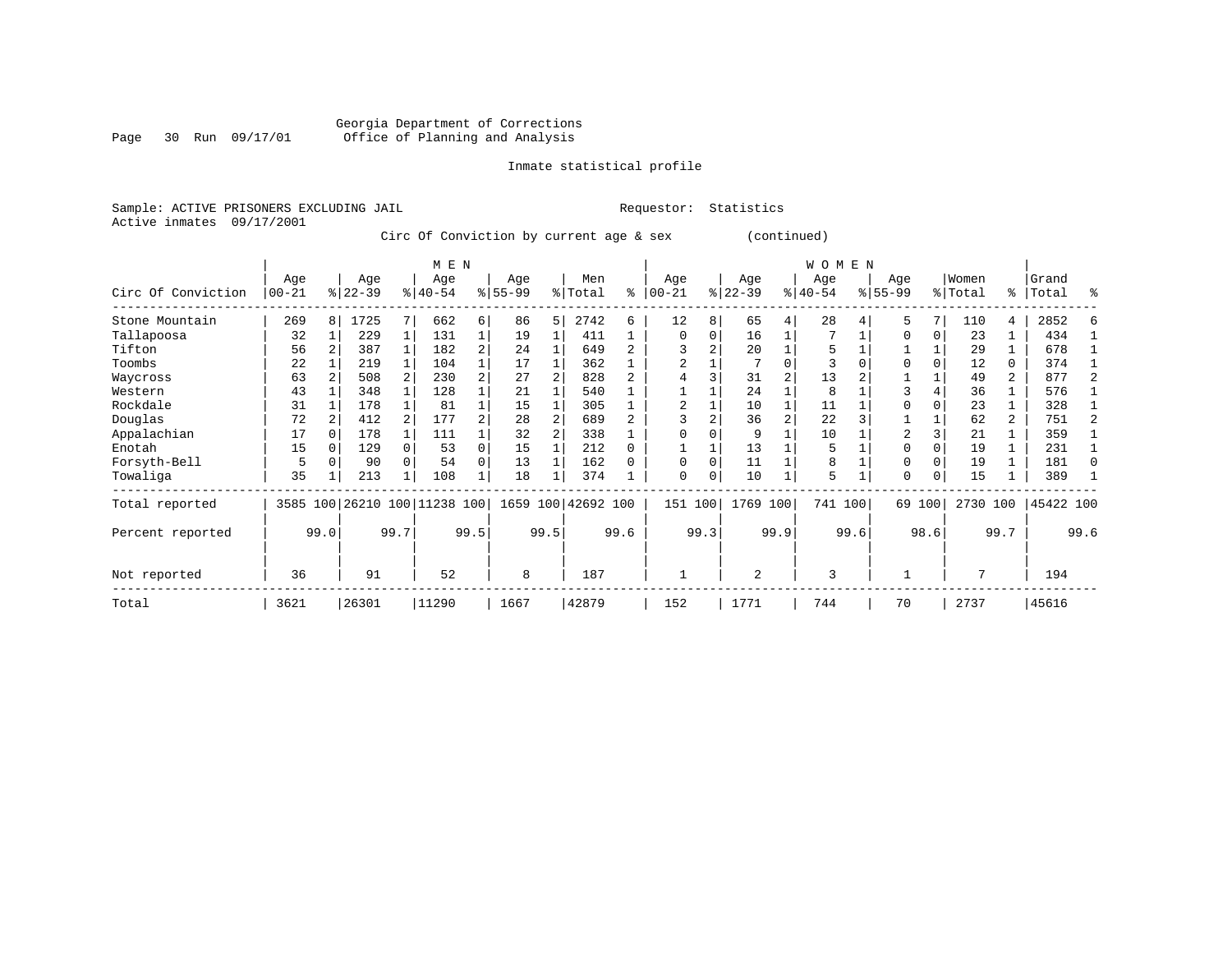# Georgia Department of Corrections Page 31 Run 09/17/01 Office of Planning and Analysis

# Inmate statistical profile

Sample: ACTIVE PRISONERS EXCLUDING JAIL **Requestor:** Statistics Active inmates 09/17/2001

Home County by current age & sex

|               |                |              |           |              | M E N     |              |                |                |           |              |                |              |                |                | <b>WOMEN</b>   |              |                |                |                |              |       |                |
|---------------|----------------|--------------|-----------|--------------|-----------|--------------|----------------|----------------|-----------|--------------|----------------|--------------|----------------|----------------|----------------|--------------|----------------|----------------|----------------|--------------|-------|----------------|
|               | Age            |              | Age       |              | Age       |              | Age            |                | Men       |              | Age            |              | Age            |                | Age            |              | Age            |                | Women          |              | Grand |                |
| Home County   | $00 - 21$      |              | $8 22-39$ |              | $8 40-54$ |              | $8 55-99$      |                | %   Total | နွ           | $00 - 21$      |              | $8 22-39$      |                | $8 40-54$      |              | $8155 - 99$    |                | % Total        | %            | Total | န္             |
| Appling       | 3              | $\mathbf 0$  | 58        | $\mathbf 0$  | 32        | 0            | 5              | 0              | 98        | $\mathbf 0$  | 0              | 0            | 1              | 0              | 1              | 0            | 0              | 0              | 2              | 0            | 100   | $\Omega$       |
| Atkinson      | 2              | $\mathbf 0$  | 29        | $\mathbf 0$  | 12        | $\mathsf 0$  | 5              | $\mathsf 0$    | 48        | $\mathbf 0$  | 0              | 0            | $\mathbf{1}$   | $\mathsf 0$    | 1              | $\mathbf 0$  | $\mathbf 0$    | $\mathbf 0$    | $\overline{a}$ | 0            | 50    | $\Omega$       |
| Bacon         | $\overline{2}$ | $\mathbf 0$  | 35        | $\mathbf 0$  | 18        | $\mathbf 0$  | $\overline{2}$ | $\mathbf 0$    | 57        | $\mathbf 0$  | $\mathbf 0$    | $\mathbf 0$  | $\mathbf{1}$   | $\mathbf 0$    | $\mathbf 0$    | $\mathbf 0$  | $\mathbf 0$    | $\mathbf 0$    | $\mathbf{1}$   | 0            | 58    | $\Omega$       |
| Baker         | $\mathbf{1}$   | $\Omega$     | 18        | $\Omega$     | 6         | $\Omega$     | 1              | $\Omega$       | 26        | $\Omega$     | $\Omega$       | $\Omega$     | $\overline{2}$ | $\Omega$       | $\Omega$       | $\mathbf 0$  | $\mathbf 0$    | $\Omega$       | $\overline{2}$ | $\Omega$     | 28    | $\Omega$       |
| Baldwin       | 31             |              | 191       |              | 77        | 1            | 8              | $\mathbf{1}$   | 307       | 1            | $\Omega$       | $\Omega$     | 15             | $\mathbf{1}$   |                | $\mathbf{1}$ | 1              | 2              | 23             | 1            | 330   | $\mathbf{1}$   |
| Banks         | 3              | $\Omega$     | 22        | $\Omega$     | 12        | 0            | 6              | $\Omega$       | 43        | $\Omega$     | $\Omega$       | $\Omega$     | 3              | $\Omega$       | $\overline{2}$ | $\mathbf 0$  | $\Omega$       | $\Omega$       | 5              | $\Omega$     | 48    | $\Omega$       |
| Barrow        | 9              | $\Omega$     | 108       | $\mathbf 0$  | 55        | $\mathbf{1}$ | 12             | $\mathbf{1}$   | 184       | $\Omega$     | $\mathbf 0$    | $\mathbf 0$  | 14             | 1              | 4              | 1            | $\mathbf 0$    | $\Omega$       | 18             | 1            | 202   | $\Omega$       |
| Bartow        | 17             | 1            | 218       | 1            | 95        | $\mathbf 1$  | 26             | $\overline{2}$ | 356       | 1            | 4              | 3            | 24             | $\mathbf 1$    | 9              | $\mathbf 1$  | 0              | $\mathbf 0$    | 37             | 1            | 393   | $\mathbf{1}$   |
| Ben Hill      | 19             | 1            | 101       | $\mathbf 0$  | 38        | $\mathbf 0$  | 9              | 1              | 167       | $\Omega$     | $\overline{c}$ | $\mathbf 1$  | 10             | $\mathbf 1$    | 5              | $\mathbf 1$  | $\mathbf{0}$   | $\mathbf 0$    | 17             | $\mathbf{1}$ | 184   | $\Omega$       |
| Berrien       | 4              | $\mathbf 0$  | 42        | $\mathbf 0$  | 11        | $\mathbf 0$  | 5              | $\mathbf 0$    | 62        | 0            | $\mathbf 0$    | 0            | $\overline{2}$ | $\mathbf 0$    | $\mathbf{1}$   | $\mathbf 0$  | $\mathbf 0$    | 0              | 3              | 0            | 65    | $\Omega$       |
| <b>Bibb</b>   | 80             | 2            | 656       | 3            | 335       | 3            | 41             | 3              | 1112      | 3            | 4              | 3            | 41             | $\overline{c}$ | 28             | 4            | $\overline{2}$ | 3              | 75             | 3            | 1187  | 3              |
| Bleckley      | 6              | $\Omega$     | 74        | $\Omega$     | 26        | 0            | $\overline{2}$ | $\Omega$       | 108       | $\Omega$     | $\Omega$       | $\Omega$     | 5              | $\Omega$       | 3              | $\Omega$     | $\Omega$       | $\Omega$       | 8              | $\Omega$     | 116   | $\Omega$       |
| Brantley      |                | $\Omega$     | 21        | $\Omega$     | 9         | $\mathbf 0$  | 3              | $\Omega$       | 34        | $\Omega$     | $\mathbf 0$    | $\Omega$     | $\mathbf{1}$   | $\Omega$       | $\overline{2}$ | $\Omega$     | $\mathbf{0}$   | $\Omega$       | 3              | $\mathbf 0$  | 37    | $\Omega$       |
| Brooks        | 4              | $\mathbf 0$  | 53        | $\mathbf 0$  | 11        | 0            | 3              | $\mathbf 0$    | 71        | $\Omega$     | $\Omega$       | $\mathbf 0$  | $\overline{c}$ | 0              | $\mathbf{1}$   | $\mathbf 0$  | $\Omega$       | $\Omega$       | $\overline{3}$ | 0            | 74    | $\Omega$       |
| Bryan         | 8              | $\mathbf 0$  | 48        | $\mathbf 0$  | 22        | $\mathbf 0$  | 3              | $\Omega$       | 81        | $\Omega$     | $\mathbf 0$    | $\Omega$     | $\overline{a}$ | $\Omega$       | 2              | $\mathbf 0$  | $\mathbf{0}$   | $\Omega$       | $\overline{4}$ | $\Omega$     | 85    | $\Omega$       |
| Bulloch       | 33             | $\mathbf{1}$ | 187       | 1            | 78        | 1            | 8              | $\mathbf{1}$   | 306       | $\mathbf{1}$ | 1              | 1            | 15             | $\mathbf{1}$   | 6              | 1            | 1              | 2              | 23             | 1            | 329   | 1              |
| Burke         | 10             | 0            | 129       | 1            | 46        | 0            | 9              | $\mathbf{1}$   | 194       | $\Omega$     | $\mathbf 0$    | 0            | 2              | $\mathbf 0$    | 3              | $\mathbf 0$  | $\mathbf 0$    | 0              | 5              | $\mathbf 0$  | 199   | $\mathbf{0}$   |
| <b>Butts</b>  | 17             | 1            | 76        | $\Omega$     | 26        | 0            | 5              | $\mathbf 0$    | 124       | $\Omega$     | $\Omega$       | $\Omega$     | 7              | $\Omega$       | 1              | $\mathbf 0$  | $\mathbf 0$    | $\Omega$       | 8              | $\Omega$     | 132   | $\Omega$       |
| Calhoun       | 7              | 0            | 28        | 0            | 11        | 0            |                | 0              | 47        | 0            | 0              | 0            | 1              | 0              | 0              | $\mathbf 0$  | $\Omega$       | $\Omega$       | 1              | 0            | 48    | $\Omega$       |
| Camden        | 5              | 0            | 54        | $\mathbf 0$  | 24        | 0            | 4              | $\mathbf 0$    | 87        | 0            | 1              | 1            | $\overline{c}$ | 0              | 1              | $\mathbf 0$  | 0              | 0              | $\overline{4}$ | 0            | 91    | $\Omega$       |
| Candler       | 7              | $\Omega$     | 55        | $\Omega$     | 16        | $\Omega$     | $\Omega$       | $\Omega$       | 78        | $\Omega$     | $\Omega$       | $\Omega$     | $\mathbf{1}$   | $\Omega$       | $\Omega$       | $\mathbf 0$  | $\Omega$       | $\Omega$       | $\mathbf{1}$   | $\Omega$     | 79    | $\Omega$       |
| Carroll       | 29             | 1            | 225       | 1            | 108       | $\mathbf 1$  | 35             | $\overline{2}$ | 397       | 1            | 5              | 3            | 27             | 2              | 8              | 1            | $\mathbf 0$    | $\Omega$       | 40             | 2            | 437   | 1              |
| Catoosa       | 7              | 0            | 58        | $\mathbf 0$  | 36        | $\mathbf 0$  |                | $\mathbf 0$    | 108       | $\Omega$     | $\Omega$       | 0            | 4              | $\mathbf 0$    | $\overline{2}$ | $\mathbf 0$  | $\Omega$       | 0              | 6              | 0            | 114   | $\Omega$       |
| Charlton      | $\mathbf{1}$   | $\mathbf 0$  | 22        | $\Omega$     | 10        | 0            | 1              | 0              | 34        | $\Omega$     | $\mathbf 0$    | $\Omega$     | 1              | $\Omega$       | $\mathbf{1}$   | $\mathbf 0$  | $\mathbf 0$    | $\Omega$       | $\overline{2}$ | $\Omega$     | 36    | $\Omega$       |
| Chatham       | 219            | 7            | 1382      | 6            | 462       | 4            | 54             | 4              | 2117      | 5            | 9              | 6            | 85             | 5              | 25             | 4            | 3              | 5              | 122            | 5            | 2239  | 5              |
| Chattahoochee | 3              | $\mathbf 0$  | 9         | $\mathbf 0$  | 6         | 0            | 0              | $\mathbf 0$    | 18        | 0            | 1              | 1            | 2              | 0              | $\mathbf 0$    | 0            | $\mathbf 0$    | 0              | 3              | 0            | 21    | $\Omega$       |
| Chatooga      | 4              | $\mathbf 0$  | 96        | $\mathbf 0$  | 47        | $\mathbf 0$  | 11             | 1              | 158       | 0            | $\overline{c}$ | $\mathbf{1}$ | 9              | $\mathbf{1}$   | $\mathbf{1}$   | $\mathbf 0$  | $\mathbf 1$    | $\overline{a}$ | 13             | 1            | 171   | $\Omega$       |
| Cherokee      | 17             | $\mathbf{1}$ | 162       | $\mathbf{1}$ | 96        | $\mathbf{1}$ | 16             | $\mathbf{1}$   | 291       | 1            | 3              | 2            | 25             | $\overline{c}$ | 10             | 1            | $\mathbf{1}$   | 2              | 39             | 2            | 330   | $\mathbf{1}$   |
| Clarke        | 50             | 1            | 324       | $\mathbf{1}$ | 124       | 1            | 19             | $\mathbf{1}$   | 517       | $\mathbf{1}$ | $\mathbf{1}$   | $\mathbf{1}$ | 24             | $\mathbf 1$    | 10             | 1            | 4              | 6              | 39             | 2            | 556   | $\mathbf 1$    |
| Clay          | $\overline{2}$ | $\Omega$     | 11        | $\mathbf 0$  | 8         | $\mathbf 0$  | 1              | $\Omega$       | 22        | $\Omega$     | $\Omega$       | $\Omega$     | $\overline{2}$ | $\Omega$       | $\mathbf 0$    | $\Omega$     | $\Omega$       | $\Omega$       | $\overline{2}$ | $\Omega$     | 24    | $\Omega$       |
| Clayton       | 139            | 4            | 692       | 3            | 253       | 2            | 35             | $\overline{2}$ | 1119      | 3            | 3              | 2            | 53             | 3              | 23             | 3            | 4              | 6              | 83             | 3            | 1202  | 3              |
| Clinch        | 5              | 0            | 28        | 0            | 9         | $\mathbf 0$  | $\mathbf 0$    | $\mathbf 0$    | 42        | $\Omega$     | $\mathbf 0$    | 0            | $\overline{2}$ | $\mathbf 0$    | $\mathbf 0$    | $\mathbf 0$  | $\mathbf{0}$   | $\mathbf 0$    | $\overline{2}$ | $\Omega$     | 44    | $\Omega$       |
| Cobb          | 142            | 4            | 886       | 4            | 424       | 4            | 60             | 4              | 1512      | 4            | 5              | 3            | 80             | 5              | 20             | 3            | $\mathbf 0$    | $\mathbf 0$    | 105            | 4            | 1617  | $\overline{4}$ |
| Coffee        | 15             | 0            | 136       | 1            | 47        | 0            | 5              | 0              | 203       | 1            | 1              | 1            | 8              | 0              | 6              | 1            | $\overline{2}$ | 3              | 17             | 1            | 220   | 1              |
| Colquit       | 31             | 1            | 166       | 1            | 74        | 1            | 16             | 1              | 287       | 1            | 0              | 0            | 13             | 1              | 1              | $\mathbf 0$  | $\mathbf 0$    | 0              | 14             | 1            | 301   | $\mathbf{1}$   |
| Columbia      | 19             | 1            | 104       | $\Omega$     | 44        | $\mathbf 0$  | 3              | $\Omega$       | 170       | $\Omega$     | $\mathbf{1}$   | $\mathbf{1}$ | 8              | $\Omega$       | 6              | 1            | $\Omega$       | $\Omega$       | 15             | $\mathbf{1}$ | 185   | $\Omega$       |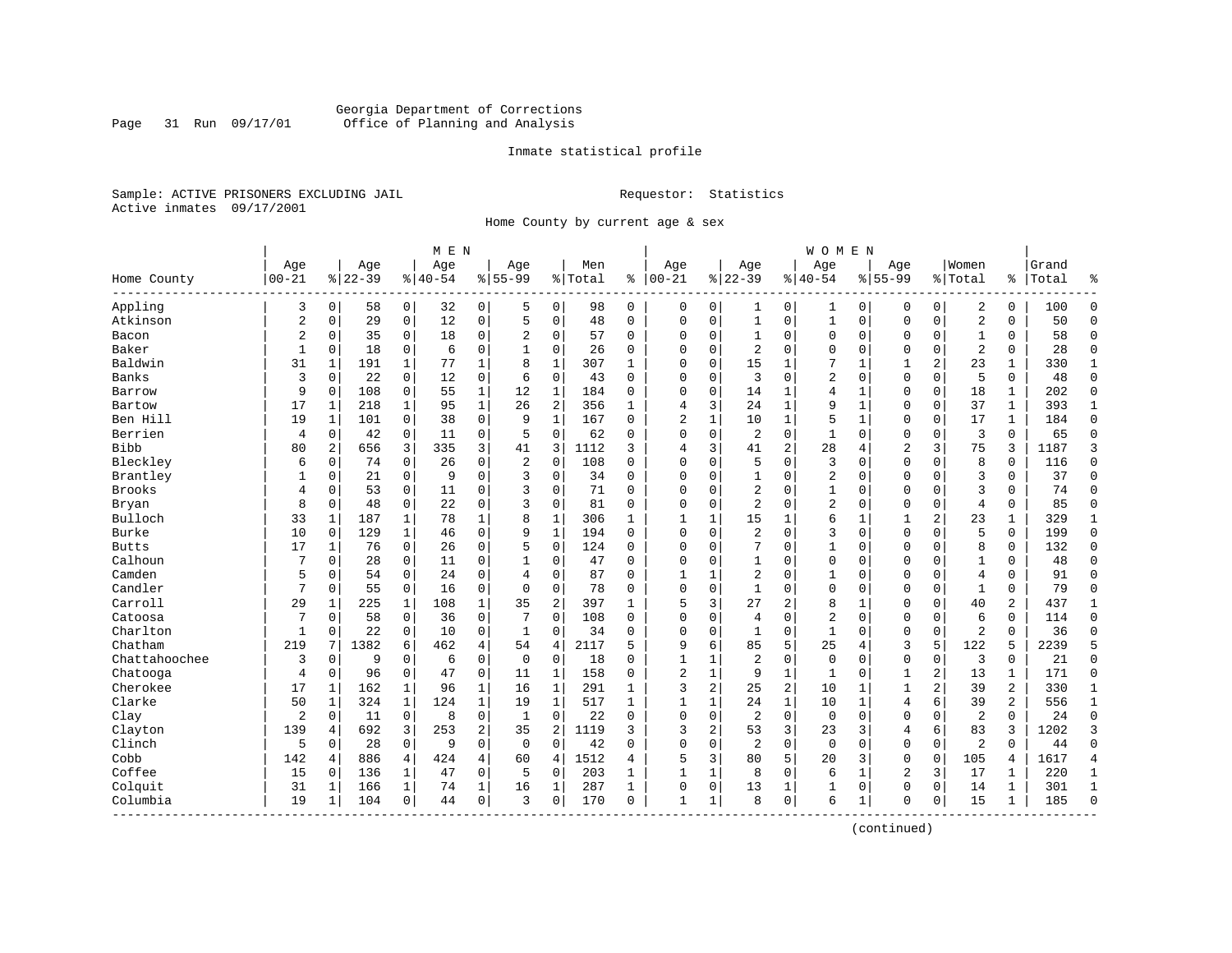# Georgia Department of Corrections Page 32 Run 09/17/01 Office of Planning and Analysis

Inmate statistical profile

Sample: ACTIVE PRISONERS EXCLUDING JAIL **Requestor:** Statistics Active inmates 09/17/2001

Home County by current age & sex (continued)

| Age<br>Women<br>Age<br>Age<br>Men<br>Age<br>Age<br>Grand<br>Age<br>Age<br>Age<br>$00 - 21$<br>$ 00-21$<br>$ 22-39$<br>$8 22-39$<br>$ 40-54$<br>$8 55-99$<br>% Total<br>$8140 - 54$<br>$8155 - 99$<br>% Total<br>Total<br>ి<br>%  <br>Home County<br>Cook<br>$\overline{0}$<br>0<br>0<br>8<br>0<br>86<br>42<br>$\overline{0}$<br>2<br>0<br>138<br>0<br>0<br>0<br>0<br>10<br>0<br>148<br>$\Omega$<br>6<br>4<br>1<br>$\mathbf 1$<br>$\mathbf{1}$<br>28<br>Coweta<br>34<br>$\mathbf{1}$<br>84<br>$\mathbf 0$<br>389<br>1<br>1<br>8<br>$\mathbf 0$<br>417<br>1<br>265<br>1<br>19<br>0<br>1<br>6<br>1<br>1<br>Crawford<br>$\mathbf 0$<br>0<br>$\mathbf{1}$<br>$\mathbf 0$<br>19<br>3<br>$\mathbf 0$<br>23<br>0<br>$\mathbf 0$<br>0<br>$\mathbf 0$<br>$\mathbf 0$<br>0<br>$\mathbf 0$<br>0<br>$\mathbf 0$<br>$\mathbf 0$<br>$\mathbf 0$<br>23<br>$\Omega$<br>$\Omega$<br>23<br>Crisp<br>$\mathbf{1}$<br>54<br>$\mathbf{1}$<br>8<br>$\mathbf 1$<br>242<br>$\mathbf{1}$<br>$\mathbf{1}$<br>11<br>$\mathbf{1}$<br>3<br>$\mathbf 0$<br>$\Omega$<br>0<br>15<br>$\mathbf{1}$<br>257<br>$\mathbf{1}$<br>1<br>157<br>1<br>Dade<br>17<br>$\mathbf{1}$<br>24<br>$\mathbf 0$<br>0<br>8<br>$\mathbf 1$<br>50<br>$\mathbf 0$<br>$\Omega$<br>$\Omega$<br>$\Omega$<br>0<br>$\mathbf{1}$<br>51<br>$\mathbf 0$<br>0<br>$\Omega$<br>$\mathbf{1}$<br>1<br>$\Omega$<br>0<br>2<br>22<br>0<br>$\Omega$<br>65<br>$\Omega$<br>0<br>5<br>$\Omega$<br>0<br>6<br>71<br>$\mathbf 0$<br>Dawson<br>0<br>40<br>0<br>$\Omega$<br>1<br>$\Omega$<br>$\mathbf 0$<br>0<br>22<br>$\overline{2}$<br>$\mathbf{1}$<br>48<br>0<br>6<br>$\mathbf 0$<br>237<br>$\mathbf{1}$<br>9<br>$\mathbf{1}$<br>$\Omega$<br>$\mathbf 0$<br>12<br>0<br>249<br>Decatur<br>161<br>1<br>1<br>1<br>$\mathbf 0$<br>$\mathbf{1}$<br>DeKalb<br>217<br>522<br>5<br>2337<br>70<br>21<br>1518<br>6<br>80<br>5<br>11<br>8<br>4<br>3<br>6<br>10<br>108<br>2445<br>6<br>6<br>6<br>4<br>Dodge<br>8<br>107<br>$\Omega$<br>57<br>$\mathbf 1$<br>178<br>$\mathbf 0$<br>0<br>10<br>1<br>5<br>$\Omega$<br>$\mathbf 0$<br>15<br>193<br>6<br>$\Omega$<br>1<br>1<br>$\Omega$<br>0<br>0<br>$\mathbf 0$<br>$\mathbf 0$<br>0<br>$\overline{2}$<br>$\mathbf{1}$<br>3<br>Dooly<br>9<br>64<br>15<br>$\mathbf 0$<br>88<br>0<br>$\mathbf 0$<br>$\Omega$<br>$\mathbf 0$<br>$\mathbf 0$<br>91<br>0<br>$\mathbf 0$<br>0<br>$\Omega$<br>$\Omega$<br>$\overline{a}$<br>$\overline{c}$<br>3<br>2<br>32<br>17<br>$\overline{2}$<br>5<br>52<br>$\overline{a}$<br>1047<br>$\overline{c}$<br>Dougherty<br>81<br>2<br>641<br>249<br>995<br>3<br>0<br>3<br>24<br>$\Omega$<br>$\mathbf{1}$<br>Douglas<br>2<br>$\mathbf{1}$<br>$\mathbf{1}$<br>22<br>1<br>$\sqrt{2}$<br>37<br>57<br>234<br>103<br>21<br>415<br>$\mathbf{1}$<br>$\mathbf{1}$<br>$\mathbf{1}$<br>14<br>$\Omega$<br>0<br>$\mathbf 1$<br>452<br>$\mathbf{1}$<br>17<br>3<br>2<br>5<br>88<br>Early<br>5<br>57<br>0<br>0<br>0<br>83<br>$\Omega$<br>$\Omega$<br>0<br>0<br>$\mathbf 0$<br>$\mathbf 0$<br>0<br>0<br>$\Omega$<br>$\Omega$<br>4<br>Echols<br>2<br>0<br>2<br>0<br>$\Omega$<br>5<br>$\Omega$<br>0<br>$\Omega$<br>0<br>$\Omega$<br>$\Omega$<br>$\Omega$<br>0<br>$\Omega$<br>1<br>0<br>$\Omega$<br>$\Omega$<br>$\Omega$<br>$\mathbf 0$<br>5<br>Effingham<br>77<br>31<br>0<br>$\overline{2}$<br>$\mathbf 0$<br>133<br>0<br>5<br>0<br>2<br>2<br>8<br>0<br>141<br>23<br>1<br>0<br>$\Omega$<br>$\Omega$<br>0<br>1<br>$\Omega$<br>3<br>$\Omega$<br>13<br>170<br>Elbert<br>14<br>0<br>90<br>$\mathbf 0$<br>47<br>0<br>6<br>$\mathbf 0$<br>157<br>$\Omega$<br>$\Omega$<br>10<br>$\mathbf{1}$<br>$\mathbf 0$<br>$\Omega$<br>$\mathbf{1}$<br>$\Omega$<br>$\Omega$<br>2<br>13<br>31<br>7<br>174<br>$\overline{2}$<br>$\Omega$<br>$\Omega$<br>8<br>182<br>Emanuel<br>123<br>1<br>0<br>$\Omega$<br>$\Omega$<br>$\Omega$<br>$\Omega$<br>0<br>$\Omega$<br>1<br>4<br>$\Omega$<br>$\Omega$<br>10<br>0<br>3<br>$\mathbf{1}$<br>68<br>5<br>49<br>$\Omega$<br>67<br>$\Omega$<br>0<br>$\Omega$<br>$\Omega$<br>$\Omega$<br>$\Omega$<br>$\Omega$<br>1<br>0<br>Evans<br>$\Omega$<br>$\Omega$<br>$\Omega$<br>Fannin<br>$\Omega$<br>25<br>0<br>$\Omega$<br>0<br>2<br>2<br>6<br>3<br>56<br>11<br>1<br>95<br>3<br>$\Omega$<br>1<br>0<br>101<br>$\Omega$<br>$\Omega$<br>$\Omega$<br>$\Omega$<br>7<br>0<br>23<br>0<br>8<br>$\mathbf{1}$<br>94<br>$\Omega$<br>3<br>$\mathbf{0}$<br>8<br>102<br>Fayette<br>56<br>$\Omega$<br>$\Omega$<br>0<br>5<br>$\mathbf 0$<br>0<br>0<br>$\Omega$<br>0<br>$\overline{a}$<br>$\mathbf{2}$<br>3<br>$\overline{c}$<br>Floyd<br>2<br>174<br>$\overline{2}$<br>$\overline{c}$<br>26<br>$\overline{2}$<br>3<br>78<br>3<br>43<br>1<br>423<br>24<br>664<br>1<br>48<br>742<br>4<br>5<br>75<br>36<br>0<br>7<br>$\Omega$<br>123<br>0<br>5<br>$\mathbf 0$<br>8<br>$\mathbf{1}$<br>$\overline{a}$<br>137<br>$\Omega$<br>Forsyth<br>0<br>0<br>$\Omega$<br>$\Omega$<br>14<br>1<br>1<br>Franklin<br>12<br>27<br>$\mathbf 0$<br>2<br>58<br>0<br>0<br>5<br>$\Omega$<br>102<br>$\Omega$<br>0<br>$\mathbf 0$<br>1<br>6<br>0<br>108<br>$\mathbf 0$<br>0<br>0<br>4<br>1<br>Fulton<br>342<br>12<br>175<br>13<br>77<br>13<br>237<br>5186<br>12<br>10<br>2989<br>1443<br>14<br>12<br>4949<br>13<br>18<br>134<br>8<br>8<br>9<br>11<br>Gilmer<br>$\Omega$<br>55<br>0<br>35<br>0<br>16<br>1<br>114<br>$\Omega$<br>1<br>1<br>3<br>$\Omega$<br>2<br>$\Omega$<br>$\Omega$<br>$\Omega$<br>6<br>$\Omega$<br>120<br>8<br>0<br>Glascock<br>2<br>$\mathbf 0$<br>$\overline{2}$<br>$\Omega$<br>$\mathbf 0$<br>$\mathbf{1}$<br>$\Omega$<br>$\Omega$<br>5<br>$\Omega$<br>$\Omega$<br>$\Omega$<br>$\Omega$<br>$\Omega$<br>$\Omega$<br>$\Omega$<br>$\Omega$<br>$\Omega$<br>5<br>$\Omega$<br>$\Omega$<br>0<br>272<br>112<br>$\mathbf{1}$<br>426<br>2<br>2<br>25<br>Glynn<br>23<br>1<br>19<br>1<br>3<br>15<br>1<br>6<br>1<br>1<br>451<br>1<br>1<br>$\mathbf{1}$<br>$\mathbf{1}$<br>3<br>Gordon<br>20<br>$\mathbf{1}$<br>$\mathbf{1}$<br>$\mathbf 1$<br>$\mathbf 1$<br>237<br>2<br>$\mathbf{1}$<br>15<br>$\mathbf{1}$<br>$\mathbf 0$<br>$\Omega$<br>$\mathbf 0$<br>20<br>$\mathbf{1}$<br>257<br>145<br>61<br>11<br>$\mathbf{1}$<br>$\mathbf{1}$<br>Grady<br>25<br>$\mathbf{1}$<br>$\mathbf 0$<br>0<br>$\Omega$<br>$\mathbf{1}$<br>1<br>$\mathbf{1}$<br>3<br>$\mathbf 1$<br>$\Omega$<br>120<br>44<br>5<br>194<br>$\Omega$<br>10<br>$\mathbf 0$<br>$\Omega$<br>0<br>14<br>208<br>2<br>15<br>$\mathbf 0$<br>12<br>0<br>86<br>$\Omega$<br>$\Omega$<br>$\mathbf{1}$<br>$\Omega$<br>2<br>$\overline{4}$<br>$\mathbf 0$<br>$\Omega$<br>56<br>3<br>$\Omega$<br>$\Omega$<br>$\mathbf 0$<br>1<br>90<br>Greene<br>0<br>$\overline{a}$<br>3<br>82<br>2<br>236<br>3<br>891<br>$\overline{c}$<br>52<br>23<br>3<br>$\Omega$<br>3<br>968<br>$\overline{2}$<br>Gwinnett<br>2<br>529<br>44<br>2<br>1<br>$\Omega$<br>77<br>Habersham<br>5<br>$\mathbf 0$<br>3<br>0<br>48<br>29<br>0<br>3<br>$\Omega$<br>85<br>$\mathbf{1}$<br>1<br>$\mathbf 0$<br>$\mathbf 0$<br>$\Omega$<br>$\Omega$<br>4<br>0<br>89<br>$\Omega$<br>0<br>$\Omega$<br>$\overline{a}$<br>Hall<br>37<br>199<br>37<br>2<br>$\overline{c}$<br>$\mathbf{1}$<br>32<br>2<br>9<br>2<br>2<br>625<br>1<br>308<br>1<br>581<br>1<br>1<br>1<br>44<br>1<br>Hancock<br>0<br>7<br>29<br>0<br>13<br>$\Omega$<br>50<br>$\Omega$<br>$\Omega$<br>0<br>$\Omega$<br>0<br>1<br>$\Omega$<br>1<br>$\Omega$<br>51<br>$\Omega$<br>0<br>1<br>0<br>0<br>Haralson<br>6<br>$\mathbf 0$<br>31<br>0<br>104<br>$\Omega$<br>0<br>11<br>$\mathbf{1}$<br>$\Omega$<br>12<br>116<br>63<br>0<br>$\Omega$<br>1<br>$\mathbf 0$<br>$\mathbf 0$<br>0<br>$\Omega$<br>0<br>4 |  |  | M E N |  |  |  |  | <b>WOMEN</b> |  |  |  |  |
|------------------------------------------------------------------------------------------------------------------------------------------------------------------------------------------------------------------------------------------------------------------------------------------------------------------------------------------------------------------------------------------------------------------------------------------------------------------------------------------------------------------------------------------------------------------------------------------------------------------------------------------------------------------------------------------------------------------------------------------------------------------------------------------------------------------------------------------------------------------------------------------------------------------------------------------------------------------------------------------------------------------------------------------------------------------------------------------------------------------------------------------------------------------------------------------------------------------------------------------------------------------------------------------------------------------------------------------------------------------------------------------------------------------------------------------------------------------------------------------------------------------------------------------------------------------------------------------------------------------------------------------------------------------------------------------------------------------------------------------------------------------------------------------------------------------------------------------------------------------------------------------------------------------------------------------------------------------------------------------------------------------------------------------------------------------------------------------------------------------------------------------------------------------------------------------------------------------------------------------------------------------------------------------------------------------------------------------------------------------------------------------------------------------------------------------------------------------------------------------------------------------------------------------------------------------------------------------------------------------------------------------------------------------------------------------------------------------------------------------------------------------------------------------------------------------------------------------------------------------------------------------------------------------------------------------------------------------------------------------------------------------------------------------------------------------------------------------------------------------------------------------------------------------------------------------------------------------------------------------------------------------------------------------------------------------------------------------------------------------------------------------------------------------------------------------------------------------------------------------------------------------------------------------------------------------------------------------------------------------------------------------------------------------------------------------------------------------------------------------------------------------------------------------------------------------------------------------------------------------------------------------------------------------------------------------------------------------------------------------------------------------------------------------------------------------------------------------------------------------------------------------------------------------------------------------------------------------------------------------------------------------------------------------------------------------------------------------------------------------------------------------------------------------------------------------------------------------------------------------------------------------------------------------------------------------------------------------------------------------------------------------------------------------------------------------------------------------------------------------------------------------------------------------------------------------------------------------------------------------------------------------------------------------------------------------------------------------------------------------------------------------------------------------------------------------------------------------------------------------------------------------------------------------------------------------------------------------------------------------------------------------------------------------------------------------------------------------------------------------------------------------------------------------------------------------------------------------------------------------------------------------------------------------------------------------------------------------------------------------------------------------------------------------------------------------------------------------------------------------------------------------------------------------------------------------------------------------------------------------------------------------------------------------------------------------------------------------------------------------------------------------------------------------------------------------------------------------------------------------------------------------------------------------------------------------------------------------------------------------------------------------------------------------------------------------------------------------------------------------------------------------------------------------------------------------------------------------------------------------------------------------------------------------------------------------------------------------------------------------------------------------------------------------------------------------------------------------------------------------------------------------------------------------------------------------------------------------------------------------------------------------------------------------------------------------------------------------------------------------------------------------------------------------------------------------------------------------------------------------------------------------------------------------------------------------------------------------------------------------------------------------------------------------------------------------------------------------------------------------------------------------------------------------------------------------------------------------------------------------|--|--|-------|--|--|--|--|--------------|--|--|--|--|
|                                                                                                                                                                                                                                                                                                                                                                                                                                                                                                                                                                                                                                                                                                                                                                                                                                                                                                                                                                                                                                                                                                                                                                                                                                                                                                                                                                                                                                                                                                                                                                                                                                                                                                                                                                                                                                                                                                                                                                                                                                                                                                                                                                                                                                                                                                                                                                                                                                                                                                                                                                                                                                                                                                                                                                                                                                                                                                                                                                                                                                                                                                                                                                                                                                                                                                                                                                                                                                                                                                                                                                                                                                                                                                                                                                                                                                                                                                                                                                                                                                                                                                                                                                                                                                                                                                                                                                                                                                                                                                                                                                                                                                                                                                                                                                                                                                                                                                                                                                                                                                                                                                                                                                                                                                                                                                                                                                                                                                                                                                                                                                                                                                                                                                                                                                                                                                                                                                                                                                                                                                                                                                                                                                                                                                                                                                                                                                                                                                                                                                                                                                                                                                                                                                                                                                                                                                                                                                                                                                                                                                                                                                                                                                                                                                                                                                                                                                                                                                                                                          |  |  |       |  |  |  |  |              |  |  |  |  |
|                                                                                                                                                                                                                                                                                                                                                                                                                                                                                                                                                                                                                                                                                                                                                                                                                                                                                                                                                                                                                                                                                                                                                                                                                                                                                                                                                                                                                                                                                                                                                                                                                                                                                                                                                                                                                                                                                                                                                                                                                                                                                                                                                                                                                                                                                                                                                                                                                                                                                                                                                                                                                                                                                                                                                                                                                                                                                                                                                                                                                                                                                                                                                                                                                                                                                                                                                                                                                                                                                                                                                                                                                                                                                                                                                                                                                                                                                                                                                                                                                                                                                                                                                                                                                                                                                                                                                                                                                                                                                                                                                                                                                                                                                                                                                                                                                                                                                                                                                                                                                                                                                                                                                                                                                                                                                                                                                                                                                                                                                                                                                                                                                                                                                                                                                                                                                                                                                                                                                                                                                                                                                                                                                                                                                                                                                                                                                                                                                                                                                                                                                                                                                                                                                                                                                                                                                                                                                                                                                                                                                                                                                                                                                                                                                                                                                                                                                                                                                                                                                          |  |  |       |  |  |  |  |              |  |  |  |  |
|                                                                                                                                                                                                                                                                                                                                                                                                                                                                                                                                                                                                                                                                                                                                                                                                                                                                                                                                                                                                                                                                                                                                                                                                                                                                                                                                                                                                                                                                                                                                                                                                                                                                                                                                                                                                                                                                                                                                                                                                                                                                                                                                                                                                                                                                                                                                                                                                                                                                                                                                                                                                                                                                                                                                                                                                                                                                                                                                                                                                                                                                                                                                                                                                                                                                                                                                                                                                                                                                                                                                                                                                                                                                                                                                                                                                                                                                                                                                                                                                                                                                                                                                                                                                                                                                                                                                                                                                                                                                                                                                                                                                                                                                                                                                                                                                                                                                                                                                                                                                                                                                                                                                                                                                                                                                                                                                                                                                                                                                                                                                                                                                                                                                                                                                                                                                                                                                                                                                                                                                                                                                                                                                                                                                                                                                                                                                                                                                                                                                                                                                                                                                                                                                                                                                                                                                                                                                                                                                                                                                                                                                                                                                                                                                                                                                                                                                                                                                                                                                                          |  |  |       |  |  |  |  |              |  |  |  |  |
|                                                                                                                                                                                                                                                                                                                                                                                                                                                                                                                                                                                                                                                                                                                                                                                                                                                                                                                                                                                                                                                                                                                                                                                                                                                                                                                                                                                                                                                                                                                                                                                                                                                                                                                                                                                                                                                                                                                                                                                                                                                                                                                                                                                                                                                                                                                                                                                                                                                                                                                                                                                                                                                                                                                                                                                                                                                                                                                                                                                                                                                                                                                                                                                                                                                                                                                                                                                                                                                                                                                                                                                                                                                                                                                                                                                                                                                                                                                                                                                                                                                                                                                                                                                                                                                                                                                                                                                                                                                                                                                                                                                                                                                                                                                                                                                                                                                                                                                                                                                                                                                                                                                                                                                                                                                                                                                                                                                                                                                                                                                                                                                                                                                                                                                                                                                                                                                                                                                                                                                                                                                                                                                                                                                                                                                                                                                                                                                                                                                                                                                                                                                                                                                                                                                                                                                                                                                                                                                                                                                                                                                                                                                                                                                                                                                                                                                                                                                                                                                                                          |  |  |       |  |  |  |  |              |  |  |  |  |
|                                                                                                                                                                                                                                                                                                                                                                                                                                                                                                                                                                                                                                                                                                                                                                                                                                                                                                                                                                                                                                                                                                                                                                                                                                                                                                                                                                                                                                                                                                                                                                                                                                                                                                                                                                                                                                                                                                                                                                                                                                                                                                                                                                                                                                                                                                                                                                                                                                                                                                                                                                                                                                                                                                                                                                                                                                                                                                                                                                                                                                                                                                                                                                                                                                                                                                                                                                                                                                                                                                                                                                                                                                                                                                                                                                                                                                                                                                                                                                                                                                                                                                                                                                                                                                                                                                                                                                                                                                                                                                                                                                                                                                                                                                                                                                                                                                                                                                                                                                                                                                                                                                                                                                                                                                                                                                                                                                                                                                                                                                                                                                                                                                                                                                                                                                                                                                                                                                                                                                                                                                                                                                                                                                                                                                                                                                                                                                                                                                                                                                                                                                                                                                                                                                                                                                                                                                                                                                                                                                                                                                                                                                                                                                                                                                                                                                                                                                                                                                                                                          |  |  |       |  |  |  |  |              |  |  |  |  |
|                                                                                                                                                                                                                                                                                                                                                                                                                                                                                                                                                                                                                                                                                                                                                                                                                                                                                                                                                                                                                                                                                                                                                                                                                                                                                                                                                                                                                                                                                                                                                                                                                                                                                                                                                                                                                                                                                                                                                                                                                                                                                                                                                                                                                                                                                                                                                                                                                                                                                                                                                                                                                                                                                                                                                                                                                                                                                                                                                                                                                                                                                                                                                                                                                                                                                                                                                                                                                                                                                                                                                                                                                                                                                                                                                                                                                                                                                                                                                                                                                                                                                                                                                                                                                                                                                                                                                                                                                                                                                                                                                                                                                                                                                                                                                                                                                                                                                                                                                                                                                                                                                                                                                                                                                                                                                                                                                                                                                                                                                                                                                                                                                                                                                                                                                                                                                                                                                                                                                                                                                                                                                                                                                                                                                                                                                                                                                                                                                                                                                                                                                                                                                                                                                                                                                                                                                                                                                                                                                                                                                                                                                                                                                                                                                                                                                                                                                                                                                                                                                          |  |  |       |  |  |  |  |              |  |  |  |  |
|                                                                                                                                                                                                                                                                                                                                                                                                                                                                                                                                                                                                                                                                                                                                                                                                                                                                                                                                                                                                                                                                                                                                                                                                                                                                                                                                                                                                                                                                                                                                                                                                                                                                                                                                                                                                                                                                                                                                                                                                                                                                                                                                                                                                                                                                                                                                                                                                                                                                                                                                                                                                                                                                                                                                                                                                                                                                                                                                                                                                                                                                                                                                                                                                                                                                                                                                                                                                                                                                                                                                                                                                                                                                                                                                                                                                                                                                                                                                                                                                                                                                                                                                                                                                                                                                                                                                                                                                                                                                                                                                                                                                                                                                                                                                                                                                                                                                                                                                                                                                                                                                                                                                                                                                                                                                                                                                                                                                                                                                                                                                                                                                                                                                                                                                                                                                                                                                                                                                                                                                                                                                                                                                                                                                                                                                                                                                                                                                                                                                                                                                                                                                                                                                                                                                                                                                                                                                                                                                                                                                                                                                                                                                                                                                                                                                                                                                                                                                                                                                                          |  |  |       |  |  |  |  |              |  |  |  |  |
|                                                                                                                                                                                                                                                                                                                                                                                                                                                                                                                                                                                                                                                                                                                                                                                                                                                                                                                                                                                                                                                                                                                                                                                                                                                                                                                                                                                                                                                                                                                                                                                                                                                                                                                                                                                                                                                                                                                                                                                                                                                                                                                                                                                                                                                                                                                                                                                                                                                                                                                                                                                                                                                                                                                                                                                                                                                                                                                                                                                                                                                                                                                                                                                                                                                                                                                                                                                                                                                                                                                                                                                                                                                                                                                                                                                                                                                                                                                                                                                                                                                                                                                                                                                                                                                                                                                                                                                                                                                                                                                                                                                                                                                                                                                                                                                                                                                                                                                                                                                                                                                                                                                                                                                                                                                                                                                                                                                                                                                                                                                                                                                                                                                                                                                                                                                                                                                                                                                                                                                                                                                                                                                                                                                                                                                                                                                                                                                                                                                                                                                                                                                                                                                                                                                                                                                                                                                                                                                                                                                                                                                                                                                                                                                                                                                                                                                                                                                                                                                                                          |  |  |       |  |  |  |  |              |  |  |  |  |
|                                                                                                                                                                                                                                                                                                                                                                                                                                                                                                                                                                                                                                                                                                                                                                                                                                                                                                                                                                                                                                                                                                                                                                                                                                                                                                                                                                                                                                                                                                                                                                                                                                                                                                                                                                                                                                                                                                                                                                                                                                                                                                                                                                                                                                                                                                                                                                                                                                                                                                                                                                                                                                                                                                                                                                                                                                                                                                                                                                                                                                                                                                                                                                                                                                                                                                                                                                                                                                                                                                                                                                                                                                                                                                                                                                                                                                                                                                                                                                                                                                                                                                                                                                                                                                                                                                                                                                                                                                                                                                                                                                                                                                                                                                                                                                                                                                                                                                                                                                                                                                                                                                                                                                                                                                                                                                                                                                                                                                                                                                                                                                                                                                                                                                                                                                                                                                                                                                                                                                                                                                                                                                                                                                                                                                                                                                                                                                                                                                                                                                                                                                                                                                                                                                                                                                                                                                                                                                                                                                                                                                                                                                                                                                                                                                                                                                                                                                                                                                                                                          |  |  |       |  |  |  |  |              |  |  |  |  |
|                                                                                                                                                                                                                                                                                                                                                                                                                                                                                                                                                                                                                                                                                                                                                                                                                                                                                                                                                                                                                                                                                                                                                                                                                                                                                                                                                                                                                                                                                                                                                                                                                                                                                                                                                                                                                                                                                                                                                                                                                                                                                                                                                                                                                                                                                                                                                                                                                                                                                                                                                                                                                                                                                                                                                                                                                                                                                                                                                                                                                                                                                                                                                                                                                                                                                                                                                                                                                                                                                                                                                                                                                                                                                                                                                                                                                                                                                                                                                                                                                                                                                                                                                                                                                                                                                                                                                                                                                                                                                                                                                                                                                                                                                                                                                                                                                                                                                                                                                                                                                                                                                                                                                                                                                                                                                                                                                                                                                                                                                                                                                                                                                                                                                                                                                                                                                                                                                                                                                                                                                                                                                                                                                                                                                                                                                                                                                                                                                                                                                                                                                                                                                                                                                                                                                                                                                                                                                                                                                                                                                                                                                                                                                                                                                                                                                                                                                                                                                                                                                          |  |  |       |  |  |  |  |              |  |  |  |  |
|                                                                                                                                                                                                                                                                                                                                                                                                                                                                                                                                                                                                                                                                                                                                                                                                                                                                                                                                                                                                                                                                                                                                                                                                                                                                                                                                                                                                                                                                                                                                                                                                                                                                                                                                                                                                                                                                                                                                                                                                                                                                                                                                                                                                                                                                                                                                                                                                                                                                                                                                                                                                                                                                                                                                                                                                                                                                                                                                                                                                                                                                                                                                                                                                                                                                                                                                                                                                                                                                                                                                                                                                                                                                                                                                                                                                                                                                                                                                                                                                                                                                                                                                                                                                                                                                                                                                                                                                                                                                                                                                                                                                                                                                                                                                                                                                                                                                                                                                                                                                                                                                                                                                                                                                                                                                                                                                                                                                                                                                                                                                                                                                                                                                                                                                                                                                                                                                                                                                                                                                                                                                                                                                                                                                                                                                                                                                                                                                                                                                                                                                                                                                                                                                                                                                                                                                                                                                                                                                                                                                                                                                                                                                                                                                                                                                                                                                                                                                                                                                                          |  |  |       |  |  |  |  |              |  |  |  |  |
|                                                                                                                                                                                                                                                                                                                                                                                                                                                                                                                                                                                                                                                                                                                                                                                                                                                                                                                                                                                                                                                                                                                                                                                                                                                                                                                                                                                                                                                                                                                                                                                                                                                                                                                                                                                                                                                                                                                                                                                                                                                                                                                                                                                                                                                                                                                                                                                                                                                                                                                                                                                                                                                                                                                                                                                                                                                                                                                                                                                                                                                                                                                                                                                                                                                                                                                                                                                                                                                                                                                                                                                                                                                                                                                                                                                                                                                                                                                                                                                                                                                                                                                                                                                                                                                                                                                                                                                                                                                                                                                                                                                                                                                                                                                                                                                                                                                                                                                                                                                                                                                                                                                                                                                                                                                                                                                                                                                                                                                                                                                                                                                                                                                                                                                                                                                                                                                                                                                                                                                                                                                                                                                                                                                                                                                                                                                                                                                                                                                                                                                                                                                                                                                                                                                                                                                                                                                                                                                                                                                                                                                                                                                                                                                                                                                                                                                                                                                                                                                                                          |  |  |       |  |  |  |  |              |  |  |  |  |
|                                                                                                                                                                                                                                                                                                                                                                                                                                                                                                                                                                                                                                                                                                                                                                                                                                                                                                                                                                                                                                                                                                                                                                                                                                                                                                                                                                                                                                                                                                                                                                                                                                                                                                                                                                                                                                                                                                                                                                                                                                                                                                                                                                                                                                                                                                                                                                                                                                                                                                                                                                                                                                                                                                                                                                                                                                                                                                                                                                                                                                                                                                                                                                                                                                                                                                                                                                                                                                                                                                                                                                                                                                                                                                                                                                                                                                                                                                                                                                                                                                                                                                                                                                                                                                                                                                                                                                                                                                                                                                                                                                                                                                                                                                                                                                                                                                                                                                                                                                                                                                                                                                                                                                                                                                                                                                                                                                                                                                                                                                                                                                                                                                                                                                                                                                                                                                                                                                                                                                                                                                                                                                                                                                                                                                                                                                                                                                                                                                                                                                                                                                                                                                                                                                                                                                                                                                                                                                                                                                                                                                                                                                                                                                                                                                                                                                                                                                                                                                                                                          |  |  |       |  |  |  |  |              |  |  |  |  |
|                                                                                                                                                                                                                                                                                                                                                                                                                                                                                                                                                                                                                                                                                                                                                                                                                                                                                                                                                                                                                                                                                                                                                                                                                                                                                                                                                                                                                                                                                                                                                                                                                                                                                                                                                                                                                                                                                                                                                                                                                                                                                                                                                                                                                                                                                                                                                                                                                                                                                                                                                                                                                                                                                                                                                                                                                                                                                                                                                                                                                                                                                                                                                                                                                                                                                                                                                                                                                                                                                                                                                                                                                                                                                                                                                                                                                                                                                                                                                                                                                                                                                                                                                                                                                                                                                                                                                                                                                                                                                                                                                                                                                                                                                                                                                                                                                                                                                                                                                                                                                                                                                                                                                                                                                                                                                                                                                                                                                                                                                                                                                                                                                                                                                                                                                                                                                                                                                                                                                                                                                                                                                                                                                                                                                                                                                                                                                                                                                                                                                                                                                                                                                                                                                                                                                                                                                                                                                                                                                                                                                                                                                                                                                                                                                                                                                                                                                                                                                                                                                          |  |  |       |  |  |  |  |              |  |  |  |  |
|                                                                                                                                                                                                                                                                                                                                                                                                                                                                                                                                                                                                                                                                                                                                                                                                                                                                                                                                                                                                                                                                                                                                                                                                                                                                                                                                                                                                                                                                                                                                                                                                                                                                                                                                                                                                                                                                                                                                                                                                                                                                                                                                                                                                                                                                                                                                                                                                                                                                                                                                                                                                                                                                                                                                                                                                                                                                                                                                                                                                                                                                                                                                                                                                                                                                                                                                                                                                                                                                                                                                                                                                                                                                                                                                                                                                                                                                                                                                                                                                                                                                                                                                                                                                                                                                                                                                                                                                                                                                                                                                                                                                                                                                                                                                                                                                                                                                                                                                                                                                                                                                                                                                                                                                                                                                                                                                                                                                                                                                                                                                                                                                                                                                                                                                                                                                                                                                                                                                                                                                                                                                                                                                                                                                                                                                                                                                                                                                                                                                                                                                                                                                                                                                                                                                                                                                                                                                                                                                                                                                                                                                                                                                                                                                                                                                                                                                                                                                                                                                                          |  |  |       |  |  |  |  |              |  |  |  |  |
|                                                                                                                                                                                                                                                                                                                                                                                                                                                                                                                                                                                                                                                                                                                                                                                                                                                                                                                                                                                                                                                                                                                                                                                                                                                                                                                                                                                                                                                                                                                                                                                                                                                                                                                                                                                                                                                                                                                                                                                                                                                                                                                                                                                                                                                                                                                                                                                                                                                                                                                                                                                                                                                                                                                                                                                                                                                                                                                                                                                                                                                                                                                                                                                                                                                                                                                                                                                                                                                                                                                                                                                                                                                                                                                                                                                                                                                                                                                                                                                                                                                                                                                                                                                                                                                                                                                                                                                                                                                                                                                                                                                                                                                                                                                                                                                                                                                                                                                                                                                                                                                                                                                                                                                                                                                                                                                                                                                                                                                                                                                                                                                                                                                                                                                                                                                                                                                                                                                                                                                                                                                                                                                                                                                                                                                                                                                                                                                                                                                                                                                                                                                                                                                                                                                                                                                                                                                                                                                                                                                                                                                                                                                                                                                                                                                                                                                                                                                                                                                                                          |  |  |       |  |  |  |  |              |  |  |  |  |
|                                                                                                                                                                                                                                                                                                                                                                                                                                                                                                                                                                                                                                                                                                                                                                                                                                                                                                                                                                                                                                                                                                                                                                                                                                                                                                                                                                                                                                                                                                                                                                                                                                                                                                                                                                                                                                                                                                                                                                                                                                                                                                                                                                                                                                                                                                                                                                                                                                                                                                                                                                                                                                                                                                                                                                                                                                                                                                                                                                                                                                                                                                                                                                                                                                                                                                                                                                                                                                                                                                                                                                                                                                                                                                                                                                                                                                                                                                                                                                                                                                                                                                                                                                                                                                                                                                                                                                                                                                                                                                                                                                                                                                                                                                                                                                                                                                                                                                                                                                                                                                                                                                                                                                                                                                                                                                                                                                                                                                                                                                                                                                                                                                                                                                                                                                                                                                                                                                                                                                                                                                                                                                                                                                                                                                                                                                                                                                                                                                                                                                                                                                                                                                                                                                                                                                                                                                                                                                                                                                                                                                                                                                                                                                                                                                                                                                                                                                                                                                                                                          |  |  |       |  |  |  |  |              |  |  |  |  |
|                                                                                                                                                                                                                                                                                                                                                                                                                                                                                                                                                                                                                                                                                                                                                                                                                                                                                                                                                                                                                                                                                                                                                                                                                                                                                                                                                                                                                                                                                                                                                                                                                                                                                                                                                                                                                                                                                                                                                                                                                                                                                                                                                                                                                                                                                                                                                                                                                                                                                                                                                                                                                                                                                                                                                                                                                                                                                                                                                                                                                                                                                                                                                                                                                                                                                                                                                                                                                                                                                                                                                                                                                                                                                                                                                                                                                                                                                                                                                                                                                                                                                                                                                                                                                                                                                                                                                                                                                                                                                                                                                                                                                                                                                                                                                                                                                                                                                                                                                                                                                                                                                                                                                                                                                                                                                                                                                                                                                                                                                                                                                                                                                                                                                                                                                                                                                                                                                                                                                                                                                                                                                                                                                                                                                                                                                                                                                                                                                                                                                                                                                                                                                                                                                                                                                                                                                                                                                                                                                                                                                                                                                                                                                                                                                                                                                                                                                                                                                                                                                          |  |  |       |  |  |  |  |              |  |  |  |  |
|                                                                                                                                                                                                                                                                                                                                                                                                                                                                                                                                                                                                                                                                                                                                                                                                                                                                                                                                                                                                                                                                                                                                                                                                                                                                                                                                                                                                                                                                                                                                                                                                                                                                                                                                                                                                                                                                                                                                                                                                                                                                                                                                                                                                                                                                                                                                                                                                                                                                                                                                                                                                                                                                                                                                                                                                                                                                                                                                                                                                                                                                                                                                                                                                                                                                                                                                                                                                                                                                                                                                                                                                                                                                                                                                                                                                                                                                                                                                                                                                                                                                                                                                                                                                                                                                                                                                                                                                                                                                                                                                                                                                                                                                                                                                                                                                                                                                                                                                                                                                                                                                                                                                                                                                                                                                                                                                                                                                                                                                                                                                                                                                                                                                                                                                                                                                                                                                                                                                                                                                                                                                                                                                                                                                                                                                                                                                                                                                                                                                                                                                                                                                                                                                                                                                                                                                                                                                                                                                                                                                                                                                                                                                                                                                                                                                                                                                                                                                                                                                                          |  |  |       |  |  |  |  |              |  |  |  |  |
|                                                                                                                                                                                                                                                                                                                                                                                                                                                                                                                                                                                                                                                                                                                                                                                                                                                                                                                                                                                                                                                                                                                                                                                                                                                                                                                                                                                                                                                                                                                                                                                                                                                                                                                                                                                                                                                                                                                                                                                                                                                                                                                                                                                                                                                                                                                                                                                                                                                                                                                                                                                                                                                                                                                                                                                                                                                                                                                                                                                                                                                                                                                                                                                                                                                                                                                                                                                                                                                                                                                                                                                                                                                                                                                                                                                                                                                                                                                                                                                                                                                                                                                                                                                                                                                                                                                                                                                                                                                                                                                                                                                                                                                                                                                                                                                                                                                                                                                                                                                                                                                                                                                                                                                                                                                                                                                                                                                                                                                                                                                                                                                                                                                                                                                                                                                                                                                                                                                                                                                                                                                                                                                                                                                                                                                                                                                                                                                                                                                                                                                                                                                                                                                                                                                                                                                                                                                                                                                                                                                                                                                                                                                                                                                                                                                                                                                                                                                                                                                                                          |  |  |       |  |  |  |  |              |  |  |  |  |
|                                                                                                                                                                                                                                                                                                                                                                                                                                                                                                                                                                                                                                                                                                                                                                                                                                                                                                                                                                                                                                                                                                                                                                                                                                                                                                                                                                                                                                                                                                                                                                                                                                                                                                                                                                                                                                                                                                                                                                                                                                                                                                                                                                                                                                                                                                                                                                                                                                                                                                                                                                                                                                                                                                                                                                                                                                                                                                                                                                                                                                                                                                                                                                                                                                                                                                                                                                                                                                                                                                                                                                                                                                                                                                                                                                                                                                                                                                                                                                                                                                                                                                                                                                                                                                                                                                                                                                                                                                                                                                                                                                                                                                                                                                                                                                                                                                                                                                                                                                                                                                                                                                                                                                                                                                                                                                                                                                                                                                                                                                                                                                                                                                                                                                                                                                                                                                                                                                                                                                                                                                                                                                                                                                                                                                                                                                                                                                                                                                                                                                                                                                                                                                                                                                                                                                                                                                                                                                                                                                                                                                                                                                                                                                                                                                                                                                                                                                                                                                                                                          |  |  |       |  |  |  |  |              |  |  |  |  |
|                                                                                                                                                                                                                                                                                                                                                                                                                                                                                                                                                                                                                                                                                                                                                                                                                                                                                                                                                                                                                                                                                                                                                                                                                                                                                                                                                                                                                                                                                                                                                                                                                                                                                                                                                                                                                                                                                                                                                                                                                                                                                                                                                                                                                                                                                                                                                                                                                                                                                                                                                                                                                                                                                                                                                                                                                                                                                                                                                                                                                                                                                                                                                                                                                                                                                                                                                                                                                                                                                                                                                                                                                                                                                                                                                                                                                                                                                                                                                                                                                                                                                                                                                                                                                                                                                                                                                                                                                                                                                                                                                                                                                                                                                                                                                                                                                                                                                                                                                                                                                                                                                                                                                                                                                                                                                                                                                                                                                                                                                                                                                                                                                                                                                                                                                                                                                                                                                                                                                                                                                                                                                                                                                                                                                                                                                                                                                                                                                                                                                                                                                                                                                                                                                                                                                                                                                                                                                                                                                                                                                                                                                                                                                                                                                                                                                                                                                                                                                                                                                          |  |  |       |  |  |  |  |              |  |  |  |  |
|                                                                                                                                                                                                                                                                                                                                                                                                                                                                                                                                                                                                                                                                                                                                                                                                                                                                                                                                                                                                                                                                                                                                                                                                                                                                                                                                                                                                                                                                                                                                                                                                                                                                                                                                                                                                                                                                                                                                                                                                                                                                                                                                                                                                                                                                                                                                                                                                                                                                                                                                                                                                                                                                                                                                                                                                                                                                                                                                                                                                                                                                                                                                                                                                                                                                                                                                                                                                                                                                                                                                                                                                                                                                                                                                                                                                                                                                                                                                                                                                                                                                                                                                                                                                                                                                                                                                                                                                                                                                                                                                                                                                                                                                                                                                                                                                                                                                                                                                                                                                                                                                                                                                                                                                                                                                                                                                                                                                                                                                                                                                                                                                                                                                                                                                                                                                                                                                                                                                                                                                                                                                                                                                                                                                                                                                                                                                                                                                                                                                                                                                                                                                                                                                                                                                                                                                                                                                                                                                                                                                                                                                                                                                                                                                                                                                                                                                                                                                                                                                                          |  |  |       |  |  |  |  |              |  |  |  |  |
|                                                                                                                                                                                                                                                                                                                                                                                                                                                                                                                                                                                                                                                                                                                                                                                                                                                                                                                                                                                                                                                                                                                                                                                                                                                                                                                                                                                                                                                                                                                                                                                                                                                                                                                                                                                                                                                                                                                                                                                                                                                                                                                                                                                                                                                                                                                                                                                                                                                                                                                                                                                                                                                                                                                                                                                                                                                                                                                                                                                                                                                                                                                                                                                                                                                                                                                                                                                                                                                                                                                                                                                                                                                                                                                                                                                                                                                                                                                                                                                                                                                                                                                                                                                                                                                                                                                                                                                                                                                                                                                                                                                                                                                                                                                                                                                                                                                                                                                                                                                                                                                                                                                                                                                                                                                                                                                                                                                                                                                                                                                                                                                                                                                                                                                                                                                                                                                                                                                                                                                                                                                                                                                                                                                                                                                                                                                                                                                                                                                                                                                                                                                                                                                                                                                                                                                                                                                                                                                                                                                                                                                                                                                                                                                                                                                                                                                                                                                                                                                                                          |  |  |       |  |  |  |  |              |  |  |  |  |
|                                                                                                                                                                                                                                                                                                                                                                                                                                                                                                                                                                                                                                                                                                                                                                                                                                                                                                                                                                                                                                                                                                                                                                                                                                                                                                                                                                                                                                                                                                                                                                                                                                                                                                                                                                                                                                                                                                                                                                                                                                                                                                                                                                                                                                                                                                                                                                                                                                                                                                                                                                                                                                                                                                                                                                                                                                                                                                                                                                                                                                                                                                                                                                                                                                                                                                                                                                                                                                                                                                                                                                                                                                                                                                                                                                                                                                                                                                                                                                                                                                                                                                                                                                                                                                                                                                                                                                                                                                                                                                                                                                                                                                                                                                                                                                                                                                                                                                                                                                                                                                                                                                                                                                                                                                                                                                                                                                                                                                                                                                                                                                                                                                                                                                                                                                                                                                                                                                                                                                                                                                                                                                                                                                                                                                                                                                                                                                                                                                                                                                                                                                                                                                                                                                                                                                                                                                                                                                                                                                                                                                                                                                                                                                                                                                                                                                                                                                                                                                                                                          |  |  |       |  |  |  |  |              |  |  |  |  |
|                                                                                                                                                                                                                                                                                                                                                                                                                                                                                                                                                                                                                                                                                                                                                                                                                                                                                                                                                                                                                                                                                                                                                                                                                                                                                                                                                                                                                                                                                                                                                                                                                                                                                                                                                                                                                                                                                                                                                                                                                                                                                                                                                                                                                                                                                                                                                                                                                                                                                                                                                                                                                                                                                                                                                                                                                                                                                                                                                                                                                                                                                                                                                                                                                                                                                                                                                                                                                                                                                                                                                                                                                                                                                                                                                                                                                                                                                                                                                                                                                                                                                                                                                                                                                                                                                                                                                                                                                                                                                                                                                                                                                                                                                                                                                                                                                                                                                                                                                                                                                                                                                                                                                                                                                                                                                                                                                                                                                                                                                                                                                                                                                                                                                                                                                                                                                                                                                                                                                                                                                                                                                                                                                                                                                                                                                                                                                                                                                                                                                                                                                                                                                                                                                                                                                                                                                                                                                                                                                                                                                                                                                                                                                                                                                                                                                                                                                                                                                                                                                          |  |  |       |  |  |  |  |              |  |  |  |  |
|                                                                                                                                                                                                                                                                                                                                                                                                                                                                                                                                                                                                                                                                                                                                                                                                                                                                                                                                                                                                                                                                                                                                                                                                                                                                                                                                                                                                                                                                                                                                                                                                                                                                                                                                                                                                                                                                                                                                                                                                                                                                                                                                                                                                                                                                                                                                                                                                                                                                                                                                                                                                                                                                                                                                                                                                                                                                                                                                                                                                                                                                                                                                                                                                                                                                                                                                                                                                                                                                                                                                                                                                                                                                                                                                                                                                                                                                                                                                                                                                                                                                                                                                                                                                                                                                                                                                                                                                                                                                                                                                                                                                                                                                                                                                                                                                                                                                                                                                                                                                                                                                                                                                                                                                                                                                                                                                                                                                                                                                                                                                                                                                                                                                                                                                                                                                                                                                                                                                                                                                                                                                                                                                                                                                                                                                                                                                                                                                                                                                                                                                                                                                                                                                                                                                                                                                                                                                                                                                                                                                                                                                                                                                                                                                                                                                                                                                                                                                                                                                                          |  |  |       |  |  |  |  |              |  |  |  |  |
|                                                                                                                                                                                                                                                                                                                                                                                                                                                                                                                                                                                                                                                                                                                                                                                                                                                                                                                                                                                                                                                                                                                                                                                                                                                                                                                                                                                                                                                                                                                                                                                                                                                                                                                                                                                                                                                                                                                                                                                                                                                                                                                                                                                                                                                                                                                                                                                                                                                                                                                                                                                                                                                                                                                                                                                                                                                                                                                                                                                                                                                                                                                                                                                                                                                                                                                                                                                                                                                                                                                                                                                                                                                                                                                                                                                                                                                                                                                                                                                                                                                                                                                                                                                                                                                                                                                                                                                                                                                                                                                                                                                                                                                                                                                                                                                                                                                                                                                                                                                                                                                                                                                                                                                                                                                                                                                                                                                                                                                                                                                                                                                                                                                                                                                                                                                                                                                                                                                                                                                                                                                                                                                                                                                                                                                                                                                                                                                                                                                                                                                                                                                                                                                                                                                                                                                                                                                                                                                                                                                                                                                                                                                                                                                                                                                                                                                                                                                                                                                                                          |  |  |       |  |  |  |  |              |  |  |  |  |
|                                                                                                                                                                                                                                                                                                                                                                                                                                                                                                                                                                                                                                                                                                                                                                                                                                                                                                                                                                                                                                                                                                                                                                                                                                                                                                                                                                                                                                                                                                                                                                                                                                                                                                                                                                                                                                                                                                                                                                                                                                                                                                                                                                                                                                                                                                                                                                                                                                                                                                                                                                                                                                                                                                                                                                                                                                                                                                                                                                                                                                                                                                                                                                                                                                                                                                                                                                                                                                                                                                                                                                                                                                                                                                                                                                                                                                                                                                                                                                                                                                                                                                                                                                                                                                                                                                                                                                                                                                                                                                                                                                                                                                                                                                                                                                                                                                                                                                                                                                                                                                                                                                                                                                                                                                                                                                                                                                                                                                                                                                                                                                                                                                                                                                                                                                                                                                                                                                                                                                                                                                                                                                                                                                                                                                                                                                                                                                                                                                                                                                                                                                                                                                                                                                                                                                                                                                                                                                                                                                                                                                                                                                                                                                                                                                                                                                                                                                                                                                                                                          |  |  |       |  |  |  |  |              |  |  |  |  |
|                                                                                                                                                                                                                                                                                                                                                                                                                                                                                                                                                                                                                                                                                                                                                                                                                                                                                                                                                                                                                                                                                                                                                                                                                                                                                                                                                                                                                                                                                                                                                                                                                                                                                                                                                                                                                                                                                                                                                                                                                                                                                                                                                                                                                                                                                                                                                                                                                                                                                                                                                                                                                                                                                                                                                                                                                                                                                                                                                                                                                                                                                                                                                                                                                                                                                                                                                                                                                                                                                                                                                                                                                                                                                                                                                                                                                                                                                                                                                                                                                                                                                                                                                                                                                                                                                                                                                                                                                                                                                                                                                                                                                                                                                                                                                                                                                                                                                                                                                                                                                                                                                                                                                                                                                                                                                                                                                                                                                                                                                                                                                                                                                                                                                                                                                                                                                                                                                                                                                                                                                                                                                                                                                                                                                                                                                                                                                                                                                                                                                                                                                                                                                                                                                                                                                                                                                                                                                                                                                                                                                                                                                                                                                                                                                                                                                                                                                                                                                                                                                          |  |  |       |  |  |  |  |              |  |  |  |  |
|                                                                                                                                                                                                                                                                                                                                                                                                                                                                                                                                                                                                                                                                                                                                                                                                                                                                                                                                                                                                                                                                                                                                                                                                                                                                                                                                                                                                                                                                                                                                                                                                                                                                                                                                                                                                                                                                                                                                                                                                                                                                                                                                                                                                                                                                                                                                                                                                                                                                                                                                                                                                                                                                                                                                                                                                                                                                                                                                                                                                                                                                                                                                                                                                                                                                                                                                                                                                                                                                                                                                                                                                                                                                                                                                                                                                                                                                                                                                                                                                                                                                                                                                                                                                                                                                                                                                                                                                                                                                                                                                                                                                                                                                                                                                                                                                                                                                                                                                                                                                                                                                                                                                                                                                                                                                                                                                                                                                                                                                                                                                                                                                                                                                                                                                                                                                                                                                                                                                                                                                                                                                                                                                                                                                                                                                                                                                                                                                                                                                                                                                                                                                                                                                                                                                                                                                                                                                                                                                                                                                                                                                                                                                                                                                                                                                                                                                                                                                                                                                                          |  |  |       |  |  |  |  |              |  |  |  |  |
|                                                                                                                                                                                                                                                                                                                                                                                                                                                                                                                                                                                                                                                                                                                                                                                                                                                                                                                                                                                                                                                                                                                                                                                                                                                                                                                                                                                                                                                                                                                                                                                                                                                                                                                                                                                                                                                                                                                                                                                                                                                                                                                                                                                                                                                                                                                                                                                                                                                                                                                                                                                                                                                                                                                                                                                                                                                                                                                                                                                                                                                                                                                                                                                                                                                                                                                                                                                                                                                                                                                                                                                                                                                                                                                                                                                                                                                                                                                                                                                                                                                                                                                                                                                                                                                                                                                                                                                                                                                                                                                                                                                                                                                                                                                                                                                                                                                                                                                                                                                                                                                                                                                                                                                                                                                                                                                                                                                                                                                                                                                                                                                                                                                                                                                                                                                                                                                                                                                                                                                                                                                                                                                                                                                                                                                                                                                                                                                                                                                                                                                                                                                                                                                                                                                                                                                                                                                                                                                                                                                                                                                                                                                                                                                                                                                                                                                                                                                                                                                                                          |  |  |       |  |  |  |  |              |  |  |  |  |
|                                                                                                                                                                                                                                                                                                                                                                                                                                                                                                                                                                                                                                                                                                                                                                                                                                                                                                                                                                                                                                                                                                                                                                                                                                                                                                                                                                                                                                                                                                                                                                                                                                                                                                                                                                                                                                                                                                                                                                                                                                                                                                                                                                                                                                                                                                                                                                                                                                                                                                                                                                                                                                                                                                                                                                                                                                                                                                                                                                                                                                                                                                                                                                                                                                                                                                                                                                                                                                                                                                                                                                                                                                                                                                                                                                                                                                                                                                                                                                                                                                                                                                                                                                                                                                                                                                                                                                                                                                                                                                                                                                                                                                                                                                                                                                                                                                                                                                                                                                                                                                                                                                                                                                                                                                                                                                                                                                                                                                                                                                                                                                                                                                                                                                                                                                                                                                                                                                                                                                                                                                                                                                                                                                                                                                                                                                                                                                                                                                                                                                                                                                                                                                                                                                                                                                                                                                                                                                                                                                                                                                                                                                                                                                                                                                                                                                                                                                                                                                                                                          |  |  |       |  |  |  |  |              |  |  |  |  |
|                                                                                                                                                                                                                                                                                                                                                                                                                                                                                                                                                                                                                                                                                                                                                                                                                                                                                                                                                                                                                                                                                                                                                                                                                                                                                                                                                                                                                                                                                                                                                                                                                                                                                                                                                                                                                                                                                                                                                                                                                                                                                                                                                                                                                                                                                                                                                                                                                                                                                                                                                                                                                                                                                                                                                                                                                                                                                                                                                                                                                                                                                                                                                                                                                                                                                                                                                                                                                                                                                                                                                                                                                                                                                                                                                                                                                                                                                                                                                                                                                                                                                                                                                                                                                                                                                                                                                                                                                                                                                                                                                                                                                                                                                                                                                                                                                                                                                                                                                                                                                                                                                                                                                                                                                                                                                                                                                                                                                                                                                                                                                                                                                                                                                                                                                                                                                                                                                                                                                                                                                                                                                                                                                                                                                                                                                                                                                                                                                                                                                                                                                                                                                                                                                                                                                                                                                                                                                                                                                                                                                                                                                                                                                                                                                                                                                                                                                                                                                                                                                          |  |  |       |  |  |  |  |              |  |  |  |  |
|                                                                                                                                                                                                                                                                                                                                                                                                                                                                                                                                                                                                                                                                                                                                                                                                                                                                                                                                                                                                                                                                                                                                                                                                                                                                                                                                                                                                                                                                                                                                                                                                                                                                                                                                                                                                                                                                                                                                                                                                                                                                                                                                                                                                                                                                                                                                                                                                                                                                                                                                                                                                                                                                                                                                                                                                                                                                                                                                                                                                                                                                                                                                                                                                                                                                                                                                                                                                                                                                                                                                                                                                                                                                                                                                                                                                                                                                                                                                                                                                                                                                                                                                                                                                                                                                                                                                                                                                                                                                                                                                                                                                                                                                                                                                                                                                                                                                                                                                                                                                                                                                                                                                                                                                                                                                                                                                                                                                                                                                                                                                                                                                                                                                                                                                                                                                                                                                                                                                                                                                                                                                                                                                                                                                                                                                                                                                                                                                                                                                                                                                                                                                                                                                                                                                                                                                                                                                                                                                                                                                                                                                                                                                                                                                                                                                                                                                                                                                                                                                                          |  |  |       |  |  |  |  |              |  |  |  |  |
|                                                                                                                                                                                                                                                                                                                                                                                                                                                                                                                                                                                                                                                                                                                                                                                                                                                                                                                                                                                                                                                                                                                                                                                                                                                                                                                                                                                                                                                                                                                                                                                                                                                                                                                                                                                                                                                                                                                                                                                                                                                                                                                                                                                                                                                                                                                                                                                                                                                                                                                                                                                                                                                                                                                                                                                                                                                                                                                                                                                                                                                                                                                                                                                                                                                                                                                                                                                                                                                                                                                                                                                                                                                                                                                                                                                                                                                                                                                                                                                                                                                                                                                                                                                                                                                                                                                                                                                                                                                                                                                                                                                                                                                                                                                                                                                                                                                                                                                                                                                                                                                                                                                                                                                                                                                                                                                                                                                                                                                                                                                                                                                                                                                                                                                                                                                                                                                                                                                                                                                                                                                                                                                                                                                                                                                                                                                                                                                                                                                                                                                                                                                                                                                                                                                                                                                                                                                                                                                                                                                                                                                                                                                                                                                                                                                                                                                                                                                                                                                                                          |  |  |       |  |  |  |  |              |  |  |  |  |
|                                                                                                                                                                                                                                                                                                                                                                                                                                                                                                                                                                                                                                                                                                                                                                                                                                                                                                                                                                                                                                                                                                                                                                                                                                                                                                                                                                                                                                                                                                                                                                                                                                                                                                                                                                                                                                                                                                                                                                                                                                                                                                                                                                                                                                                                                                                                                                                                                                                                                                                                                                                                                                                                                                                                                                                                                                                                                                                                                                                                                                                                                                                                                                                                                                                                                                                                                                                                                                                                                                                                                                                                                                                                                                                                                                                                                                                                                                                                                                                                                                                                                                                                                                                                                                                                                                                                                                                                                                                                                                                                                                                                                                                                                                                                                                                                                                                                                                                                                                                                                                                                                                                                                                                                                                                                                                                                                                                                                                                                                                                                                                                                                                                                                                                                                                                                                                                                                                                                                                                                                                                                                                                                                                                                                                                                                                                                                                                                                                                                                                                                                                                                                                                                                                                                                                                                                                                                                                                                                                                                                                                                                                                                                                                                                                                                                                                                                                                                                                                                                          |  |  |       |  |  |  |  |              |  |  |  |  |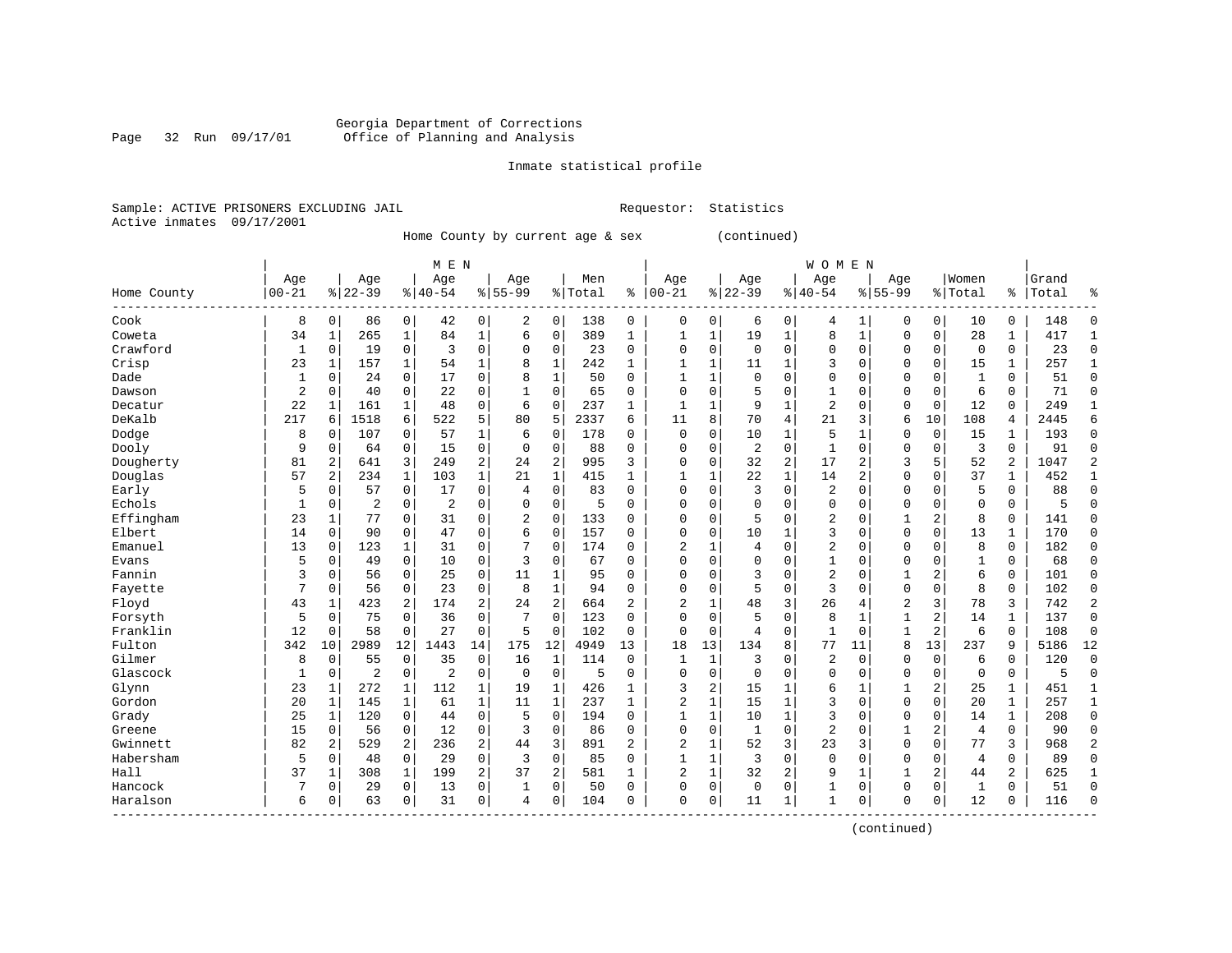Inmate statistical profile

Sample: ACTIVE PRISONERS EXCLUDING JAIL Requestor: Statistics Active inmates 09/17/2001

Home County by current age & sex (continued)

|                         |                |              |           |              | M E N     |              |                |              |         |              |                |              |                |              | <b>WOMEN</b>   |              |                |                |                |              |       |              |
|-------------------------|----------------|--------------|-----------|--------------|-----------|--------------|----------------|--------------|---------|--------------|----------------|--------------|----------------|--------------|----------------|--------------|----------------|----------------|----------------|--------------|-------|--------------|
|                         | Age            |              | Age       |              | Age       |              | Age            |              | Men     |              | Age            |              | Age            |              | Age            |              | Age            |                | Women          |              | Grand |              |
| Home County<br>-------- | $00 - 21$      |              | $8 22-39$ |              | $8 40-54$ |              | $8 55-99$      |              | % Total | ႜ            | $ 00 - 21$     |              | $ 22-39$       |              | $8140 - 54$    |              | $8155 - 99$    |                | % Total        | ႜ            | Total | ႜ            |
| Harris                  | 9              | 0            | 47        | 0            | 27        | 0            | 2              | 0            | 85      | 0            | 1              | 1            | 3              | 0            | 0              | 0            | 0              | 0              | 4              | 0            | 89    | 0            |
| Hart                    | 12             | $\Omega$     | 55        | 0            | 20        | $\mathbf 0$  | $\overline{2}$ | $\mathbf 0$  | 89      | $\Omega$     | $\mathbf 0$    | $\mathbf 0$  | 2              | $\mathbf 0$  | 3              | $\mathbf 0$  | 0              | 0              | 5              | $\Omega$     | 94    | $\Omega$     |
| Heard                   | 1              | 0            | 23        | $\mathbf 0$  | 11        | 0            | 10             | 1            | 45      | 0            | 0              | $\mathbf 0$  | $\mathbf{1}$   | $\mathbf 0$  | $\Omega$       | $\mathbf 0$  | 0              | 0              | $\mathbf{1}$   | 0            | 46    | $\mathbf 0$  |
| Henry                   | 34             | 1            | 165       | $\mathbf{1}$ | 79        | $\mathbf{1}$ | 13             | $\mathbf{1}$ | 291     | 1            | $\overline{2}$ | $\mathbf{1}$ | 9              | $\mathbf{1}$ | 8              | $\mathbf{1}$ | 0              | 0              | 19             | $\mathbf{1}$ | 310   | $\mathbf{1}$ |
| Houston                 | 43             | $\mathbf{1}$ | 269       | $\mathbf{1}$ | 125       | $\mathbf{1}$ | 13             | $\mathbf{1}$ | 450     | $\mathbf{1}$ | $\Omega$       | $\mathbf 0$  | 21             | 1            | 8              | $\mathbf{1}$ | 0              | 0              | 29             | $\mathbf{1}$ | 479   | $\mathbf{1}$ |
| Irwin                   | 12             | 0            | 46        | $\mathbf 0$  | 24        | 0            | $\overline{2}$ | $\mathbf 0$  | 84      | $\Omega$     | $\Omega$       | $\mathbf 0$  | 3              | $\mathbf 0$  | $\Omega$       | $\mathbf 0$  | 0              | 0              | 3              | $\mathbf 0$  | 87    | 0            |
| Jackson                 | 12             | 0            | 97        | 0            | 62        | $\mathbf{1}$ | 15             | 1            | 186     | $\Omega$     | 2              | 1            | 17             | 1            | 3              | $\mathbf 0$  | 0              | 0              | 22             | 1            | 208   | 0            |
| Jasper                  | 1              | 0            | 50        | 0            | 16        | 0            | 2              | 0            | 69      | $\Omega$     | $\Omega$       | 0            | $\mathbf{1}$   | 0            |                | $\mathbf 0$  | 0              | 0              | $\overline{2}$ | $\Omega$     | 71    | 0            |
| Jeff Davis              | 5              | $\Omega$     | 34        | $\Omega$     | 24        | $\mathbf 0$  | 2              | $\Omega$     | 65      | $\Omega$     | $\Omega$       | $\Omega$     | 2              | O            | 2              | $\Omega$     | 0              | $\Omega$       | $\overline{4}$ | $\Omega$     | 69    | $\Omega$     |
| Jefferson               | 12             | $\Omega$     | 67        | $\Omega$     | 27        | $\mathbf 0$  | 3              | $\Omega$     | 109     | $\Omega$     | $\Omega$       | $\Omega$     | 4              | O            | 2              | $\Omega$     | O              | $\Omega$       | 6              | $\Omega$     | 115   | $\Omega$     |
| Jenkins                 | 12             | $\Omega$     | 58        | $\mathbf 0$  | 16        | $\mathbf 0$  | 1              | $\Omega$     | 87      | $\Omega$     | $\Omega$       | $\Omega$     | 3              | $\Omega$     | $\overline{2}$ | $\mathbf 0$  | 0              | $\Omega$       | 5              | $\Omega$     | 92    | $\mathbf 0$  |
| Johnson                 | $\mathbf 0$    | 0            | 26        | $\mathbf 0$  | 10        | $\mathbf 0$  | 3              | $\mathbf 0$  | 39      | $\Omega$     | $\Omega$       | 0            | 3              | $\Omega$     | 0              | $\mathbf 0$  | 0              | $\Omega$       | 3              | $\Omega$     | 42    | $\Omega$     |
| Jones                   | 8              | 0            | 26        | $\mathbf 0$  | 16        | $\mathbf 0$  | 2              | $\mathbf 0$  | 52      | $\Omega$     | $\overline{c}$ | 1            | $\mathbf{1}$   | 0            |                | $\mathbf 0$  | 0              | 0              | $\overline{4}$ | 0            | 56    | $\mathbf 0$  |
| Lamar                   | $\Omega$       | 0            | 54        | 0            | 23        | $\mathbf 0$  | б              | 0            | 83      | $\Omega$     | $\Omega$       | $\mathbf 0$  | $\mathbf 0$    | $\mathbf 0$  | 3              | 0            | 0              | 0              | 3              | 0            | 86    | $\mathbf 0$  |
| Lanier                  | 1              | 0            | 30        | $\mathbf 0$  | 6         | $\mathbf 0$  | 4              | $\mathbf 0$  | 41      | 0            | $\Omega$       | 0            | 3              | $\mathbf 0$  |                | 0            | 0              | 0              | $\overline{4}$ | 0            | 45    | $\mathbf 0$  |
| Laurens                 | 19             | 1            | 167       | 1            | 56        | $\mathbf 1$  | 7              | $\mathbf 0$  | 249     | 1            | $\mathbf{1}$   | 1            | 8              | $\mathbf 0$  | б              | 1            |                | 2              | 16             |              | 265   | $\mathbf{1}$ |
| Lee                     | 6              | 0            | 30        | $\mathbf 0$  | 11        | 0            | 3              | $\mathbf 0$  | 50      | $\Omega$     | $\mathbf 0$    | $\Omega$     | 3              | $\mathbf 0$  |                | $\mathbf 0$  | 0              | 0              | $\overline{4}$ | $\Omega$     | 54    | $\mathbf 0$  |
| Liberty                 | 28             | 1            | 140       | 1            | 35        | $\mathbf 0$  | 5              | $\Omega$     | 208     | $\mathbf{1}$ | 1              | 1            | 5              | $\mathbf 0$  | 2              | $\Omega$     | O              | $\Omega$       | 8              | $\Omega$     | 216   | $\mathbf{1}$ |
| Lincoln                 | 2              | 0            | 22        | $\mathbf 0$  | 12        | $\mathbf 0$  | 1              | 0            | 37      | $\Omega$     | $\Omega$       | $\Omega$     | 0              | $\mathbf 0$  | $\Omega$       | 0            | 0              | $\Omega$       | $\mathbf 0$    | $\Omega$     | 37    | $\mathbf 0$  |
| Long                    | 3              | 0            | 16        | $\mathbf 0$  | 13        | 0            | $\mathbf{1}$   | $\mathbf 0$  | 33      | $\Omega$     | $\Omega$       | $\mathbf 0$  | 2              | $\mathbf 0$  | $\mathbf{1}$   | 0            | 0              | 0              | 3              | 0            | 36    | $\mathbf 0$  |
| Lowndes                 | 31             | 1            | 309       | 1            | 117       | $\mathbf{1}$ | 13             | 1            | 470     | $\mathbf{1}$ | $\mathbf{1}$   | 1            | 18             | 1            | 12             | 2            | 1              | $\overline{a}$ | 32             | 1            | 502   | $\mathbf{1}$ |
| Lumpkins                | $\overline{2}$ | 0            | 40        | 0            | 23        | $\mathbf 0$  | 6              | $\mathbf 0$  | 71      | $\Omega$     | $\Omega$       | $\Omega$     | $\overline{a}$ | $\mathbf 0$  | 1              | $\Omega$     | 0              | 0              | 3              | $\Omega$     | 74    | $\mathbf 0$  |
| Macon                   | 7              | 0            | 40        | 0            | 13        | $\mathbf 0$  | 4              | 0            | 64      | 0            | $\Omega$       | $\Omega$     | 0              | 0            | 2              | $\mathbf 0$  | 0              | $\Omega$       | $\overline{2}$ | $\Omega$     | 66    | $\mathbf 0$  |
| Madison                 | 5              | $\Omega$     | 68        | 0            | 24        | $\mathbf 0$  | 6              | $\Omega$     | 103     | 0            | $\Omega$       | $\Omega$     | 6              | $\mathbf 0$  | 2              | $\mathbf 0$  | 0              | 0              | 8              | $\Omega$     | 111   | $\mathbf 0$  |
| Marion                  | 5              | 0            | 20        | 0            | 15        | $\mathbf 0$  | 1              | $\mathbf 0$  | 41      | $\Omega$     | $\Omega$       | $\Omega$     | $\mathbf{1}$   | 0            | $\Omega$       | $\mathbf 0$  | 0              | 0              | $\mathbf{1}$   | $\Omega$     | 42    | $\mathbf 0$  |
| McDuffie                | 3              | 0            | 98        | $\mathbf 0$  | 35        | $\mathbf 0$  | 7              | $\Omega$     | 143     | $\Omega$     | 1              | 1            | 3              | $\Omega$     | $\Omega$       | 0            | 0              | $\Omega$       | $\overline{4}$ | $\Omega$     | 147   | $\mathbf 0$  |
| McIntosh                | 4              | 0            | 49        | 0            | 19        | $\mathbf 0$  | 1              | $\mathbf 0$  | 73      | $\Omega$     | $\mathbf 0$    | $\mathbf 0$  | $\mathbf 0$    | $\mathbf 0$  | $\Omega$       | 0            | 0              | 0              | $\Omega$       | 0            | 73    | 0            |
| Meriwether              | 22             | 1            | 110       | $\mathbf 0$  | 54        | $\mathbf{1}$ | 9              | $\mathbf{1}$ | 195     | 0            | 0              | $\mathbf 0$  | 11             | $\mathbf{1}$ | 1              | $\mathbf 0$  | $\overline{2}$ | 3              | 14             | 1            | 209   | $\mathbf 0$  |
| Miller                  | $\mathbf{1}$   | $\mathbf 0$  | 16        | 0            | 12        | 0            | 1              | $\mathbf 0$  | 30      | 0            | $\Omega$       | 0            | 3              | 0            | $\mathbf 0$    | $\mathbf 0$  | 0              | 0              | 3              | $\mathbf 0$  | 33    | $\mathbf 0$  |
| Mitchell                | 11             | 0            | 129       | $\mathbf 1$  | 52        | $\mathbf 1$  | 6              | $\mathbf 0$  | 198     | $\mathbf{1}$ | 3              | 2            | 7              | $\Omega$     | 3              | $\mathbf 0$  | $\mathbf 0$    | 0              | 13             | $\mathbf 1$  | 211   | 1            |
| Monroe                  | 6              | 0            | 61        | 0            | 29        | 0            | 4              | 0            | 100     | $\Omega$     | $\Omega$       | 0            | 2              | 0            | $\mathbf{1}$   | 0            | 0              | 0              | 3              | 0            | 103   | 0            |
| Montgomery              | 3              | 0            | 27        | 0            | 8         | 0            | 1              | $\mathbf 0$  | 39      | $\Omega$     | $\Omega$       | 0            | 3              | $\mathbf 0$  | $\Omega$       | $\mathbf 0$  | 0              | 0              | 3              | 0            | 42    | 0            |
| Morgan                  | 8              | 0            | 47        | 0            | 20        | 0            | 7              | $\mathbf 0$  | 82      | $\Omega$     | $\Omega$       | $\Omega$     | 7              | 0            | $\Omega$       | $\mathbf 0$  | $\Omega$       | 0              | 7              | $\Omega$     | 89    | 0            |
| Murray                  | 13             | $\Omega$     | 78        | 0            | 45        | 0            | 11             | 1            | 147     | 0            |                | 1            | 7              | 0            | 3              | $\mathbf 0$  | 0              | 0              | 11             | $\Omega$     | 158   | $\Omega$     |
| Muscogee<br>----------  | 152            | 5            | 817       | 3            | 346       | 3            | 38             | 3            | 1353    | 3            | 3              | 2            | 57             | 3            | 32             | 5            | 2              | 3              | 94             | 4            | 1447  | 3            |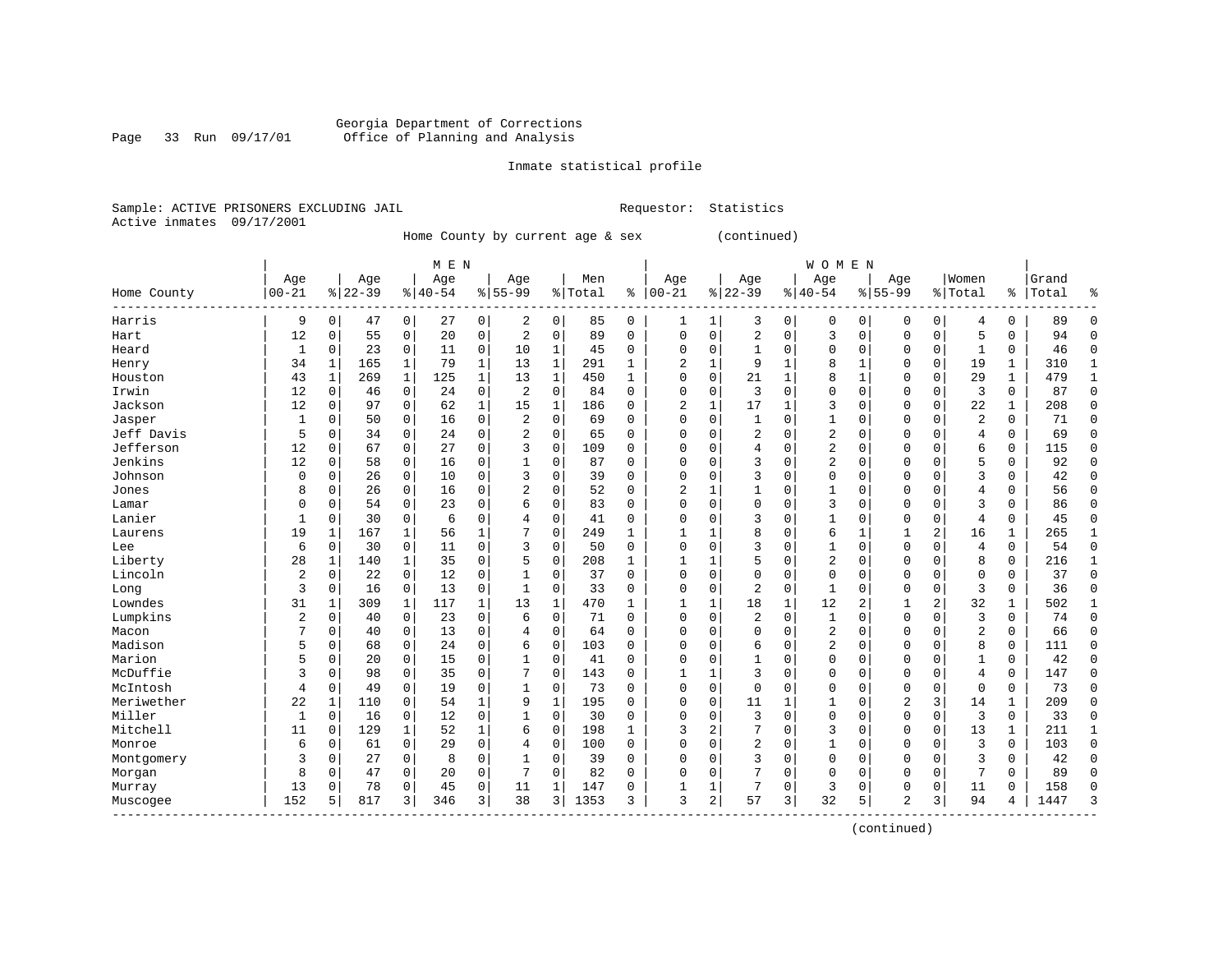Inmate statistical profile

Sample: ACTIVE PRISONERS EXCLUDING JAIL Requestor: Statistics Active inmates 09/17/2001

Home County by current age & sex (continued)

| Age<br>Age<br>Women<br>Age<br>Age<br>Age<br>Men<br>Age<br>Grand<br>Age<br>Age<br>$00 - 21$<br>$ 00-21$<br>$ 22-39$<br>$8 22-39$<br>$8 40-54$<br>$8155 - 99$<br>%   Total<br>$8140 - 54$<br>$8155 - 99$<br>% Total<br>Total<br>Home County<br>ႜ<br>ႜ<br>$\mathbf{1}$<br>5<br>21<br>1<br>213<br>80<br>1 <br>330<br>1<br>15<br>1<br>2<br>0<br>3<br>21<br>351<br>Newton<br>16<br>1<br>1<br>1<br>1<br>$\mathsf{O}$<br>17<br>0<br>$\mathbf 0$<br>$\mathbf 1$<br>$\mathbf 0$<br>$\mathbf 0$<br>$\overline{2}$<br>$\mathbf 0$<br>20<br>2<br>39<br>0<br>$\mathbf 0$<br>$\mathbf 0$<br>$\mathbf 0$<br>$\mathbf 0$<br>Oconee<br>0<br>1<br>1<br>41<br>$\mathbf 0$<br>$\mathbf 0$<br>$\mathbf 0$<br>$\mathbf 0$<br>$\overline{4}$<br>Oglethrope<br>$\mathbf 0$<br>35<br>7<br>0<br>47<br>0<br>$\mathbf{1}$<br>$\mathbf{1}$<br>3<br>$\mathbf 0$<br>$\mathbf 0$<br>$\mathbf 0$<br>$\mathbf 0$<br>51<br>4<br>$\mathbf{1}$<br>Paulding<br>$\Omega$<br>11<br>2<br>174<br>14<br>$\mathbf 0$<br>78<br>$\mathbf 0$<br>58<br>$\mathbf{1}$<br>8<br>$\mathbf{1}$<br>158<br>$\Omega$<br>$\mathbf{1}$<br>$\mathbf{1}$<br>$\mathbf{1}$<br>16<br>$\mathbf{1}$<br>$\Omega$<br>4<br>Peach<br>2<br>3<br>100<br>6<br>58<br>0<br>33<br>0<br>$\mathbf 0$<br>97<br>$\mathbf 0$<br>$\mathbf 0$<br>$\mathbf 0$<br>$\mathbf 0$<br>$\mathbf 0$<br>$\mathbf 0$<br>0<br>$\Omega$<br>$\Omega$<br>1<br>1<br>Pickens<br>7<br>5<br>$\mathbf 0$<br>45<br>$\mathbf 0$<br>34<br>0<br>$\mathbf 0$<br>88<br>$\Omega$<br>0<br>3<br>$\mathbf 0$<br>0<br>95<br>4<br>$\Omega$<br>4<br>1<br>0<br>0<br>$\overline{2}$<br>Pierce<br>8<br>$\mathbf 0$<br>23<br>15<br>0<br>$\mathbf 0$<br>$\Omega$<br>2<br>$\mathbf 0$<br>$\mathbf 0$<br>$\mathbf 0$<br>$\Omega$<br>$\Omega$<br>0<br>47<br>$\Omega$<br>$\Omega$<br>0<br>49<br>$\overline{2}$<br>Pike<br>$\Omega$<br>19<br>18<br>0<br>3<br>$\Omega$<br>42<br>$\Omega$<br>$\mathbf 1$<br>$\Omega$<br>$\Omega$<br>$\mathbf 0$<br>$\Omega$<br>$\Omega$<br>$\mathbf{1}$<br>0<br>$\Omega$<br>$\Omega$<br>$\Omega$<br>43<br>Polk<br>10<br>0<br>9<br>183<br>5<br>8<br>118<br>46<br>$\mathbf{1}$<br>$\Omega$<br>3<br>$\mathbf 0$<br>$\Omega$<br>$\Omega$<br>$\mathbf 0$<br>191<br>0<br>0<br>$\Omega$<br>$\Omega$<br>$\Omega$<br>Pulaski<br>15<br>0<br>2<br>$\mathbf 0$<br>86<br>7<br>7<br>49<br>$\mathbf 0$<br>20<br>$\Omega$<br>$\mathbf 0$<br>$\mathbf 0$<br>$\mathbf 0$<br>0<br>$\mathbf 0$<br>93<br>0<br>$\Omega$<br>$\Omega$<br>$\mathbf 0$<br>13<br>0<br>0<br>$\mathbf 0$<br>2<br>$\mathbf 0$<br>76<br>40<br>133<br>$\Omega$<br>0<br>6<br>0<br>$\mathbf{1}$<br>$\mathbf{1}$<br>11<br>$\mathbf 0$<br>144<br>Putnam<br>4<br>$\Omega$<br>4<br>$\overline{a}$<br>Ouitman<br>$\mathbf 0$<br>6<br>$\mathbf 0$<br>$\mathbf 0$<br>0<br>$\Omega$<br>$\mathbf 0$<br>6<br>$\Omega$<br>$\Omega$<br>$\Omega$<br>$\mathbf 0$<br>$\mathbf 0$<br>$\Omega$<br>$\mathbf 0$<br>$\mathbf{1}$<br>$\mathbf{1}$<br>$\mathbf 0$<br>7<br>0<br>37<br>55<br>3<br>58<br>Rabun<br>0<br>0<br>13<br>0<br>$\Omega$<br>$\Omega$<br>$\Omega$<br>$\Omega$<br>3<br>0<br>0<br>$\mathbf 0$<br>0<br>$\Omega$<br>$\mathbf 0$<br>4<br>$\mathbf{1}$<br>$\overline{3}$<br>Randolph<br>7<br>9<br>2<br>71<br>$\mathbf 0$<br>3<br>0<br>53<br>0<br>0<br>$\Omega$<br>$\Omega$<br>0<br>$\Omega$<br>0<br>0<br>0<br>0<br>74<br>$\Omega$<br>Richmond<br>4<br>48<br>3<br>5<br>37<br>2<br>3<br>156<br>1058<br>4<br>428<br>690<br>3<br>77<br>5<br>120<br>5<br>1810<br>5<br>4<br>4<br>Rockdale<br>$\mathbf 0$<br>12<br>21<br>131<br>$\mathbf{1}$<br>64<br>$\mathbf 1$<br>12<br>$\mathbf{1}$<br>228<br>2<br>$\mathbf{1}$<br>6<br>$\mathbf 0$<br>$\overline{4}$<br>$\mathbf{1}$<br>$\mathbf 0$<br>$\mathbf 0$<br>240<br>1<br>$\mathbf{1}$<br>Schely<br>$\overline{2}$<br>0<br>0<br>5<br>$\Omega$<br>23<br>$\Omega$<br>$\Omega$<br>$\Omega$<br>$\Omega$<br>$\Omega$<br>$\Omega$<br>$\mathbf 0$<br>0<br>$\Omega$<br>$\Omega$<br>$\Omega$<br>23<br>16<br>0<br>$\Omega$<br>3<br>$\mathbf 0$<br>18<br>89<br>$\mathbf 0$<br>8<br>Screven<br>$\Omega$<br>64<br>0<br>$\Omega$<br>$\Omega$<br>2<br>1<br>5<br>$\mathbf 0$<br>0<br>$\Omega$<br>0<br>97<br>4<br>1<br>$\mathbf 0$<br>24<br>0<br>78<br>3<br>$\mathbf 0$<br>Seminole<br>6<br>3<br>$\mathbf 0$<br>$\Omega$<br>$\Omega$<br>$\mathbf 0$<br>$\Omega$<br>$\mathbf 0$<br>$\overline{4}$<br>$\mathbf 0$<br>82<br>0<br>45<br>$\Omega$<br>1<br>Spalding<br>$\overline{2}$<br>$\mathbf{1}$<br>352<br>$\mathbf{1}$<br>134<br>$\mathbf 1$<br>20<br>555<br>3<br>29<br>2<br>12<br>2<br>$\overline{a}$<br>46<br>601<br>49<br>1<br>1<br>4<br>$\mathbf{1}$<br>Stephens<br>36<br>$\mathbf 0$<br>9<br>8<br>0<br>85<br>0<br>0<br>6<br>135<br>$\Omega$<br>$\Omega$<br>0<br>6<br>0<br>3<br>$\mathbf 0$<br>0<br>0<br>$\Omega$<br>144<br>$\mathbf{1}$<br>8<br>34<br>$\Omega$<br>35<br>Stewart<br>$\Omega$<br>24<br>0<br>0<br>$\mathbf 0$<br>$\Omega$<br>1<br>1<br>$\Omega$<br>0<br>$\mathbf 0$<br>0<br>$\Omega$<br>$\mathbf{1}$<br>$\mathbf{1}$<br>$\Omega$<br>15<br>$\Omega$<br>$\Omega$<br>15<br>Sumter<br>140<br>1<br>56<br>1<br>5<br>$\Omega$<br>216<br>12<br>1<br>3<br>$\mathbf 0$<br>$\Omega$<br>$\Omega$<br>231<br>$\Omega$<br>$\mathbf{1}$<br>1<br>Talbot<br>5<br>$\mathbf 0$<br>9<br>0<br>$\mathbf 0$<br>$\mathbf 0$<br>3<br>$\mathbf 0$<br>$\overline{4}$<br>0<br>29<br>$\Omega$<br>43<br>$\Omega$<br>1<br>0<br>$\mathbf 0$<br>$\Omega$<br>$\Omega$<br>47<br>1<br>Taliaferro<br>$\mathbf{1}$<br>$\overline{2}$<br>$\Omega$<br>11<br>0<br>0<br>$\Omega$<br>$\Omega$<br>14<br>$\Omega$<br>$\Omega$<br>$\Omega$<br>$\Omega$<br>$\Omega$<br>$\mathbf{1}$<br>$\Omega$<br>$\Omega$<br>$\Omega$<br>$\mathbf{1}$<br>$\Omega$<br>15<br>Tattnall<br>7<br>24<br>0<br>3<br>$\Omega$<br>118<br>6<br>9<br>127<br>$\Omega$<br>84<br>0<br>$\Omega$<br>$\Omega$<br>3<br>$\Omega$<br>1<br>$\Omega$<br>$\Omega$<br>$\Omega$<br>0<br>Taylor<br>12<br>$\mathbf 0$<br>21<br>0<br>3<br>$\Omega$<br>87<br>3<br>$\Omega$<br>3<br>90<br>$\Omega$<br>51<br>$\Omega$<br>$\Omega$<br>$\Omega$<br>$\Omega$<br>$\Omega$<br>0<br>$\Omega$<br>$\mathbf 0$<br>Telfair<br>7<br>33<br>0<br>$\mathbf 0$<br>$\Omega$<br>83<br>$\mathbf 0$<br>$\mathbf 0$<br>124<br>$\mathbf{1}$<br>6<br>$\mathbf 0$<br>$\mathbf{1}$<br>$\Omega$<br>$\Omega$<br>135<br>$\Omega$<br>1<br>4<br>11<br>1<br>Terrell<br>3<br>$\overline{3}$<br>0<br>17<br>0<br>$\mathbf 0$<br>83<br>$\Omega$<br>0<br>$\mathbf 0$<br>$\mathbf 0$<br>$\mathbf 0$<br>$\mathbf 0$<br>86<br>6<br>0<br>59<br>$\mathbf{1}$<br>$\Omega$<br>$\Omega$<br>0<br>15<br>29<br>$\mathbf{1}$<br>76<br>1<br>9<br>280<br>$\Omega$<br>$\Omega$<br>$\mathbf{1}$<br>$\mathbf 0$<br>$\mathbf 0$<br>19<br>299<br>Thomas<br>166<br>1<br>1<br>1<br>4<br>1<br>1<br>$\overline{a}$<br>Tift<br>29<br>87<br>1<br>9<br>302<br>2<br>8<br>$\mathbf 0$<br>$\overline{2}$<br>13<br>315<br>1<br>177<br>1<br>1<br>1<br>0<br>1<br>1<br>1<br>Toombs<br>1<br>$\mathbf{1}$<br>$\overline{2}$<br>249<br>24<br>144<br>1<br>58<br>5<br>$\mathbf 0$<br>231<br>$\mathbf{1}$<br>15<br>1<br>0<br>0<br>$\Omega$<br>18<br>1<br>1<br>1<br>$\overline{2}$<br>8<br>$\mathbf 0$<br>0<br>$\mathbf 0$<br>$\mathbf 0$<br>15<br>Towns<br>0<br>0<br>$\mathbf 0$<br>13<br>$\Omega$<br>$\Omega$<br>0<br>1<br>$\mathbf{1}$<br>$\mathbf 0$<br>$\Omega$<br>0<br>4<br>Treutlen<br>5<br>32<br>0<br>11<br>0<br>$\Omega$<br>$\Omega$<br>48<br>$\Omega$<br>1<br>1<br>0<br>$\mathbf{1}$<br>$\Omega$<br>$\Omega$<br>3<br>0<br>51<br>0<br>1<br>0<br>121<br>61<br>$\overline{a}$<br>387<br>$\overline{a}$<br>$1\vert$<br>17<br>586<br>$\overline{a}$<br>$\mathbf 1$<br>29<br>2<br>9<br>40<br>$\overline{a}$<br>626<br>1<br>1<br>$\Omega$<br>0<br>$\mathbf{1}$<br>Troup |  |  | M E N |  |  |  |  | <b>WOMEN</b> |  |  |  |                |
|------------------------------------------------------------------------------------------------------------------------------------------------------------------------------------------------------------------------------------------------------------------------------------------------------------------------------------------------------------------------------------------------------------------------------------------------------------------------------------------------------------------------------------------------------------------------------------------------------------------------------------------------------------------------------------------------------------------------------------------------------------------------------------------------------------------------------------------------------------------------------------------------------------------------------------------------------------------------------------------------------------------------------------------------------------------------------------------------------------------------------------------------------------------------------------------------------------------------------------------------------------------------------------------------------------------------------------------------------------------------------------------------------------------------------------------------------------------------------------------------------------------------------------------------------------------------------------------------------------------------------------------------------------------------------------------------------------------------------------------------------------------------------------------------------------------------------------------------------------------------------------------------------------------------------------------------------------------------------------------------------------------------------------------------------------------------------------------------------------------------------------------------------------------------------------------------------------------------------------------------------------------------------------------------------------------------------------------------------------------------------------------------------------------------------------------------------------------------------------------------------------------------------------------------------------------------------------------------------------------------------------------------------------------------------------------------------------------------------------------------------------------------------------------------------------------------------------------------------------------------------------------------------------------------------------------------------------------------------------------------------------------------------------------------------------------------------------------------------------------------------------------------------------------------------------------------------------------------------------------------------------------------------------------------------------------------------------------------------------------------------------------------------------------------------------------------------------------------------------------------------------------------------------------------------------------------------------------------------------------------------------------------------------------------------------------------------------------------------------------------------------------------------------------------------------------------------------------------------------------------------------------------------------------------------------------------------------------------------------------------------------------------------------------------------------------------------------------------------------------------------------------------------------------------------------------------------------------------------------------------------------------------------------------------------------------------------------------------------------------------------------------------------------------------------------------------------------------------------------------------------------------------------------------------------------------------------------------------------------------------------------------------------------------------------------------------------------------------------------------------------------------------------------------------------------------------------------------------------------------------------------------------------------------------------------------------------------------------------------------------------------------------------------------------------------------------------------------------------------------------------------------------------------------------------------------------------------------------------------------------------------------------------------------------------------------------------------------------------------------------------------------------------------------------------------------------------------------------------------------------------------------------------------------------------------------------------------------------------------------------------------------------------------------------------------------------------------------------------------------------------------------------------------------------------------------------------------------------------------------------------------------------------------------------------------------------------------------------------------------------------------------------------------------------------------------------------------------------------------------------------------------------------------------------------------------------------------------------------------------------------------------------------------------------------------------------------------------------------------------------------------------------------------------------------------------------------------------------------------------------------------------------------------------------------------------------------------------------------------------------------------------------------------------------------------------------------------------------------------------------------------------------------------------------------------------------------------------------------------------------------------------------------------------------------------------------------------------------------------------------------------------------------------------------------------------------------------------------------------------------------------------------------------------------------------------------------------------------------------------------------------------------------------------------------------------------------------------------------------------------------------------------------------------------------------------------------------------------------------------------------------------------------------------------------------------------------|--|--|-------|--|--|--|--|--------------|--|--|--|----------------|
|                                                                                                                                                                                                                                                                                                                                                                                                                                                                                                                                                                                                                                                                                                                                                                                                                                                                                                                                                                                                                                                                                                                                                                                                                                                                                                                                                                                                                                                                                                                                                                                                                                                                                                                                                                                                                                                                                                                                                                                                                                                                                                                                                                                                                                                                                                                                                                                                                                                                                                                                                                                                                                                                                                                                                                                                                                                                                                                                                                                                                                                                                                                                                                                                                                                                                                                                                                                                                                                                                                                                                                                                                                                                                                                                                                                                                                                                                                                                                                                                                                                                                                                                                                                                                                                                                                                                                                                                                                                                                                                                                                                                                                                                                                                                                                                                                                                                                                                                                                                                                                                                                                                                                                                                                                                                                                                                                                                                                                                                                                                                                                                                                                                                                                                                                                                                                                                                                                                                                                                                                                                                                                                                                                                                                                                                                                                                                                                                                                                                                                                                                                                                                                                                                                                                                                                                                                                                                                                                                                                                                                                                                                                                                                                                                                                                                                                                                                                                                                                                                                                                                                              |  |  |       |  |  |  |  |              |  |  |  |                |
|                                                                                                                                                                                                                                                                                                                                                                                                                                                                                                                                                                                                                                                                                                                                                                                                                                                                                                                                                                                                                                                                                                                                                                                                                                                                                                                                                                                                                                                                                                                                                                                                                                                                                                                                                                                                                                                                                                                                                                                                                                                                                                                                                                                                                                                                                                                                                                                                                                                                                                                                                                                                                                                                                                                                                                                                                                                                                                                                                                                                                                                                                                                                                                                                                                                                                                                                                                                                                                                                                                                                                                                                                                                                                                                                                                                                                                                                                                                                                                                                                                                                                                                                                                                                                                                                                                                                                                                                                                                                                                                                                                                                                                                                                                                                                                                                                                                                                                                                                                                                                                                                                                                                                                                                                                                                                                                                                                                                                                                                                                                                                                                                                                                                                                                                                                                                                                                                                                                                                                                                                                                                                                                                                                                                                                                                                                                                                                                                                                                                                                                                                                                                                                                                                                                                                                                                                                                                                                                                                                                                                                                                                                                                                                                                                                                                                                                                                                                                                                                                                                                                                                              |  |  |       |  |  |  |  |              |  |  |  | န္             |
|                                                                                                                                                                                                                                                                                                                                                                                                                                                                                                                                                                                                                                                                                                                                                                                                                                                                                                                                                                                                                                                                                                                                                                                                                                                                                                                                                                                                                                                                                                                                                                                                                                                                                                                                                                                                                                                                                                                                                                                                                                                                                                                                                                                                                                                                                                                                                                                                                                                                                                                                                                                                                                                                                                                                                                                                                                                                                                                                                                                                                                                                                                                                                                                                                                                                                                                                                                                                                                                                                                                                                                                                                                                                                                                                                                                                                                                                                                                                                                                                                                                                                                                                                                                                                                                                                                                                                                                                                                                                                                                                                                                                                                                                                                                                                                                                                                                                                                                                                                                                                                                                                                                                                                                                                                                                                                                                                                                                                                                                                                                                                                                                                                                                                                                                                                                                                                                                                                                                                                                                                                                                                                                                                                                                                                                                                                                                                                                                                                                                                                                                                                                                                                                                                                                                                                                                                                                                                                                                                                                                                                                                                                                                                                                                                                                                                                                                                                                                                                                                                                                                                                              |  |  |       |  |  |  |  |              |  |  |  | 1              |
|                                                                                                                                                                                                                                                                                                                                                                                                                                                                                                                                                                                                                                                                                                                                                                                                                                                                                                                                                                                                                                                                                                                                                                                                                                                                                                                                                                                                                                                                                                                                                                                                                                                                                                                                                                                                                                                                                                                                                                                                                                                                                                                                                                                                                                                                                                                                                                                                                                                                                                                                                                                                                                                                                                                                                                                                                                                                                                                                                                                                                                                                                                                                                                                                                                                                                                                                                                                                                                                                                                                                                                                                                                                                                                                                                                                                                                                                                                                                                                                                                                                                                                                                                                                                                                                                                                                                                                                                                                                                                                                                                                                                                                                                                                                                                                                                                                                                                                                                                                                                                                                                                                                                                                                                                                                                                                                                                                                                                                                                                                                                                                                                                                                                                                                                                                                                                                                                                                                                                                                                                                                                                                                                                                                                                                                                                                                                                                                                                                                                                                                                                                                                                                                                                                                                                                                                                                                                                                                                                                                                                                                                                                                                                                                                                                                                                                                                                                                                                                                                                                                                                                              |  |  |       |  |  |  |  |              |  |  |  | $\mathbf 0$    |
|                                                                                                                                                                                                                                                                                                                                                                                                                                                                                                                                                                                                                                                                                                                                                                                                                                                                                                                                                                                                                                                                                                                                                                                                                                                                                                                                                                                                                                                                                                                                                                                                                                                                                                                                                                                                                                                                                                                                                                                                                                                                                                                                                                                                                                                                                                                                                                                                                                                                                                                                                                                                                                                                                                                                                                                                                                                                                                                                                                                                                                                                                                                                                                                                                                                                                                                                                                                                                                                                                                                                                                                                                                                                                                                                                                                                                                                                                                                                                                                                                                                                                                                                                                                                                                                                                                                                                                                                                                                                                                                                                                                                                                                                                                                                                                                                                                                                                                                                                                                                                                                                                                                                                                                                                                                                                                                                                                                                                                                                                                                                                                                                                                                                                                                                                                                                                                                                                                                                                                                                                                                                                                                                                                                                                                                                                                                                                                                                                                                                                                                                                                                                                                                                                                                                                                                                                                                                                                                                                                                                                                                                                                                                                                                                                                                                                                                                                                                                                                                                                                                                                                              |  |  |       |  |  |  |  |              |  |  |  | $\Omega$       |
|                                                                                                                                                                                                                                                                                                                                                                                                                                                                                                                                                                                                                                                                                                                                                                                                                                                                                                                                                                                                                                                                                                                                                                                                                                                                                                                                                                                                                                                                                                                                                                                                                                                                                                                                                                                                                                                                                                                                                                                                                                                                                                                                                                                                                                                                                                                                                                                                                                                                                                                                                                                                                                                                                                                                                                                                                                                                                                                                                                                                                                                                                                                                                                                                                                                                                                                                                                                                                                                                                                                                                                                                                                                                                                                                                                                                                                                                                                                                                                                                                                                                                                                                                                                                                                                                                                                                                                                                                                                                                                                                                                                                                                                                                                                                                                                                                                                                                                                                                                                                                                                                                                                                                                                                                                                                                                                                                                                                                                                                                                                                                                                                                                                                                                                                                                                                                                                                                                                                                                                                                                                                                                                                                                                                                                                                                                                                                                                                                                                                                                                                                                                                                                                                                                                                                                                                                                                                                                                                                                                                                                                                                                                                                                                                                                                                                                                                                                                                                                                                                                                                                                              |  |  |       |  |  |  |  |              |  |  |  | $\mathbf 0$    |
|                                                                                                                                                                                                                                                                                                                                                                                                                                                                                                                                                                                                                                                                                                                                                                                                                                                                                                                                                                                                                                                                                                                                                                                                                                                                                                                                                                                                                                                                                                                                                                                                                                                                                                                                                                                                                                                                                                                                                                                                                                                                                                                                                                                                                                                                                                                                                                                                                                                                                                                                                                                                                                                                                                                                                                                                                                                                                                                                                                                                                                                                                                                                                                                                                                                                                                                                                                                                                                                                                                                                                                                                                                                                                                                                                                                                                                                                                                                                                                                                                                                                                                                                                                                                                                                                                                                                                                                                                                                                                                                                                                                                                                                                                                                                                                                                                                                                                                                                                                                                                                                                                                                                                                                                                                                                                                                                                                                                                                                                                                                                                                                                                                                                                                                                                                                                                                                                                                                                                                                                                                                                                                                                                                                                                                                                                                                                                                                                                                                                                                                                                                                                                                                                                                                                                                                                                                                                                                                                                                                                                                                                                                                                                                                                                                                                                                                                                                                                                                                                                                                                                                              |  |  |       |  |  |  |  |              |  |  |  | $\mathbf 0$    |
|                                                                                                                                                                                                                                                                                                                                                                                                                                                                                                                                                                                                                                                                                                                                                                                                                                                                                                                                                                                                                                                                                                                                                                                                                                                                                                                                                                                                                                                                                                                                                                                                                                                                                                                                                                                                                                                                                                                                                                                                                                                                                                                                                                                                                                                                                                                                                                                                                                                                                                                                                                                                                                                                                                                                                                                                                                                                                                                                                                                                                                                                                                                                                                                                                                                                                                                                                                                                                                                                                                                                                                                                                                                                                                                                                                                                                                                                                                                                                                                                                                                                                                                                                                                                                                                                                                                                                                                                                                                                                                                                                                                                                                                                                                                                                                                                                                                                                                                                                                                                                                                                                                                                                                                                                                                                                                                                                                                                                                                                                                                                                                                                                                                                                                                                                                                                                                                                                                                                                                                                                                                                                                                                                                                                                                                                                                                                                                                                                                                                                                                                                                                                                                                                                                                                                                                                                                                                                                                                                                                                                                                                                                                                                                                                                                                                                                                                                                                                                                                                                                                                                                              |  |  |       |  |  |  |  |              |  |  |  | $\mathbf 0$    |
|                                                                                                                                                                                                                                                                                                                                                                                                                                                                                                                                                                                                                                                                                                                                                                                                                                                                                                                                                                                                                                                                                                                                                                                                                                                                                                                                                                                                                                                                                                                                                                                                                                                                                                                                                                                                                                                                                                                                                                                                                                                                                                                                                                                                                                                                                                                                                                                                                                                                                                                                                                                                                                                                                                                                                                                                                                                                                                                                                                                                                                                                                                                                                                                                                                                                                                                                                                                                                                                                                                                                                                                                                                                                                                                                                                                                                                                                                                                                                                                                                                                                                                                                                                                                                                                                                                                                                                                                                                                                                                                                                                                                                                                                                                                                                                                                                                                                                                                                                                                                                                                                                                                                                                                                                                                                                                                                                                                                                                                                                                                                                                                                                                                                                                                                                                                                                                                                                                                                                                                                                                                                                                                                                                                                                                                                                                                                                                                                                                                                                                                                                                                                                                                                                                                                                                                                                                                                                                                                                                                                                                                                                                                                                                                                                                                                                                                                                                                                                                                                                                                                                                              |  |  |       |  |  |  |  |              |  |  |  | $\Omega$       |
|                                                                                                                                                                                                                                                                                                                                                                                                                                                                                                                                                                                                                                                                                                                                                                                                                                                                                                                                                                                                                                                                                                                                                                                                                                                                                                                                                                                                                                                                                                                                                                                                                                                                                                                                                                                                                                                                                                                                                                                                                                                                                                                                                                                                                                                                                                                                                                                                                                                                                                                                                                                                                                                                                                                                                                                                                                                                                                                                                                                                                                                                                                                                                                                                                                                                                                                                                                                                                                                                                                                                                                                                                                                                                                                                                                                                                                                                                                                                                                                                                                                                                                                                                                                                                                                                                                                                                                                                                                                                                                                                                                                                                                                                                                                                                                                                                                                                                                                                                                                                                                                                                                                                                                                                                                                                                                                                                                                                                                                                                                                                                                                                                                                                                                                                                                                                                                                                                                                                                                                                                                                                                                                                                                                                                                                                                                                                                                                                                                                                                                                                                                                                                                                                                                                                                                                                                                                                                                                                                                                                                                                                                                                                                                                                                                                                                                                                                                                                                                                                                                                                                                              |  |  |       |  |  |  |  |              |  |  |  | $\Omega$       |
|                                                                                                                                                                                                                                                                                                                                                                                                                                                                                                                                                                                                                                                                                                                                                                                                                                                                                                                                                                                                                                                                                                                                                                                                                                                                                                                                                                                                                                                                                                                                                                                                                                                                                                                                                                                                                                                                                                                                                                                                                                                                                                                                                                                                                                                                                                                                                                                                                                                                                                                                                                                                                                                                                                                                                                                                                                                                                                                                                                                                                                                                                                                                                                                                                                                                                                                                                                                                                                                                                                                                                                                                                                                                                                                                                                                                                                                                                                                                                                                                                                                                                                                                                                                                                                                                                                                                                                                                                                                                                                                                                                                                                                                                                                                                                                                                                                                                                                                                                                                                                                                                                                                                                                                                                                                                                                                                                                                                                                                                                                                                                                                                                                                                                                                                                                                                                                                                                                                                                                                                                                                                                                                                                                                                                                                                                                                                                                                                                                                                                                                                                                                                                                                                                                                                                                                                                                                                                                                                                                                                                                                                                                                                                                                                                                                                                                                                                                                                                                                                                                                                                                              |  |  |       |  |  |  |  |              |  |  |  | $\Omega$       |
|                                                                                                                                                                                                                                                                                                                                                                                                                                                                                                                                                                                                                                                                                                                                                                                                                                                                                                                                                                                                                                                                                                                                                                                                                                                                                                                                                                                                                                                                                                                                                                                                                                                                                                                                                                                                                                                                                                                                                                                                                                                                                                                                                                                                                                                                                                                                                                                                                                                                                                                                                                                                                                                                                                                                                                                                                                                                                                                                                                                                                                                                                                                                                                                                                                                                                                                                                                                                                                                                                                                                                                                                                                                                                                                                                                                                                                                                                                                                                                                                                                                                                                                                                                                                                                                                                                                                                                                                                                                                                                                                                                                                                                                                                                                                                                                                                                                                                                                                                                                                                                                                                                                                                                                                                                                                                                                                                                                                                                                                                                                                                                                                                                                                                                                                                                                                                                                                                                                                                                                                                                                                                                                                                                                                                                                                                                                                                                                                                                                                                                                                                                                                                                                                                                                                                                                                                                                                                                                                                                                                                                                                                                                                                                                                                                                                                                                                                                                                                                                                                                                                                                              |  |  |       |  |  |  |  |              |  |  |  | $\Omega$       |
|                                                                                                                                                                                                                                                                                                                                                                                                                                                                                                                                                                                                                                                                                                                                                                                                                                                                                                                                                                                                                                                                                                                                                                                                                                                                                                                                                                                                                                                                                                                                                                                                                                                                                                                                                                                                                                                                                                                                                                                                                                                                                                                                                                                                                                                                                                                                                                                                                                                                                                                                                                                                                                                                                                                                                                                                                                                                                                                                                                                                                                                                                                                                                                                                                                                                                                                                                                                                                                                                                                                                                                                                                                                                                                                                                                                                                                                                                                                                                                                                                                                                                                                                                                                                                                                                                                                                                                                                                                                                                                                                                                                                                                                                                                                                                                                                                                                                                                                                                                                                                                                                                                                                                                                                                                                                                                                                                                                                                                                                                                                                                                                                                                                                                                                                                                                                                                                                                                                                                                                                                                                                                                                                                                                                                                                                                                                                                                                                                                                                                                                                                                                                                                                                                                                                                                                                                                                                                                                                                                                                                                                                                                                                                                                                                                                                                                                                                                                                                                                                                                                                                                              |  |  |       |  |  |  |  |              |  |  |  | $\Omega$       |
|                                                                                                                                                                                                                                                                                                                                                                                                                                                                                                                                                                                                                                                                                                                                                                                                                                                                                                                                                                                                                                                                                                                                                                                                                                                                                                                                                                                                                                                                                                                                                                                                                                                                                                                                                                                                                                                                                                                                                                                                                                                                                                                                                                                                                                                                                                                                                                                                                                                                                                                                                                                                                                                                                                                                                                                                                                                                                                                                                                                                                                                                                                                                                                                                                                                                                                                                                                                                                                                                                                                                                                                                                                                                                                                                                                                                                                                                                                                                                                                                                                                                                                                                                                                                                                                                                                                                                                                                                                                                                                                                                                                                                                                                                                                                                                                                                                                                                                                                                                                                                                                                                                                                                                                                                                                                                                                                                                                                                                                                                                                                                                                                                                                                                                                                                                                                                                                                                                                                                                                                                                                                                                                                                                                                                                                                                                                                                                                                                                                                                                                                                                                                                                                                                                                                                                                                                                                                                                                                                                                                                                                                                                                                                                                                                                                                                                                                                                                                                                                                                                                                                                              |  |  |       |  |  |  |  |              |  |  |  | $\Omega$       |
|                                                                                                                                                                                                                                                                                                                                                                                                                                                                                                                                                                                                                                                                                                                                                                                                                                                                                                                                                                                                                                                                                                                                                                                                                                                                                                                                                                                                                                                                                                                                                                                                                                                                                                                                                                                                                                                                                                                                                                                                                                                                                                                                                                                                                                                                                                                                                                                                                                                                                                                                                                                                                                                                                                                                                                                                                                                                                                                                                                                                                                                                                                                                                                                                                                                                                                                                                                                                                                                                                                                                                                                                                                                                                                                                                                                                                                                                                                                                                                                                                                                                                                                                                                                                                                                                                                                                                                                                                                                                                                                                                                                                                                                                                                                                                                                                                                                                                                                                                                                                                                                                                                                                                                                                                                                                                                                                                                                                                                                                                                                                                                                                                                                                                                                                                                                                                                                                                                                                                                                                                                                                                                                                                                                                                                                                                                                                                                                                                                                                                                                                                                                                                                                                                                                                                                                                                                                                                                                                                                                                                                                                                                                                                                                                                                                                                                                                                                                                                                                                                                                                                                              |  |  |       |  |  |  |  |              |  |  |  | $\mathbf{0}$   |
|                                                                                                                                                                                                                                                                                                                                                                                                                                                                                                                                                                                                                                                                                                                                                                                                                                                                                                                                                                                                                                                                                                                                                                                                                                                                                                                                                                                                                                                                                                                                                                                                                                                                                                                                                                                                                                                                                                                                                                                                                                                                                                                                                                                                                                                                                                                                                                                                                                                                                                                                                                                                                                                                                                                                                                                                                                                                                                                                                                                                                                                                                                                                                                                                                                                                                                                                                                                                                                                                                                                                                                                                                                                                                                                                                                                                                                                                                                                                                                                                                                                                                                                                                                                                                                                                                                                                                                                                                                                                                                                                                                                                                                                                                                                                                                                                                                                                                                                                                                                                                                                                                                                                                                                                                                                                                                                                                                                                                                                                                                                                                                                                                                                                                                                                                                                                                                                                                                                                                                                                                                                                                                                                                                                                                                                                                                                                                                                                                                                                                                                                                                                                                                                                                                                                                                                                                                                                                                                                                                                                                                                                                                                                                                                                                                                                                                                                                                                                                                                                                                                                                                              |  |  |       |  |  |  |  |              |  |  |  | $\mathbf 0$    |
|                                                                                                                                                                                                                                                                                                                                                                                                                                                                                                                                                                                                                                                                                                                                                                                                                                                                                                                                                                                                                                                                                                                                                                                                                                                                                                                                                                                                                                                                                                                                                                                                                                                                                                                                                                                                                                                                                                                                                                                                                                                                                                                                                                                                                                                                                                                                                                                                                                                                                                                                                                                                                                                                                                                                                                                                                                                                                                                                                                                                                                                                                                                                                                                                                                                                                                                                                                                                                                                                                                                                                                                                                                                                                                                                                                                                                                                                                                                                                                                                                                                                                                                                                                                                                                                                                                                                                                                                                                                                                                                                                                                                                                                                                                                                                                                                                                                                                                                                                                                                                                                                                                                                                                                                                                                                                                                                                                                                                                                                                                                                                                                                                                                                                                                                                                                                                                                                                                                                                                                                                                                                                                                                                                                                                                                                                                                                                                                                                                                                                                                                                                                                                                                                                                                                                                                                                                                                                                                                                                                                                                                                                                                                                                                                                                                                                                                                                                                                                                                                                                                                                                              |  |  |       |  |  |  |  |              |  |  |  | $\overline{4}$ |
|                                                                                                                                                                                                                                                                                                                                                                                                                                                                                                                                                                                                                                                                                                                                                                                                                                                                                                                                                                                                                                                                                                                                                                                                                                                                                                                                                                                                                                                                                                                                                                                                                                                                                                                                                                                                                                                                                                                                                                                                                                                                                                                                                                                                                                                                                                                                                                                                                                                                                                                                                                                                                                                                                                                                                                                                                                                                                                                                                                                                                                                                                                                                                                                                                                                                                                                                                                                                                                                                                                                                                                                                                                                                                                                                                                                                                                                                                                                                                                                                                                                                                                                                                                                                                                                                                                                                                                                                                                                                                                                                                                                                                                                                                                                                                                                                                                                                                                                                                                                                                                                                                                                                                                                                                                                                                                                                                                                                                                                                                                                                                                                                                                                                                                                                                                                                                                                                                                                                                                                                                                                                                                                                                                                                                                                                                                                                                                                                                                                                                                                                                                                                                                                                                                                                                                                                                                                                                                                                                                                                                                                                                                                                                                                                                                                                                                                                                                                                                                                                                                                                                                              |  |  |       |  |  |  |  |              |  |  |  | $\mathbf{1}$   |
|                                                                                                                                                                                                                                                                                                                                                                                                                                                                                                                                                                                                                                                                                                                                                                                                                                                                                                                                                                                                                                                                                                                                                                                                                                                                                                                                                                                                                                                                                                                                                                                                                                                                                                                                                                                                                                                                                                                                                                                                                                                                                                                                                                                                                                                                                                                                                                                                                                                                                                                                                                                                                                                                                                                                                                                                                                                                                                                                                                                                                                                                                                                                                                                                                                                                                                                                                                                                                                                                                                                                                                                                                                                                                                                                                                                                                                                                                                                                                                                                                                                                                                                                                                                                                                                                                                                                                                                                                                                                                                                                                                                                                                                                                                                                                                                                                                                                                                                                                                                                                                                                                                                                                                                                                                                                                                                                                                                                                                                                                                                                                                                                                                                                                                                                                                                                                                                                                                                                                                                                                                                                                                                                                                                                                                                                                                                                                                                                                                                                                                                                                                                                                                                                                                                                                                                                                                                                                                                                                                                                                                                                                                                                                                                                                                                                                                                                                                                                                                                                                                                                                                              |  |  |       |  |  |  |  |              |  |  |  | $\mathbf 0$    |
|                                                                                                                                                                                                                                                                                                                                                                                                                                                                                                                                                                                                                                                                                                                                                                                                                                                                                                                                                                                                                                                                                                                                                                                                                                                                                                                                                                                                                                                                                                                                                                                                                                                                                                                                                                                                                                                                                                                                                                                                                                                                                                                                                                                                                                                                                                                                                                                                                                                                                                                                                                                                                                                                                                                                                                                                                                                                                                                                                                                                                                                                                                                                                                                                                                                                                                                                                                                                                                                                                                                                                                                                                                                                                                                                                                                                                                                                                                                                                                                                                                                                                                                                                                                                                                                                                                                                                                                                                                                                                                                                                                                                                                                                                                                                                                                                                                                                                                                                                                                                                                                                                                                                                                                                                                                                                                                                                                                                                                                                                                                                                                                                                                                                                                                                                                                                                                                                                                                                                                                                                                                                                                                                                                                                                                                                                                                                                                                                                                                                                                                                                                                                                                                                                                                                                                                                                                                                                                                                                                                                                                                                                                                                                                                                                                                                                                                                                                                                                                                                                                                                                                              |  |  |       |  |  |  |  |              |  |  |  | $\mathbf{0}$   |
|                                                                                                                                                                                                                                                                                                                                                                                                                                                                                                                                                                                                                                                                                                                                                                                                                                                                                                                                                                                                                                                                                                                                                                                                                                                                                                                                                                                                                                                                                                                                                                                                                                                                                                                                                                                                                                                                                                                                                                                                                                                                                                                                                                                                                                                                                                                                                                                                                                                                                                                                                                                                                                                                                                                                                                                                                                                                                                                                                                                                                                                                                                                                                                                                                                                                                                                                                                                                                                                                                                                                                                                                                                                                                                                                                                                                                                                                                                                                                                                                                                                                                                                                                                                                                                                                                                                                                                                                                                                                                                                                                                                                                                                                                                                                                                                                                                                                                                                                                                                                                                                                                                                                                                                                                                                                                                                                                                                                                                                                                                                                                                                                                                                                                                                                                                                                                                                                                                                                                                                                                                                                                                                                                                                                                                                                                                                                                                                                                                                                                                                                                                                                                                                                                                                                                                                                                                                                                                                                                                                                                                                                                                                                                                                                                                                                                                                                                                                                                                                                                                                                                                              |  |  |       |  |  |  |  |              |  |  |  | $\Omega$       |
|                                                                                                                                                                                                                                                                                                                                                                                                                                                                                                                                                                                                                                                                                                                                                                                                                                                                                                                                                                                                                                                                                                                                                                                                                                                                                                                                                                                                                                                                                                                                                                                                                                                                                                                                                                                                                                                                                                                                                                                                                                                                                                                                                                                                                                                                                                                                                                                                                                                                                                                                                                                                                                                                                                                                                                                                                                                                                                                                                                                                                                                                                                                                                                                                                                                                                                                                                                                                                                                                                                                                                                                                                                                                                                                                                                                                                                                                                                                                                                                                                                                                                                                                                                                                                                                                                                                                                                                                                                                                                                                                                                                                                                                                                                                                                                                                                                                                                                                                                                                                                                                                                                                                                                                                                                                                                                                                                                                                                                                                                                                                                                                                                                                                                                                                                                                                                                                                                                                                                                                                                                                                                                                                                                                                                                                                                                                                                                                                                                                                                                                                                                                                                                                                                                                                                                                                                                                                                                                                                                                                                                                                                                                                                                                                                                                                                                                                                                                                                                                                                                                                                                              |  |  |       |  |  |  |  |              |  |  |  | $\mathbf{1}$   |
|                                                                                                                                                                                                                                                                                                                                                                                                                                                                                                                                                                                                                                                                                                                                                                                                                                                                                                                                                                                                                                                                                                                                                                                                                                                                                                                                                                                                                                                                                                                                                                                                                                                                                                                                                                                                                                                                                                                                                                                                                                                                                                                                                                                                                                                                                                                                                                                                                                                                                                                                                                                                                                                                                                                                                                                                                                                                                                                                                                                                                                                                                                                                                                                                                                                                                                                                                                                                                                                                                                                                                                                                                                                                                                                                                                                                                                                                                                                                                                                                                                                                                                                                                                                                                                                                                                                                                                                                                                                                                                                                                                                                                                                                                                                                                                                                                                                                                                                                                                                                                                                                                                                                                                                                                                                                                                                                                                                                                                                                                                                                                                                                                                                                                                                                                                                                                                                                                                                                                                                                                                                                                                                                                                                                                                                                                                                                                                                                                                                                                                                                                                                                                                                                                                                                                                                                                                                                                                                                                                                                                                                                                                                                                                                                                                                                                                                                                                                                                                                                                                                                                                              |  |  |       |  |  |  |  |              |  |  |  | $\Omega$       |
|                                                                                                                                                                                                                                                                                                                                                                                                                                                                                                                                                                                                                                                                                                                                                                                                                                                                                                                                                                                                                                                                                                                                                                                                                                                                                                                                                                                                                                                                                                                                                                                                                                                                                                                                                                                                                                                                                                                                                                                                                                                                                                                                                                                                                                                                                                                                                                                                                                                                                                                                                                                                                                                                                                                                                                                                                                                                                                                                                                                                                                                                                                                                                                                                                                                                                                                                                                                                                                                                                                                                                                                                                                                                                                                                                                                                                                                                                                                                                                                                                                                                                                                                                                                                                                                                                                                                                                                                                                                                                                                                                                                                                                                                                                                                                                                                                                                                                                                                                                                                                                                                                                                                                                                                                                                                                                                                                                                                                                                                                                                                                                                                                                                                                                                                                                                                                                                                                                                                                                                                                                                                                                                                                                                                                                                                                                                                                                                                                                                                                                                                                                                                                                                                                                                                                                                                                                                                                                                                                                                                                                                                                                                                                                                                                                                                                                                                                                                                                                                                                                                                                                              |  |  |       |  |  |  |  |              |  |  |  | $\mathbf{0}$   |
|                                                                                                                                                                                                                                                                                                                                                                                                                                                                                                                                                                                                                                                                                                                                                                                                                                                                                                                                                                                                                                                                                                                                                                                                                                                                                                                                                                                                                                                                                                                                                                                                                                                                                                                                                                                                                                                                                                                                                                                                                                                                                                                                                                                                                                                                                                                                                                                                                                                                                                                                                                                                                                                                                                                                                                                                                                                                                                                                                                                                                                                                                                                                                                                                                                                                                                                                                                                                                                                                                                                                                                                                                                                                                                                                                                                                                                                                                                                                                                                                                                                                                                                                                                                                                                                                                                                                                                                                                                                                                                                                                                                                                                                                                                                                                                                                                                                                                                                                                                                                                                                                                                                                                                                                                                                                                                                                                                                                                                                                                                                                                                                                                                                                                                                                                                                                                                                                                                                                                                                                                                                                                                                                                                                                                                                                                                                                                                                                                                                                                                                                                                                                                                                                                                                                                                                                                                                                                                                                                                                                                                                                                                                                                                                                                                                                                                                                                                                                                                                                                                                                                                              |  |  |       |  |  |  |  |              |  |  |  | 1              |
|                                                                                                                                                                                                                                                                                                                                                                                                                                                                                                                                                                                                                                                                                                                                                                                                                                                                                                                                                                                                                                                                                                                                                                                                                                                                                                                                                                                                                                                                                                                                                                                                                                                                                                                                                                                                                                                                                                                                                                                                                                                                                                                                                                                                                                                                                                                                                                                                                                                                                                                                                                                                                                                                                                                                                                                                                                                                                                                                                                                                                                                                                                                                                                                                                                                                                                                                                                                                                                                                                                                                                                                                                                                                                                                                                                                                                                                                                                                                                                                                                                                                                                                                                                                                                                                                                                                                                                                                                                                                                                                                                                                                                                                                                                                                                                                                                                                                                                                                                                                                                                                                                                                                                                                                                                                                                                                                                                                                                                                                                                                                                                                                                                                                                                                                                                                                                                                                                                                                                                                                                                                                                                                                                                                                                                                                                                                                                                                                                                                                                                                                                                                                                                                                                                                                                                                                                                                                                                                                                                                                                                                                                                                                                                                                                                                                                                                                                                                                                                                                                                                                                                              |  |  |       |  |  |  |  |              |  |  |  | $\mathbf 0$    |
|                                                                                                                                                                                                                                                                                                                                                                                                                                                                                                                                                                                                                                                                                                                                                                                                                                                                                                                                                                                                                                                                                                                                                                                                                                                                                                                                                                                                                                                                                                                                                                                                                                                                                                                                                                                                                                                                                                                                                                                                                                                                                                                                                                                                                                                                                                                                                                                                                                                                                                                                                                                                                                                                                                                                                                                                                                                                                                                                                                                                                                                                                                                                                                                                                                                                                                                                                                                                                                                                                                                                                                                                                                                                                                                                                                                                                                                                                                                                                                                                                                                                                                                                                                                                                                                                                                                                                                                                                                                                                                                                                                                                                                                                                                                                                                                                                                                                                                                                                                                                                                                                                                                                                                                                                                                                                                                                                                                                                                                                                                                                                                                                                                                                                                                                                                                                                                                                                                                                                                                                                                                                                                                                                                                                                                                                                                                                                                                                                                                                                                                                                                                                                                                                                                                                                                                                                                                                                                                                                                                                                                                                                                                                                                                                                                                                                                                                                                                                                                                                                                                                                                              |  |  |       |  |  |  |  |              |  |  |  | $\Omega$       |
|                                                                                                                                                                                                                                                                                                                                                                                                                                                                                                                                                                                                                                                                                                                                                                                                                                                                                                                                                                                                                                                                                                                                                                                                                                                                                                                                                                                                                                                                                                                                                                                                                                                                                                                                                                                                                                                                                                                                                                                                                                                                                                                                                                                                                                                                                                                                                                                                                                                                                                                                                                                                                                                                                                                                                                                                                                                                                                                                                                                                                                                                                                                                                                                                                                                                                                                                                                                                                                                                                                                                                                                                                                                                                                                                                                                                                                                                                                                                                                                                                                                                                                                                                                                                                                                                                                                                                                                                                                                                                                                                                                                                                                                                                                                                                                                                                                                                                                                                                                                                                                                                                                                                                                                                                                                                                                                                                                                                                                                                                                                                                                                                                                                                                                                                                                                                                                                                                                                                                                                                                                                                                                                                                                                                                                                                                                                                                                                                                                                                                                                                                                                                                                                                                                                                                                                                                                                                                                                                                                                                                                                                                                                                                                                                                                                                                                                                                                                                                                                                                                                                                                              |  |  |       |  |  |  |  |              |  |  |  | $\Omega$       |
|                                                                                                                                                                                                                                                                                                                                                                                                                                                                                                                                                                                                                                                                                                                                                                                                                                                                                                                                                                                                                                                                                                                                                                                                                                                                                                                                                                                                                                                                                                                                                                                                                                                                                                                                                                                                                                                                                                                                                                                                                                                                                                                                                                                                                                                                                                                                                                                                                                                                                                                                                                                                                                                                                                                                                                                                                                                                                                                                                                                                                                                                                                                                                                                                                                                                                                                                                                                                                                                                                                                                                                                                                                                                                                                                                                                                                                                                                                                                                                                                                                                                                                                                                                                                                                                                                                                                                                                                                                                                                                                                                                                                                                                                                                                                                                                                                                                                                                                                                                                                                                                                                                                                                                                                                                                                                                                                                                                                                                                                                                                                                                                                                                                                                                                                                                                                                                                                                                                                                                                                                                                                                                                                                                                                                                                                                                                                                                                                                                                                                                                                                                                                                                                                                                                                                                                                                                                                                                                                                                                                                                                                                                                                                                                                                                                                                                                                                                                                                                                                                                                                                                              |  |  |       |  |  |  |  |              |  |  |  | $\Omega$       |
|                                                                                                                                                                                                                                                                                                                                                                                                                                                                                                                                                                                                                                                                                                                                                                                                                                                                                                                                                                                                                                                                                                                                                                                                                                                                                                                                                                                                                                                                                                                                                                                                                                                                                                                                                                                                                                                                                                                                                                                                                                                                                                                                                                                                                                                                                                                                                                                                                                                                                                                                                                                                                                                                                                                                                                                                                                                                                                                                                                                                                                                                                                                                                                                                                                                                                                                                                                                                                                                                                                                                                                                                                                                                                                                                                                                                                                                                                                                                                                                                                                                                                                                                                                                                                                                                                                                                                                                                                                                                                                                                                                                                                                                                                                                                                                                                                                                                                                                                                                                                                                                                                                                                                                                                                                                                                                                                                                                                                                                                                                                                                                                                                                                                                                                                                                                                                                                                                                                                                                                                                                                                                                                                                                                                                                                                                                                                                                                                                                                                                                                                                                                                                                                                                                                                                                                                                                                                                                                                                                                                                                                                                                                                                                                                                                                                                                                                                                                                                                                                                                                                                                              |  |  |       |  |  |  |  |              |  |  |  | $\Omega$       |
|                                                                                                                                                                                                                                                                                                                                                                                                                                                                                                                                                                                                                                                                                                                                                                                                                                                                                                                                                                                                                                                                                                                                                                                                                                                                                                                                                                                                                                                                                                                                                                                                                                                                                                                                                                                                                                                                                                                                                                                                                                                                                                                                                                                                                                                                                                                                                                                                                                                                                                                                                                                                                                                                                                                                                                                                                                                                                                                                                                                                                                                                                                                                                                                                                                                                                                                                                                                                                                                                                                                                                                                                                                                                                                                                                                                                                                                                                                                                                                                                                                                                                                                                                                                                                                                                                                                                                                                                                                                                                                                                                                                                                                                                                                                                                                                                                                                                                                                                                                                                                                                                                                                                                                                                                                                                                                                                                                                                                                                                                                                                                                                                                                                                                                                                                                                                                                                                                                                                                                                                                                                                                                                                                                                                                                                                                                                                                                                                                                                                                                                                                                                                                                                                                                                                                                                                                                                                                                                                                                                                                                                                                                                                                                                                                                                                                                                                                                                                                                                                                                                                                                              |  |  |       |  |  |  |  |              |  |  |  | $\Omega$       |
|                                                                                                                                                                                                                                                                                                                                                                                                                                                                                                                                                                                                                                                                                                                                                                                                                                                                                                                                                                                                                                                                                                                                                                                                                                                                                                                                                                                                                                                                                                                                                                                                                                                                                                                                                                                                                                                                                                                                                                                                                                                                                                                                                                                                                                                                                                                                                                                                                                                                                                                                                                                                                                                                                                                                                                                                                                                                                                                                                                                                                                                                                                                                                                                                                                                                                                                                                                                                                                                                                                                                                                                                                                                                                                                                                                                                                                                                                                                                                                                                                                                                                                                                                                                                                                                                                                                                                                                                                                                                                                                                                                                                                                                                                                                                                                                                                                                                                                                                                                                                                                                                                                                                                                                                                                                                                                                                                                                                                                                                                                                                                                                                                                                                                                                                                                                                                                                                                                                                                                                                                                                                                                                                                                                                                                                                                                                                                                                                                                                                                                                                                                                                                                                                                                                                                                                                                                                                                                                                                                                                                                                                                                                                                                                                                                                                                                                                                                                                                                                                                                                                                                              |  |  |       |  |  |  |  |              |  |  |  | $\mathbf{1}$   |
|                                                                                                                                                                                                                                                                                                                                                                                                                                                                                                                                                                                                                                                                                                                                                                                                                                                                                                                                                                                                                                                                                                                                                                                                                                                                                                                                                                                                                                                                                                                                                                                                                                                                                                                                                                                                                                                                                                                                                                                                                                                                                                                                                                                                                                                                                                                                                                                                                                                                                                                                                                                                                                                                                                                                                                                                                                                                                                                                                                                                                                                                                                                                                                                                                                                                                                                                                                                                                                                                                                                                                                                                                                                                                                                                                                                                                                                                                                                                                                                                                                                                                                                                                                                                                                                                                                                                                                                                                                                                                                                                                                                                                                                                                                                                                                                                                                                                                                                                                                                                                                                                                                                                                                                                                                                                                                                                                                                                                                                                                                                                                                                                                                                                                                                                                                                                                                                                                                                                                                                                                                                                                                                                                                                                                                                                                                                                                                                                                                                                                                                                                                                                                                                                                                                                                                                                                                                                                                                                                                                                                                                                                                                                                                                                                                                                                                                                                                                                                                                                                                                                                                              |  |  |       |  |  |  |  |              |  |  |  | $\mathbf{1}$   |
|                                                                                                                                                                                                                                                                                                                                                                                                                                                                                                                                                                                                                                                                                                                                                                                                                                                                                                                                                                                                                                                                                                                                                                                                                                                                                                                                                                                                                                                                                                                                                                                                                                                                                                                                                                                                                                                                                                                                                                                                                                                                                                                                                                                                                                                                                                                                                                                                                                                                                                                                                                                                                                                                                                                                                                                                                                                                                                                                                                                                                                                                                                                                                                                                                                                                                                                                                                                                                                                                                                                                                                                                                                                                                                                                                                                                                                                                                                                                                                                                                                                                                                                                                                                                                                                                                                                                                                                                                                                                                                                                                                                                                                                                                                                                                                                                                                                                                                                                                                                                                                                                                                                                                                                                                                                                                                                                                                                                                                                                                                                                                                                                                                                                                                                                                                                                                                                                                                                                                                                                                                                                                                                                                                                                                                                                                                                                                                                                                                                                                                                                                                                                                                                                                                                                                                                                                                                                                                                                                                                                                                                                                                                                                                                                                                                                                                                                                                                                                                                                                                                                                                              |  |  |       |  |  |  |  |              |  |  |  | $\mathbf 1$    |
|                                                                                                                                                                                                                                                                                                                                                                                                                                                                                                                                                                                                                                                                                                                                                                                                                                                                                                                                                                                                                                                                                                                                                                                                                                                                                                                                                                                                                                                                                                                                                                                                                                                                                                                                                                                                                                                                                                                                                                                                                                                                                                                                                                                                                                                                                                                                                                                                                                                                                                                                                                                                                                                                                                                                                                                                                                                                                                                                                                                                                                                                                                                                                                                                                                                                                                                                                                                                                                                                                                                                                                                                                                                                                                                                                                                                                                                                                                                                                                                                                                                                                                                                                                                                                                                                                                                                                                                                                                                                                                                                                                                                                                                                                                                                                                                                                                                                                                                                                                                                                                                                                                                                                                                                                                                                                                                                                                                                                                                                                                                                                                                                                                                                                                                                                                                                                                                                                                                                                                                                                                                                                                                                                                                                                                                                                                                                                                                                                                                                                                                                                                                                                                                                                                                                                                                                                                                                                                                                                                                                                                                                                                                                                                                                                                                                                                                                                                                                                                                                                                                                                                              |  |  |       |  |  |  |  |              |  |  |  | $\mathbf 0$    |
|                                                                                                                                                                                                                                                                                                                                                                                                                                                                                                                                                                                                                                                                                                                                                                                                                                                                                                                                                                                                                                                                                                                                                                                                                                                                                                                                                                                                                                                                                                                                                                                                                                                                                                                                                                                                                                                                                                                                                                                                                                                                                                                                                                                                                                                                                                                                                                                                                                                                                                                                                                                                                                                                                                                                                                                                                                                                                                                                                                                                                                                                                                                                                                                                                                                                                                                                                                                                                                                                                                                                                                                                                                                                                                                                                                                                                                                                                                                                                                                                                                                                                                                                                                                                                                                                                                                                                                                                                                                                                                                                                                                                                                                                                                                                                                                                                                                                                                                                                                                                                                                                                                                                                                                                                                                                                                                                                                                                                                                                                                                                                                                                                                                                                                                                                                                                                                                                                                                                                                                                                                                                                                                                                                                                                                                                                                                                                                                                                                                                                                                                                                                                                                                                                                                                                                                                                                                                                                                                                                                                                                                                                                                                                                                                                                                                                                                                                                                                                                                                                                                                                                              |  |  |       |  |  |  |  |              |  |  |  | $\Omega$       |
|                                                                                                                                                                                                                                                                                                                                                                                                                                                                                                                                                                                                                                                                                                                                                                                                                                                                                                                                                                                                                                                                                                                                                                                                                                                                                                                                                                                                                                                                                                                                                                                                                                                                                                                                                                                                                                                                                                                                                                                                                                                                                                                                                                                                                                                                                                                                                                                                                                                                                                                                                                                                                                                                                                                                                                                                                                                                                                                                                                                                                                                                                                                                                                                                                                                                                                                                                                                                                                                                                                                                                                                                                                                                                                                                                                                                                                                                                                                                                                                                                                                                                                                                                                                                                                                                                                                                                                                                                                                                                                                                                                                                                                                                                                                                                                                                                                                                                                                                                                                                                                                                                                                                                                                                                                                                                                                                                                                                                                                                                                                                                                                                                                                                                                                                                                                                                                                                                                                                                                                                                                                                                                                                                                                                                                                                                                                                                                                                                                                                                                                                                                                                                                                                                                                                                                                                                                                                                                                                                                                                                                                                                                                                                                                                                                                                                                                                                                                                                                                                                                                                                                              |  |  |       |  |  |  |  |              |  |  |  | 1              |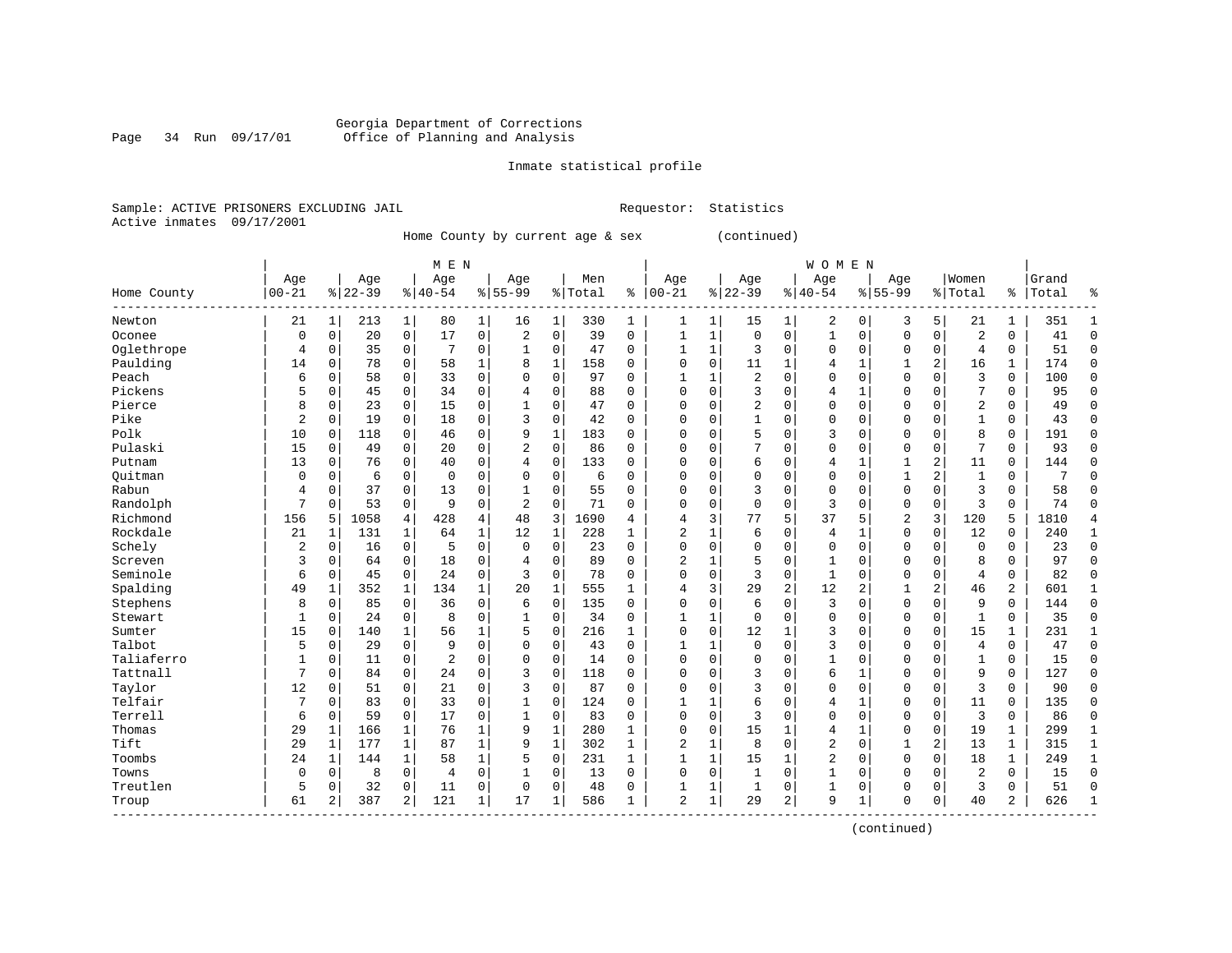Inmate statistical profile

Sample: ACTIVE PRISONERS EXCLUDING JAIL Requestor: Statistics Active inmates 09/17/2001

Home County by current age & sex (continued)

|                  |            |             |           |              | M E N     |                |                                                 |             |         |          |          |          |                |                | <b>WOMEN</b>   |                |          |                |                |          |           |             |
|------------------|------------|-------------|-----------|--------------|-----------|----------------|-------------------------------------------------|-------------|---------|----------|----------|----------|----------------|----------------|----------------|----------------|----------|----------------|----------------|----------|-----------|-------------|
|                  | Age        |             | Age       |              | Age       |                | Age                                             |             | Men     |          | Age      |          | Age            |                | Age            |                | Age      |                | Women          |          | Grand     |             |
| Home County      | $ 00 - 21$ |             | $ 22-39 $ |              | $8 40-54$ |                | $8 55-99$                                       |             | % Total | ⊱        | $ 00-21$ |          | $ 22-39 $      |                | $ 40-54$       |                | $ 55-99$ |                | % Total        |          | %   Total | ៖           |
| Turner           | 6          | 0           | 48        | 0            | 22        | $\overline{0}$ |                                                 | 0           | 77      | 0        | $\Omega$ | 0        | 3              | 0              | 0              | $\Omega$       | 0        | $\overline{0}$ | 3              | 0        | 80        | $\Omega$    |
| Twiggs           |            | $\Omega$    | 25        | 0            | 11        | 0              |                                                 | 0           | 40      | 0        |          | U        | 0              | 0              |                | 0              |          | 0              |                |          | 40        | $\Omega$    |
| Union            |            | $\Omega$    | 23        | 0            |           | $\Omega$       |                                                 | 0           | 36      | $\Omega$ | U        |          |                | O              | $\Omega$       | $\Omega$       | O        | 0              |                | $\Omega$ | 41        | 0           |
| Upson            | 17         | 1           | 114       | $\Omega$     | 49        | 0              | 8                                               | 1           | 188     | O        |          |          |                | O              |                |                |          | 0              | 10             | 0        | 198       | $\mathbf 0$ |
| Walker           | 14         | $\Omega$    | 152       | 1            | 62        |                | 11                                              | 1           | 239     |          | 2        |          | 13             |                |                |                |          | $\overline{a}$ | 22             |          | 261       | 1           |
| Walton           | 23         |             | 177       | 1            | 72        |                | 15                                              | 1           | 287     |          | $\cap$   | $\Omega$ | 11             |                |                |                |          | 0              | 17             |          | 304       | 1           |
| Ware             | 27         |             | 230       | $\mathbf{1}$ | 104       |                | 12                                              | 1           | 373     |          |          | 2        | 14             |                |                |                |          | 0              | 21             |          | 394       |             |
| Warren           | 5          | $\Omega$    | 18        | $\mathbf 0$  | 18        | $\Omega$       | 3                                               | $\Omega$    | 44      | $\Omega$ | $\Omega$ |          | $\Omega$       | O              |                | $\Omega$       | U        | 0              |                | $\Omega$ | 45        | $\Omega$    |
| Washington       | 10         | $\Omega$    | 77        | 0            | 32        | $\Omega$       | 2                                               | 0           | 121     | $\Omega$ |          |          | 5              | U              | 2              |                |          | 0              | 8              | $\Omega$ | 129       | $\mathbf 0$ |
| Wayne            |            | $\Omega$    | 81        | 0            | 28        | $\Omega$       |                                                 | $\mathbf 0$ | 120     | $\Omega$ | U        |          | 5              | U              | U              | U              |          | 2              | 6              | 0        | 126       | 0           |
| Webster          |            | O           | 6         | $\Omega$     | 2         | N              |                                                 | $\Omega$    | 9       | U        |          |          | U              |                |                |                |          | 0              |                | U        |           | $\Omega$    |
| Wheeler          |            | $\Omega$    | 19        | $\Omega$     | 10        | N              |                                                 | $\Omega$    | 35      | 0        |          |          |                |                |                |                |          | 0              |                |          | 36        | $\Omega$    |
| White            | 5          | $\Omega$    | 31        | $\Omega$     | 17        | U              |                                                 | $\Omega$    | 56      | $\Omega$ |          |          | 5              | 0              | $\overline{c}$ |                | U        | $\Omega$       | 8              | 0        | 64        | $\Omega$    |
| Whitfield        | 41         |             | 291       | $\mathbf{1}$ | 144       |                | 22                                              |             | 498     |          |          |          | 34             | $\overline{2}$ | 13             | $\overline{2}$ |          | $\Omega$       | 48             | 2        | 546       |             |
| Wilcox           |            | $\mathbf 0$ | 29        | $\mathbf 0$  | 17        | 0              |                                                 | $\Omega$    | 52      | $\Omega$ | ∩        | $\Omega$ | 4              | 0              | $\Omega$       | U              | 0        | 0              | $\overline{4}$ | 0        | 56        | 0           |
| Wilkes           | 5          | $\Omega$    | 39        | 0            | 18        | 0              |                                                 | $\Omega$    | 66      | $\Omega$ |          |          | 4              | 0              |                |                |          | 0              |                | U        | 71        | $\Omega$    |
| Wilkinson        |            | $\mathbf 0$ | 34        | $\Omega$     | 13        | $\Omega$       |                                                 | $\Omega$    | 52      | O        |          |          | $\overline{2}$ | O              | $\Omega$       | U              | 0        | $\Omega$       | $\overline{c}$ | U        | 54        | $\Omega$    |
| Worth            | 4          | C           | 80        | 0            | 33        | 0              | 6                                               | 0           | 123     | O        | $\Omega$ | 0        | 4              | 0              | $\mathbf{1}$   | 0              | U        | 0              | 5              |          | 128       | $\Omega$    |
| Total reported   |            |             |           |              |           |                | 3345 100 24283 100 10274 100 1495 100 39397 100 |             |         |          |          | 144 100  | 1659 100       |                | 698 100        |                |          | 63 100         | 2564 100       |          | 41961 100 |             |
| Percent reported |            | 92.4        |           | 92.3         |           | 91.0           |                                                 | 89.7        |         | 91.9     |          | 94.7     |                | 93.7           |                | 93.8           |          | 90.0           |                | 93.7     |           | 92.0        |
| Not reported     | 276        |             | 2018      |              | 1016      |                | 172                                             |             | 3482    |          | 8        |          | 112            |                | 46             |                | 7        |                | 173            |          | 3655      |             |
| Total            | 3621       |             | 26301     |              | 11290     |                | 1667                                            |             | 42879   |          | 152      |          | 1771           |                | 744            |                | 70       |                | 2737           |          | 45616     |             |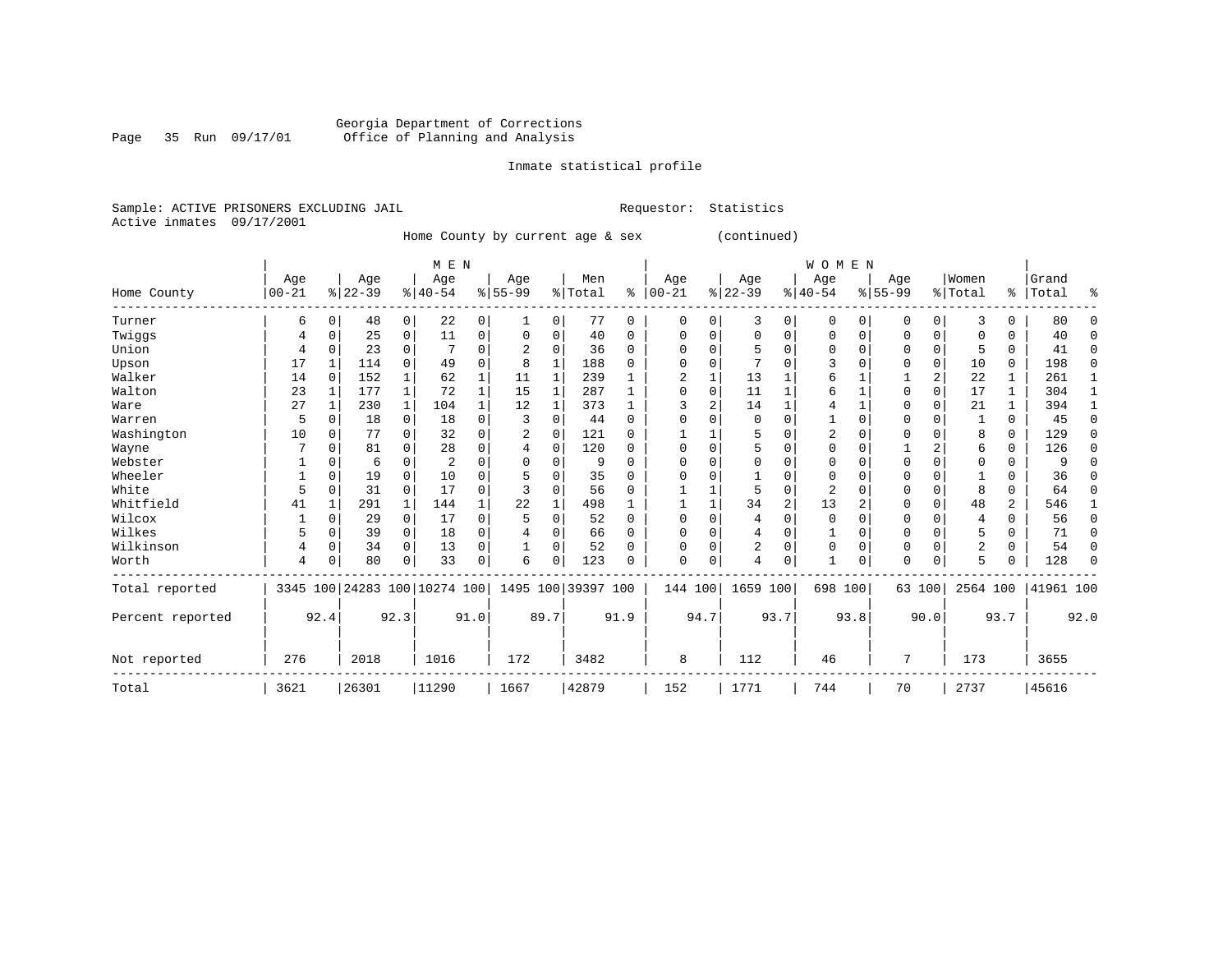Inmate statistical profile<br>Requestor: Statistics

Sample: ACTIVE PRISONERS EXCLUDING JAIL Active inmates 09/17/2001

Prison Sentence In Years by current age & sex

|                                    |                  |      |                  |              | M E N              |              |                  |                |                                                 |          |                      |                |                    |                | W O M E N          |          |                    |                |                  |          |                 |                |
|------------------------------------|------------------|------|------------------|--------------|--------------------|--------------|------------------|----------------|-------------------------------------------------|----------|----------------------|----------------|--------------------|----------------|--------------------|----------|--------------------|----------------|------------------|----------|-----------------|----------------|
| Sentence In Years                  | Age<br>$00 - 21$ |      | Age<br>$8 22-39$ |              | Age<br>$8140 - 54$ |              | Age<br>$8 55-99$ |                | Men<br>% Total                                  |          | Age<br>$8   00 - 21$ |                | Age<br>$8122 - 39$ |                | Age<br>$8140 - 54$ |          | Age<br>$8155 - 99$ |                | Women<br>% Total | ႜၟ       | Grand<br> Total | ٩,             |
| $0 - 1$                            | 82               |      | 285              | 1            | 87                 | 1            | 3                | $\overline{0}$ | 457                                             | 1        | 1                    | 1              | 31                 | 2              | 11                 |          | 1                  | 1              | 44               | 2        | 501             | 1              |
| $1.1 - 2$                          | 272              | 8    | 974              | 4            | 350                | 3            | 34               | 2              | 1630                                            | 4        | 16                   | $11\,$         | 109                | 6              | 40                 | 5        | 1                  | 1              | 166              | 6        | 1796            | $\overline{4}$ |
| $2.1 - 3$                          | 183              | 5    | 835              | 3            | 343                | 3            | 34               | 2              | 1395                                            | 3        | 17                   | 11             | 118                | 7              | 33                 | 4        | $\overline{2}$     | 3              | 170              | 6        | 1565            | 3              |
| $3.1 - 4$                          | 259              | 7    | 899              | 3            | 341                | 3            | 31               | 2              | 1530                                            | 4        | 10                   | 7              | 118                | 7              | 41                 | 6        | 3                  | 4              | 172              | 6        | 1702            | 4              |
| $4.1 - 5$                          | 230              | 6    | 1009             | 4            | 340                | 3            | 32               | 2              | 1611                                            | 4        | 8                    | 5              | 129                | 7              | 39                 | 5        | 1                  | 1              | 177              | 6        | 1788            | 4              |
| $5.1 - 6$                          | 615              | 17   | 2944             | 11           | 1121               | 10           | 132              | 8              | 4812                                            | 11       | 36                   | 24             | 317                | 18             | 131                | 18       | 8                  | 12             | 492              | 18       | 5304            | 12             |
| $6.1 - 7$                          | 176              | 5    | 913              | 3            | 325                | 3            | 34               | 2              | 1448                                            | 3        | 7                    | 5              | 101                | 6              | 40                 | 5        | 2                  | 3              | 150              | 5        | 1598            | 4              |
| $7.1 - 8$                          | 138              | 4    | 1067             | 4            | 342                | 3            | 51               | 3              | 1598                                            | 4        | 5                    | 3              | 84                 | 5              | 36                 | 5        | 2                  | 3              | 127              | 5        | 1725            | $\overline{4}$ |
| $8.1 - 9$                          | 132              | 4    | 1044             | 4            | 326                | 3            | 42               | 3              | 1544                                            | 4        | 7                    | 5              | 66                 | $\overline{4}$ | 19                 | 3        | $\overline{2}$     | 3 <sup>1</sup> | 94               | 3        | 1638            | $\overline{4}$ |
| $9.1 - 10$                         | 29               | 1    | 332              | 1            | 111                | $\mathbf{1}$ | 8                | 0              | 480                                             | 1        | $\Omega$             | $\Omega$       | 27                 | 2              | 7                  | 1        | $\mathbf{1}$       | $\mathbf{1}$   | 35               | 1        | 515             | 1              |
| $10.1 - 12$                        | 769              | 21   | 4562             | 17           | 1380               | 12           | 207              | 12             | 6918                                            | 16       | 20                   | 13             | 246                | 14             | 101                | 14       | 5                  | 7              | 372              | 14       | 7290            | 16             |
| $12.1 - 15$                        | 164              | 5    | 1785             | 7            | 609                | 5            | 79               | 5              | 2637                                            | 6        | 3                    | $\overline{a}$ | 92                 | 5              | 35                 | 5        | 4                  | 6              | 134              | 5        | 2771            | 6              |
| $15.1 - 20$                        | 196              | 5    | 2784             | 11           | 1198               | 11           | 179              | 11             | 4357                                            | 10       | 5                    | 3              | 99                 | 6              | 59                 | 8        | 7                  | 10             | 170              | 6        | 4527            | 10             |
| 20.1-OVER                          | 159              | 4    | 3582             | 14           | 2058               | 18           | 321              | 19             | 6120                                            | 14       | 7                    | 5              | 109                | 6              | 60                 | 8        | 6                  | 9              | 182              | 7        | 6302            | 14             |
| LIFE                               | 176              | 5    | 2992             | 11           | 2163               | 19           | 446              | 27             | 5777                                            | 14       | 9                    | 6              | 120                | 7              | 89                 | 12       | 24                 | 35             | 242              | 9        | 6019            | 13             |
| DEATH                              | 0                | 0    | 59               | $\mathbf 0$  | 57                 | 1            | 11               | 1              | 127                                             | $\Omega$ | $\Omega$             | $\Omega$       | 1                  | $\Omega$       | $\Omega$           | $\Omega$ | $\Omega$           | $\Omega$       | 1                | $\Omega$ | 128             | 0              |
| LIFE W/O PAROLE                    | 5                | 0    | 142              | $\mathbf{1}$ | 87                 | $\mathbf 1$  | 15               | 1              | 249                                             | 1        | 0                    | 0              | 2                  | $\Omega$       | 0                  | 0        | $\mathbf{0}$       | $\overline{0}$ | 2                | 0        | 251             | 1              |
| YOUTHFUL OFFENDERS                 | 0                | 0    | $\overline{2}$   | 0            | 0                  | 0            | 0                | $\circ$        | 2                                               | 0        | $\Omega$             | 0              | 0                  | 0              | 0                  | 0        | $\Omega$           | 0 <sup>1</sup> | 0                | 0        | 2               | $\mathbf 0$    |
| Total reported                     |                  |      |                  |              |                    |              |                  |                | 3585 100 26210 100 11238 100 1659 100 42692 100 |          |                      |                | 151 100 1769 100   |                | 741 100            |          |                    | 69 100         | 2730 100         |          | 45422 100       |                |
| Percent reported                   |                  | 99.0 |                  | 99.7         |                    | 99.5         |                  | 99.5           |                                                 | 99.6     |                      | 99.3           |                    | 99.9           |                    | 99.6     |                    | 98.6           |                  | 99.7     |                 | 99.6           |
| NOT REPORTED                       | 36               |      | 91               |              | 52                 |              | 8                |                | 187                                             |          | 1                    |                | 2                  |                | 3                  |          | 1                  |                | 7                |          | 194             |                |
| Total                              | 3621             |      | 26301            |              | 11290              |              | 1667             |                | 42879                                           |          | 152                  |                | 1771               |                | 744                |          | 70                 |                | 2737             |          | 45616           |                |
|                                    |                  |      |                  |              |                    |              |                  |                |                                                 |          |                      |                |                    |                |                    |          |                    |                |                  |          |                 |                |
| AVG EXCLUDING<br>LIFE, DEATH, YO   | 7.67             |      | 11.25            |              | 12.92              |              | 14.49            |                | 11.43                                           |          | 6.80                 |                | 7.83               |                | 8.79               |          | 9.99               |                | 8.06             |          | 11.22           |                |
|                                    |                  |      |                  |              |                    |              |                  |                |                                                 |          |                      |                |                    |                |                    |          |                    |                |                  |          |                 |                |
| AVG INCLUDING<br>LIFE=21, YO=3 YRS | 8.32             |      | 12.32            |              | 14.41              |              | 16.15            |                | 12.68                                           |          | 7.65                 |                | 8.72               |                | 10.26              |          | 13.82              |                | 9.21             |          | 12.47           |                |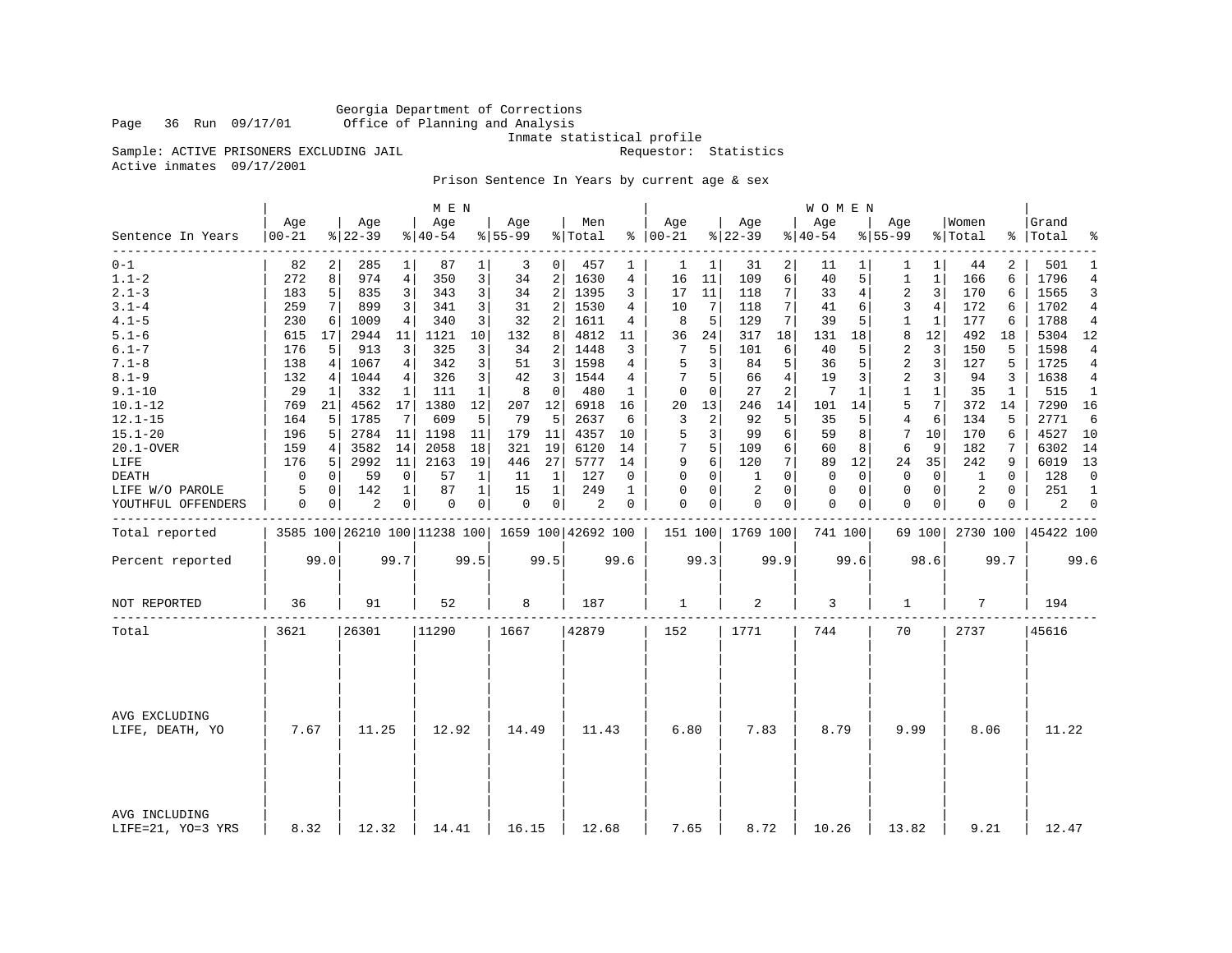# Georgia Department of Corrections Page 37 Run 09/17/01 Office of Planning and Analysis

# Inmate statistical profile

Sample: ACTIVE PRISONERS EXCLUDING JAIL **Requestor:** Statistics Active inmates 09/17/2001

Probation To Follow Prison by current age & sex

|                     |             |                              |             | M E N       |             |       |                    |       |             |       |             |       | W O M E N |       |             |        |             |       |           |       |
|---------------------|-------------|------------------------------|-------------|-------------|-------------|-------|--------------------|-------|-------------|-------|-------------|-------|-----------|-------|-------------|--------|-------------|-------|-----------|-------|
|                     | Aqe         | Aqe                          |             | Age         | Aqe         |       | Men                |       | Aqe         |       | Aqe         |       | Aqe       |       | Aqe         |        | Women       |       | Grand     |       |
| Prob After Prison   | $00 - 21$   | $8122 - 39$                  | $8140 - 54$ |             | $8155 - 99$ |       | % Total            | ႜ     | $00 - 21$   |       | $8$   22-39 |       | $8 40-54$ |       | $8155 - 99$ |        | % Total     |       | %   Total | ိ     |
| PROBATION TO FOLLOW | 1582        | 44<br>8119                   | 3044<br>31  | 27          | 484         |       | 29 13229           | 31    | 71          | 47    | 632         | 36    | 243       | 33    | 23          | 331    | 969         | 35    | 14198 31  |       |
| NO PROBATION        | 2039        | 56 18182                     | 8246<br>69  | 73          | 1183        |       | 71 29650 69        |       | 81          | 53    | 1139        | 64    | 501       | 67    | 47          | 67 I   | 1768        | 65    | 31418 69  |       |
| Total reported      |             | 3621 100 26301 100 11290 100 |             |             |             |       | 1667 100 42879 100 |       | 152 100     |       | 1771 100    |       | 744 100   |       |             | 70 100 | 2737 100    |       | 45616 100 |       |
| Percent reported    | 100.0       |                              | 100.0       | 100.0       |             | 100.0 |                    | 100.0 |             | 100.0 |             | 100.0 |           | 100.0 |             | 100.0  |             | 100.0 |           | 100.0 |
| NOT REPORTED        | $\mathbf 0$ |                              |             | $\mathbf 0$ | $\mathbf 0$ |       | $\mathbf 0$        |       | $\mathbf 0$ |       | 0           |       | 0         |       | $\Omega$    |        | $\mathbf 0$ |       | 0         |       |
| Total               | 3621        | 26301                        | 11290       |             | 1667        |       | 42879              |       | 152         |       | 1771        |       | 744       |       | 70          |        | 2737        |       | 45616     |       |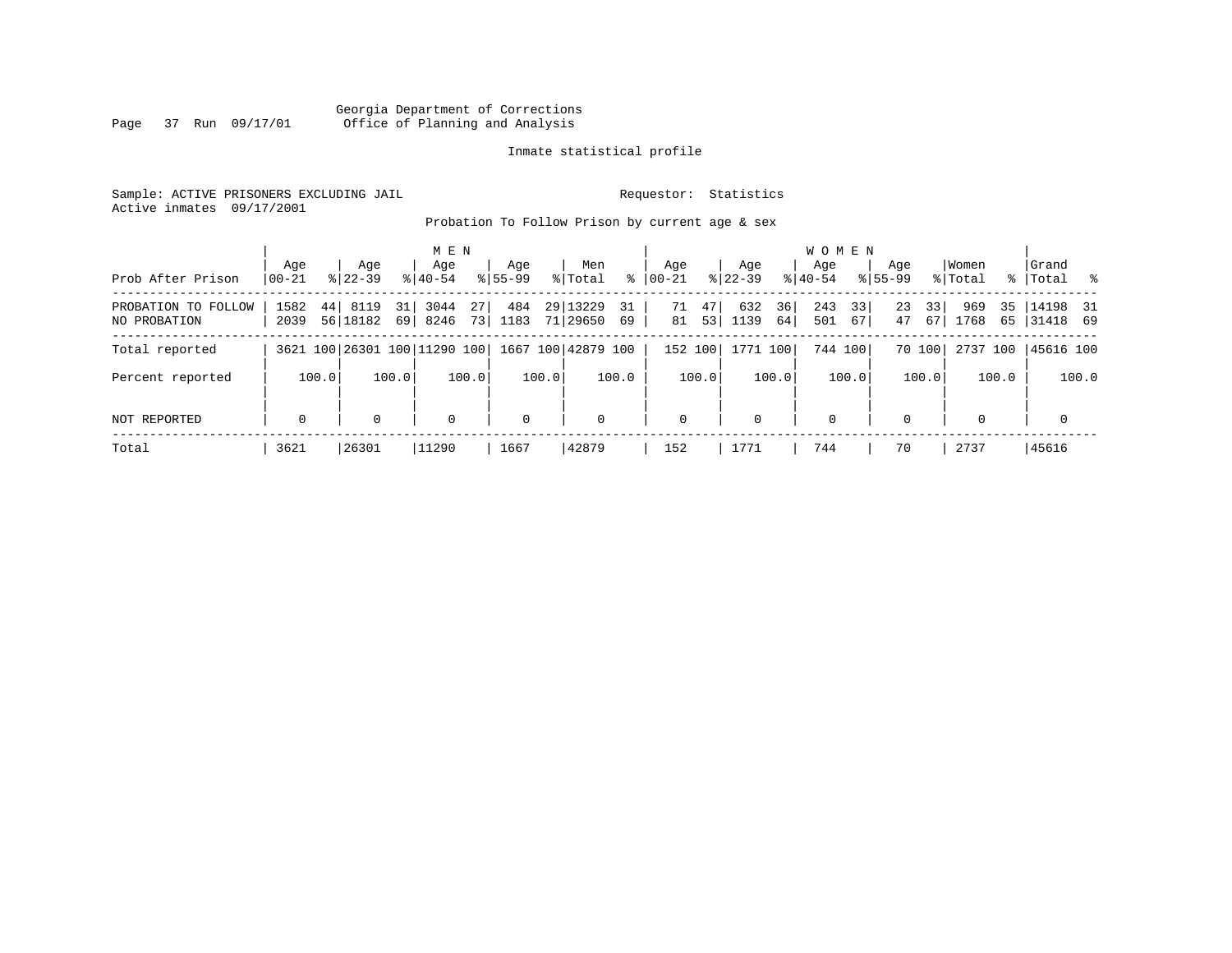# Georgia Department of Corrections Page 38 Run 09/17/01 Office of Planning and Analysis

# Inmate statistical profile

Sample: ACTIVE PRISONERS EXCLUDING JAIL **Requestor:** Statistics Active inmates 09/17/2001

Admission Type by current age & sex

|                      |                  |          |                  |          | M E N                        |          |                  |              |                    |      |                      |             |                  |          | <b>WOMEN</b>     |              |                    |          |                  |      |                    |          |
|----------------------|------------------|----------|------------------|----------|------------------------------|----------|------------------|--------------|--------------------|------|----------------------|-------------|------------------|----------|------------------|--------------|--------------------|----------|------------------|------|--------------------|----------|
| Admission Type       | Age<br>$00 - 21$ |          | Age<br>$8 22-39$ |          | Age<br>$8 40-54$             |          | Age<br>$8 55-99$ |              | Men<br>% Total     |      | Age<br>$8   00 - 21$ |             | Age<br>$ 22-39 $ |          | Age<br>$8 40-54$ |              | Age<br>$8155 - 99$ |          | Women<br>% Total |      | Grand<br>%   Total |          |
|                      |                  |          |                  |          |                              |          |                  |              |                    |      |                      |             |                  |          |                  |              |                    |          |                  |      |                    |          |
| COMMITTED FROM COURT | 2938             |          | 82 16983         | 65       | 7294                         | 65       | 1255             |              | 76 28470           | 67   | 120                  | 79          | 1115             | 63       | 480              | 65           | 61                 | 88       | 1776             | 65   | 30246              | 67       |
| RETURN APPEAL/BOND   | 0                | $\Omega$ | 8                | 0        | 2                            | 0        | $\Omega$         | 0            | 10                 | 0    | $\mathbf 0$          | $\mathbf 0$ | $\Omega$         | 0        | 1                | 0            | $\Omega$           | 0        |                  | U    | 11                 | $\Omega$ |
| PAROLE REV/NEW SENT  | 127              | 4        | 4203             | 16       | 1913                         | 17       | 184              | 11           | 6427               | 15   |                      | 5           | 203              | 11       | 103              | 14           |                    | 6        | 317              | 12   | 6744               | 15       |
| PAR REV/NO NEW SENT  | 33               |          | 853              | 3        | 417                          | 4        | 42               | 3            | 1345               | 3    |                      | 2           | 94               | 5        | 26               | 4            | $\Omega$           | $\Omega$ | 123              | 5    | 1468               | 3        |
| PROB VIOL/TOTAL REV  | 0                | $\Omega$ | 0                | 0        |                              | $\Omega$ | $\Omega$         | $\Omega$     |                    | 0    | $\Omega$             | $\Omega$    | $\Omega$         | $\Omega$ | $\Omega$         | $\Omega$     | $\Omega$           | $\Omega$ | $\Omega$         | 0    |                    | $\Omega$ |
| PROB VIOL/PARTIAL    | 219              | 6        | 1195             | 5.       | 456                          | 4        | 38               | 2            | 1908               | 4    | 8                    | 5           | 139              | 8        | 48               | 6            |                    | 1        | 196              | 7    | 2104               | 5        |
| ADMIT FM OTHER CUST  |                  | $\Omega$ | 14               | 0        |                              | $\Omega$ |                  | $\Omega$     | 27                 | 0    | $\Omega$             | $\Omega$    | $\Omega$         | O        | $\Omega$         | <sup>0</sup> | $\Omega$           | $\Omega$ | 0                | 0    | 27                 | ∩        |
| SHOCK INCARCERATION  | $\Omega$         | $\Omega$ | O                | $\Omega$ | $\Omega$                     | 0        | $\Omega$         | 0            | 0                  | 0    | $\Omega$             | 0           | 0                | 0        | 0                | $\Omega$     | $\Omega$           | $\Omega$ | <sup>0</sup>     | 0    | U                  | ſ        |
| PROB REV/REMAINDER   | 240              | 7        | 2495             | 10       | 864                          | 8        | 94               | 6            | 3693               | 9    | 11                   | 7           | 213              | 12       | 77               | 10           | 3                  | 4        | 304              | 11   | 3997               |          |
| NEW SENT/PAR REV PND |                  | $\Omega$ | 32               | 0        | 25                           | 0        | 3                | $\mathbf 0$  | 61                 | 0    | $\Omega$             | $\Omega$    | $\Omega$         | $\Omega$ | 1                | $\Omega$     | $\Omega$           | $\Omega$ |                  | 0    | 62                 |          |
| LIFE W/O PAROLE      |                  | $\Omega$ | 85               | 0        | 44                           | 0        | 11               | 1            | 144                | U    | O                    | $\Omega$    | $\Omega$         | $\Omega$ | U                | O            | $\Omega$           | $\Omega$ | <sup>0</sup>     | 0    | 144                |          |
| PAROLE REV BOOT CAMP |                  | $\Omega$ | 7                | $\Omega$ | $\overline{2}$               | $\Omega$ | $\Omega$         | 0            | q                  | U    | n                    | 0           | $\Omega$         | $\cap$   | U                | n            | ∩                  | $\Omega$ | O                | 0    | 9                  |          |
| PAR REV/RSN UNKNOWN  |                  | $\Omega$ | 21               | C.       | 56                           | $\Omega$ | 22               | $\mathbf{1}$ | 99                 | U    | ∩                    | 0           | <sup>0</sup>     | $\cap$   | U                | O            | ∩                  | $\Omega$ | U                | U    | 99                 |          |
| PROBATION/PAROLE REV |                  | $\Omega$ | $\cap$           | U        | $\Omega$                     | $\Omega$ | $\Omega$         | $\Omega$     |                    | U    | ∩                    | 0           | U                | $\cap$   | U                | O            | ∩                  | U        | U                | U    |                    |          |
| PB PAROLE RESCINDED  |                  | $\Omega$ |                  | U        |                              | U        | U                | $\Omega$     | 8                  | U    | <sup>0</sup>         | 0           | U                | $\cap$   | U                | O            | ∩                  | $\Omega$ | n                | U    |                    |          |
| PROB REVOC/SPEC COND | 6                | $\Omega$ | 39               | 0        | 22                           | 0        |                  | $\Omega$     | 68                 | U    |                      |             | 6                | O        |                  |              | $\Omega$           | $\Omega$ | 13               | U    | 81                 | O        |
| PAR REV/REVOC CENTER | h                | 0        | 233              | 1        | 125                          |          |                  | $\Omega$     | 367                |      | <sup>0</sup>         | 0           |                  | O        | Ω                | O            | $\Omega$           | U        | <sup>0</sup>     | 0    | 367                |          |
| INFORMATION ONLY     |                  | $\Omega$ | O                | 0        | $\Omega$                     | 0        | O                | 0            | O                  | 0    | $\Omega$             | 0           | 0                | O        | U                | O            | O                  | $\Omega$ | O                | 0    | U                  | ∩        |
| INCOMPLETE SENT PKG  |                  | $\Omega$ | O                | 0        | $\Omega$                     | 0        | O                | $\Omega$     | O                  | O    | <sup>0</sup>         | $\Omega$    | <sup>0</sup>     | O        | U                | O            | O                  | $\Omega$ | O                | 0    |                    | n        |
| HANCOCK REVOC CENTER |                  | $\Omega$ | 3                | 0        | $\Omega$                     | 0        | U                | $\Omega$     | 3                  | U    | ∩                    | $\Omega$    | <sup>0</sup>     | O        | U                | $\Omega$     | $\Omega$           | $\Omega$ |                  | 0    | 3                  | ∩        |
| WHITWORTH DETENTION  |                  | $\Omega$ | 29               | 0        | 11                           | 0        | 1                | 0            | 43                 | O    | <sup>0</sup>         | 0           | $\Omega$         | 0        | 0                | $\Omega$     | $\Omega$           | $\Omega$ |                  | 0    | 43                 | ∩        |
| DCYS AT RISK         |                  | $\Omega$ | 4                | $\Omega$ | $\Omega$                     | 0        |                  | $\Omega$     | 11                 | 0    |                      | 0           | 0                | $\Omega$ | 0                | 0            | $\Omega$           | $\Omega$ |                  | 0    | 11                 | C        |
| <b>OTHER</b>         | $\Omega$         | 0        | O                | U        | $\Omega$                     | 0        | O                | $\Omega$     | $\Omega$           | O    | $\Omega$             | O           | O                | $\Omega$ | Ω                | O            | $\Omega$           | $\Omega$ |                  | U    | U                  |          |
| Total reported       |                  |          |                  |          | 3585 100 26211 100 11240 100 |          |                  |              | 1659 100 42695 100 |      | 151 100              |             | 1770 100         |          | 741 100          |              |                    | 69 100   | 2731 100         |      | 45426 100          |          |
| Percent reported     |                  | 99.0     |                  | 99.7     |                              | 99.6     |                  | 99.5         |                    | 99.6 |                      | 99.3        |                  | 99.9     |                  | 99.6         |                    | 98.6     |                  | 99.8 |                    | 99.6     |
| UNKNOWN              | 36               |          | 90               |          | 50                           |          | 8                |              | 184                |      | 1                    |             | 1                |          | 3                |              | 1                  |          | 6                |      | 190                |          |
| Total                | 3621             |          | 26301            |          | 11290                        |          | 1667             |              | 42879              |      | 152                  |             | 1771             |          | 744              |              | 70                 |          | 2737             |      | 45616              |          |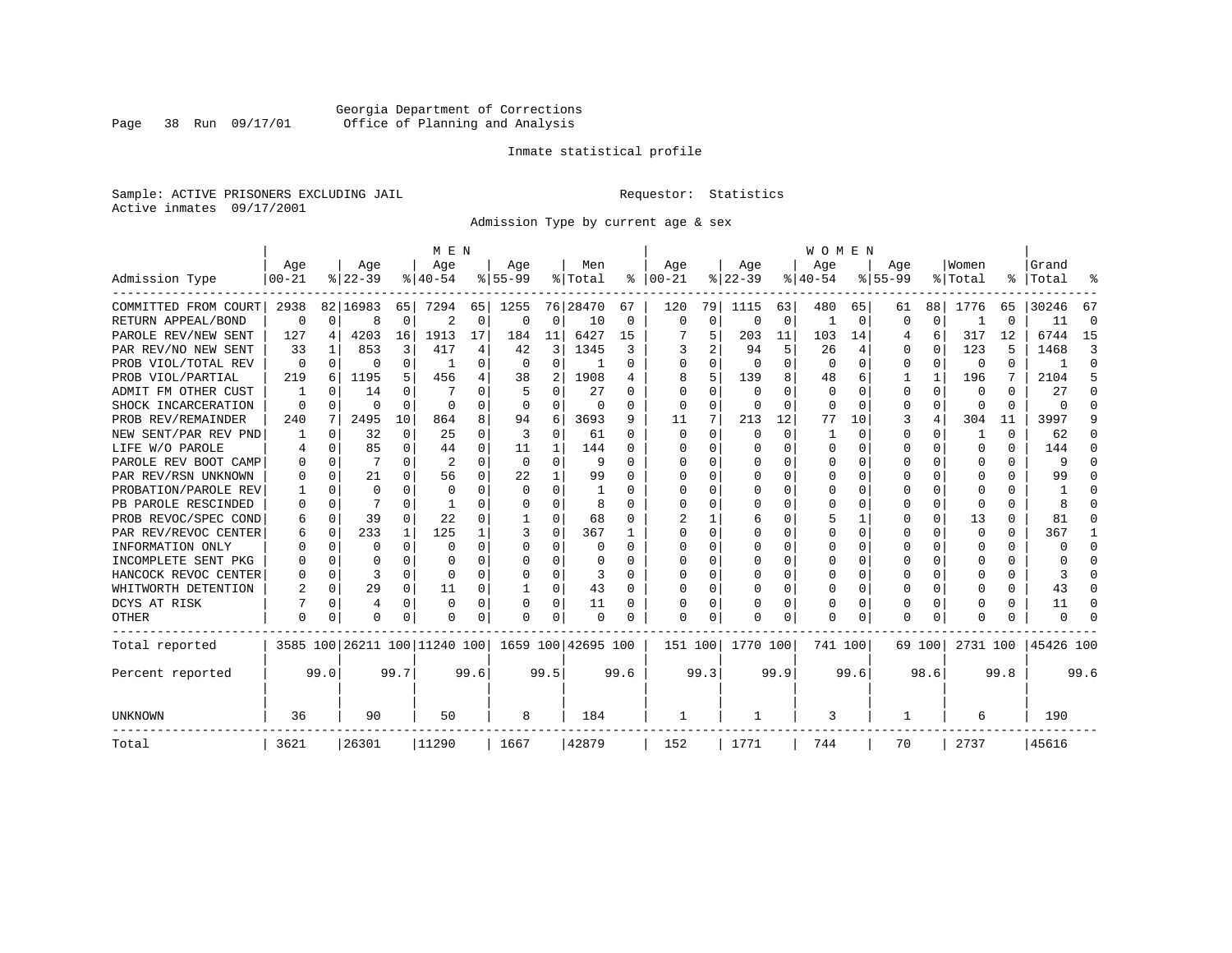#### Georgia Department of Corrections Page 39 Run 09/17/01 Office of Planning and Analysis

# Inmate statistical profile

| Sample: ACTIVE PRISONERS EXCLUDING JAIL |  | Requestor: Statistics |
|-----------------------------------------|--|-----------------------|
| Active inmates 09/17/2001               |  |                       |

Release Type by current age & sex

| Release Type                         | Aqe<br>$100 - 21$ | Aqe<br>$8122 - 39$                                 |                            | M E N<br>Age<br>$8140 - 54$ |                   | Aqe<br>$8155 - 99$                        |                                  | Men<br>% Total | $\approx$                | Aqe<br>$ 00-21 $ |                           | Aqe<br>$8 22-39$         |                       | <b>WOMEN</b><br>Age<br>$8 40-54$ |                           | Aqe<br>$8155 - 99$ |                    | Women<br>% Total          |                      | Grand<br>%   Total % |                                  |
|--------------------------------------|-------------------|----------------------------------------------------|----------------------------|-----------------------------|-------------------|-------------------------------------------|----------------------------------|----------------|--------------------------|------------------|---------------------------|--------------------------|-----------------------|----------------------------------|---------------------------|--------------------|--------------------|---------------------------|----------------------|----------------------|----------------------------------|
| PAROLE<br>SENTENCE EXPIRED<br>Active | 36<br>$\Omega$    | 90<br>$\mathbf{0}$<br>3621 100 26301 100 11289 100 | 0 <sup>1</sup><br>$\Omega$ | 50                          | $\mathbf{0}$<br>0 | 8<br>$\mathbf{0}$<br>  1667 100 42878 100 | $\overline{0}$<br>$\overline{0}$ | 184            | $\mathbf{0}$<br>$\Omega$ | $\mathbf{0}$     | $\overline{0}$<br>152 100 | $\mathbf{0}$<br>1771 100 | 0  <br>0 <sup>1</sup> | 0                                | $\overline{0}$<br>744 100 | $\mathbf{0}$       | $\Omega$<br>70 100 | 6<br>$\Omega$<br>2737 100 | $\Omega$<br>$\Omega$ | 190<br>45615 100     | $\overline{0}$<br>$\overline{0}$ |
| Total                                | 3621              | 26301                                              |                            | 11290                       |                   | 1667                                      |                                  | 42879          |                          | 152              |                           | 1771                     |                       | 744                              |                           | 70                 |                    | 2737                      |                      | 45616                |                                  |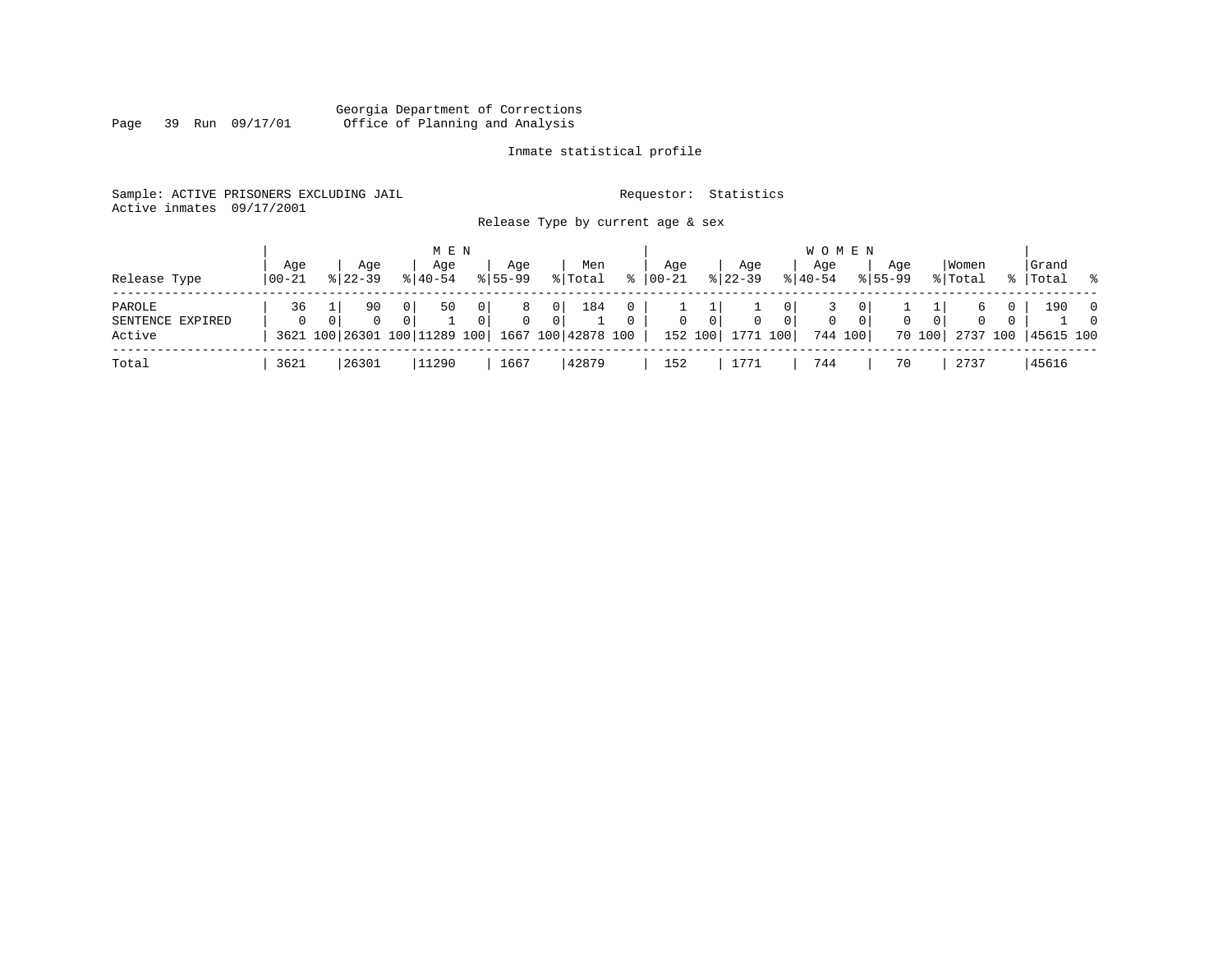# Georgia Department of Corrections Page 40 Run 09/17/01 Office of Planning and Analysis

# Inmate statistical profile

Sample: ACTIVE PRISONERS EXCLUDING JAIL **Requestor:** Statistics Active inmates 09/17/2001

Inst By Group by current age & sex

|                      |           |          |           |                | M E N                        |                |           |          |                    |          |             |             |             |             | W O M E N |          |           |        |          |       |           |          |
|----------------------|-----------|----------|-----------|----------------|------------------------------|----------------|-----------|----------|--------------------|----------|-------------|-------------|-------------|-------------|-----------|----------|-----------|--------|----------|-------|-----------|----------|
|                      | Age       |          | Age       |                | Age                          |                | Age       |          | Men                |          | Age         |             | Age         |             | Age       |          | Age       |        | Women    |       | Grand     |          |
| Inst By Group        | $00 - 21$ |          | $ 22-39 $ |                | $ 40-54 $                    |                | $8 55-99$ |          | % Total            | ፠        | $00 - 21$   |             | $ 22-39$    |             | $ 40-54 $ |          | $8 55-99$ |        | % Total  |       | %   Total | ွေ       |
| County jails         | 0         | $\Omega$ | 0         | $\overline{0}$ | $\Omega$                     | 0              |           | $\Omega$ | 0                  |          | 0           | 0           |             | 0           | $\Omega$  |          | O         | 0      |          | 0     |           |          |
| Transitional centers | 16        | $\Omega$ | 449       | 2              | 238                          | $\overline{a}$ | 14        |          | 717                |          | 5           | 3           | 134         | 8           | 56        | 8        |           |        | 196      | 7     | 913       |          |
| County camps         | 381       | 11       | 3077      | 12             | 754                          | 7              | 22        |          | 4234               | 10       | $\Omega$    |             |             |             | $\Omega$  |          | $\Omega$  |        |          | 0     | 4235      | 9        |
| Inmate boot camps    | 196       | 6        | 373       |                | $\Omega$                     | 0              |           |          | 569                |          |             |             |             |             | 0         |          | 0         |        |          |       | 570       |          |
| State prisons        | 2542      | 73       | 18974     | 74             | 8844                         | 80             | 1471      | 89       | 31831              | 76       | 147         | 97          | 1635        | 92          | 687       | 92       | 69        | 99     | 2538     | 93    | 34369     |          |
| Private prisons      | 349       | 10       | 2847      | 11             | 1243                         | 11             | 142       | 9        | 4581               |          | $\mathbf 0$ | 0           | $\Omega$    | 0           | $\Omega$  |          | $\Omega$  |        | $\Omega$ | 0     | 4581      | 10       |
| Other                |           | 0        | 5         | $\overline{0}$ | 2                            | 0              | $\Omega$  | 0        | 8                  | $\Omega$ | $\mathbf 0$ | $\mathbf 0$ | $\mathbf 0$ | $\mathbf 0$ |           | $\Omega$ | $\Omega$  | 0      |          |       | 9         | $\Omega$ |
| Total reported       |           |          |           |                | 3485 100 25725 100 11081 100 |                |           |          | 1649 100 41940 100 |          | 152 100     |             | 1771 100    |             | 744 100   |          |           | 70 100 | 2737 100 |       | 44677 100 |          |
| Percent reported     |           | 96.2     |           | 97.8           |                              | 98.1           |           | 98.9     |                    | 97.8     |             | 100.0       |             | 100.0       |           | 100.0    |           | 100.0  |          | 100.0 |           | 97.9     |
| Not reported         | 136       |          | 576       |                | 209                          |                | 18        |          | 939                |          | $\Omega$    |             | $\Omega$    |             | $\Omega$  |          | $\Omega$  |        | $\Omega$ |       | 939       |          |
| Total                | 3621      |          | 26301     |                | 11290                        |                | 1667      |          | 42879              |          | 152         |             | 1771        |             | 744       |          | 70        |        | 2737     |       | 45616     |          |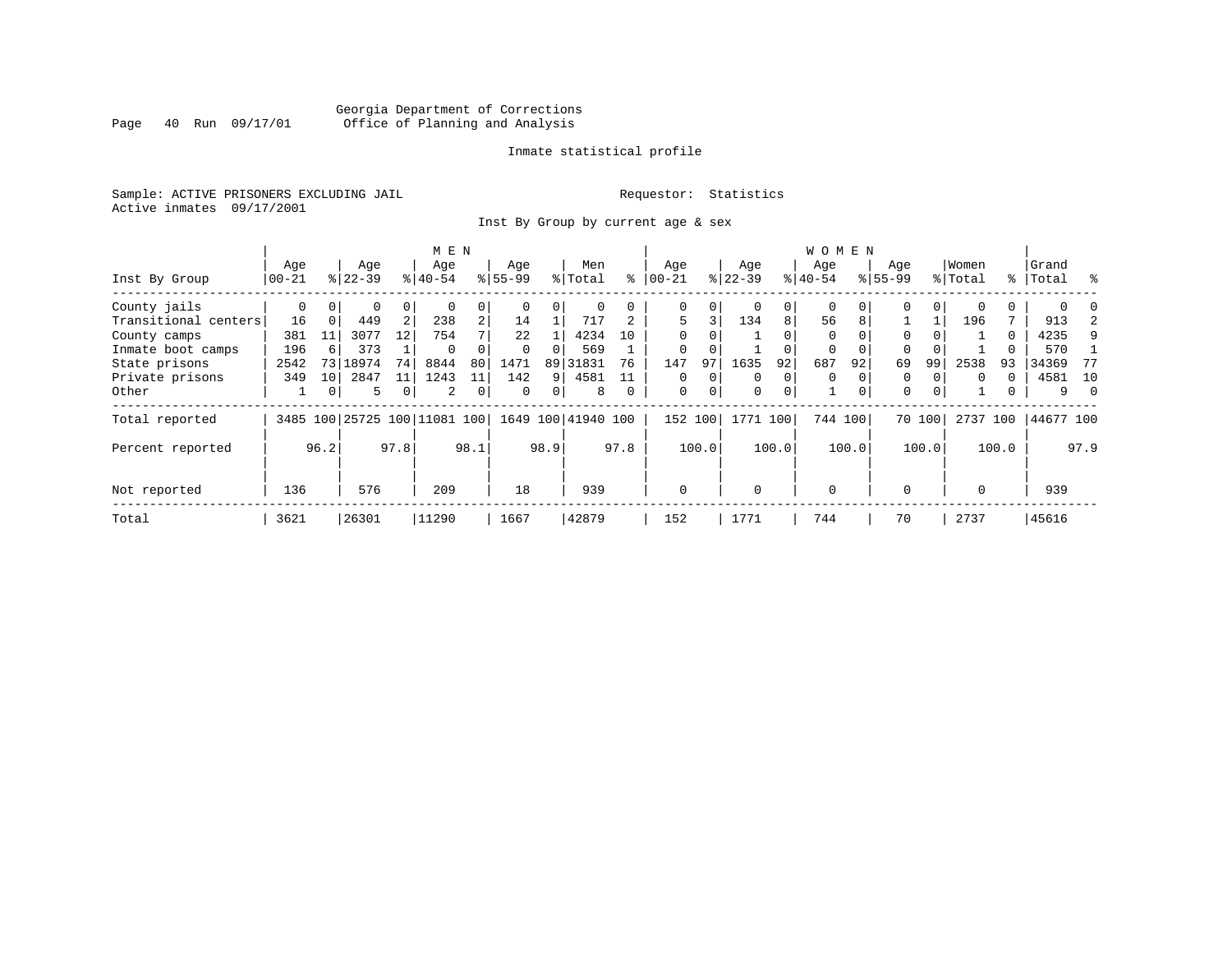# Georgia Department of Corrections Page 41 Run 09/17/01 Office of Planning and Analysis

# Inmate statistical profile

Sample: ACTIVE PRISONERS EXCLUDING JAIL **Requestor:** Statistics Active inmates 09/17/2001

Institution by current age & sex

|                      |           |              |           |                | M E N          |                |                |             |          |              |                |                |              |             | W O M E N    |             |             |              |              |          |           |                |
|----------------------|-----------|--------------|-----------|----------------|----------------|----------------|----------------|-------------|----------|--------------|----------------|----------------|--------------|-------------|--------------|-------------|-------------|--------------|--------------|----------|-----------|----------------|
|                      | Age       |              | Age       |                | Age            |                | Aqe            |             | Men      |              | Age            |                | Aqe          |             | Aqe          |             | Aqe         |              | Women        |          | Grand     |                |
| Institution          | $00 - 21$ |              | $8 22-39$ |                | $8 40-54$      |                | $8155 - 99$    |             | % Total  | ႜ            | $ 00-21$       |                | $ 22-39$     |             | $ 40-54$     |             | $8155 - 99$ |              | % Total      |          | %   Total |                |
| Albany Trans Ctr     | 3         | 0            | 85        | 0              | 57             | 1              | 1              | 0           | 146      | 0            | 0              | $\mathbf{0}$   | $\Omega$     | 0           | 0            | 0           | 0           | 0            | 0            | 0        | 146       | $\Omega$       |
| Atlanta Trans Ctr(M) | 5         | $\mathbf 0$  | 151       | $\mathbf{1}$   | 80             | $\mathbf{1}$   | 8              | $\mathsf 0$ | 244      | $\mathbf{1}$ | $\Omega$       | $\Omega$       | $\mathbf 0$  | $\mathbf 0$ | $\Omega$     | $\mathbf 0$ | $\Omega$    | $\Omega$     | $\mathbf 0$  | $\Omega$ | 244       | $\mathbf{1}$   |
| Macon Trans Ctr      | 5         | 0            | 79        | $\Omega$       | 38             | 0              | 3              | $\mathbf 0$ | 125      | 0            | $\Omega$       | $\mathbf{0}$   | 0            | $\mathbf 0$ | $\Omega$     | $\mathbf 0$ | $\Omega$    | $\Omega$     | $\mathbf 0$  | $\Omega$ | 125       | $\Omega$       |
| Metro Trans Ctr (W)  | U         | 0            | $\Omega$  | $\Omega$       | $\Omega$       | $\mathbf 0$    | $\Omega$       | $\mathbf 0$ | $\Omega$ | 0            | $\overline{2}$ | 1              | 85           | 5           | 34           | 5           | 1           | $\mathbf{1}$ | 122          | 4        | 122       | $\Omega$       |
| Savannah Trans Ctr   | ζ         | $\Omega$     | 134       | $\mathbf{1}$   | 63             | 1              |                | $\Omega$    | 202      | $\Omega$     | $\Omega$       | $\Omega$       | $\Omega$     | $\Omega$    | $\Omega$     | $\Omega$    | $\Omega$    | $\Omega$     | $\Omega$     | $\Omega$ | 202       | $\Omega$       |
| Savannah Womens TC   | $\Omega$  | $\Omega$     | $\Omega$  | $\Omega$       | $\Omega$       | $\Omega$       | $\Omega$       | $\Omega$    | $\Omega$ | $\Omega$     | 3              | $\overline{a}$ | 49           | 3           | 22           | 3           | $\Omega$    | $\Omega$     | 74           | 3        | 74        | $\Omega$       |
| Central State Hosp   |           | $\Omega$     | 5         | $\Omega$       | $\overline{2}$ | $\Omega$       | $\Omega$       | $\mathbf 0$ | 8        | $\Omega$     | $\Omega$       | $\Omega$       | $\Omega$     | $\mathbf 0$ | $\mathbf{1}$ | $\Omega$    | $\Omega$    | $\Omega$     | $\mathbf{1}$ | $\Omega$ | 9         | $\Omega$       |
| Bulloch County       | 11        | $\Omega$     | 94        | $\mathbf 0$    | 29             | $\Omega$       | $\overline{2}$ | $\mathbf 0$ | 136      | $\Omega$     | ∩              | 0              | $\Omega$     | 0           | $\Omega$     | 0           | $\Omega$    | $\Omega$     | $\Omega$     | $\Omega$ | 136       | $\Omega$       |
| Carroll County       | 20        | 1            | 162       | $\mathbf{1}$   | 37             | 0              | $\mathbf{1}$   | $\mathbf 0$ | 220      | 1            | $\cap$         | 0              | $\Omega$     | $\Omega$    | $\Omega$     | 0           | $\Omega$    | $\Omega$     | $\Omega$     | $\Omega$ | 220       | $\Omega$       |
| Clarke County        | 3         | 0            | 72        | $\Omega$       | 2.4            | 0              | $\mathbf{1}$   | $\mathbf 0$ | 100      | 0            | ∩              | 0              | $\Omega$     | 0           | $\Omega$     | 0           | $\Omega$    | $\Omega$     | $\Omega$     | $\Omega$ | 100       | $\Omega$       |
| Colquitt County      | 26        | 1            | 129       | $\mathbf{1}$   | 20             | $\Omega$       | $\Omega$       | $\Omega$    | 175      | 0            | ∩              | $\Omega$       | $\mathbf{1}$ | 0           | $\Omega$     | $\Omega$    | $\Omega$    | $\Omega$     | $\mathbf{1}$ | $\Omega$ | 176       | $\Omega$       |
| Coweta County        | 12        | $\mathbf 0$  | 129       | $\mathbf{1}$   | 55             | 0              | 3              | $\mathbf 0$ | 199      | $\Omega$     | $\cap$         | $\Omega$       | $\Omega$     | $\mathbf 0$ | $\Omega$     | 0           | $\Omega$    | $\Omega$     | $\mathbf 0$  | $\Omega$ | 199       | $\Omega$       |
| Decatur County       | 6         | $\mathbf 0$  | 82        | $\mathbf 0$    | 27             | 0              | 0              | $\mathbf 0$ | 115      | 0            | $\Omega$       | 0              | 0            | $\mathbf 0$ | $\Omega$     | $\mathbf 0$ | $\Omega$    | 0            | $\mathbf 0$  | $\Omega$ | 115       | $\Omega$       |
| Effingham County     | 14        | $\Omega$     | 109       | $\Omega$       | 23             | $\Omega$       | $\mathbf 1$    | $\Omega$    | 147      | $\Omega$     | $\Omega$       | $\Omega$       | 0            | 0           | $\Omega$     | $\Omega$    | $\Omega$    | $\Omega$     | $\Omega$     | $\Omega$ | 147       | $\Omega$       |
| Floyd County         | 21        | $\mathbf 1$  | 147       | $\mathbf{1}$   | 50             | 0              | $\mathbf{1}$   | $\mathbf 0$ | 219      | 1            | $\cap$         | 0              | $\Omega$     | 0           | $\Omega$     | 0           | $\Omega$    | $\Omega$     | $\Omega$     | $\Omega$ | 219       | $\Omega$       |
| Gwinnett County      | 20        | 1            | 77        | $\Omega$       | 23             | $\Omega$       | $\Omega$       | $\mathbf 0$ | 120      | 0            |                | 0              | $\Omega$     | 0           | $\Omega$     | 0           | $\Omega$    | $\Omega$     | $\Omega$     | $\Omega$ | 120       | $\Omega$       |
| Hall County          | 18        | $\mathbf{1}$ | 192       | $\mathbf{1}$   | 28             | $\Omega$       | $\mathbf{1}$   | $\Omega$    | 239      | $\mathbf{1}$ | ∩              | $\cap$         | $\Omega$     | 0           | ∩            | $\Omega$    | $\Omega$    | $\Omega$     | $\Omega$     | $\cap$   | 239       | $\mathbf{1}$   |
| Harris County        | 16        | 0            | 73        | $\Omega$       | 14             | 0              | 1              | $\mathbf 0$ | 104      | $\Omega$     | $\cap$         | 0              | $\Omega$     | $\mathbf 0$ | $\Omega$     | $\Omega$    | $\Omega$    | $\Omega$     | $\mathbf 0$  | $\Omega$ | 104       | $\Omega$       |
| Jackson County       | 14        | 0            | 118       | $\mathbf 0$    | 36             | 0              | $\mathbf 1$    | $\mathbf 0$ | 169      | $\Omega$     |                | $\Omega$       | 0            | 0           | $\Omega$     | $\mathbf 0$ | $\Omega$    | 0            | $\mathbf 0$  | $\Omega$ | 169       | $\Omega$       |
| Jefferson County     | 20        | $\mathbf{1}$ | 136       | $\mathbf{1}$   | 25             | $\Omega$       | $\overline{c}$ | $\Omega$    | 183      | $\Omega$     | $\cap$         | $\Omega$       | 0            | 0           | $\Omega$     | $\Omega$    | $\Omega$    | $\Omega$     | $\Omega$     | $\Omega$ | 183       | $\Omega$       |
| Mitchell County      | 3         | $\mathbf 0$  | 47        | $\Omega$       | 18             | 0              | $\Omega$       | $\Omega$    | 68       | $\Omega$     | $\cap$         | $\Omega$       | $\Omega$     | $\Omega$    | $\Omega$     | 0           | $\Omega$    | $\Omega$     | $\Omega$     | $\Omega$ | 68        | $\Omega$       |
| Muscogee County      | 43        | 1            | 369       | $\mathbf{1}$   | 85             | 1              | 2              | $\mathbf 0$ | 499      | 1            |                | $\Omega$       | U            | 0           | $\Omega$     | 0           | $\Omega$    | $\Omega$     | $\Omega$     | $\Omega$ | 499       | -1             |
| Richmond County      | 8         | $\Omega$     | 162       | $\mathbf{1}$   | 36             | $\Omega$       | $\overline{c}$ | $\Omega$    | 208      | $\Omega$     | ∩              | 0              | $\Omega$     | 0           | ∩            | $\Omega$    | $\Omega$    | $\Omega$     | $\Omega$     | $\cap$   | 208       | $\Omega$       |
| Screven County       | 15        | 0            | 103       | $\Omega$       | 18             | $\mathbf 0$    | 0              | $\mathbf 0$ | 136      | $\Omega$     | ∩              | $\Omega$       | $\Omega$     | $\Omega$    | $\Omega$     | 0           | $\Omega$    | $\Omega$     | $\mathbf 0$  | $\Omega$ | 136       | $\Omega$       |
| Spalding County      | 6         | 0            | 113       | $\mathbf 0$    | 30             | 0              | 1              | $\mathbf 0$ | 150      | $\Omega$     | $\Omega$       | $\Omega$       | 0            | $\mathbf 0$ |              | $\mathbf 0$ | $\Omega$    | 0            | $\mathbf 0$  | $\Omega$ | 150       | $\Omega$       |
| Stewart County       | 12        | $\mathbf 0$  | 70        | $\Omega$       | 10             | 0              | 0              | $\mathbf 0$ | 92       | $\Omega$     | $\Omega$       | $\Omega$       | 0            | 0           | $\Omega$     | 0           | $\Omega$    | $\Omega$     | $\mathbf 0$  | $\Omega$ | 92        | $\Omega$       |
| Sumter County        | 45        | 1            | 245       | $\mathbf{1}$   | 45             | $\Omega$       | $\mathbf{1}$   | $\Omega$    | 336      | 1            | $\cap$         | $\Omega$       | $\Omega$     | 0           | $\Omega$     | 0           | $\Omega$    | $\Omega$     | $\Omega$     | $\Omega$ | 336       | $\mathbf{1}$   |
| Terrell County       | 4         | 0            | 90        | $\Omega$       | 35             | $\Omega$       | $\mathbf{1}$   | $\mathbf 0$ | 130      | 0            |                | 0              | $\Omega$     | 0           | $\Omega$     | 0           | $\Omega$    | $\Omega$     | $\Omega$     | $\Omega$ | 130       | $\Omega$       |
| Thomas County        |           | $\Omega$     | 105       | 0              | 25             | $\Omega$       | $\mathbf{1}$   | $\Omega$    | 138      | 0            | ∩              | $\cap$         | $\Omega$     | 0           | ∩            | $\Omega$    | $\Omega$    | $\Omega$     | $\Omega$     | $\Omega$ | 138       | $\Omega$       |
| Troup County         | 15        | 0            | 94        | $\Omega$       | 24             | $\Omega$       | $\Omega$       | $\mathbf 0$ | 133      | 0            | ∩              | $\Omega$       | $\Omega$     | $\Omega$    | $\Omega$     | $\Omega$    | $\Omega$    | $\Omega$     | $\mathbf 0$  | $\Omega$ | 133       | $\Omega$       |
| Clayton County       | 22        | $\mathbf 1$  | 159       | $\mathbf{1}$   | 37             | $\mathbf 0$    | 0              | 0           | 218      | 1            |                | $\Omega$       | 0            | 0           | $\Omega$     | $\mathbf 0$ | $\Omega$    | 0            | $\mathbf 0$  | $\Omega$ | 218       | $\Omega$       |
| Ware Prison          | 67        | 2            | 703       | 3              | 242            | 2              | 28             | 2           | 1040     | 2            | $\cap$         | $\Omega$       | $\Omega$     | 0           | $\Omega$     | 0           | $\Omega$    | $\Omega$     | $\mathbf 0$  | $\Omega$ | 1040      | $\overline{c}$ |
| Lowndes Prison       | 39        | $\mathbf 1$  | 213       | $\mathbf{1}$   | 48             | $\mathbf 0$    | 5              | $\mathbf 0$ | 305      | 1            | ∩              | $\Omega$       | $\Omega$     | $\Omega$    | $\Omega$     | $\mathbf 0$ | $\Omega$    | $\Omega$     | $\Omega$     | $\Omega$ | 305       | $\mathbf{1}$   |
| Dodge Prison         | 57        | 2            | 672       | 3              | 378            | 3              | 38             | 2           | 1145     | 3            |                | $\Omega$       | $\Omega$     | $\Omega$    | $\Omega$     | 0           | $\Omega$    | $\Omega$     | $\Omega$     | O        | 1145      | 3              |
| Phillips Prison      | 49        | 1            | 492       | $\overline{a}$ | 267            | $\overline{a}$ | 50             | 3           | 858      | 2            | <sup>0</sup>   | 0              | 0            | 0           | $\Omega$     | 0           | $\Omega$    | $\Omega$     | $\Omega$     | $\Omega$ | 858       | $\mathcal{D}$  |
| Walker Prison        | 67        | 2            | 365       | $\mathbf{1}$   | 166            | $\mathbf{1}$   | 24             | 1           | 622      | 1            | $\Omega$       | 0              | $\Omega$     | 0           | $\Omega$     | 0           | $\Omega$    | 0            | $\Omega$     | 0        | 622       |                |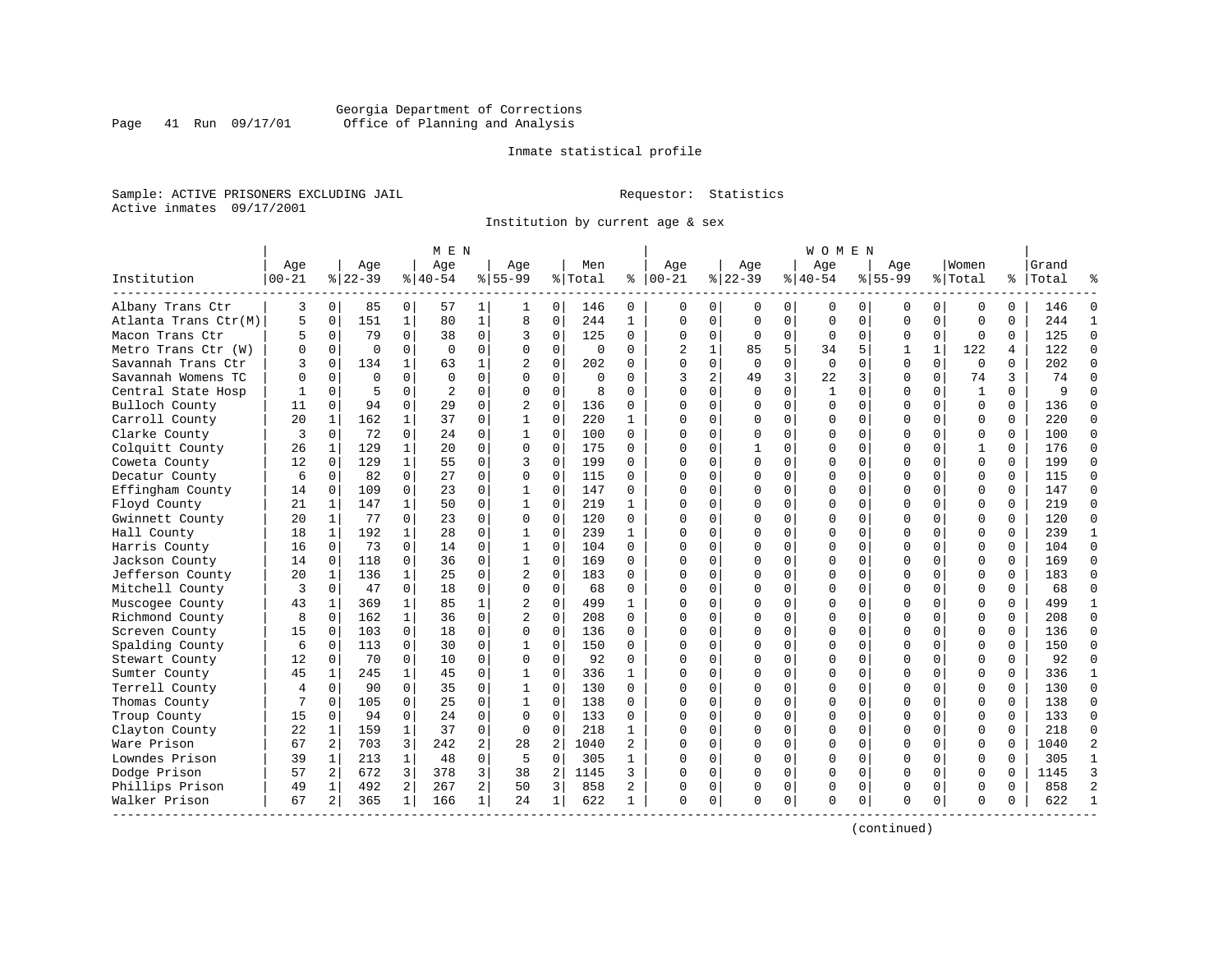Inmate statistical profile

Sample: ACTIVE PRISONERS EXCLUDING JAIL Requestor: Statistics Active inmates 09/17/2001

Institution by current age & sex (CONTINUED)

|                      |           |                |                |                | M E N    |                |              |                |         |                |               |             |           |          | W O M E N   |             |             |             |             |              |           |                |
|----------------------|-----------|----------------|----------------|----------------|----------|----------------|--------------|----------------|---------|----------------|---------------|-------------|-----------|----------|-------------|-------------|-------------|-------------|-------------|--------------|-----------|----------------|
|                      | Age       |                | Age            |                | Aqe      |                | Aqe          |                | Men     |                | Age           |             | Age       |          | Age         |             | Aqe         |             | Women       |              | Grand     |                |
| Institution          | $00 - 21$ |                | $8 22-39$      |                | $ 40-54$ |                | $8155 - 99$  |                | % Total |                | $8   00 - 21$ |             | $8 22-39$ |          | $8140 - 54$ |             | $8155 - 99$ |             | % Total     |              | %   Total |                |
| Wayne Prison         | 4         | $\Omega$       | 111            | 0 <sup>1</sup> | 76       | $1\vert$       | 9            | 1              | 200     | 0              | 0             | 0           | 0         | 0        | 0           | 0           | 0           | 0           | 0           | 0            | 200       |                |
| Arrendale Prison     | 501       | 14             | 553            | $\overline{a}$ | 159      | 1              | 11           | 1              | 1224    | 3              | 0             | $\Omega$    | 0         | 0        | 0           | $\mathbf 0$ | $\Omega$    | $\mathbf 0$ | $\mathbf 0$ | 0            | 1224      | 3              |
| Montgomery Prison    | 35        | 1              | 273            | $\mathbf{1}$   | 72       | 1              | 5            | $\mathbf 0$    | 385     | $\mathbf{1}$   | 0             | 0           | $\Omega$  | 0        | 0           | $\mathbf 0$ | $\Omega$    | 0           | $\mathbf 0$ | 0            | 385       | $\mathbf{1}$   |
| Lee Prison           | 56        | $\overline{a}$ | 463            | 2              | 190      | $\overline{a}$ | 13           | $\mathbf{1}$   | 722     | $\overline{a}$ | $\cap$        | 0           | $\Omega$  | $\Omega$ | O           | $\Omega$    | $\Omega$    | $\Omega$    | $\Omega$    | $\Omega$     | 722       | $\overline{2}$ |
| Putnam Prison        | 17        | $\Omega$       | 92             | $\Omega$       | 27       | $\Omega$       | $\mathbf{1}$ | $\Omega$       | 137     | $\Omega$       | $\cap$        | 0           | $\Omega$  | $\Omega$ | O           | $\Omega$    | $\Omega$    | $\Omega$    | $\Omega$    | $\Omega$     | 137       | $\Omega$       |
| Georgia State Prison | 31        | $\mathbf{1}$   | 807            | 3              | 320      | 3              | 36           | 2              | 1194    | ς              | $\cap$        | 0           | $\Omega$  | $\Omega$ | 0           | $\Omega$    | $\Omega$    | $\Omega$    | $\Omega$    | $\Omega$     | 1194      | 3              |
| Mens Prison          | 3         | $\Omega$       | 153            | $\mathbf{1}$   | 238      | $\overline{a}$ | 260          | 16             | 654     | $\overline{2}$ | U             | U           | $\Omega$  | $\Omega$ | $\Omega$    | $\Omega$    | $\Omega$    | $\Omega$    | $\mathbf 0$ | U            | 654       | $\mathbf{1}$   |
| Jackson Prison-Diag  | 175       |                | 895            | 3              | 419      | 4              | 68           | 4              | 1557    | 4              | $\cap$        | 0           | $\cap$    | $\Omega$ | $\Omega$    | $\Omega$    | $\cap$      | $\Omega$    | $\Omega$    | $\cap$       | 1557      | 3              |
| Jackson Prison-Perm  | $\Omega$  | 0              | 131            | $\mathbf{1}$   | 98       | $\mathbf{1}$   | 13           | 1              | 242     | 1              | U             | $\Omega$    | $\cap$    | $\Omega$ | $\Omega$    | $\Omega$    | $\Omega$    | $\Omega$    | $\Omega$    | $\cap$       | 242       | $\mathbf{1}$   |
| Coastal Prison       | 182       | 5              | 896            | 3              | 393      | $\overline{4}$ | 38           | $\overline{2}$ | 1509    | 4              | U             | $\Omega$    | $\Omega$  | $\Omega$ | O           | $\Omega$    | $\Omega$    | $\Omega$    | $\mathbf 0$ | $\Omega$     | 1509      | 3              |
| Scott Prison         | 53        | $\overline{a}$ | 711            | 3              | 348      | 3              | 33           | 2              | 1145    | ς              | U             | 0           | $\Omega$  | 0        | O           | $\mathbf 0$ | $\Omega$    | $\Omega$    | $\mathbf 0$ | $\Omega$     | 1145      | 3              |
| Rivers Prison        | 44        | 1              | 677            | 3              | 332      | $\overline{3}$ | 38           | 2              | 1091    | ς              | $\cap$        | $\Omega$    | $\Omega$  | $\Omega$ | O           | $\Omega$    | $\Omega$    | $\Omega$    | $\Omega$    | $\cap$       | 1091      | $\overline{2}$ |
| Rutledge Prison      | 27        | $1\vert$       | 292            | 1              | 225      | $\overline{a}$ | 44           | 3              | 588     | $\mathbf{1}$   | $\Omega$      | 0           | $\Omega$  | $\Omega$ | $\Omega$    | $\Omega$    | $\Omega$    | $\Omega$    | $\Omega$    | $\Omega$     | 588       | $\mathbf{1}$   |
| Central Prison       | 25        | 1              | 393            | 2              | 321      | $\overline{3}$ | 45           | 3              | 784     | 2              | $\Omega$      | 0           | $\Omega$  | $\Omega$ | $\Omega$    | $\Omega$    | $\Omega$    | $\Omega$    | $\mathbf 0$ | $\Omega$     | 784       | $\overline{2}$ |
| Augusta Med Prison   | 68        | 2              | 571            | $\overline{a}$ | 353      | $\overline{3}$ | 96           | 6              | 1088    | ς              | $\cap$        | 0           | $\Omega$  | $\Omega$ | O           | $\mathbf 0$ | $\Omega$    | $\Omega$    | $\Omega$    | 0            | 1088      | $\overline{2}$ |
| Rogers Prison        | 178       | 5              | 832            | 3              | 252      | $\overline{a}$ | 9            | $\mathbf{1}$   | 1271    | ς              | $\Omega$      | $\cap$      | $\Omega$  | $\Omega$ | O           | $\Omega$    | $\Omega$    | $\Omega$    | $\Omega$    | U            | 1271      | 3              |
| Burruss Prison       | 29        | $\mathbf{1}$   | 187            | $\mathbf{1}$   | 63       | $\mathbf{1}$   | 15           | $\mathbf{1}$   | 294     | 1              | $\Omega$      | 0           | $\Omega$  | $\Omega$ | $\Omega$    | $\Omega$    | $\Omega$    | $\Omega$    | $\Omega$    | $\Omega$     | 294       | $\mathbf{1}$   |
| Bostick Prison       | 4         | $\Omega$       | 191            | $\mathbf{1}$   | 262      | 2              | 148          | 9              | 605     | $\mathbf{1}$   | O             | 0           | $\Omega$  | $\Omega$ | O           | $\Omega$    | $\Omega$    | $\Omega$    | $\Omega$    | $\Omega$     | 605       | $\mathbf{1}$   |
| Valdosta Prison      | 36        | 1              | 549            | $\overline{a}$ | 221      | $\overline{a}$ | 36           | 2              | 842     | $\overline{2}$ | $\Omega$      | 0           | $\Omega$  | $\Omega$ | O           | $\Omega$    | $\Omega$    | $\Omega$    | $\Omega$    | $\Omega$     | 842       | $\overline{2}$ |
| Hays Prison          | 74        | 2              | 514            | $\overline{a}$ | 248      | $\overline{a}$ | 38           | 2 <sup>1</sup> | 874     | $\overline{2}$ | $\Omega$      | 0           | $\Omega$  | $\Omega$ | O           | $\Omega$    | $\Omega$    | $\Omega$    | $\Omega$    | $\Omega$     | 874       | $\overline{2}$ |
| Hancock Prison       | 61        | $\overline{2}$ | 724            | 3              | 342      | $\overline{3}$ | 44           | 3              | 1171    | ς              | $\Omega$      | 0           | $\Omega$  | $\Omega$ | O           | $\Omega$    | $\Omega$    | $\Omega$    | $\Omega$    | $\Omega$     | 1171      | 3              |
| Telfair Prison       | 67        | $\overline{2}$ | 729            | 3              | 252      | $\overline{a}$ | 23           | $\mathbf{1}$   | 1071    | ς              | $\Omega$      | 0           | $\Omega$  | $\Omega$ | O           | $\Omega$    | $\Omega$    | $\Omega$    | $\Omega$    | $\Omega$     | 1071      | $\overline{2}$ |
| Autry Prison         | 76        | 2              | 812            | 3              | 377      | 3              | 64           | 4              | 1329    | ς              | $\Omega$      | 0           | $\Omega$  | $\Omega$ | O           | $\Omega$    | $\Omega$    | $\Omega$    | $\mathbf 0$ | $\Omega$     | 1329      | $\overline{3}$ |
| Washington Mens Pris | 33        | $\mathbf{1}$   | 84             | $\Omega$       | 31       | $\Omega$       | -1           | $\Omega$       | 149     | O              | $\cap$        | 0           | $\Omega$  | $\Omega$ | $\Omega$    | $\Omega$    | $\Omega$    | $\Omega$    | $\mathbf 0$ | $\Omega$     | 149       | $\Omega$       |
| Wilcox Prison        | 78        |                | 795            | 3              | 423      | 4              | 50           | 3              | 1346    | 3              | U             | 0           | $\Omega$  | $\Omega$ | 0           | $\Omega$    | $\Omega$    | 0           | $\Omega$    | <sup>n</sup> | 1346      | 3              |
| Calhoun Prison       | 83        | $\overline{2}$ | 782            | 3              | 339      | $\overline{3}$ | 45           | 3              | 1249    | 3              | U             | 0           | U         | $\Omega$ | 0           | $\Omega$    | $\Omega$    | $\Omega$    | $\Omega$    | $\Omega$     | 1249      | 3              |
| Dooly Prison         | 48        | $\mathbf{1}$   | 666            | 3              | 359      | $\overline{3}$ | 37           | 2              | 1110    | ς              | O             | 0           | $\Omega$  | $\Omega$ | Ω           | $\Omega$    | $\Omega$    | $\Omega$    | $\mathbf 0$ | $\Omega$     | 1110      | $\overline{2}$ |
| Macon Prison         | 55        | 2              | 899            | 3              | 339      | $\overline{3}$ | 57           | 3              | 1350    | ς              | O             | $\Omega$    | $\Omega$  | $\Omega$ | O           | $\Omega$    | $\Omega$    | $\Omega$    | $\Omega$    | $\Omega$     | 1350      | 3              |
| Smith Prison         | 74        | $\overline{a}$ | 761            | 3              | 252      | $\overline{a}$ | 28           | 2              | 1115    | 3              | C             | $\Omega$    | $\Omega$  | $\Omega$ | 0           | $\Omega$    | $\Omega$    | $\Omega$    | $\Omega$    | 0            | 1115      | $\overline{2}$ |
| Homerville Prison    | 4         | 0              | 131            | $\mathbf{1}$   | 59       | $\mathbf{1}$   | 2            | $\Omega$       | 196     | $\Omega$       | $\Omega$      | $\Omega$    | $\Omega$  | $\Omega$ | U           | $\Omega$    | $\Omega$    | $\Omega$    | $\Omega$    | $\Omega$     | 196       | $\Omega$       |
| Washingtn Women Pris | $\Omega$  | $\Omega$       | $\Omega$       | $\Omega$       | $\Omega$ | 0              | $\Omega$     | $\Omega$       | 0       | $\Omega$       | 49            | 32          | 536       | 30       | 226         | 30          | 24          | 34          | 835         | 31           | 835       | $\overline{2}$ |
| Baldwin Prison       | 63        | 2              | 446            | 2              | 206      | $\overline{a}$ | 15           | $\mathbf{1}$   | 730     | 2              | $\Omega$      | $\Omega$    | $\Omega$  | $\Omega$ | $\Omega$    | $\Omega$    | $\Omega$    | $\mathbf 0$ | $\Omega$    | $\Omega$     | 730       | $\overline{2}$ |
| Metro Womens Prison  | $\Omega$  | 0              | 1              | $\Omega$       | $\Omega$ | $\Omega$       | $\Omega$     | $\Omega$       | 1       | U              | 31            | 20          | 423       | 24       | 190         | 26          | 26          | 37          | 670         | 24           | 671       | $\overline{2}$ |
| Pulaski Womens Pris  | 0         | 0              | $\overline{2}$ | 0              | $\Omega$ | $\Omega$       | O            | $\Omega$       | 2       | 0              | 67            | 44          | 676       | 38       | 271         | 36          | 19          | 27          | 1033        | 38           | 1035      | $\mathcal{D}$  |
| Pelham PreTrans Unit | 4         | 0              | 128            | $\Omega$       | 61       | 1              | 1            | $\Omega$       | 194     | 0              | $\Omega$      | $\mathbf 0$ | $\Omega$  | $\Omega$ | O           | $\Omega$    | U           | $\Omega$    | $\Omega$    | U            | 194       |                |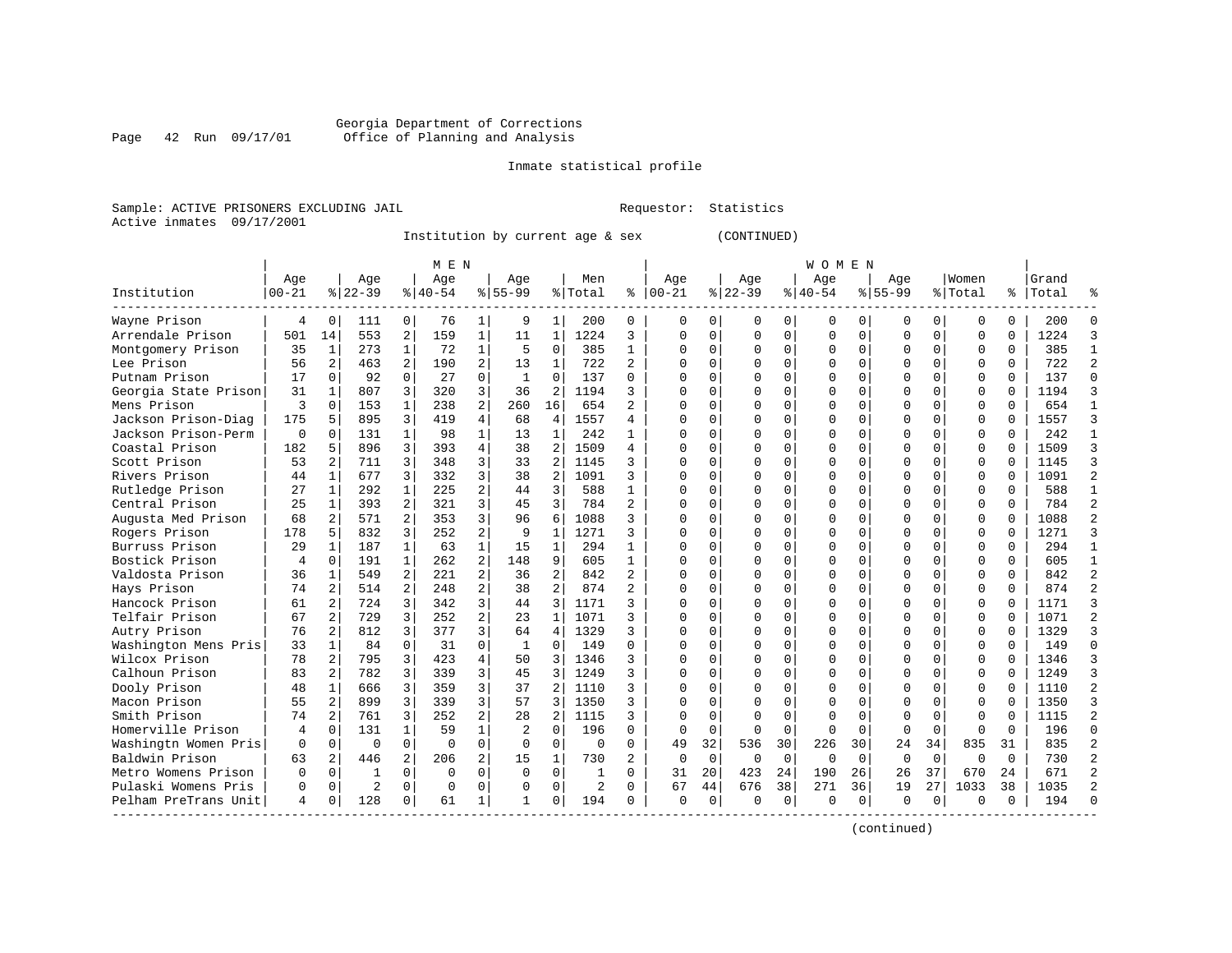Inmate statistical profile

Sample: ACTIVE PRISONERS EXCLUDING JAIL Requestor: Statistics Active inmates 09/17/2001

Institution by current age & sex (CONTINUED)

| (CONTINIED) |  |  |
|-------------|--|--|

|                      |           |      |           |      | M E N                        |      |           |      |                    |      |             |       |          |       | <b>WOMEN</b> |       |              |        |          |       |           |          |
|----------------------|-----------|------|-----------|------|------------------------------|------|-----------|------|--------------------|------|-------------|-------|----------|-------|--------------|-------|--------------|--------|----------|-------|-----------|----------|
|                      | Age       |      | Age       |      | Age                          |      | Age       |      | Men                |      | Age         |       | Age      |       | Age          |       | Age          |        | Women    |       | Grand     |          |
| Institution          | $00 - 21$ |      | $ 22-39 $ |      | $ 40-54 $                    |      | $8 55-99$ |      | % Total            | ႜ    | $ 00 - 21 $ |       | $ 22-39$ |       | $ 40-54 $    |       | $8155 - 99$  |        | % Total  |       | %   Total | န္       |
| Milan Prison         | 53        |      | 153       |      | 54                           | 0    |           |      | 260                |      |             |       |          |       | U            |       |              |        |          |       | 260       |          |
| West Central Prison  | 22        |      | 125       |      | 32                           | 0    |           |      | 182                |      |             |       |          |       | O            |       |              |        |          |       | 182       |          |
| D Ray James Prison   | 116       |      | 999       |      | 404                          |      | 38        |      | 1557               |      |             |       |          |       |              |       |              |        |          |       | 1557      |          |
| Coffee Corr Facility | 125       |      | 924       |      | 411                          |      | 47        |      | 1507               |      |             |       |          |       |              |       |              |        |          |       | 1507      |          |
| Wheeler Corr Facilty | 108       |      | 924       |      | 428                          |      | 57        | 3    | 1517               |      |             |       |          |       |              |       |              |        |          |       | 1517      |          |
| Transfer Inst Unkn   | 0         |      | 0         |      | 0                            |      |           |      |                    |      |             |       |          |       | 0            |       |              |        |          |       |           |          |
| Montgomery BC        | 10        |      | 22        |      |                              |      |           |      | 32                 |      |             |       |          |       |              |       |              |        |          |       | 32        |          |
| Scott BC             | 16        |      | 48        |      |                              |      |           |      | 64                 |      |             |       |          |       | 0            |       |              |        |          |       | 64        |          |
| Burruss BC           | 56        |      | 89        |      |                              |      |           |      | 145                |      |             |       |          |       | O            |       |              |        |          | 0     | 146       |          |
| Hays BC              | 52        |      | 93        |      |                              | 0    |           | ∩    | 145                |      |             |       |          |       | 0            |       | 0            |        |          | 0     | 145       | $\Omega$ |
| Baldwin BC           | 62        |      | 121       | 0    | $\Omega$                     | 0    | $\Omega$  |      | 183                |      | $\Omega$    | 0     | ∩        |       | $\Omega$     |       | $\Omega$     |        |          |       | 183       | $\Omega$ |
| Total reported       |           |      |           |      | 3485 100 25725 100 11081 100 |      |           |      | 1650 100 41941 100 |      | 152 100     |       | 1771 100 |       | 744 100      |       |              | 70 100 | 2737 100 |       | 44678 100 |          |
| Percent reported     |           | 96.2 |           | 97.8 |                              | 98.1 |           | 99.0 |                    | 97.8 |             | 100.0 |          | 100.0 |              | 100.0 |              | 100.0  |          | 100.0 |           | 97.9     |
| Not Reported         | 136       |      | 576       |      | 209                          |      | 17        |      | 938                |      | $\mathbf 0$ |       | $\Omega$ |       | $\Omega$     |       | <sup>0</sup> |        |          |       | 938       |          |
| Total                | 3621      |      | 26301     |      | 11290                        |      | 1667      |      | 42879              |      | 152         |       | 1771     |       | 744          |       | 70           |        | 2737     |       | 45616     |          |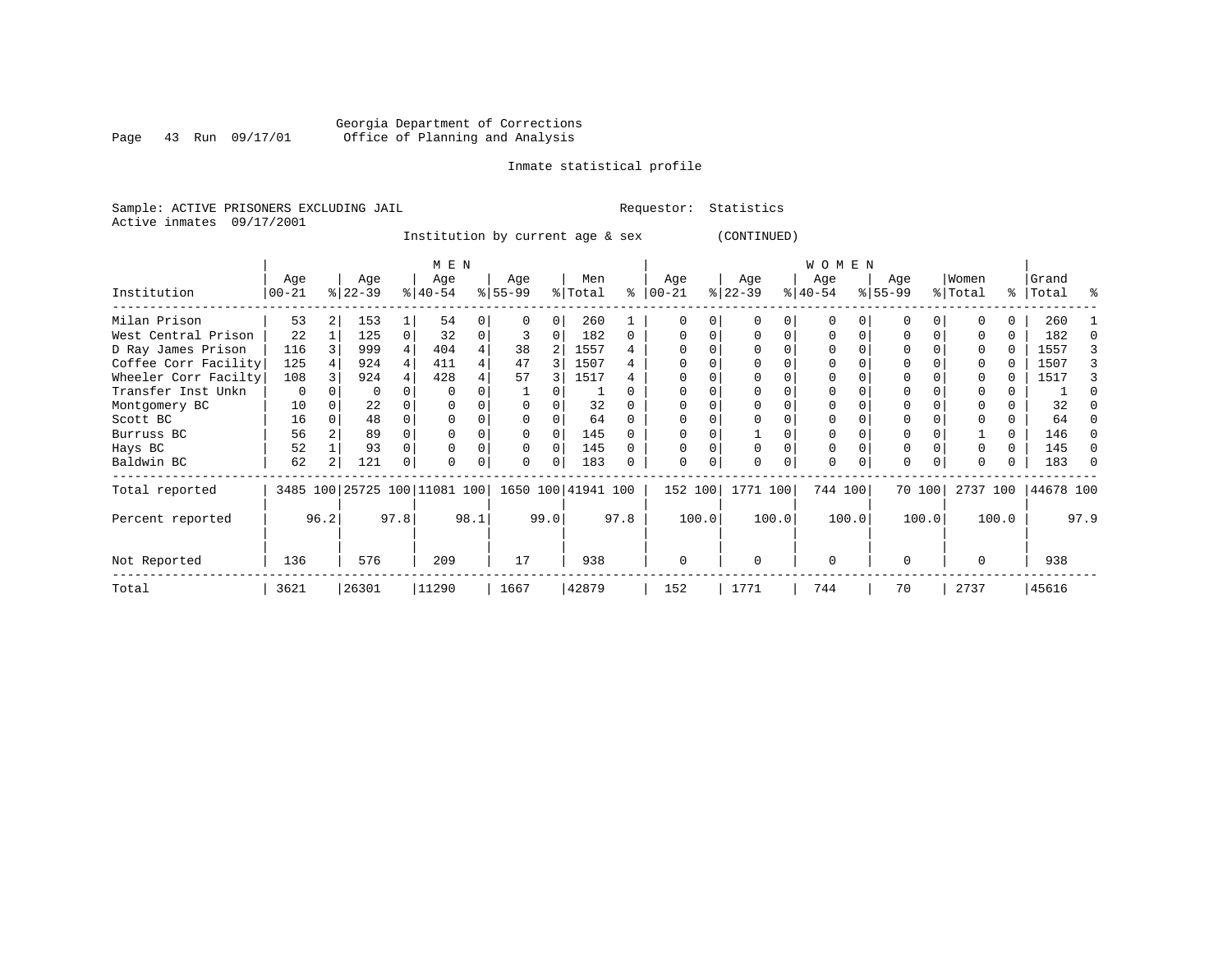# Georgia Department of Corrections Page 44 Run 09/17/01 Office of Planning and Analysis

# Inmate statistical profile

Sample: ACTIVE PRISONERS EXCLUDING JAIL **Requestor:** Statistics Active inmates 09/17/2001

Misdemeanors And Felonies by current age & sex

| Crime Type                   | Aqe<br>$00 - 21$ | Aqe<br>$8122 - 39$                                                | $8140 - 54$ | M E N<br>Age         | Aqe<br>$8155 - 99$ |                | Men<br>% Total | ∻              | Age<br>$ 00-21 $ |                | Aqe<br>$8 22-39$      |                | <b>WOMEN</b><br>Aqe<br>$ 40-54 $ |      | Aqe<br>$8155 - 99$ |                          | Women<br>% Total |          | Grand<br>%   Total % |      |
|------------------------------|------------------|-------------------------------------------------------------------|-------------|----------------------|--------------------|----------------|----------------|----------------|------------------|----------------|-----------------------|----------------|----------------------------------|------|--------------------|--------------------------|------------------|----------|----------------------|------|
| <b>MISDEMEANOR</b><br>FELONY | 5                | $\Omega$<br>41<br>3580 100 26170 100 11222 100 1657 100 42629 100 | $\Omega$    | 0 <sup>1</sup><br>17 | 2                  | 0 <sup>1</sup> | 65             | $\overline{0}$ | 0                | 0 <sup>1</sup> | 2<br>151 100 1767 100 | 0 <sup>1</sup> | 4<br>737                         | 99   | 0                  | 0 <sup>1</sup><br>69 100 | 6<br>2724 100    | $\Omega$ | 45353 100            | 71 0 |
| Total reported               |                  | 3585 100 26211 100 11239 100                                      |             |                      | 1659 100 42694 100 |                |                |                |                  | 151 100        | 1769 100              |                | 741                              | 100  |                    | 69 100                   | 2730 100         |          | 45424 100            |      |
| Percent reported             |                  | 99.0                                                              | 99.7        | 99.5                 |                    | 99.5           |                | 99.6           |                  | 99.3           |                       | 99.9           |                                  | 99.6 |                    | 98.6                     |                  | 99.7     |                      | 99.6 |
| NOT REPORTED                 | 36               | 90                                                                |             | 51                   | 8                  |                | 185            |                |                  |                | 2                     |                | 3                                |      |                    |                          | 7                |          | 192                  |      |
| Total                        | 3621             | 26301                                                             | 11290       |                      | 1667               |                | 42879          |                | 152              |                | 1771                  |                | 744                              |      | 70                 |                          | 2737             |          | 45616                |      |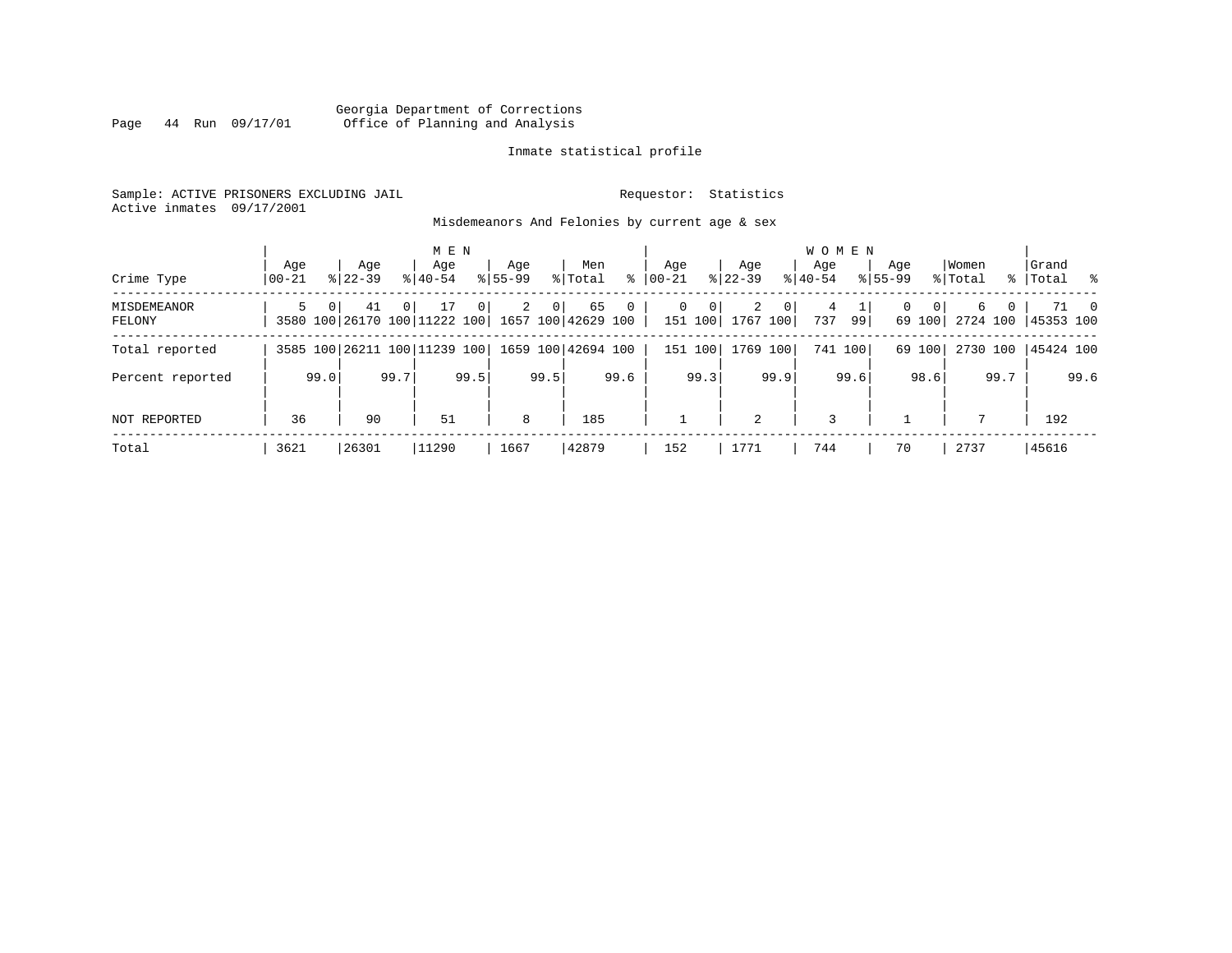# Georgia Department of Corrections Page 45 Run 09/17/01 Office of Planning and Analysis

# Inmate statistical profile

Sample: ACTIVE PRISONERS EXCLUDING JAIL **Requestor:** Statistics Active inmates 09/17/2001

Crimes By Group by current age & sex

|                      |           |                |           |          | M E N                        |                |                |              |                    |              |            |          |             |             | W O M E N    |             |             |          |              |                |           |                |
|----------------------|-----------|----------------|-----------|----------|------------------------------|----------------|----------------|--------------|--------------------|--------------|------------|----------|-------------|-------------|--------------|-------------|-------------|----------|--------------|----------------|-----------|----------------|
|                      | Age       |                | Age       |          | Age                          |                | Aqe            |              | Men                |              | Age        |          | Age         |             | Aqe          |             | Aqe         |          | Women        |                | Grand     |                |
| Crimes By Group      | $00 - 21$ |                | $8 22-39$ |          | $8140 - 54$                  |                | $8155 - 99$    |              | % Total            | ႜ            | $ 00 - 21$ |          | $8122 - 39$ |             | $8140 - 54$  |             | $8155 - 99$ |          | % Total      |                | Total     |                |
| HOMICIDE             | 222       | 6              | 3020      | 12       | 1742                         | 16             | 462            | 28           | 5446               | 13           | 18         | 12       | 229         | 13          | 134          | 18          | 35          | 51       | 416          | 15             | 5862      | 13             |
| ABORTION             | $\Omega$  | $\mathbf 0$    | $\Omega$  | 0        | $\Omega$                     | $\mathbf 0$    | $\Omega$       | 0            | $\Omega$           | $\Omega$     | $\Omega$   | $\Omega$ | $\Omega$    | $\mathbf 0$ | $\Omega$     | $\mathbf 0$ | $\Omega$    | $\Omega$ | $\Omega$     | $\Omega$       | $\Omega$  | $\Omega$       |
| BODILY INJRY&REL OFF | 488       | 14             | 3911      | 15       | 1531                         | 14             | 201            | 12           | 6131               | 14           | 22         | 15       | 180         | 10          | 94           | 13          | 6           | 9        | 302          | 11             | 6433      | 14             |
| ARSON & REL OFF      | 18        | 1              | 182       | 1        | 60                           | 1              | 11             | 1            | 271                | -1           | 2          |          |             | O           | 13           | 2           | 3           |          | 25           | 1              | 296       | 1              |
| DAMAGE OF PROPERTY   | 15        | $\mathbf 0$    | 54        | 0        | 25                           | $\Omega$       | 3              | 0            | 97                 | $\Omega$     | $\Omega$   | $\Omega$ | 5           | $\Omega$    | $\Omega$     | $\Omega$    | $\Omega$    | $\Omega$ | 5            | $\Omega$       | 102       | $\Omega$       |
| BURGLARY & REL OFF   | 520       | 15             | 3099      | 12       | 1209                         | 11             | 45             | 3            | 4873               | 11           | 7          | 5        | 123         | 7           | 36           | 5           | 0           | 0        | 166          | 6              | 5039      | 11             |
| FORGERY & REL OFF    | 56        | 2              | 740       | 3        | 346                          | 3              | 17             | $\mathbf{1}$ | 1159               | 3            | 23         | 15       | 292         | 17          | 104          | 14          | 6           | 9        | 425          | 16             | 1584      | 3              |
| THEFT                | 284       | 8              | 1578      | 6        | 707                          | 6              | 54             | 3            | 2623               | 6            | 11         | 7        | 210         | 12          | 101          | 14          | 1           | 1        | 323          | 12             | 2946      | 6              |
| ROBBERY              | 1091      | 30             | 4679      | 18       | 1200                         | 11             | 78             | 5            | 7048               | 17           | 49         | 32       | 165         | 9           | 36           | 5           | 2           | 3        | 252          | 9              | 7300      | 16             |
| SEXUAL OFFENSES      | 267       | 7              | 2821      | 11       | 2055                         | 18             | 556            | 34           | 5699               | 13           | 3          | 2        | 45          | 3           | 25           | 3           | 0           | 0        | 73           | 3              | 5772      | 13             |
| OBSCENITY CRIMES     | $\Omega$  | 0              | O         | 0        | 2                            | O              | 1              | 0            | 3                  | $\Omega$     | $\Omega$   | $\Omega$ | $\Omega$    | $\Omega$    | <sup>0</sup> | $\Omega$    | $\Omega$    | $\Omega$ | $\Omega$     | $\Omega$       | 3         | $\Omega$       |
| TREASON & REL OFF    | $\Omega$  | 0              | -1        | 0        | 1                            | $\Omega$       | O              | $\Omega$     | 2                  | O            | 0          | $\Omega$ | -1          | $\Omega$    | 0            | $\Omega$    | 0           | 0        | -1           | 0              | 3         | $\Omega$       |
| CRIMES INVOLVNG GOVT | 71        | $\overline{2}$ | 606       | 2        | 187                          | 2              | 6              | 0            | 870                |              |            |          | 43          | 2           | 18           | 2           | U           | $\Omega$ | 63           | $\overline{2}$ | 933       | $\mathfrak{D}$ |
| FALSIFICATIONS       | 3         | $\Omega$       | 24        | 0        | .5                           | 0              | $\mathfrak{D}$ | 0            | 34                 | $\Omega$     | 1          |          | $\Omega$    | O           | <sup>0</sup> | $\Omega$    | O           | 0        | $\mathbf{1}$ | <sup>0</sup>   | 35        | $\Omega$       |
| OBSTRUCT LAW ENFORCE |           | 0              | 77        | 0        | 28                           | 0              | U              | 0            | 114                | U            | $\Omega$   | $\Omega$ |             | O           | 3            | 0           |             | 1        | 11           | U              | 125       | $\Omega$       |
| DISORDERLY CONDUCT   |           | $\Omega$       | 25        | 0        | 11                           | O              | O              | 0            | 42                 |              | $\Omega$   |          | 0           | N           |              | $\Omega$    | 0           | $\Omega$ | $\Omega$     |                | 42        | $\Omega$       |
| GAMBLING & REL OFF   |           | $\Omega$       | 3         | 0        | $\mathbf{1}$                 | O              | $\mathbf{1}$   | $\Omega$     | 6                  | $\Omega$     | $\Omega$   | $\Omega$ | -1          | $\Omega$    | <sup>0</sup> | $\Omega$    | U           | $\Omega$ | $\mathbf{1}$ | 0              | 7         | $\Omega$       |
| CRUELTY TO CHILDREN  |           | 0              | 195       | 1        | 47                           | $\Omega$       | 10             | 1            | 260                | 1            | 4          | ς        | 68          | 4           | 12           | 2           | U           | $\Omega$ | 84           | 3              | 344       | 1              |
| CRIMES WITH GUNS     |           | $\Omega$       | 96        | $\Omega$ | 45                           | O              | 6              | 0            | 156                | O            | $\Omega$   | $\Omega$ | 0           | $\Omega$    | 1            | $\Omega$    | U           | 0        | 1            | 0              | 157       | $\Omega$       |
| INVASION PRIVACY     |           | 0              | 8         | 0        | q                            | O              | -1             | 0            | 20                 | $\Omega$     | ∩          | $\Omega$ | $\Omega$    | O           | ∩            | $\Omega$    | O           | 0        | $\Omega$     | U              | 20        | $\Omega$       |
| RACKETEERING         |           | $\Omega$       | 12        | 0        | 19                           | O              | 0              | 0            | 31                 | U            | $\Omega$   | $\Omega$ | 3           | 0           | 2            | 0           | O           | 0        | 5            | U              | 36        | $\Omega$       |
| DRUG ABUSE OFFENSES  | 450       | 13             | 3937      | 15       | 1513                         | 13             | 129            | 8            | 6029               | 14           |            | 5        | 307         | 17          | 124          | 17          | 12          | 17       | 450          | 16             | 6479      | 14             |
| DRUG TRAFFICKING     | 29        | 1              | 767       | 3        | 230                          | 2              | 36             | 2            | 1062               |              | 1          |          | 47          | 3           | 21           | 3           | 3           | 4        | 72           | ζ              | 1134      | $\overline{2}$ |
| AUTO CRIMES          | 4         | 0              | 232       | 1        | 218                          | $\overline{2}$ | 33             | 2            | 487                | -1.          | $\Omega$   | $\Omega$ | 15          | 1           | 9            | 1           | $\Omega$    | $\Omega$ | 24           |                | 511       | 1              |
| REVENUE & CONTRABAND |           | 0              | 0         | 0        | $\Omega$                     | $\Omega$       | 0              | 0            | 0                  | O            | O          | $\Omega$ | 0           | $\Omega$    | O            | $\Omega$    | 0           | 0        | $\Omega$     | $\Omega$       | O         | $\Omega$       |
| CRIMES OF OTH STATES | $\Omega$  | 0              | 0         | 0        | -1                           | 0              | O              | 0            | 1                  | <sup>0</sup> | ∩          | $\Omega$ | $\Omega$    | 0           | <sup>0</sup> | $\Omega$    | 0           | 0        | $\Omega$     | $\Omega$       | -1        | $\Omega$       |
| MISC. FELONIES       | 24        | 1              | 98        | 0        | 27                           | 0              | 4              | 0            | 153                | O            |            |          | 19          | 1           | 4            | 1           | 0           | 0        | 24           | 1              | 177       | ∩              |
| MISDEMEANORS         | 5         | 0              | 41        | 0        | 17                           | 0              | 2              | 0            | 65                 | 0            | $\Omega$   | 0        | 2           | 0           | 4            | 1           | 0           | 0        | 6            |                | 71        | $\Omega$       |
| Total reported       |           |                |           |          | 3582 100 26206 100 11236 100 |                |                |              | 1658 100 42682 100 |              | 151 100    |          | 1769 100    |             | 741 100      |             |             | 69 100   | 2730 100     |                | 45412 100 |                |
| Percent reported     |           | 98.9           |           | 99.6     |                              | 99.5           |                | 99.5         |                    | 99.5         |            | 99.3     |             | 99.9        |              | 99.6        |             | 98.6     |              | 99.7           |           | 99.6           |
| <b>NOT REPORTED</b>  | 39        |                | 95        |          | 54                           |                | 9              |              | 197                |              | 1          |          | 2           |             | 3            |             | 1           |          | 7            |                | 204       |                |
| Total                | 3621      |                | 26301     |          | 11290                        |                | 1667           |              | 42879              |              | 152        |          | 1771        |             | 744          |             | 70          |          | 2737         |                | 45616     |                |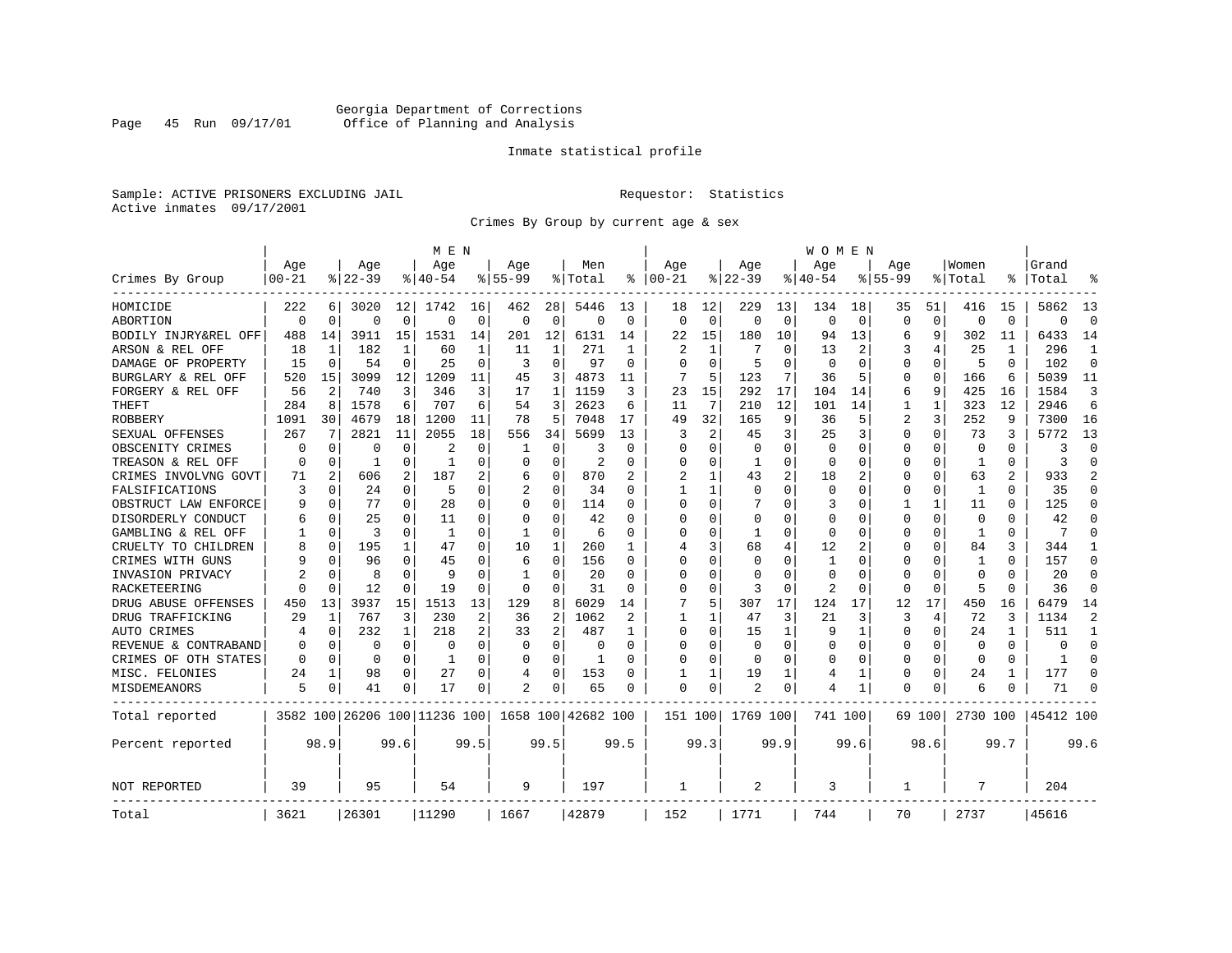# Georgia Department of Corrections Page 46 Run 09/17/01 Office of Planning and Analysis

# Inmate statistical profile

Sample: ACTIVE PRISONERS EXCLUDING JAIL **Requestor:** Statistics Active inmates 09/17/2001

Most Serious Offense by current age & sex

|                            |          |              |                  |             | M E N            |             |                 |             |                |             |                      |              |                  |              | <b>WOMEN</b>     |             |                  |             |                  |          |                    |          |
|----------------------------|----------|--------------|------------------|-------------|------------------|-------------|-----------------|-------------|----------------|-------------|----------------------|--------------|------------------|--------------|------------------|-------------|------------------|-------------|------------------|----------|--------------------|----------|
| Most Serious Offense 00-21 | Age      |              | Age<br>$ 22-39 $ |             | Age<br>$ 40-54 $ |             | Age<br>$ 55-99$ |             | Men<br>% Total |             | Age<br>$8   00 - 21$ |              | Age<br>$ 22-39 $ |              | Age<br>$ 40-54 $ |             | Age<br>$8 55-99$ |             | Women<br>% Total |          | Grand<br>%   Total |          |
| Misdemeanors               |          |              |                  |             |                  |             |                 |             |                |             |                      |              |                  |              |                  |             |                  |             |                  |          |                    |          |
| abandonment                | 0        | $\mathbf 0$  | 1                | $\mathbf 0$ | $\mathbf 0$      | 0           | $\mathbf 0$     | 0           | 1              | $\mathbf 0$ | 0                    | $\mathbf 0$  | $\mathbf 0$      | 0            | $\mathbf 0$      | 0           | 0                | $\mathbf 0$ | $\Omega$         | $\Omega$ |                    | O        |
| stalking                   | $\Omega$ | $\mathbf 0$  | 1                | $\mathbf 0$ | $\Omega$         | 0           | 0               | $\mathsf 0$ | $\mathbf{1}$   | $\Omega$    | $\Omega$             | $\Omega$     | 0                | 0            | $\Omega$         | $\mathbf 0$ | $\Omega$         | $\Omega$    | $\Omega$         | $\Omega$ |                    | $\Omega$ |
| aggravated assault         | $\Omega$ | $\mathbf 0$  | $\mathbf{1}$     | 0           | $\mathbf 0$      | 0           | 0               | $\mathbf 0$ | $\mathbf{1}$   | $\Omega$    | $\Omega$             | 0            | $\mathbf 0$      | 0            | 0                | $\mathbf 0$ | 0                | $\mathbf 0$ | $\Omega$         | $\Omega$ |                    | $\cap$   |
| simple assault             | $\cap$   | $\mathbf{0}$ | $\overline{2}$   | $\Omega$    | $\Omega$         | 0           | $\Omega$        | $\mathbf 0$ | 2              | $\Omega$    | $\Omega$             | $\Omega$     | $\Omega$         | $\Omega$     | $\Omega$         | $\mathbf 0$ | $\Omega$         | $\Omega$    | $\Omega$         | $\Omega$ |                    | $\Omega$ |
| simple battery             |          | $\Omega$     | ζ                | $\Omega$    | $\overline{4}$   | $\mathbf 0$ | $\Omega$        | $\Omega$    | 7              | $\Omega$    | $\Omega$             | $\Omega$     |                  | $\Omega$     |                  | $\Omega$    | U                | $\Omega$    | $\mathfrak{D}$   | $\Omega$ |                    | $\cap$   |
| reckless conduct           |          | $\Omega$     | $\overline{a}$   | $\Omega$    | $\Omega$         | 0           | $\Omega$        | $\Omega$    | 2              | $\cap$      | ∩                    | <sup>n</sup> | C                | $\Omega$     | ∩                | $\Omega$    | ∩                | $\Omega$    | ∩                | $\Omega$ |                    | $\cap$   |
| disorderly conduct         |          | 0            | 1                | $\Omega$    | $\Omega$         | 0           | $\Omega$        | 0           | 1              | $\Omega$    | $\Omega$             | 0            | n                | 0            | ∩                | $\Omega$    | ∩                | $\Omega$    | ∩                | $\Omega$ |                    | $\Omega$ |
| theft by taking            | U        | $\Omega$     | 1                | $\Omega$    | $\overline{2}$   | $\Omega$    | $\Omega$        | $\Omega$    | 3              | $\Omega$    | $\Omega$             | 0            | $\Omega$         | $\Omega$     | ∩                | $\Omega$    | ∩                | $\Omega$    | $\Omega$         | $\Omega$ |                    | $\Omega$ |
| robbery                    |          | $\Omega$     |                  | $\Omega$    | $\Omega$         | $\Omega$    | $\Omega$        | $\Omega$    |                | $\Omega$    | $\Omega$             | 0            | $\Omega$         | $\Omega$     | $\Omega$         | $\Omega$    | ∩                | $\Omega$    | ∩                | $\Omega$ |                    | $\Omega$ |
| bad checks                 |          | $\Omega$     | $\Omega$         | $\Omega$    | $\Omega$         | $\Omega$    | $\Omega$        | $\Omega$    | $\Omega$       | $\Omega$    |                      |              |                  | $\Omega$     |                  | $\Omega$    |                  | $\Omega$    |                  | $\Omega$ |                    | $\Omega$ |
| poss of narcotics          |          | 0            | $\Omega$         | $\Omega$    |                  | $\Omega$    | $\Omega$        | $\Omega$    |                | $\Omega$    | $\Omega$             |              | ∩                | $\Omega$     |                  | $\Omega$    |                  | $\Omega$    | $\cap$           | $\Omega$ |                    | $\Omega$ |
| poss of marijuana          |          | $\mathbf 0$  | $\overline{c}$   | $\Omega$    | $\Omega$         | 0           | $\Omega$        | $\Omega$    |                | $\Omega$    | ∩                    |              | n                | 0            |                  | $\Omega$    |                  | $\Omega$    | ∩                | $\Omega$ |                    | $\Omega$ |
| viol motor yeh law         |          | $\Omega$     | 5                | $\Omega$    |                  | $\Omega$    | 1               | $\Omega$    | 9              | $\Omega$    | $\Omega$             |              | n                | $\Omega$     |                  | $\Omega$    |                  | $\Omega$    | ∩                | $\Omega$ |                    | $\Omega$ |
| d.u.i.                     | U        | $\Omega$     | $\overline{4}$   | $\Omega$    | 3                | $\mathbf 0$ | 1               | $\Omega$    | 8              | $\Omega$    |                      |              | n                | 0            |                  | $\Omega$    |                  | $\Omega$    | ∩                | $\Omega$ |                    | $\Omega$ |
| obstr of law enf off       | 1        | $\Omega$     | $\mathsf{R}$     | $\Omega$    | 1                | $\Omega$    | $\Omega$        | $\Omega$    | 10             | $\Omega$    |                      |              | n                | <sup>n</sup> |                  | $\Omega$    |                  | $\cap$      | ∩                | $\Omega$ | 1 N                | $\Omega$ |
| impersonating anothe       | $\Omega$ | $\Omega$     |                  | $\Omega$    | $\Omega$         | $\Omega$    | $\Omega$        | $\Omega$    | $\mathbf{1}$   | $\cap$      | ∩                    | $\cap$       | n                | $\Omega$     | ∩                | $\Omega$    | ∩                | $\cap$      | $\cap$           | $\Omega$ |                    | $\cap$   |
| criminal trespassing       | $\Omega$ | $\Omega$     | ζ                | $\Omega$    | $\mathbf{1}$     | $\Omega$    | O               | $\Omega$    | $\overline{4}$ | $\Omega$    | ∩                    |              | ∩                | $\Omega$     |                  | $\Omega$    | በ                | $\Omega$    | $\cap$           | $\Omega$ |                    | $\cap$   |
| sexual battery             | $\Omega$ | $\Omega$     | 1                | $\Omega$    | $\Omega$         | $\Omega$    | O               | $\Omega$    | $\mathbf{1}$   | $\Omega$    | O                    | U            | ∩                | $\Omega$     | O                | $\Omega$    | O                | $\Omega$    | ∩                | $\Omega$ |                    | $\Omega$ |
| cpwl & concealed wea       | 1        | $\Omega$     | 1                | $\Omega$    | $\Omega$         | $\Omega$    | $\Omega$        | $\Omega$    | $\overline{2}$ | $\Omega$    | ∩                    |              | ∩                | 0            | ∩                | $\Omega$    | ∩                | $\cap$      | ∩                | $\Omega$ |                    | $\cap$   |
| shoplifting                | $\Omega$ | $\Omega$     | 1                | $\Omega$    | $\Omega$         | $\Omega$    | $\Omega$        | $\Omega$    | 1              | $\Omega$    | $\Omega$             | $\Omega$     | ∩                | $\Omega$     |                  | $\Omega$    | ∩                | $\Omega$    | $\Omega$         | $\Omega$ |                    | $\cap$   |
| pointing gun at anot       | 0        | $\mathbf 0$  | 1                | $\Omega$    | $\Omega$         | $\Omega$    | $\Omega$        | $\Omega$    | 1              | $\Omega$    | $\Omega$             | $\Omega$     | $\Omega$         | $\Omega$     | $\Omega$         | $\Omega$    | U                | $\Omega$    | $\Omega$         | $\Omega$ |                    | $\Omega$ |
| carry dly weapons pu       | 0        | $\mathbf 0$  | $\Omega$         | $\Omega$    | -1               | $\Omega$    | $\Omega$        | $\Omega$    | 1              | $\Omega$    | $\Omega$             | $\Omega$     | $\Omega$         | $\Omega$     | $\Omega$         | $\Omega$    | O                | $\Omega$    | $\Omega$         | $\Omega$ |                    | $\Omega$ |
| inciting to riot           | 0        | $\mathbf 0$  | $\mathbf 0$      | $\Omega$    | $\Omega$         | $\mathbf 0$ | 0               | $\mathbf 0$ | $\mathbf 0$    | $\Omega$    | $\Omega$             | $\Omega$     | $\mathbf 0$      | $\Omega$     |                  | $\mathbf 0$ | 0                | $\Omega$    |                  | $\Omega$ |                    | $\cap$   |
| tpos/use drug rel ob       | 0        | 0            | $\Omega$         | $\mathbf 0$ | $\Omega$         | 0           | O               | $\mathbf 0$ | $\Omega$       | $\Omega$    | $\Omega$             | $\Omega$     | 0                | 0            |                  | $\mathbf 0$ | O                | $\mathbf 0$ |                  | 0        |                    | ∩        |
| misc. sexual offense       | $\Omega$ | 0            | $\mathbf{1}$     | $\mathbf 0$ | $\Omega$         | $\mathbf 0$ | $\Omega$        | $\mathbf 0$ |                | $\Omega$    | $\Omega$             | $\Omega$     | $\Omega$         | 0            | $\Omega$         | $\mathbf 0$ | $\Omega$         | $\mathbf 0$ | $\Omega$         | $\Omega$ |                    | ∩        |
| FELONIES                   |          |              |                  |             |                  |             |                 |             |                |             |                      |              |                  |              |                  |             |                  |             |                  |          |                    |          |
|                            |          |              |                  |             |                  |             |                 |             |                |             |                      |              |                  |              |                  |             | (continued)      |             |                  |          |                    |          |
|                            |          |              |                  |             |                  |             |                 |             |                |             |                      |              |                  |              |                  |             |                  |             |                  |          |                    |          |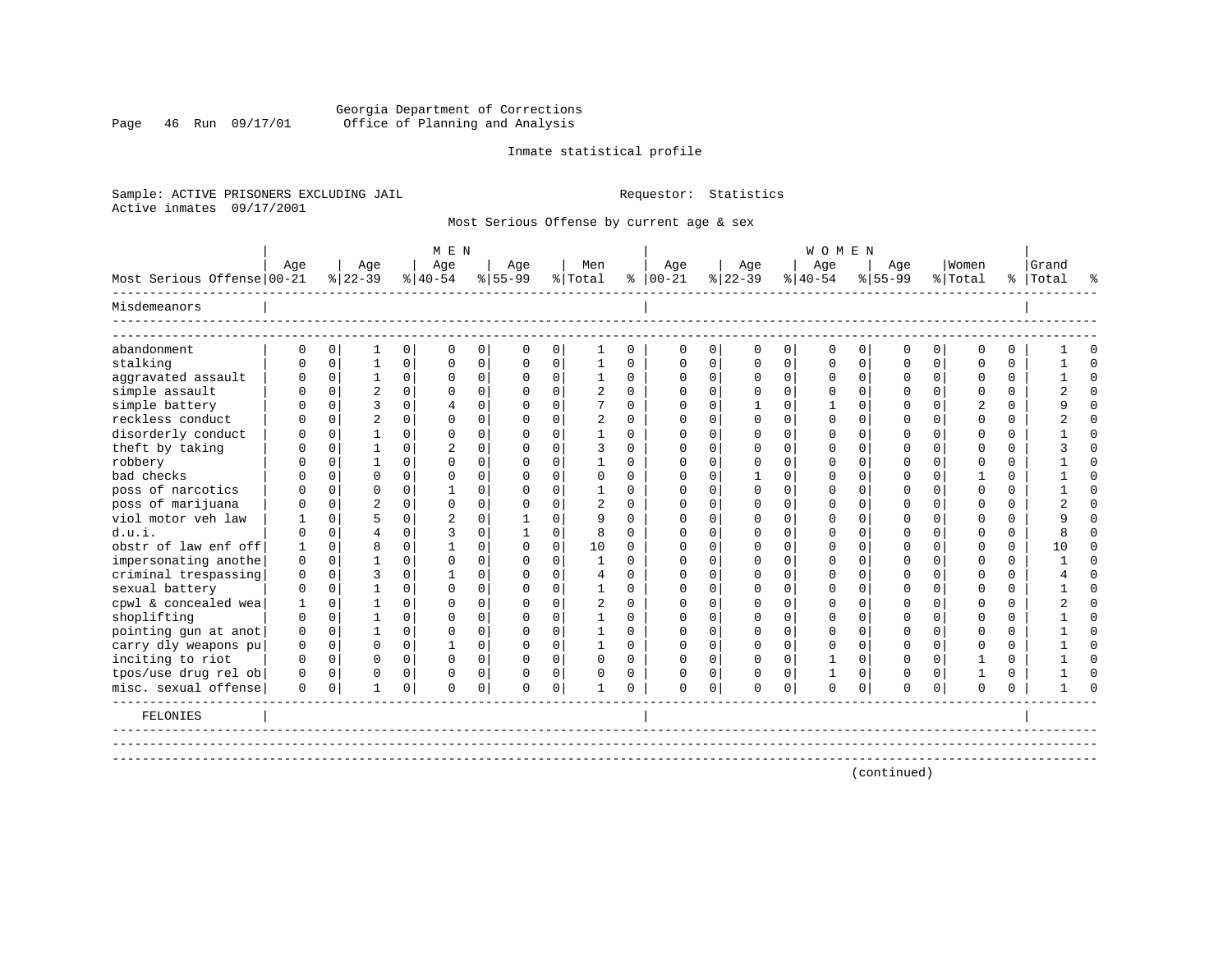Georgia Department of Corrections Page 47 Run 09/17/01 Office of Planning and Analysis

# Inmate statistical profile

|                           | Sample: ACTIVE PRISONERS EXCLUDING JAIL | Requestor: Statistics |  |
|---------------------------|-----------------------------------------|-----------------------|--|
| Active inmates 09/17/2001 |                                         |                       |  |

Most Serious Offense by current age & sex (CONTINUED)

|                            |          |    |           |              | M E N          |              |              |          |         |          |               |              |             |          | W O M E N   |              |             |             |                |          |                |                |
|----------------------------|----------|----|-----------|--------------|----------------|--------------|--------------|----------|---------|----------|---------------|--------------|-------------|----------|-------------|--------------|-------------|-------------|----------------|----------|----------------|----------------|
|                            | Age      |    | Age       |              | Age            |              | Age          |          | Men     |          | Age           |              | Age         |          | Aqe         |              | Aqe         |             | Women          |          | Grand          |                |
| Most Serious Offense 00-21 |          |    | $8 22-39$ |              | $8 40-54$      |              | $8155 - 99$  |          | % Total |          | $8   00 - 21$ |              | $ 22-39 $   |          | $ 40-54$    |              | $8155 - 99$ |             | % Total        |          | %   Total      |                |
| FELONIES                   |          |    |           |              |                |              |              |          |         |          |               |              |             |          |             |              |             |             |                |          |                |                |
|                            |          |    |           |              |                |              |              |          |         |          |               |              |             |          |             |              |             |             |                |          |                |                |
| misc misdemeanor           | 2        | 0  | 0         | 0            | 2              | 0            | 0            | 0        | 4       | 0        | 0             | 0            | 0           | 0        | 1           | 0            | 0           | 0           | 1              | 0        |                |                |
| MISC. HOMICIDE OFFEN       | 3        | 0  | 3         | $\Omega$     | ζ              | $\Omega$     | O            | $\Omega$ | 9       | 0        | O             | 0            | $\Omega$    | $\Omega$ | 0           | $\Omega$     | $\Omega$    | $\mathbf 0$ | $\Omega$       | $\Omega$ |                | ∩              |
| <b>MURDER</b>              | 132      | 4  | 2060      | 8            | 1361           | 12           | 356          | 21       | 3909    | 9        | 9             | б.           | 112         | 6        | 75          | 10           | 24          | 35          | 220            | 8        | 4129           |                |
| VOLUNTARY MANSLAUGHT       | 56       | 2  | 702       | 3            | 285            | 3            | 75           | 5        | 1118    | 3        |               | 5            | 87          | 5        | 48          | 6            | 8           | 12          | 150            | 5        | 1268           | 3              |
| INVOLUNTARY MANSLAUG       | 18       | 1  | 78        | 0            | 19             | 0            | -9           | 1        | 124     | U        |               |              | 13          | 1        | 2           | 0            | 0           | $\mathbf 0$ | 16             |          | 140            |                |
| RECKLESS ABANDONMENT       | O        | 0  | $\Omega$  | 0            | O              | 0            |              | $\Omega$ | O       | U        | $\Omega$      | U            |             | U        | 0           | $\Omega$     | U           | U           |                | 0        |                |                |
| FETICIDE                   | O        | 0  |           | 0            | 2              | 0            | $\Omega$     | $\Omega$ | 4       | U        | $\Omega$      | <sup>0</sup> | $\Omega$    | O        | O           | $\Omega$     | U           | 0           | $\Omega$       | 0        |                |                |
| VEHICULAR HOMICIDE         | 14       | 0  | 166       | 1            | 72             | $\mathbf{1}$ | 18           | 1        | 270     | 1        |               | 1            | 15          |          | 6           | -1           | 2           | 3           | 24             | 1        | 294            |                |
| HOMICIDE BY PILOT, DU      | -1       | 0  | 6         | $\Omega$     | 2              | $\Omega$     | -1           | $\Omega$ | 10      | 0        | $\Omega$      | $\Omega$     | $\Omega$    | $\cap$   | 2           | $\Omega$     |             |             | 3              | 0        | 13             | ∩              |
| CONCEAL DEATH OF ANO       | -1       | 0  | 3         | 0            | O              | 0            |              | $\Omega$ | 5       | U        | O             | $\Omega$     | $\Omega$    | 0        | Ω           | $\Omega$     | U           | $\Omega$    | $\Omega$       | 0        |                |                |
| CRIMINAL ATTEMPT MUR       | 0        | 0  | 3         | $\Omega$     | -1             | 0            | 2            | $\Omega$ | 6       | U        |               | 0            |             | 0        | 1           | $\Omega$     | 0           | 0           | 2              | U        |                |                |
| MISC. ASSAULT/BATTER       | 4        | 0  | 27        | 0            | 12             | 0            | $\mathbf{1}$ | $\Omega$ | 44      | 0        | $\Omega$      | 0            | $\mathbf 0$ | $\Omega$ | $\Omega$    | $\Omega$     | 0           | 0           | $\mathbf 0$    | 0        | 44             |                |
| AGGRAVATED ASSAULT         | 299      | 8  | 2383      | 9            | 903            | 8            | 132          | 8        | 3717    | 9        | 17            | 11           | 130         | 7        | 61          | 8            | 4           | 6           | 212            | 8        | 3929           |                |
| CRMNL ATTEMPT AGG AS       | $\Omega$ | 0  | -1        | 0            | 1              | $\Omega$     | $\Omega$     | $\Omega$ | 2       | $\Omega$ | 0             | $\Omega$     | $\mathbf 0$ | $\Omega$ | $\mathbf 0$ | $\Omega$     | $\Omega$    | 0           | $\mathbf 0$    | $\Omega$ | 2              | $\cap$         |
| AGGRAVATED BATTERY         | 51       | 1  | 311       | $\mathbf{1}$ | 128            | 1            | 18           | 1        | 508     | 1        | -1            | 1            | 17          | 1        | 15          | 2            | 1           | 1           | 34             | 1        | 542            | -1             |
| TERRORIST THREATS &        | 22       | -1 | 150       | $\mathbf{1}$ | 63             | $\mathbf{1}$ | 6            | $\Omega$ | 241     | 1        | $\Omega$      | $\Omega$     | 4           | $\Omega$ | 7           | 1            | 0           | $\Omega$    | 11             | 0        | 252            | -1             |
| FALSE IMPRISONMENT         | 8        | 0  | 82        | $\Omega$     | 27             | $\Omega$     | -1           | $\Omega$ | 118     | 0        | $\Omega$      | 0            | 1           | $\Omega$ | 2           | $\Omega$     | 0           | 0           | 3              | 0        | 121            | $\Omega$       |
| KIDNAPPING                 | 89       | 2  | 667       | 3            | 286            | 3            | 28           | 2        | 1070    | ς        |               | 3            | 12          |          | 8           |              | U           | 0           | 24             | 1        | 1094           | $\overline{2}$ |
| INTERFERENCE WITH CU       | 0        | U  | 2         | 0            | $\Omega$       | O            | $\Omega$     | 0        | 2       | U        | O             | U            | 0           | O        | 0           | $\Omega$     | 0           | 0           | 0              | O        | 2              | $\Omega$       |
| AGG ASSLT ON POLICE        | 7        | 0  | 192       |              | 59             | 1            | 10           | 1        | 268     | 1        | $\Omega$      | U            | 9           |          |             | $\Omega$     | U           | 0           | 10             | 0        | 278            | -1             |
| AGG BATRY PEACE OFFI       | U        | O  | 6         | 0            |                | $\Omega$     | $\cap$       | $\Omega$ | 8       | U        | $\Omega$      | U            | U           | O        | U           | <sup>0</sup> | ∩           |             | $\Omega$       | 0        |                |                |
| SIMPLE BATTERY MISD        |          | U  |           | <sup>n</sup> | -1             | 0            |              | $\Omega$ | 2       | U        | O             | U            | U           | O        | O           | $\Omega$     | ∩           |             | $\Omega$       | 0        | $\mathfrak{D}$ |                |
| RECK COND-HIV INFCTD       | U        | U  |           | 0            |                | 0            |              | $\Omega$ | 9       | U        | O             | 0            |             | O        | Ω           | $\Omega$     |             |             | 6              | 0        | 15             |                |
| STALKING                   |          | U  | $\Omega$  | 0            | -1             | 0            |              | $\Omega$ | -1      | U        | O             | 0            | U           | O        | Ω           | $\Omega$     | U           | $\Omega$    | $\Omega$       | 0        |                |                |
| AGGRAVATED STALKING        | 6        | 0  | 74        | 0            | 43             | 0            | 5            | $\Omega$ | 128     | U        | O             | 0            |             | O        | Ω           | $\Omega$     | U           | 0           | 2              | 0        | 130            |                |
| CRIMINAL ATTEMPT KID       |          | 0  | q         | 0            | $\overline{2}$ | $\Omega$     |              | $\Omega$ | 12      | U        | 0             | 0            | 0           | $\Omega$ | 0           | $\Omega$     | 0           | $\Omega$    | $\Omega$       | U        | 12             |                |
| MISC. ARSON                | 1        | 0  | $\Omega$  | $\Omega$     | $\mathbf{1}$   | 0            |              | 0        | 3       | O        |               | 0            | 0           | 0        | $\Omega$    | $\Omega$     | 0           | $\Omega$    | $\mathbf 0$    | O        | ζ              |                |
| FIRST DEGREE ARSON         | 10       | 0  | 156       | $\mathbf{1}$ | 49             | $\Omega$     | 10           | 1        | 225     | 1        |               | 1            |             | $\Omega$ | 12          | 2            | 2           | 3           | 23             | 1        | 248            | -1             |
| SECOND DEGREE ARSON        | 7        | 0  | 26        | $\Omega$     | 9              | $\Omega$     | $\Omega$     | $\Omega$ | 42      | 0        | $\Omega$      | $\Omega$     | U           | O        | 1           | $\Omega$     | 1           | 1           | $\overline{2}$ | $\Omega$ | 44             | $\cap$         |
| CRIMINAL POSS EXPLOS       | 0        | 0  | $\Omega$  | $\Omega$     | 1              | 0            |              | $\Omega$ | 1       | 0        | O             | 0            | U           | 0        | U           | 0            | U           | 0           | $\Omega$       | 0        | -1             | $\cap$         |
| CRIM. DAMAGE 1ST DEG       | 3        | 0  | 14        | $\Omega$     | 5              | 0            | U            | $\Omega$ | 22      | 0        | $\Omega$      | 0            |             | 0        | U           | $\Omega$     | U           | 0           | -1             | 0        | 23             |                |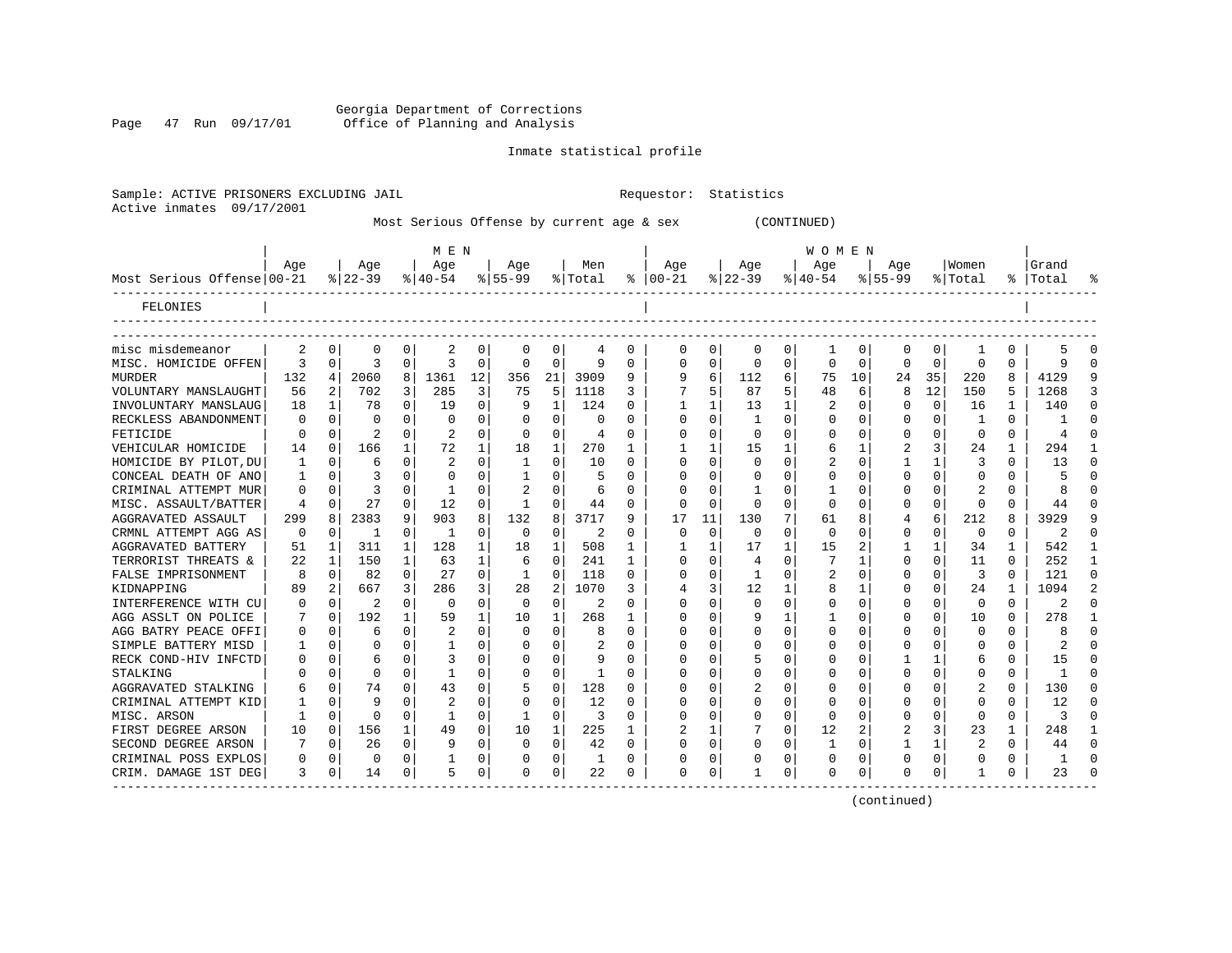# Georgia Department of Corrections Page 48 Run 09/17/01 Office of Planning and Analysis

# Inmate statistical profile

Sample: ACTIVE PRISONERS EXCLUDING JAIL **Requestor:** Statistics Active inmates 09/17/2001

Most Serious Offense by current age & sex (CONTINUED)

|                             |     |          |                |              | M E N        |          |           |             |         |              |            |          |          |    | W O M E N    |          |             |             |          |          |           |          |
|-----------------------------|-----|----------|----------------|--------------|--------------|----------|-----------|-------------|---------|--------------|------------|----------|----------|----|--------------|----------|-------------|-------------|----------|----------|-----------|----------|
|                             | Age |          | Age            |              | Age          |          | Age       |             | Men     |              | Age        |          | Age      |    | Age          |          | Aqe         |             | Women    |          | Grand     |          |
| Most Serious Offense 00-21  |     |          | $ 22-39$       |              | $8 40-54$    |          | $8 55-99$ |             | % Total | ៖            | $ 00 - 21$ |          | $ 22-39$ |    | $ 40-54$     |          | $8155 - 99$ |             | % Total  |          | %   Total |          |
| CRIM. DAMAGE 2ND DEG        | 10  | 0        | 38             | 0            | 18           | 0        | 3         | 0           | 69      | 0            |            | 0        | 3        | 0  | 0            | 0        | 0           | 0           | 3        | $\Omega$ | 72        |          |
| VANDALISM TO CHURCH         |     | $\Omega$ | U              | 0            | $\Omega$     | 0        | 0         | $\Omega$    | 1       | $\Omega$     |            | O        | -1       | 0  | Ω            | $\Omega$ | 0           | U           | -1       | $\Omega$ |           |          |
| ALTER I.D.                  |     | $\Omega$ | $\mathfrak{D}$ | <sup>0</sup> | 2            | 0        | $\Omega$  | 0           |         | $\Omega$     |            | O        | $\Omega$ | U  | <sup>0</sup> | 0        | U           | $\Omega$    | $\Omega$ | $\Omega$ |           |          |
| <b>BURGLARY</b>             | 514 | 14       | 3071           | 12           | 1190         | 11       | 45        | 3           | 4820    | 11           | 6          | 4        | 122      | 7  | 36           | 5        | 0           | 0           | 164      | 6        | 4984      | 11       |
| POSS BURGLAR TOOLS          |     | 0        | 16             | 0            | 11           | 0        | U         | $\mathbf 0$ | 32      | 0            |            |          |          | U  |              | $\Omega$ |             | U           | 2        | O        | 34        | $\Omega$ |
| CRMNL ATMPT COMMIT B        |     | $\Omega$ | 12             | U            | 8            | 0        |           | 0           | 21      | $\Omega$     |            | U        |          | U  |              | $\Omega$ | 0           | U           | O        | $\Omega$ | 21        | $\Omega$ |
| MISC. FORGERY               |     | $\Omega$ | 7              | 0            | 2            | 0        | $\Omega$  | 0           | 10      | $\Omega$     |            | $\Omega$ | 2        | U  | n            | $\Omega$ | U           | U           | 2        | $\Omega$ | 12        | $\Omega$ |
| FORGERY 1ST DEGREE          |     | 1        | 664            | 3            | 323          | 3        | 11        | 1           | 1045    | 2            | 21         | 14       | 269      | 15 | 97           | 13       | 5           | 7           | 392      | 14       | 1437      | 3        |
| FORGERY 2ND DEGREE          |     | $\Omega$ | 12             | 0            |              | 0        | -1        | 0           | 20      | $\Omega$     |            | 1        | 6        | 0  | 2            | $\Omega$ | 0           | 0           | 9        | $\Omega$ | 29        | ∩        |
| BAD CHECKS                  |     | $\Omega$ |                | 0            |              | 0        |           | 0           | 3       |              |            |          | C        | 0  |              | 0        |             | 0           |          |          |           |          |
| THEFT CREDIT CARD           |     | $\Omega$ | 20             | U            |              | 0        |           | 0           | 25      | $\Omega$     |            |          |          |    |              | $\Omega$ | U           | U           |          | U        | 30        |          |
| FRAUDULENT CREDIT CA        |     | $\Omega$ | 27             | U            |              | 0        |           | 0           | 36      | $\Omega$     |            |          |          | U  |              | O        | U           | 0           | 10       | 0        | 46        |          |
| TELECOMMUNICATIONS F        |     | $\Omega$ |                |              |              | O        |           | O           | 2       | <sup>0</sup> |            |          | O        | U  |              | O        |             | U           | -C       | O        |           |          |
| CRMNL ATMPT COMMIT F        |     | $\Omega$ |                | U            |              | U        |           | 0           | 1       | 0            |            |          |          | U  |              | $\Omega$ |             | U           | -C       | N        |           |          |
| MISC. FRAUD                 |     | $\Omega$ | 6              | $\Omega$     | 6            | 0        | 4         | 0           | 17      | $\Omega$     |            |          | 5        | U  |              | $\Omega$ |             | $\mathbf 1$ |          | $\Omega$ | 24        |          |
| THEFT BY TAKING             | 98  | 3        | 502            | 2            | 207          | 2        | 24        | 1           | 831     |              |            | 2        | 61       | 3  | 29           | 4        | U           | 0           | 93       | 3        | 924       |          |
| THEFT BY DECEPTION          |     | $\Omega$ | 20             | 0            | 17           | 0        | 2         | 0           | 40      | 0            |            |          |          | U  | O            | 0        | 0           | O           | 4        | 0        | 44        | ∩        |
| THEFT BY EXTORTION          |     | O        | O              | U            |              | 0        | U         | 0           |         | O            |            |          | O        | U  |              | 0        | O           | U           | 0        | O        |           |          |
| THEFT OF LOST PROPER        |     | $\Omega$ | O              |              |              | 0        |           | 0           | З       |              |            |          | O        |    |              | 0        |             | O           | -0       |          |           |          |
| THEFT BY REC STOLEN         | 123 | 3        | 584            | 2            | 172          | 2        |           | 0           | 886     |              |            |          | 23       |    |              | 1        | U           |             | 32       | 1        | 918       |          |
| THEFT OF SERVICES           |     | $\Omega$ | 4              | U            |              | 0        | U         | 0           | 6       | $\Omega$     | O          |          | O        | U  |              | $\Omega$ |             | U           | $\Omega$ | $\Omega$ |           |          |
| THEFT BY CONVERSION         |     | $\Omega$ | 16             | U            | 15           | 0        |           | $\Omega$    | 33      | $\Omega$     |            |          | 6        | U  |              | $\Omega$ |             | U           | 7        | $\Omega$ | 40        |          |
| CONVSN PAYMNTS REAL         |     | $\Omega$ | U              | U            | -1           | $\Omega$ | U         | 0           | 1       | O            |            |          |          |    |              | $\Omega$ |             | U           | $\Omega$ | 0        |           |          |
| THEFT OF MOTOR VEH,         | 26  | 1        | 126            | 0            | 35           | 0        |           | 0           | 187     |              |            |          |          |    |              | 0        |             | U           |          | $\Omega$ | 190       |          |
| THEFT BRING PROP IN         |     | $\Omega$ | 11             | U            | 3            | 0        |           | O           | 17      | $\Omega$     |            |          |          |    |              | $\Omega$ |             |             |          | 0        | 18        |          |
| THEFT RECV PROP OUT         |     | $\Omega$ | 2              | U            | 0            | 0        |           | 0           | 3       | 0            |            |          | O        | U  |              | 0        | O           | U           | 0        | 0        |           | ∩        |
| LIVESTOCK THEFT             |     | 0        | U              | 0            | -1           | 0        | O         | 0           |         | 0            |            | O        | $\Omega$ | U  | O            | 0        | O           | 0           | 0        | O        |           |          |
| THEFT BY SHOPLIFTING        |     | 0        | 223            | 1            | 229          | 2        | 14        | 1           | 474     | 1            |            | 4        | 111      | 6  | 63           | 9        |             | 1           | 181      |          | 655       |          |
| ENTERING VEHICLE            | 26  | 1        | 90             | 0            | 21           | 0        | 3         | $\Omega$    | 140     | $\Omega$     | $\Omega$   | $\Omega$ | -1       | U  | 1            |          | 0           | $\Omega$    | 2        | 0        | 142       |          |
| <b>ROBBERY</b>              | 460 | 13       | 1862           | 7            | 473          | 4        | 22        | 1           | 2817    | 7            | 37         | 25       | 105      | 6  | 25           | 3        | 2           | 3           | 169      | 6        | 2986      |          |
| ARMED ROBBERY               | 566 | 16       | 2622           | 10           | 713          | 6        | 56        | 3           | 3957    | 9            | 11         | 7        | 50       | 3  | 10           | 1        | 0           | 0           | 71       | 3        | 4028      | q        |
| HIJACKING MOTOR VEHI        | 11  | 0        | 31             | 0            | <sup>0</sup> | 0        | O         | 0           | 42      | $\Omega$     |            |          | -1       | 0  |              | $\Omega$ | U           | 0           | 2        | 0        | 44        |          |
| CRIMINAL ATTEMPT ROB        |     | 0        | 33             | $\Omega$     | 6            | 0        |           | 0           | 46      | $\Omega$     |            | $\Omega$ | 2        | U  |              | 0        |             | U           | 2        | 0        | 48        |          |
| CRMNL ATMPT ARMED RO        | 47  | 1        | 131            | 0            | 8            | 0        |           | 0           | 186     | $\Omega$     |            | 0        |          | 0  |              | 0        | U           | 0           | 8        | 0        | 194       |          |
| MISC. SEXUAL<br>----------- | 1   | 0        | 14             | 0            | q            | 0        | -1        | 0           | 25      | 0            | $\Omega$   | 0        | U        | 0  | 1            | 0        | O           | 0           | -1       | 0        | 26        |          |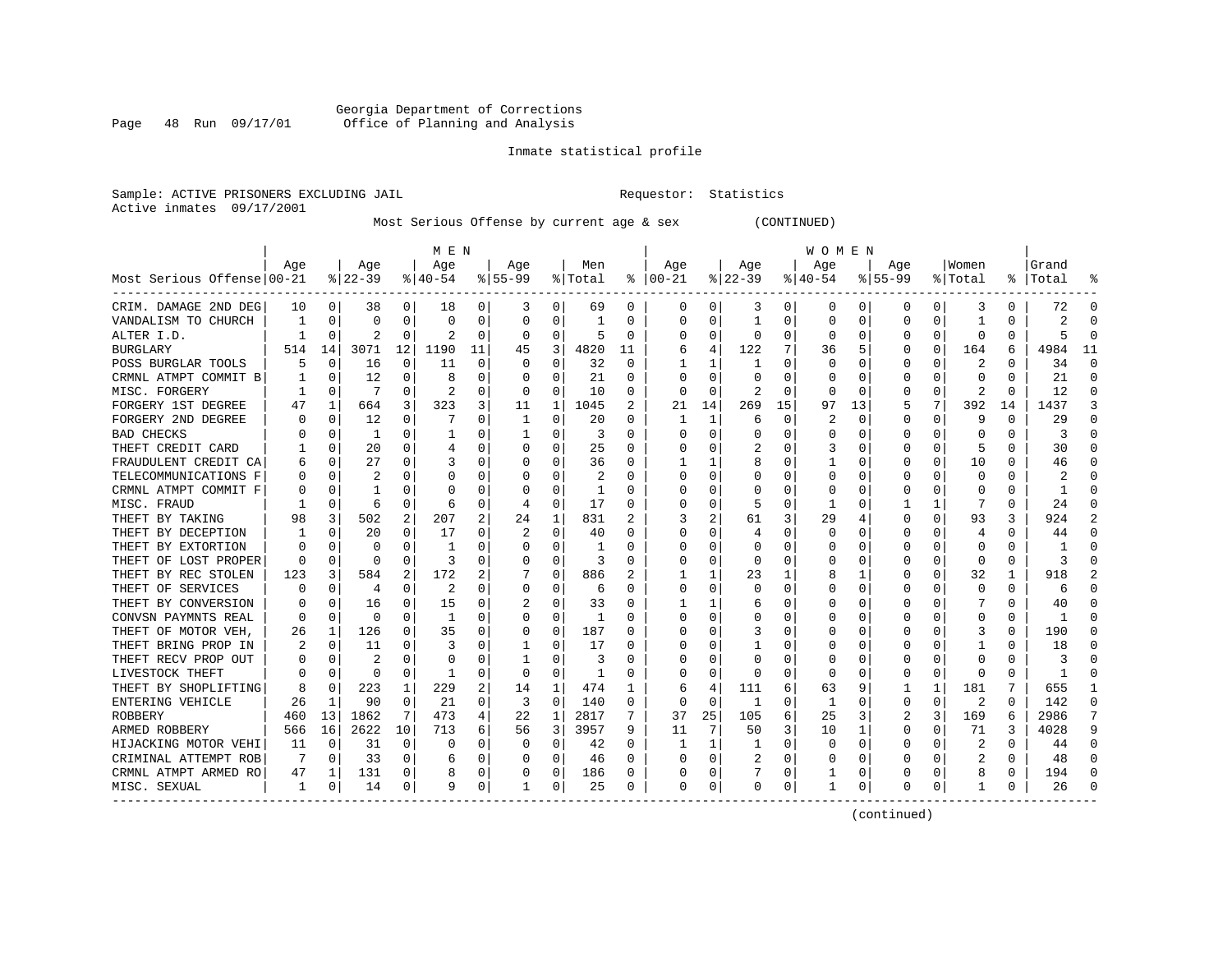# Georgia Department of Corrections Page 49 Run 09/17/01 Office of Planning and Analysis

# Inmate statistical profile

|                           | Sample: ACTIVE PRISONERS EXCLUDING JAIL | Requestor: Statistics |  |
|---------------------------|-----------------------------------------|-----------------------|--|
| Active inmates 09/17/2001 |                                         |                       |  |

# Most Serious Offense by current age & sex (CONTINUED)

|                            |          |          |          |          | M E N       |          |           |          |                |          |          |          |          |                | W O M E N    |          |             |          |                |          |           |                |
|----------------------------|----------|----------|----------|----------|-------------|----------|-----------|----------|----------------|----------|----------|----------|----------|----------------|--------------|----------|-------------|----------|----------------|----------|-----------|----------------|
|                            | Age      |          | Age      |          | Age         |          | Age       |          | Men            |          | Age      |          | Age      |                | Age          |          | Age         |          | Women          |          | Grand     |                |
| Most Serious Offense 00-21 |          |          | $ 22-39$ |          | $ 40-54$    |          | $8 55-99$ |          | % Total        | ៖        | $ 00-21$ |          | $ 22-39$ |                | $8 40-54$    |          | $8155 - 99$ |          | % Total        |          | %   Total | °              |
| RAPE                       | 61       | 2        | 824      | 3        | 684         | 6        | 88        | 51       | 1657           | 4        | 0        | 0        | 1        | 0              | 3            | 0        | 0           | 0        | 4              | 0        | 1661      | 4              |
| SODOMY                     |          | 0        | 19       | 0        | 15          | 0        | 6         | 0        | 41             | 0        | $\Omega$ | $\Omega$ | 0        | 0              |              | 0        | 0           | 0        | $\Omega$       | 0        | 41        | $\Omega$       |
| AGGRAVATED SODOMY          |          | $\Omega$ | 102      | 0        | 92          | 1        | 33        | 2        | 235            | 1        | $\Omega$ | $\Omega$ |          | 0              | 3            | $\Omega$ | U           | 0        | $\overline{4}$ | 0        | 239       | 1              |
| INCEST                     |          | $\Omega$ | 22       | 0        | 38          | $\Omega$ |           | O        | 68             | $\Omega$ |          | $\Omega$ |          | 0              |              | $\Omega$ | Ω           | 0        |                | 0        | 69        | $\Omega$       |
| <b>BIGAMY</b>              |          | 0        | -1       | 0        | $\mathbf 0$ | 0        |           | 0        | -1             | O        |          | $\Omega$ | 0        | $\Omega$       |              | 0        |             | 0        | $\Omega$       | 0        |           | $\Omega$       |
| AGGRAVATED SEXUAL BA       |          | 0        | 39       | 0        | 32          | $\Omega$ | 9         | 1        | 82             | $\Omega$ |          | $\Omega$ |          | 0              |              | $\Omega$ |             | U        | 1              | $\Omega$ | 83        | $\Omega$       |
| STATUATORY RAPE            | 53       | 1        | 345      | 1        | 40          | 0        | 13        | 1        | 451            | 1        | $\Omega$ | 0        | 6        | 0              |              | 0        | 0           | 0        | 6              | $\Omega$ | 457       | 1              |
| CHILD MOLESTATION          | 111      | 3        | 927      | 4        | 730         | 6        | 256       | 15       | 2024           | 5        | 3        | 2        | 19       | 1              | 12           | 2        | 0           | 0        | 34             | 1        | 2058      | 5              |
| ENTICING CHILD-INDEC       | $\Omega$ | 0        | 21       | 0        | 15          | $\Omega$ | 4         | 0        | 40             | O        | $\Omega$ | $\Omega$ | 2        | 0              | 0            | $\Omega$ | 0           | 0        | 2              | 0        | 42        | $\Omega$       |
| AGGRAV. CHILD MOLEST       | 25       | 1        | 464      | 2        | 387         | 3        | 136       | 8        | 1012           |          |          | $\Omega$ | 14       | 1              |              | 1        | 0           | 0        | 20             |          | 1032      | $\overline{2}$ |
| SEXL/ASSLT/AGN/PERS/       |          | $\Omega$ | 5        | 0        | $\Omega$    | O        | O         | U        | 5              | U        | $\Omega$ | ∩        | $\cap$   | 0              |              | $\Omega$ | U           | U        | $\Omega$       | 0        | 5         | $\Omega$       |
| CRIMINAL ATTPT RAPE        |          | $\Omega$ | 36       | 0        | 11          | $\Omega$ |           | U        | 53             | U        | $\Omega$ | $\Omega$ | C        | O              |              | ∩        | U           | 0        | ∩              | $\Omega$ | 53        | $\Omega$       |
| CRIMINAL ATTPT AGG S       |          | 0        | 1        | 0        | 2           | $\Omega$ |           | 0        | 4              | O        |          | $\Omega$ | 0        | 0              |              | $\Omega$ | Ω           | 0        | $\Omega$       | 0        |           | $\Omega$       |
| MISC. OBSCENITY            |          | 0        | 0        | 0        | 2           | 0        |           | 0        | 3              | O        |          | 0        | 0        | 0              |              | 0        |             | U        | $\Omega$       | $\Omega$ |           | $\Omega$       |
| MISC. PUBLIC ORDER         |          | $\Omega$ |          | 0        | $\Omega$    | O        | U         | 0        | 1              | O        | $\Omega$ | $\Omega$ | 0        | 0              |              | $\Omega$ | Ω           | 0        | $\Omega$       | $\Omega$ |           | $\Omega$       |
| FALSE SWEARNG WRITTN       |          | $\Omega$ | 0        | 0        |             | O        |           | 0        |                | O        | $\Omega$ | $\Omega$ |          | 0              |              | $\Omega$ | Ω           | U        |                | 0        |           | $\Omega$       |
| BRIBERY GOVT OFFICER       |          | $\Omega$ | 0        | 0        | 2           | 0        | U         | 0        | 4              | 0        | $\Omega$ | $\Omega$ | O        | 0              |              | $\Omega$ | 0           | U        | ∩              | 0        |           | $\Omega$       |
| VIOLATE OATH PUBLIC        |          | $\Omega$ |          |          | 0           | O        | U         | 0        |                | O        |          | $\Omega$ | O        | 0              |              | $\Omega$ |             | U        | $\Omega$       | 0        |           | $\Omega$       |
| DEFRAUDING STATE           |          | $\Omega$ | U        |          |             | O        | U         | 0        |                | n        |          |          | O        | 0              |              | $\Omega$ |             | U        | -1             | O        |           | ∩              |
| INFLUENCING WITNESS        |          | $\Omega$ | -1       | 0        | -1          | 0        | U         | $\Omega$ | 3              | U        | $\Omega$ | $\Omega$ | $\Omega$ | 0              | <sup>0</sup> | $\Omega$ | Ω           | 0        | ∩              | 0        |           | ∩              |
| OBSTR OF LAW ENF OFF       | 68       | 2        | 604      | 2        | 183         | 2        | 6         | 0        | 861            | 2        |          |          | 43       | $\overline{a}$ | 17           | 2        | 0           | $\Omega$ | 62             | 2        | 923       | $\overline{2}$ |
| PERJURY                    |          | $\Omega$ | 2        | 0        | $\Omega$    | $\Omega$ |           | 0        | 4              | O        | $\Omega$ | $\Omega$ | $\Omega$ | $\Omega$       | 0            | $\Omega$ | 0           | 0        | $\Omega$       | 0        |           | $\Omega$       |
| IMPERSONATION              |          | $\Omega$ |          | 0        | $\Omega$    | 0        |           | 0        |                | 0        | $\Omega$ | $\Omega$ | 0        | 0              |              | $\Omega$ | 0           | 0        | $\Omega$       | 0        |           | $\Omega$       |
| IMPERSONATING OFFIC        |          | $\Omega$ | 0        | 0        | 0           | 0        |           | 0        | 1              | O        |          | $\Omega$ | C        | 0              |              | $\Omega$ | 0           | U        | $\Omega$       | 0        |           | $\Omega$       |
| FALSE STATEMENTS GOV       |          | $\Omega$ | 20       | 0        | 5           | O        |           | 0        | 27             | $\Omega$ |          |          | C        | 0              |              | $\Omega$ | 0           | U        |                | 0        | 28        | $\Omega$       |
| IMPRSNTNG ANTHR RBAL       |          | 0        | 1        | 0        | $\Omega$    | O        | U         | 0        | 1              | O        | $\Omega$ | $\Omega$ | O        | 0              |              | $\Omega$ | 0           | U        | $\Omega$       | 0        |           | $\Omega$       |
| <b>ESCAPE</b>              |          | $\Omega$ | 66       | 0        | 25          | 0        | U         | 0        | 99             |          | $\Omega$ | 0        | 2        | 0              |              | $\Omega$ |             | 0        | 3              | 0        | 102       | $\Omega$       |
| AIDING ESCAPE              |          | $\Omega$ |          |          | $\Omega$    | $\Omega$ | U         | O        |                | O        | $\Omega$ |          | $\cap$   | N              |              | $\Omega$ |             | O        | $\Omega$       | $\Omega$ |           | $\Omega$       |
| HINDERING APPREH OR        |          | $\Omega$ | 5        | O        |             | O        | U         | U        |                | O        | $\Omega$ | $\Omega$ | 2        | 0              |              | $\Omega$ |             | 1        | $\overline{4}$ | 0        | 11        | $\Omega$       |
| MUTINY IN PENAL INST       |          | $\Omega$ | 2        | U        | $\Omega$    | O        | 0         | U        | 2              | O        | O        | $\Omega$ | O        | 0              |              | $\Omega$ | 0           | 0        |                | 0        |           | ∩              |
| <b>BAIL JUMPING</b>        |          | $\Omega$ | 3        | 0        | 2           | O        |           | $\Omega$ | 5              | 0        |          | $\Omega$ | 3        | 0              |              | $\Omega$ | 0           | 0        | 3              | 0        |           | $\Omega$       |
| FALSE PUBLIC ALARM         |          | 0        | 1        | 0        | -1          | O        |           | 0        | 2              | 0        |          | $\Omega$ | C        | 0              |              | $\Omega$ |             | 0        | U              | $\Omega$ |           | ∩              |
| CRIM INTER WITH GOVT       |          | $\Omega$ | 24       | $\Omega$ | 10          | $\Omega$ | O         | $\Omega$ | 40             | $\Omega$ |          | $\Omega$ | O        | O              |              | $\Omega$ | U           | $\Omega$ | $\Omega$       | $\Omega$ | 40        | $\Omega$       |
| COMMERICAL GAMBLING        |          | 0        | 1        | 0        | $\Omega$    | 0        | 1         | 0        | $\overline{2}$ | O        | $\Omega$ | 0        | C        | 0              |              | 0        | U           | 0        | $\Omega$       | 0        |           | $\Omega$       |
| SOLICIT/ACCEPTING BR       | $\Omega$ | 0        | 1        | 0        | $\Omega$    | 0        | $\Omega$  | 0        |                | $\Omega$ | $\Omega$ | 0        |          | 0              | <sup>0</sup> | 0        | U           | 0        |                | $\Omega$ |           | $\Omega$       |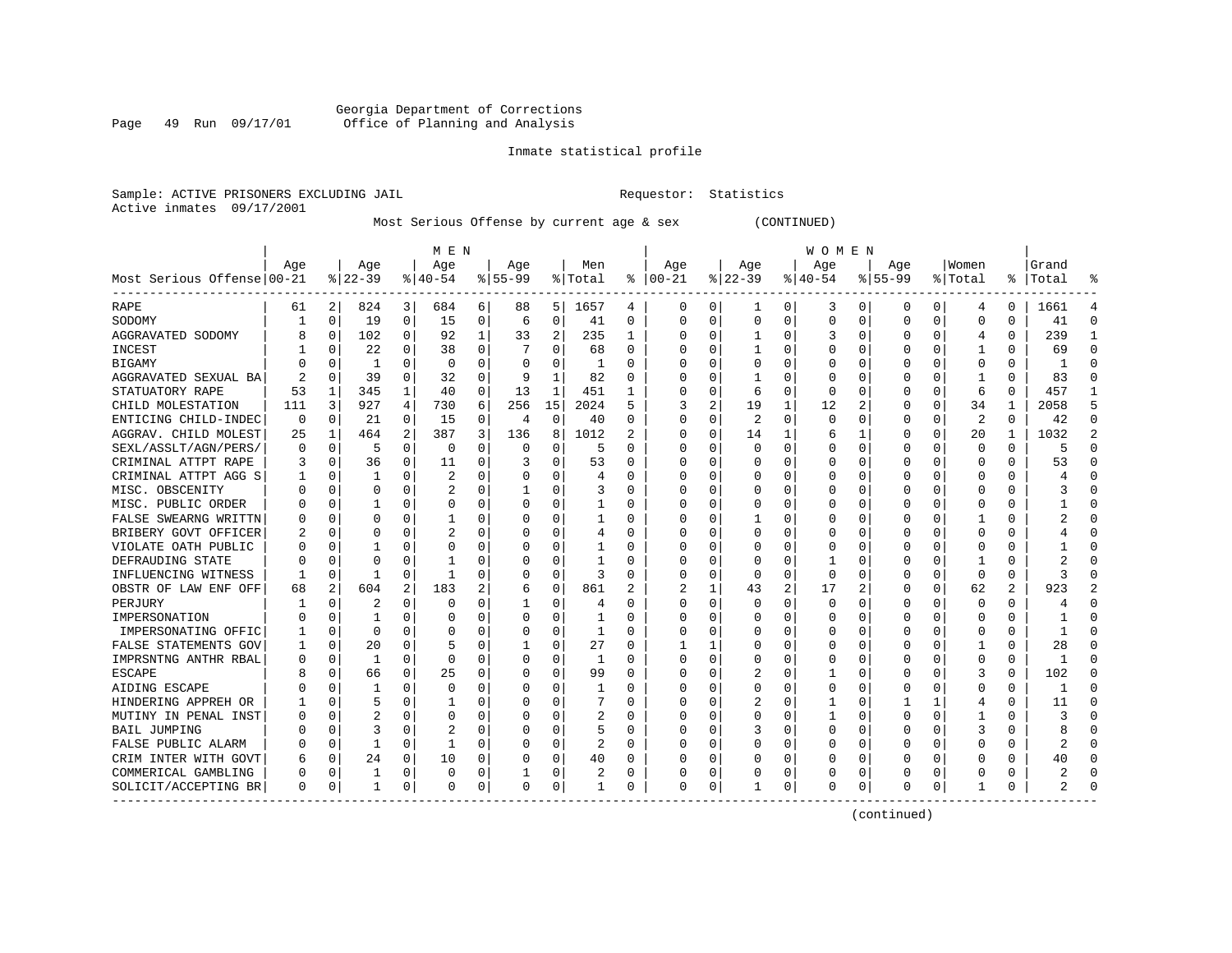# Georgia Department of Corrections Page 50 Run 09/17/01 Office of Planning and Analysis

# Inmate statistical profile

|                           | Sample: ACTIVE PRISONERS EXCLUDING JAIL | Requestor: Statistics |  |
|---------------------------|-----------------------------------------|-----------------------|--|
| Active inmates 09/17/2001 |                                         |                       |  |

# Most Serious Offense by current age & sex (CONTINUED)

|                            |          |              |           |                | M E N          |                |           |          |                |              |            |          |              |          | W O M E N    |              |          |              |                |              |                |          |
|----------------------------|----------|--------------|-----------|----------------|----------------|----------------|-----------|----------|----------------|--------------|------------|----------|--------------|----------|--------------|--------------|----------|--------------|----------------|--------------|----------------|----------|
|                            | Age      |              | Age       |                | Age            |                | Age       |          | Men            |              | Age        |          | Age          |          | Age          |              | Age      |              | Women          |              | Grand          |          |
| Most Serious Offense 00-21 |          |              | $8 22-39$ |                | $8 40-54$      |                | $8 55-99$ |          | % Total        |              | $% 100-21$ |          | $ 22-39 $    |          | $ 40-54 $    |              | $ 55-99$ |              | % Total        |              | %   Total      | ႜ        |
| DOGFIGHTING                | -1       | 0            | 0         | $\overline{0}$ | 0              | $\overline{0}$ | 0         | 0        | 1              | 0            | 0          | 0        | 0            | 0        | 0            | 0            | 0        | 0            | 0              | 0            |                | $\Omega$ |
| BUS HIJACKING              |          | 0            |           | 0              | -1             | 0              | 0         | 0        | $\overline{2}$ | O            | $\Omega$   | 0        | $\Omega$     | 0        | <sup>0</sup> | 0            | 0        | $\Omega$     | $\Omega$       | 0            | $\overline{2}$ | $\Omega$ |
| CRUELTY TO CHILDREN        |          | 0            | 191       | 1              | 39             | 0              | 7         | 0        | 245            | 1            | 4          | 3        | 66           | 4        | 12           | 2            | Ω        | $\Omega$     | 82             | 3            | 327            | 1        |
| SEX EXPLOITATION CHI       |          | $\Omega$     | ζ         | 0              | 7              | $\Omega$       | 3         | $\Omega$ | 13             | $\Omega$     | $\Omega$   | $\Omega$ | $\Omega$     | $\Omega$ | ∩            | $\Omega$     | U        | $\Omega$     | $\Omega$       | $\Omega$     | 13             | $\Omega$ |
| ABANDONMENT OF CHILD       |          | $\Omega$     | 1         | $\Omega$       | -1             | $\Omega$       | $\Omega$  | $\Omega$ | $\overline{2}$ | $\Omega$     | $\Omega$   | $\Omega$ | -1           | $\Omega$ | O            | $\Omega$     | U        | $\Omega$     | -1             | $\Omega$     | 3              | $\Omega$ |
| CNTRBTNG DELINOENCY        |          | $\Omega$     | 0         | 0              | $\Omega$       | 0              | 0         | $\Omega$ | $\Omega$       | 0            | $\Omega$   | $\Omega$ | -1           | 0        |              | $\Omega$     | 0        | 0            | 1              | 0            |                | $\Omega$ |
| MISC WEAPON/EXPLOSIV       |          | $\Omega$     | 4         | U              | 1              | 0              | U         | 0        | 6              | O            | $\Omega$   | $\Omega$ | O            | 0        |              | $\Omega$     | 0        | 0            | $\Omega$       | $\Omega$     |                | $\Omega$ |
| CARRY CONCEALED WEAP       |          | $\Omega$     |           | 0              |                | 0              | U         | 0        | 9              | $\Omega$     | $\Omega$   | $\Omega$ | O            | 0        |              | $\Omega$     | Ω        | 0            | $\Omega$       | 0            |                | ∩        |
| ALTER PISTL LICENSE        |          | $\Omega$     | O         | U              | $\Omega$       | 0              | U         | 0        | 1              | $\Omega$     | O          | $\Omega$ | O            | 0        |              | $\Omega$     | O        | 0            | $\Omega$       | 0            |                | ∩        |
| POSS OF FIREARM DUR        |          | 0            | 8         | 0              | 3              | O              | O         | $\Omega$ | 13             | 0            | O          | $\Omega$ | 0            | 0        |              | 0            |          | U            | U              | O            | 13             | $\Omega$ |
| POSS OF CERTAIN WEAP       |          | $\Omega$     | 14        |                | 3              | $\Omega$       |           | O        | 21             | $\Omega$     | $\Omega$   | $\Omega$ | O            | O        |              | $\Omega$     |          |              | $\Omega$       |              | 21             | $\Omega$ |
| POSS FIREARM CONVCT        |          | $\Omega$     | 58        | $\Omega$       | 36             | $\Omega$       | 4         | O        | 99             | $\Omega$     | $\Omega$   | $\Omega$ | $\cap$       | $\Omega$ |              | $\Omega$     | Ω        | $\Omega$     | $\Omega$       | $\Omega$     | 99             | $\Omega$ |
| CARRYING WEAPON AT S       | 2        | $\Omega$     | 4         | 0              | $\Omega$       | $\Omega$       | 0         | $\Omega$ | 6              | $\Omega$     | $\Omega$   | $\Omega$ | $\Omega$     | 0        |              | $\Omega$     | U        | 0            |                | 0            |                | ∩        |
| DESTROY/INJUR POLICE       | 0        | 0            |           | 0              | $\mathbf 0$    | $\Omega$       | U         | 0        | -1             | O            | 0          | $\Omega$ | $\Omega$     | $\Omega$ |              | 0            | Ω        | $\Omega$     | $\Omega$       | 0            |                | ∩        |
| MISC INVASION OF PRI       |          | $\Omega$     | O         | 0              |                | 0              | U         | $\Omega$ | 2              | $\Omega$     | ∩          | $\Omega$ | O            | O        |              | $\Omega$     | U        | 0            | $\Omega$       | $\Omega$     |                | $\Omega$ |
| PEEPING TOM                |          | 0            | 8         | 0              | 7              | 0              | 1         | 0        | 18             | $\Omega$     | $\Omega$   | $\Omega$ | 0            | 0        |              | $\Omega$     | O        | 0            | ∩              | <sup>0</sup> | 18             | ∩        |
| RACKETEERING               |          | 0            | 12        | 0              | 19             | 0              | 0         | $\Omega$ | 31             | $\Omega$     | $\Omega$   | $\Omega$ | 3            | O        | 2            | $\Omega$     | O        | 0            | 5              | $\Omega$     | 36             | $\Omega$ |
| S/D NARCOTICS, OPIAT       |          | $\Omega$     | 78        | 0              | 49             | 0              | 7         | $\Omega$ | 137            | O            |            |          | 6            | O        | 4            | 1            |          | $\mathbf{1}$ | 12             | 0            | 149            | $\Omega$ |
| S/D DEP, STIM, CNTRF D     |          | $\Omega$     | 54        | $\Omega$       | 24             | $\Omega$       | 2         | 0        | 83             | $\Omega$     | $\Omega$   | $\Omega$ | 5            | 0        |              | $\Omega$     | O        | $\Omega$     |                | $\cap$       | 90             | $\Omega$ |
| SALE-DIST OF LSD           | $\Omega$ | $\Omega$     | 3         | 0              | $\Omega$       | 0              | 0         | 0        | 3              | <sup>0</sup> | $\Omega$   | $\Omega$ | $\Omega$     | O        |              | $\Omega$     | U        | 0            | $\Omega$       | 0            | 3              | ∩        |
| SALE/DIST OF MARIJUA       | 30       | 1            | 200       | 1              | 79             | 1              | 8         | 0        | 317            | 1            | O          | $\Omega$ | 10           | 1        |              | 1            | 2        | 3            | 16             | 1            | 333            |          |
| POSS NARCOTICS, OPIA       | 14       | 0            | 144       | $\mathbf{1}$   | 89             | 1              | 3         | 0        | 250            | 1            | 0          | $\Omega$ | 24           | 1        |              | 1            | 0        | $\Omega$     | 33             | 1            | 283            | 1        |
| POSS DEP, STIM, CNTRF      |          | 0            | 86        | 0              | 37             | $\Omega$       | 4         | 0        | 131            | $\Omega$     | 0          | $\Omega$ | 13           | 1        |              | 0            |          | 1            | 14             | 1            | 145            | $\Omega$ |
| POSS OF L.S.D.             |          | $\Omega$     | 6         | 0              | $\Omega$       | 0              | $\Omega$  | $\Omega$ | 6              | $\Omega$     | $\Omega$   | $\Omega$ | $\mathbf{1}$ | $\Omega$ |              | $\Omega$     | 0        | $\Omega$     | 2              | $\Omega$     | 8              | $\Omega$ |
| POSS OF MARIJUANA          | 29       | $\mathbf{1}$ | 192       | 1              | 59             | 1              | 6         | $\Omega$ | 286            | 1            | $\Omega$   | $\Omega$ | 12           | 1        | 4            | $\mathbf{1}$ |          | 1            | 17             | 1            | 303            | 1        |
| ILLEGAL ATTM TO OBT        |          | $\Omega$     | 6         | 0              | $\overline{4}$ | 0              | 2         | 0        | 12             | O            | $\Omega$   | $\Omega$ | 6            | 0        |              | $\Omega$     | 0        | 0            | 7              | O            | 19             | $\Omega$ |
| VIOLATE GA CNTRL SBS       |          | 0            | 64        | 0              | 18             | O              | 0         | U        | 86             | U            | $\Omega$   | $\Omega$ | 2            | O        |              | $\Omega$     | Ω        | U            | $\overline{4}$ |              | 90             | $\Omega$ |
| VIOLATE DNGROUS DRGS       |          | $\Omega$     | 2         | 0              | $\Omega$       | O              | 0         | 0        |                | U            | $\Omega$   | $\Omega$ |              | 0        | <sup>0</sup> | $\Omega$     | U        | U            |                | 0            |                | ∩        |
| UNLWFL MFG/DEL/DIST        | 3        | $\Omega$     | 22        | 0              | 7              | 0              | 0         | $\Omega$ | 32             | $\Omega$     | O          | $\Omega$ | -1           | 0        |              | $\Omega$     | U        | 0            | 2              | 0            | 34             | ∩        |
| POSS DRUG RELATED MA       | $\Omega$ | $\Omega$     | 2         | 0              | -1             | 0              | O         | $\Omega$ | 3              | <sup>0</sup> | $\Omega$   | $\Omega$ | 0            | $\Omega$ | O            | $\Omega$     | O        | 0            | $\Omega$       | 0            | 3              | ∩        |
| SALE/DIST CONT SUB P       | 12       | 0            | 51        | $\Omega$       | 10             | $\Omega$       | 1         | 0        | 74             | $\Omega$     | $\Omega$   | $\Omega$ | 2            | $\Omega$ |              | $\Omega$     | Ω        | $\Omega$     | 3              | $\Omega$     | 77             | $\Omega$ |
| SALE/DIST CONT SUB S       | 4        | $\Omega$     | 22        | $\Omega$       | 7              | $\Omega$       | 1         | $\Omega$ | 34             | $\Omega$     | $\Omega$   | $\Omega$ | $\mathbf{1}$ | $\Omega$ | $\Omega$     | $\Omega$     | U        | $\Omega$     | $\mathbf{1}$   | $\Omega$     | 35             | $\Omega$ |
| SALE/DISTRIBUTION CO       | 141      | 4            | 1442      | 6              | 550            | 5              | 38        | 2        | 2171           | 5            | २          | 2        | 97           | 5        | 44           | 6            | ζ        | 4            | 147            | 5            | 2318           | 5        |
| POSSESSION OF COCAIN       | 203      | 6            | 1536      | 6              | 569            | 5              | 54        | 3        | 2362           | 6            | 3          | 2        | 124          | 7        | 50           | 7            | 4        | 6            | 181            | 7            | 2543           | 6        |
| CRMNL ATPT VIOL SUBS       | 0        | 0            | 27        | 0              | 10             | $\overline{0}$ | 3         | 0        | 40             | 0            | 0          | 0        | 2            | 0        |              | 0            | 0        | 0            | 3              | 0            | 43             | $\Omega$ |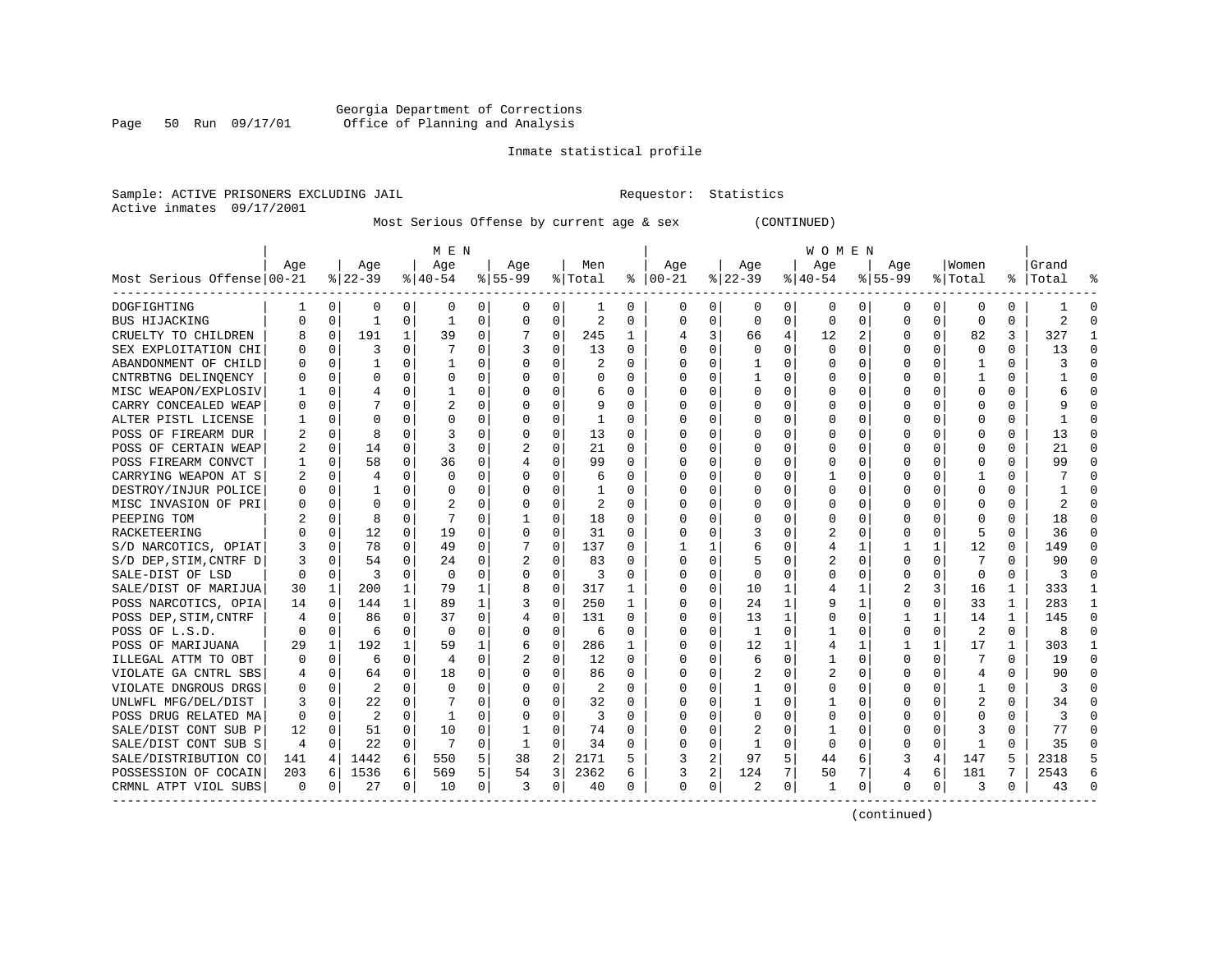# Georgia Department of Corrections Page 51 Run 09/17/01 Office of Planning and Analysis

# Inmate statistical profile

| Sample: ACTIVE PRISONERS EXCLUDING JAIL | Requestor: Statistics |  |
|-----------------------------------------|-----------------------|--|
| Active inmates 09/17/2001               |                       |  |

Most Serious Offense by current age & sex (CONTINUED)

|                            |     |          |          |              | M E N    |                |          |          |         |                  |              |             |           |          | W O M E N |          |             |              |              |   |       |          |
|----------------------------|-----|----------|----------|--------------|----------|----------------|----------|----------|---------|------------------|--------------|-------------|-----------|----------|-----------|----------|-------------|--------------|--------------|---|-------|----------|
|                            | Age |          | Age      |              | Age      |                | Age      |          | Men     |                  | Age          |             | Age       |          | Age       |          | Aqe         |              | Women        |   | Grand |          |
| Most Serious Offense 00-21 |     |          | $ 22-39$ |              | $ 40-54$ |                | $ 55-99$ |          | % Total | ႜ                | $ 00-21$     |             | $ 22-39 $ |          | $ 40-54$  |          | $8155 - 99$ |              | % Total      | ိ | Total | 옹        |
| MISC. DRUGS TRAFFICK       | 12  | $\Omega$ | 241      | 1            | 61       | ı              | 8        | 0        | 322     | ı                | 0            | 0           | 13        | 1        | 9         |          |             |              | 23           | ı | 345   |          |
| COCAINE LESS 200 GRA       | 8   | $\Omega$ | 327      | 1            | 103      | $\mathbf 1$    | 19       | 1        | 457     | $\mathbf{1}$     | <sup>0</sup> | $\Omega$    | 14        | 1        | 6         | 1        | ∩           | 0            | 20           | 1 | 477   |          |
| COCAINE 201-400 GRAM       |     | $\Omega$ | 54       | 0            | 14       | 0              |          | 0        | 71      | $\Omega$         |              | 0           | 6         | $\Omega$ |           | $\Omega$ | U           | 0            | 9            | 0 | 80    | $\Omega$ |
| COCAINE 401 OR MORE        |     | $\Omega$ | 88       | 0            | 27       | 0              |          | 0        | 120     | 0                |              |             |           | 0        |           | $\Omega$ |             | 3            | 11           | 0 | 131   | $\Omega$ |
| NARCOTICS LESS 14 GR       |     |          |          | 0            | 0        | 0              |          | O        | 2       | 0                |              | 0           |           | 0        |           | n        |             |              | $\Omega$     | 0 |       |          |
| NARCOTICS 15-28 GRAM       |     |          |          |              | ∩        | $\Omega$       |          | $\Omega$ |         | <sup>n</sup>     |              | 0           |           | O        |           | n        | n           |              | n            | 0 |       |          |
| NARCOTICS 29 MORE GR       |     | $\Omega$ |          | U            |          | 0              | O        | $\Omega$ | 5       | 0                |              | 0           | U         | 0        | O         | n        | U           |              | O            | 0 |       |          |
| MARIJUANA 101-2000 P       |     | $\Omega$ | 16       | 0            |          | 0              | 1        | 0        | 25      | 0                |              | $\Omega$    |           | O        | U         | 0        | U           | 0            |              | 0 | 28    |          |
| MARIJUANA 2001-10000       |     | O        |          | O            |          | 0              | 0        | $\Omega$ |         | O                |              | $\Omega$    | 0         | $\Omega$ |           | $\Omega$ | O           |              | C            | 0 |       |          |
| TRFFKNG MTHAOUALONE>       |     | U        |          | U            | 0        | 0              | 0        | $\Omega$ |         | 0                |              | 0           |           | $\Omega$ |           | n        | n           |              | C            | 0 |       |          |
| AMPHETAMINE 28-199 G       |     | $\cap$   |          | U            | 11       | U              |          | $\Omega$ | 16      | U                |              | $\Omega$    |           | O        |           | n        |             |              |              | 0 |       |          |
| AMPHETAMINE 200-399        |     | $\Omega$ |          |              |          | 0              |          | O        | 3       | O                |              | 0           |           | O        |           | C        |             |              |              | 0 |       |          |
| AMPHETAMINE 400+ GRA       |     | 0        |          | 0            |          | 0              | U        | O        |         | $\left( \right)$ |              | $\Omega$    |           | O        | $^{(1)}$  | 0        | U           | 0            |              | 0 |       |          |
| USE COMM FACLTY VIO        |     | $\Omega$ |          |              |          | 0              |          | 0        | 4       | O                |              | 0           |           | 0        |           | C        |             |              | ſ            | 0 |       |          |
| ATT/CONSPRCY COMMT C       |     | $\Omega$ | 18       |              |          | 0              |          | $\Omega$ | 27      | <sup>0</sup>     |              | 0           |           |          |           | n        |             |              |              | 0 | 30    |          |
| VIOL MOTOR VEHICLE L       |     | $\Omega$ | 58       | $\Omega$     | 35       | $\Omega$       | 5        | 0        | 102     | O                |              | $\Omega$    | 4         | O        |           |          | U           |              |              | 0 | 110   | ∩        |
| DRVNG HABTL VIOLATOR       |     | $\Omega$ | 169      | $\mathbf{1}$ | 176      | $\overline{a}$ | 26       | 2        | 371     |                  |              | $\Omega$    | 11        | 1        |           |          | U           | <sup>0</sup> | 16           |   | 387   |          |
| HABIT TRAF VOIL/IMPA       |     | $\Omega$ |          | 0            | 6        | $\Omega$       |          | $\Omega$ | 12      | $\Omega$         | n            | $\Omega$    | $\Omega$  | $\Omega$ |           | $\Omega$ | O           | U            | $\Omega$     | 0 | 12    | $\Omega$ |
| HABIT TRAF VIOL/OTHE       |     |          |          | U            |          | 0              |          | $\Omega$ | 2       | 0                |              | $\Omega$    |           | 0        |           | 0        |             |              | 0            | 0 | z.    | $\cap$   |
| VIOLATN GAME AND FIS       |     |          |          | U            |          | $\Omega$       |          | $\Omega$ |         | U                |              | 0           | O         | O        |           | n        | n           |              | O            | 0 |       |          |
| MISC CORRECTIONL INS       |     | U        |          |              |          | $\Omega$       |          | 0        |         | O                |              | $\Omega$    |           | O        |           | $\Omega$ | n           |              | C            | U |       |          |
| VIOLATION OTHR STATE       | n   | U        | U        | 0            |          | 0              | U        | $\Omega$ | -1      | 0                |              | $\Omega$    | 0         | O        | O         | 0        | O           | 0            | n            | 0 |       |          |
| CONSPIRACY                 | 14  | $\Omega$ | 61       | $\Omega$     | 11       | 0              |          | $\Omega$ | 87      | O                |              | $\Omega$    | 12        | 1        |           | $\Omega$ | O           | 0            | 14           | 1 | 101   |          |
| CRIMINAL ATTEMPT           |     |          | 22       | $\Omega$     | 13       | $\Omega$       |          | $\Omega$ | 45      | O                |              | 0           |           | O        | 2         | n        |             |              |              | 0 | 52    |          |
| AIRCRAFT HIJACKING         |     |          |          | U            | $\Omega$ | U              |          | O        |         | U                |              | 0           | $\Omega$  | O        |           | $\cap$   |             |              | O            | 0 |       |          |
| UNAUTH DIST RECRD DE       |     | $\Omega$ |          | U            |          | 0              | O        | 0        |         | O                |              | 0           |           | 0        |           | $\Omega$ | U           | <sup>0</sup> | C            | U |       |          |
| CRIMINAL SOLICITATIO       |     | $\Omega$ | 10       | 0            |          | 0              | $\Omega$ | $\Omega$ | 12      | 0                |              | $\Omega$    | 0         | 0        | O         | 0        | O           | 0            | $\left($     | 0 | 12    | -0       |
| PARTY TO A CRIME           |     | $\Omega$ | 3        | 0            |          | 0              | 0        | 0        | 6       | 0                |              | 1           | 2         | 0        |           | 0        | 0           |              |              | 0 |       |          |
| GANG PARTICIPATION         |     | O        | U        | 0            | $\Omega$ | 0              | O        | 0        |         | O                | $\Omega$     | $\mathbf 0$ |           | 0        | O         | $\Omega$ | U           | 0            | <sup>0</sup> | U |       |          |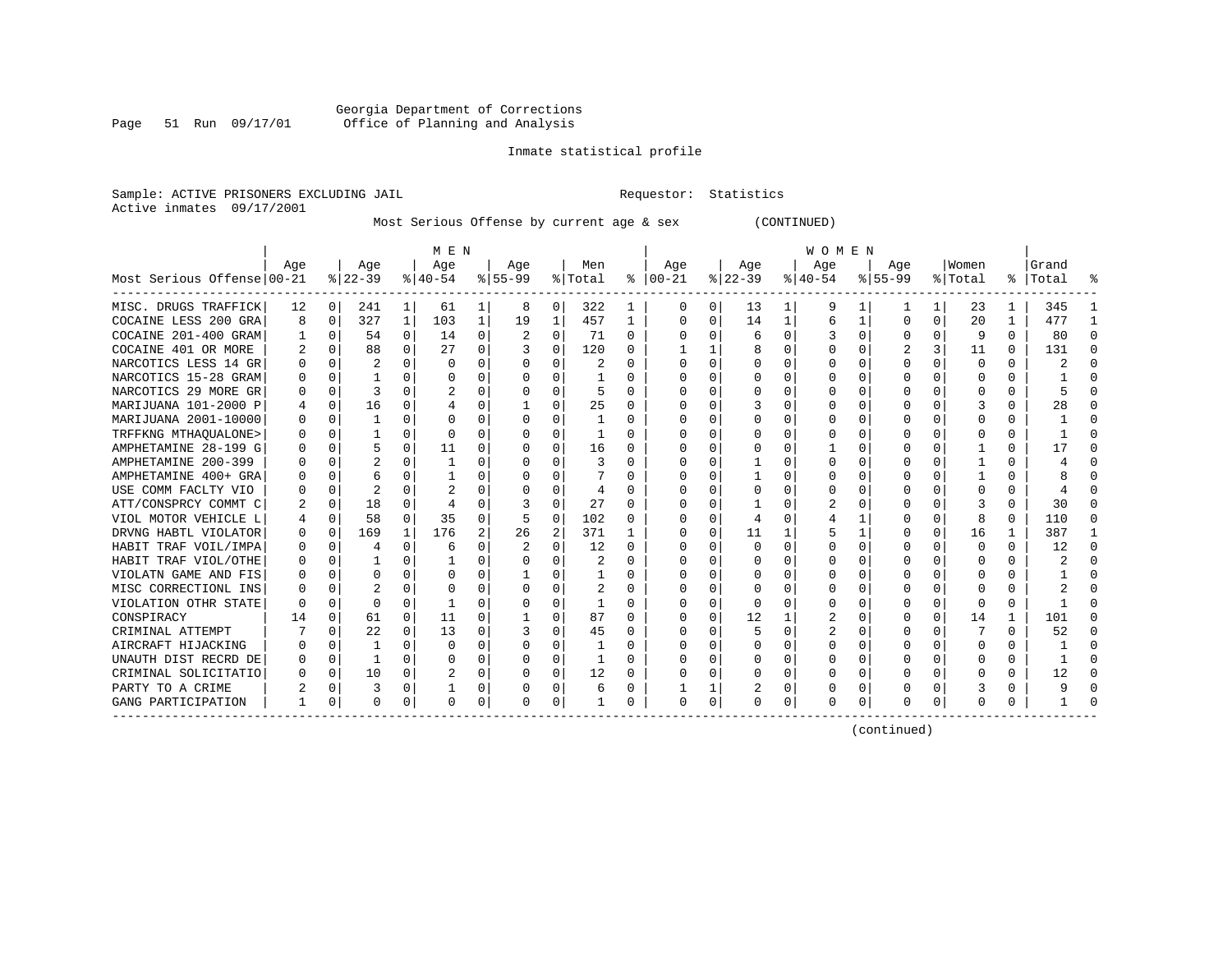|      |  |                 |  | Georgia Department of Corrections |  |  |
|------|--|-----------------|--|-----------------------------------|--|--|
| Page |  | 52 Run 09/17/01 |  | Office of Planning and Analysis   |  |  |

| Sample: ACTIVE PRISONERS EXCLUDING JAIL<br>Active inmates | 09/17/2001 |           |                              |             |                                           | Requestor:   | Statistics  |                       |             |          |             |
|-----------------------------------------------------------|------------|-----------|------------------------------|-------------|-------------------------------------------|--------------|-------------|-----------------------|-------------|----------|-------------|
|                                                           |            |           |                              |             | Most Serious Offense by current age & sex |              | (CONTINUED) |                       |             |          |             |
|                                                           | Age        | Age       | M E N<br>Age                 | Age         | Men                                       | Age          | Age         | <b>WOMEN</b><br>Age   | Age         | Women    | Grand       |
| Most Serious Offense 00-21                                |            | $8 22-39$ | $8140 - 54$                  | $8155 - 99$ | $\frac{8}{6}$<br>% Total                  | 00-21        | $ 22-39 $   | $\frac{1}{6}$   40-54 | $8155 - 99$ | % Total  | %   Total % |
| Total reported                                            |            |           | 3585 100 26209 100 11239 100 |             | 1659 100 42692 100                        | 151 100      | 1769 100    | 741 100               | 69 100      | 2730 100 | 45422 100   |
| Percent reported                                          | 99.0       | 99.7      | 99.5                         | 99.5        | 99.6                                      | 99.3         | 99.9        | 99.6                  | 98.6        | 99.7     | 99.6        |
| NOT REPORTED                                              | 36         | 92        | 51                           | 8           | 187                                       | $\mathbf{1}$ | 2           | 3                     |             |          | 194         |
| Total                                                     | 3621       | 26301     | 11290                        | 1667        | 42879                                     | 152          | 1771        | 744                   | 70          | 2737     | 45616       |